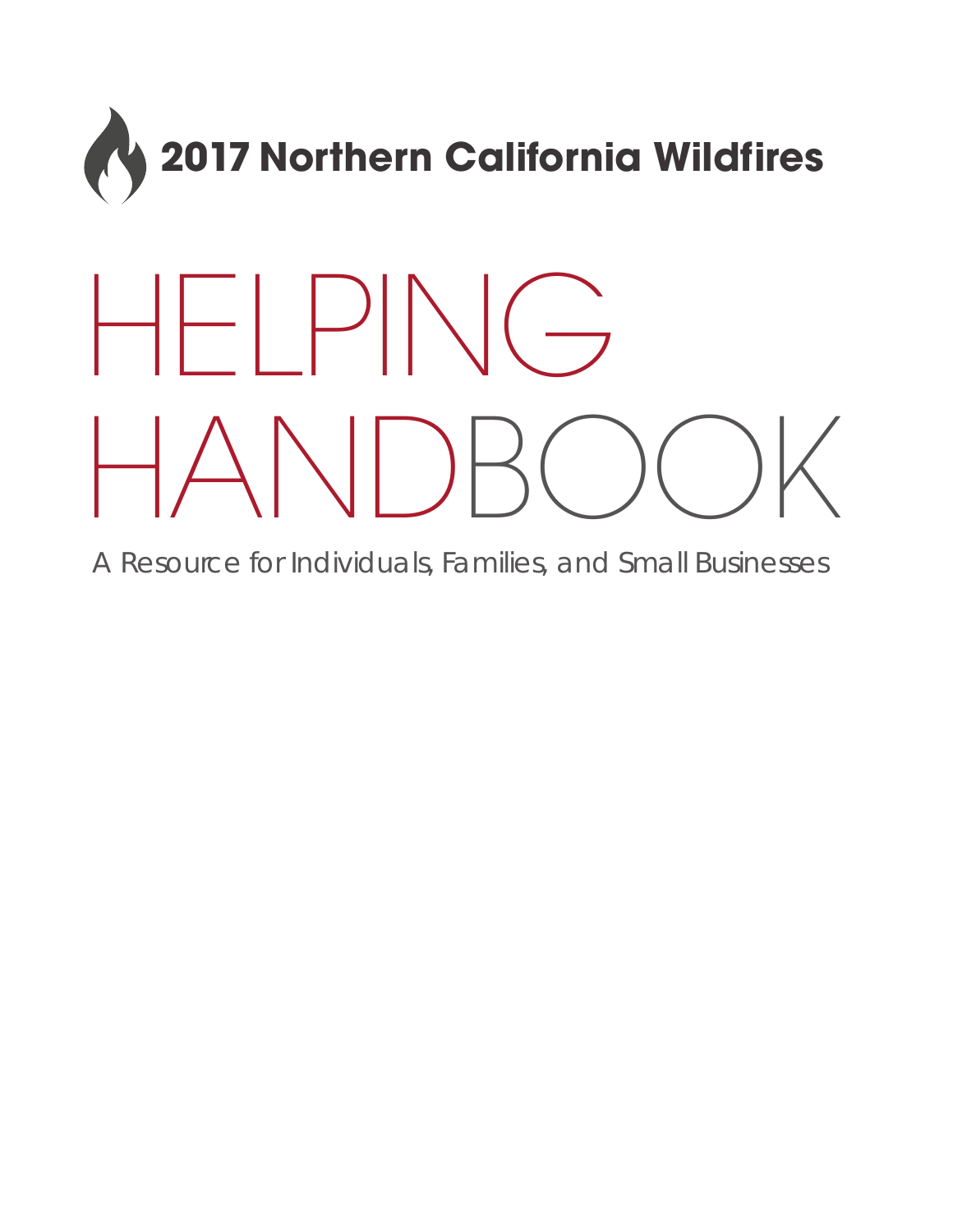# HELPING HANDBOOK FOR INDIVIDUALS AND SMALL BUSINESSES AFFECTED BY THE 2017 NORTHERN CALIFORNIA WILDFIRES

This handbook provides an overview of some of the issues that individuals, families, and small businesses may face as a result of the wildfires that swept Northern California in October 2017. Please note that this handbook is current through October 20, 2017 — but by the time you read this material, the federal, state, and county governments may have enacted additional measures to assist victims of the fires that may affect some of the information we present.

This handbook will not answer all of your questions. It is designed to set out some of the issues you may need to consider, to help you understand the basics about each issue, and to point you in the right direction for help. Much of the information in this handbook is general, and you may have to contact federal, state, city, county officials, or local aid organizations to obtain more specific information about issues in your particular area.

You may feel overwhelmed when considering the legal issues you face, and you may find it helpful or even necessary to obtain an attorney's assistance. These feelings are normal. Legal issues are often complicated, and it is prudent to seek advice from an attorney about your questions and the specifics of your situation before acting precipitously. If you do not have an attorney, legal advice and referrals are available to those in need, some at no charge. To help you get started, this handbook includes a list of lawyer referral agencies and several legal aid providers. *See* **Lawyer Referral Services & Legal Aid** chapter of this handbook.

Morrison & Foerster LLP has made the contents of this handbook available for general information purposes only. Although we hope it will be helpful by providing background material, we do not warrant that it is accurate or complete, particularly since circumstances may change after this handbook is posted on the web or published. The handbook is general in nature, and may not apply to particular factual or legal circumstances. In any event, the handbook does not constitute legal advice and should not be relied on as legal advice. Morrison & Foerster LLP renders legal advice only after compliance with certain procedures and when it is legally and ethically permissible to do so. Readers acting on any information contained in this handbook are urged to seek tailored advice from their own legal counsel; if a reader cannot afford counsel, referrals to pro bono counsel may be obtained from the organizations listed in the **Lawyer Referral Services & Legal Aid** chapter of this handbook.

There is no cost for using or copying these resources. They were compiled to help the people and organizations affected by the wildfires. Reproduction or distribution of these materials for commercial purposes without prior written permission is strictly prohibited. This handbook can be viewed online or printed in both English and Spanish (forthcoming) at *[www.mofo.com/norcal-fires/](http://www.mofo.com/norcal-fires/)*. If an organization with which you are affiliated would like to request printed copies of the handbook, please email *[firehandbook@mofo.com.](mailto:firehandbook@mofo.com)* 

We are grateful to Morningside Translations for donating its services to translate this handbook into Spanish.

Finally, we would like to thank the Bay Area Resilience Collaborative for its support and for the planning it has undertaken to improve the coordination of legal services in the aftermath of disasters such as this. More information about the Collaborative can be found here: *<https://www.acbanet.org/volunteer-legal-services/bay-area-resilience-collaborative/>*.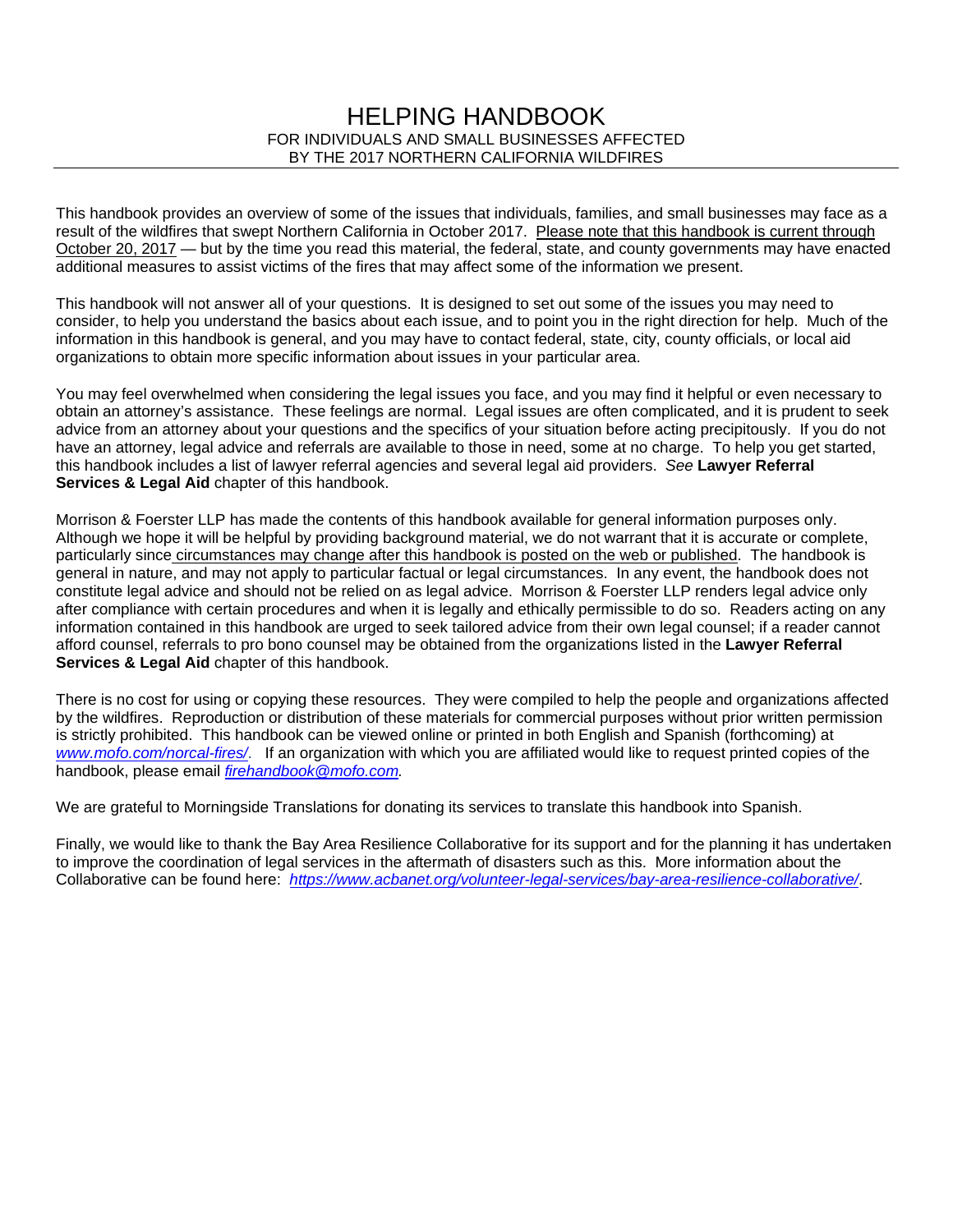# **TABLE OF CONTENTS**

# PAGE

| <b>FEMA</b>         |    |
|---------------------|----|
|                     |    |
|                     |    |
|                     |    |
| SBA LOAN ASSISTANCE | 28 |
|                     |    |
|                     |    |
|                     |    |
|                     |    |
|                     |    |
|                     |    |
|                     |    |
|                     |    |
|                     |    |
|                     |    |
|                     |    |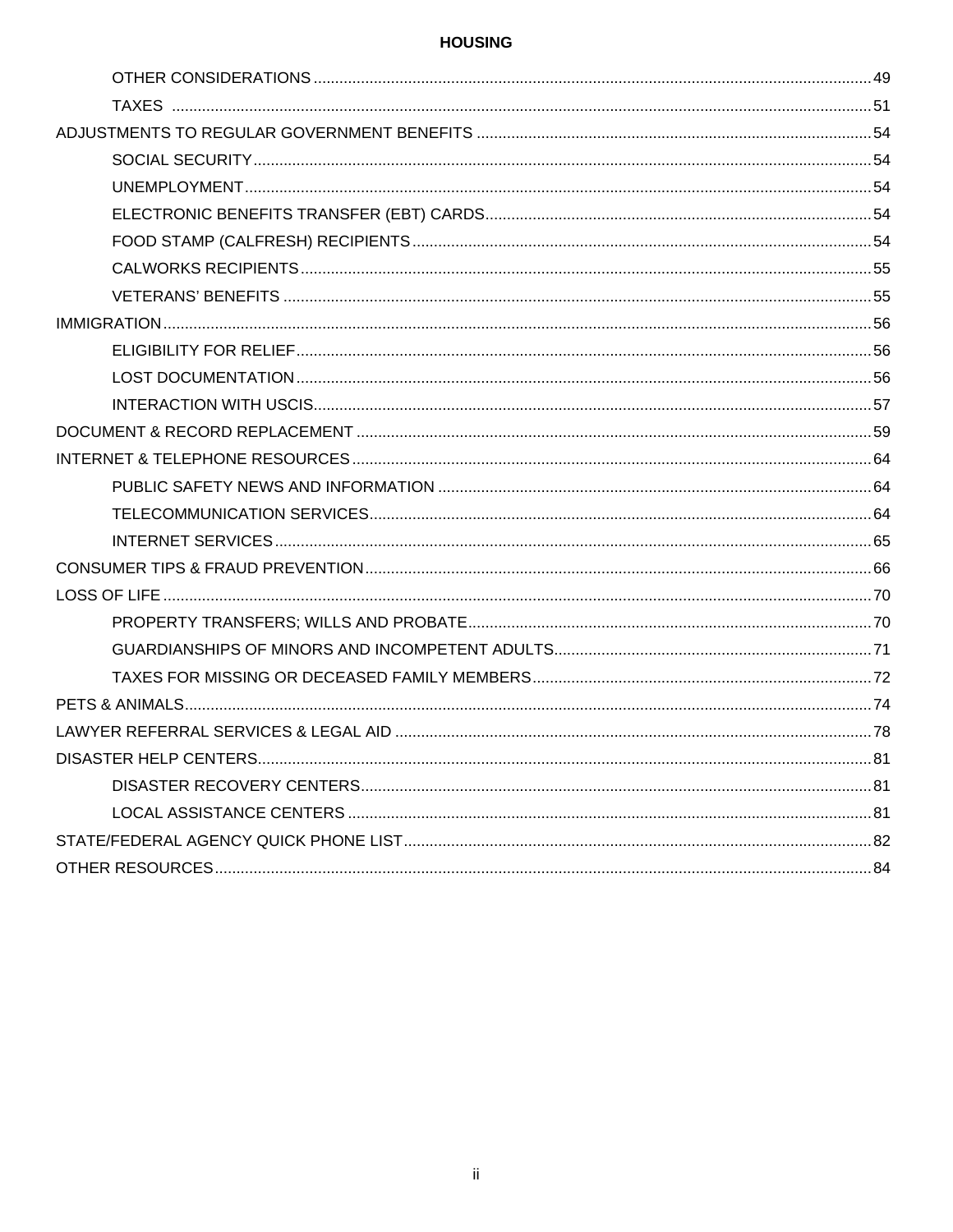# <span id="page-4-1"></span><span id="page-4-0"></span>**TEMPORARY HOUSING**

### **My primary residence (house, condominium, or apartment) was destroyed by the wildfires. Although I have been able to stay in shelters or with friends and family, I need temporary housing of my own. Can anyone help me find temporary housing or help pay for it?**

One or more of several different programs or entities should be able to help you in these circumstances. First, various charitable organizations such as the American Red Cross may be able to provide assistance. Contact information for the Red Cross is available on its website, *<http://www.redcross.org/contact-us/>*. Second, if you have homeowners or renters insurance, temporary housing may be covered by your policy. Contact your insurance agent. Third, as discussed below, the Federal Emergency Management Authority (FEMA) has several programs that may be able to assist you.

### Transitional Shelter Assistance (TSA) Program

FEMA's TSA Program provides short-term lodging assistance for evacuees with a continuing need for shelter because they are unable to return to their homes for an extended period of time after the original shelters have closed. Under the TSA Program, you may be eligible to stay in a hotel or motel for a limited period of time and have the cost of the room and taxes covered by FEMA. FEMA does not cover the cost of incidental room charges or amenities such as telephone, room service, and food.

For those who are eligible, FEMA will authorize and fund the use of participating hotels and motels (through direct payments to the hotel and motel) as transitional shelters. The initial period of assistance will be 5 to 14 days from the date of TSA implementation. If needed, FEMA, in conjunction with the state, may extend this period of assistance. Those interested in TSA should register with FEMA for assistance. You can determine eligibility online at *<https://www.disasterassistance.gov/>* or by calling (800)621-3362. You can search for an eligible hotel at *<http://www.femaevachotels.com/>* or visit *<https://www.disasterassistance.gov/>* and click on the "Transitional Sheltering Assistance Hotel Locator."

# Rental Assistance through Individuals & Households Program (IHP)

IHP provides tax-free grants (Rental Assistance) to households displaced from their primary residence by a federally declared disaster such as the wildfires. These need-based grants enable homeowners and renters to secure temporary housing while repairs are made to their pre-disaster primary residence or while transitioning to new permanent housing. Rental Assistance may be used to rent a house, apartment, manufactured home, recreational vehicle, or other readily fabricated dwelling. To be eligible for Rental Assistance, the following conditions must be met:

- you have losses in a presidentially declared disaster area;
- you have no insurance, or your insurance claim has been denied, or your insurance settlement does not cover all of your losses;
- you or someone who lives with you is a U.S. citizen, a non-citizen national, or a "qualified alien" (see Immigration chapter);
- the affected home is where you usually live and where you were living at the time of the disaster; and
- you are not able to live in your home now, you cannot get to your home, or your home requires repairs because of disaster damage.

Only one application will be accepted from each household (generally, all people living in one apartment or house). (See additional information about IHP resources for rebuilding your residence below in the **Repair and Rebuilding** section of this chapter.) Apply online for assistance at *<https://www.disasterassistance.gov/>* or call the FEMA helpline at (800)621- 3362.

# Government-Provided Temporary Housing

If FEMA determines there is no rental housing available in the local community due to the disaster, it may provide Government-Provided Temporary Housing (e.g., modular or mobile homes) to disaster victims. As of October 20, we have not been able to confirm whether FEMA will be providing this type of housing in response to these wildfires.

Separate from FEMA assistance, the Department of Housing and Urban Development (HUD) may offer Section 8 rental assistance and relocation plans for tenants in subsidized public housing. Aid also may be provided through California's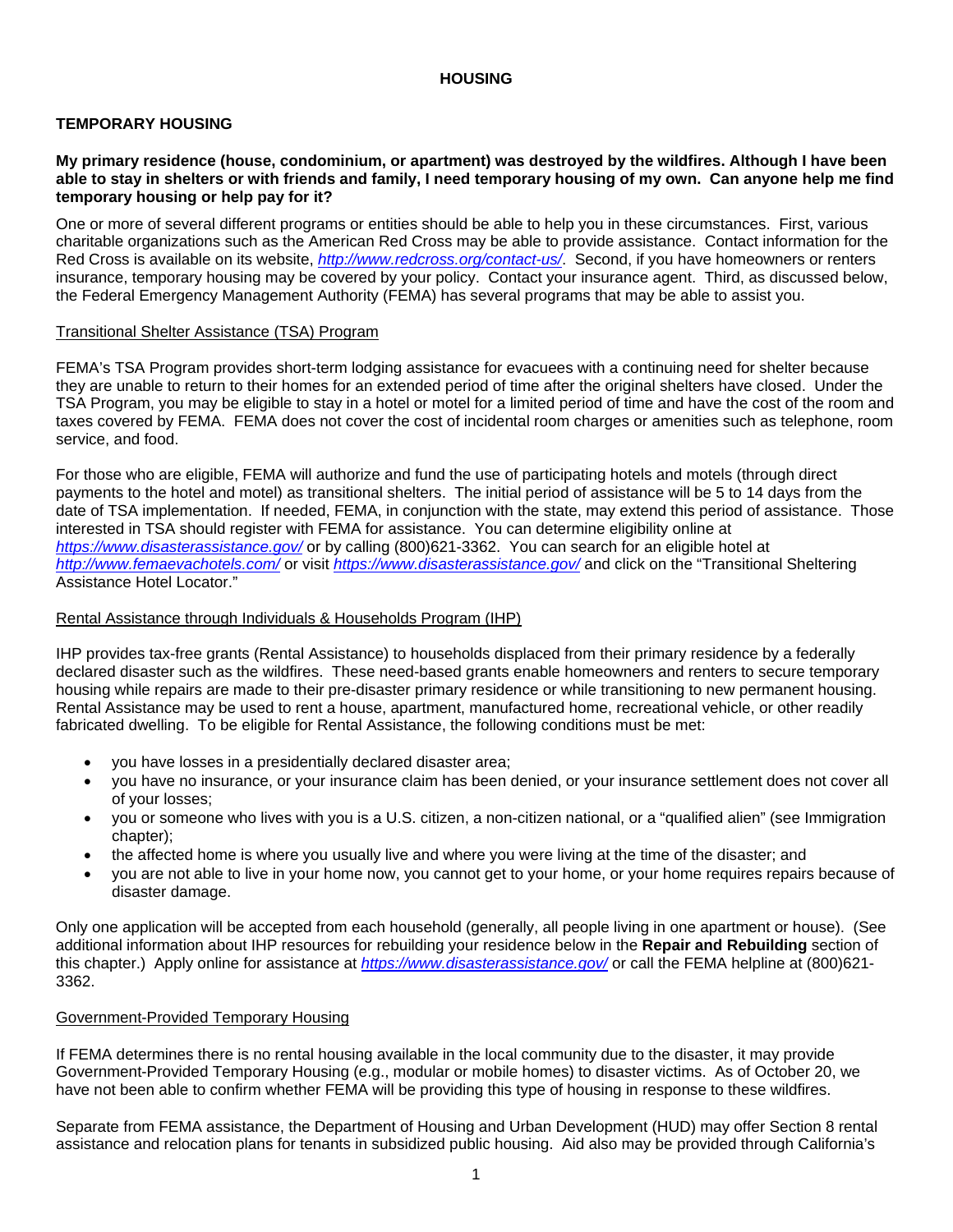State Supplemental Grant Program (SSGP). See the **Adjustments to Regular Government Benefits** chapter of this handbook for more information.

If you were living in a Rural Development-financed apartment and have been displaced, you may be eligible for additional assistance from the USDA Rural Development Agency. For further information about this benefit, call (800)414-1226.

### **My primary residence was damaged during the wildfires. If I move out while repairs are being made, can I get any assistance in finding and paying for temporary housing?**

Depending on the amount of damage, you may be eligible for assistance. Potential sources include charitable organizations, your insurance, and FEMA's IHP, discussed above.

### **During the wildfires I was ordered to evacuate my primary residence. Instead of going to one of the local shelters, I rented a room in a motel. Can I obtain reimbursement for the money I spent on the motel room? What if my primary residence was neither damaged nor destroyed as a result of the wildfires?**

You may be eligible for assistance from charitable organizations, your insurance, or FEMA. FEMA provides lodging expense reimbursement for hotels, motels, or other short-term lodging while an applicant is displaced from his or her primary residence. You should save your receipts and document your expenses in case you are able to file for reimbursement. (The same disaster assistance process described above will apply to determine your eligibility relative to FEMA's potential reimbursement.)

# <span id="page-5-0"></span>**HOUSING PAYMENTS**

### **My primary residence, which I own, was destroyed by the wildfires. Am I obligated to continue paying my mortgage, homeowners association fees, insurance, etc. on that residence? Does it make a difference if my residence was only damaged rather than destroyed?**

Unless you obtain a forbearance agreement from your lender, you should continue to pay your mortgage regardless of whether your residence was destroyed or damaged. You should contact your mortgage servicer (the company where you send your monthly payments) to discuss possible mortgage relief options. If you are having trouble contacting your mortgage servicer, contact the Homeowner's HOPE Hotline at (888) 995-4673 for assistance.

If your loan is owned by Fannie Mae or Freddie Mac, you may be eligible to temporarily stop making your monthly mortgage payments for three month intervals up to 12 months. You can check to see if Fannie Mae owns your loan at *<https://www.knowyouroptions.com/loanlookup>* or by calling (800)232-6643; you can check to see if Freddie Mac owns your loan at *<https://ww3.freddiemac.com/loanlookup/>* or by calling (800)373-3343 and selecting option #2.

If (i) your residence has suffered substantial uncompensated disaster damage (40% or more of the original property value), (ii) you intend to repair the damage or rebuild, and (iii) you do not have sufficient credit available elsewhere to cover your mortgage payments, the U.S. Small Business Administration (SBA) may be able to refinance all or part of your outstanding mortgage which could result in a reduced monthly mortgage payment. See the **SBA Loan Assistance** chapter of this handbook for more information.

If your home loan is through the United States Department of Veterans Affairs (VA), you might be able to have it adjusted. Call the VA regional office where the property is located. The proper regional office should be identified on the loan papers. If the papers are not available, call the VA at (877)827-3702 for the number of the correct regional office. You can also speak with a loan specialist about your options by calling the VA at this number.

With regard to homeowners association fees or insurance premiums, you should review the language of your association's bylaws and the insurance policy. It is likely in your best interest to pay the amounts owed unless you obtain written confirmation that you do not have to pay or may defer payment for a specific time.

# <span id="page-5-1"></span>**RENTERS**

**The following is only general information for tenants regarding premises damaged by the wildfires. Individual circumstances will vary. For many of these questions, you may want to contact an attorney. If you do not have an attorney, consult the Lawyer Referral Services & Legal Aid chapter of this handbook.**

**If my rental unit has been damaged or destroyed, what issues do I need to consider?**

• Do you have a written lease?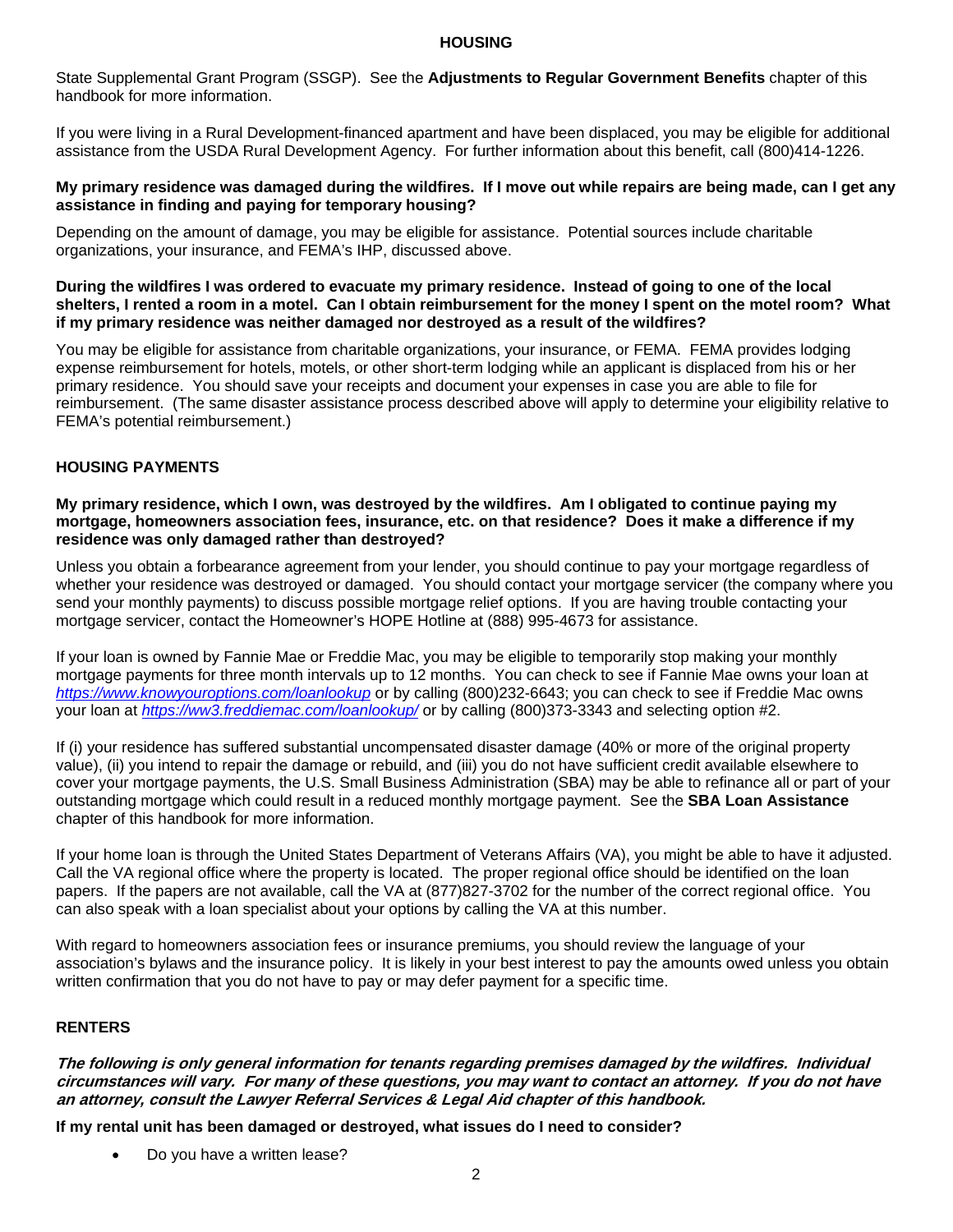- How badly is the rental unit damaged?
- Do you want to keep possession of the apartment, move out temporarily while the landlord makes repairs, or move out permanently?
- Is the unit rent-controlled or subsidized?

# **What if I have a written lease?**

Your rights will be determined by the lease's provisions to the extent they are not superseded by California law. Although "form" leases are commonly used, the provisions covering disasters vary significantly even for different leases in the same building. You should ask a professional to check the provisions of your lease to answer these questions for you.

# **How do I assess the damage to my rental unit?**

Under California law, landlords must maintain rental units in habitable condition. A residential tenant cannot be forced to waive his or her right to habitable premises. Unless you have a unique lease that you negotiated with your landlord, this information about habitability most likely applies to your rental unit. To be considered habitable, the rental units must substantially satisfy *all* of the following conditions:

- roof and exterior walls must be waterproof;
- windows and doors must be unbroken;
- plumbing and gas systems must be in good working order;
- hot and cold running water must be provided;
- sewage disposal systems must be operational:
- heating equipment must be in good working order;
- electrical lighting and wiring must be maintained in good working order; and
- floors, stairways, and railings must be kept in good repair.

# **If my rental unit is damaged, what can I do if I have a month-to-month rental agreement and want to move permanently?**

You can give one month's notice to your landlord and then move. If the unit is substantially damaged (damaged to the extent the premises can no longer be used as a residence), you may not need to give a full month's notice. In that case, see the guidelines below.

# **If my rental unit is damaged, do I have to pay rent if I have a one-year lease and I want to move out permanently?**

Under California law, you may terminate your tenancy and not pay rent if the unit is substantially damaged. If you want to terminate your tenancy, you should:

- check your lease for applicable provisions;
- make a list of the unit's impaired and damaged conditions;
- obtain FEMA inspection reports;
- request a local city building inspection and obtain a certified copy of the inspection report;
- photograph the damage and record the date the picture was taken, who took the picture, and the subject of the picture; and
- have the unit and building viewed by reliable witnesses and record the date of the viewing and what the witness saw.

Assuming these efforts lead you to conclude that your unit is substantially damaged, write a letter to your landlord, enclose copies of the documentation set forth above, state that the rental unit is not habitable, and state that you consider the lease terminated. Sign and date the letter and keep a copy for your records. You then will be in a position to proceed as if the unit had been destroyed. If your landlord disputes your position and you have not done so already, you should promptly consult an attorney or seek the services at a legal aid organization.

# **Can I terminate my lease if my rental unit is materially damaged?**

You must first notify the landlord about the needed repairs and give the landlord a reasonable time to make the repairs. If the landlord does not make the repairs within a reasonable time, then you may be able to terminate the lease. The landlord may dispute whether the repairs are necessary and whether a reasonable time was given to make the repairs, in which case you may need to contact an attorney or seek the services at a legal aid organization.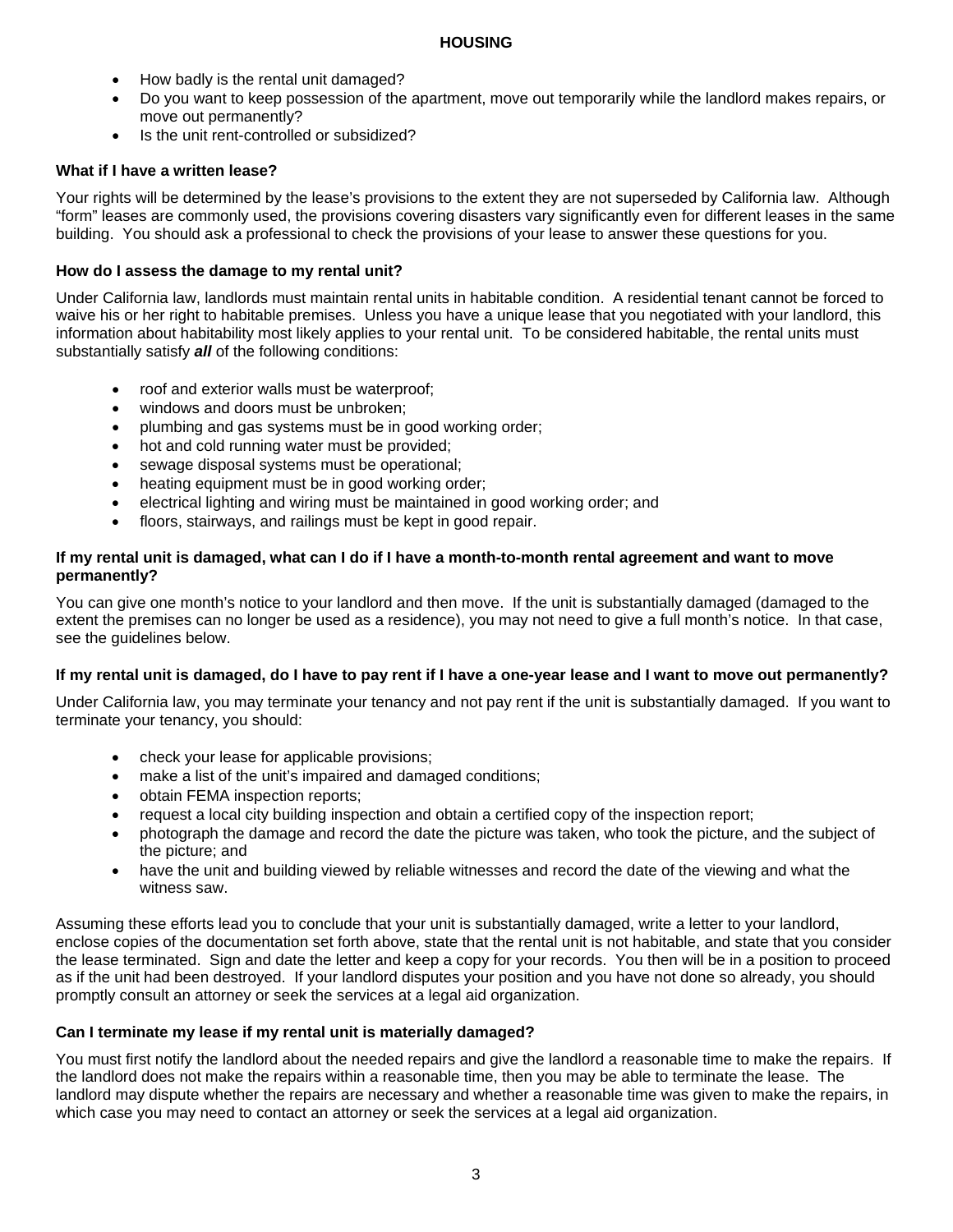### <span id="page-7-0"></span>**REPLACEMENT OF POSSESSIONS**

### **When the wildfires destroyed my residence, I lost almost all of my personal possessions. Can anyone help me obtain replacement clothes and necessities? What about replacing my television, computer, etc.?**

You should be able to replace personal property that was destroyed with insurance proceeds and grants or loans from several federal or state programs.

First, if you have homeowners insurance or renters insurance, the policies typically include provisions for the replacement of personal property subject to various conditions and policy limitations. If you were renting your primary residence, you should find out if your landlord named you as an additional insured on the landlord's policy, in which event it may provide benefits for you.

Second, the SBA may provide a Home and Personal Property Loan for possessions (up to \$40,000) to both homeowners and renters. The amount the SBA can loan depends on the actual cost of repairing or replacing the damaged items less insurance recovery, grants, etc. The loan can be used to repair or replace personal property such as clothes, furniture, automobiles, and consumer electronics — but an SBA loan cannot be used to replace luxury or extraordinarily expensive items such as personal pleasure boats, airplanes, RVs, and fur coats, or to pay for upgrades or make additions to the home unless required by building codes. Property such as antiques or collections of rare goods that may have market values in excess of their functional value are covered only for the amount of their functional value. (For example, reimbursement for a collection of four rare quarters would be \$1.00, not the potential price at a coin show.) See the **SBA Loan Assistance** chapter of this handbook for more information.

Third, to the extent your personal property losses exceed the amount of your insurance coverage and SBA loans, and assuming other conditions are met, FEMA will sometimes provide disaster victims with assistance in replacing furniture lost when their primary residence was destroyed. If you need such assistance, you should specifically request assistance for furniture costs from FEMA and show that you have a need. See the **FEMA** chapter of this handbook for further information.

## <span id="page-7-1"></span>**DEMOLITION AND CLEAN UP**

### **Do I need a permit to demolish a residence partially destroyed by fire or to clean up debris from my property that resulted from the fire?**

Homeowners are advised *not* to conduct their own demolition of partially burned structures or perform debris or ash removal. These activities may present serious health risks due to the presence of asbestos, lead, and other hazardous materials. Homeowners may be eligible for programs sponsored by CalRecycle or other agencies to complete demolition and debris removal at no cost. If you move or spread the fire debris, you may lose your eligibility or become liable to others. We recommend that you wait until state assistance is in place to sign up for these programs. You will then need to sign a "Right of Entry" form granting permission to the responsible agency to access and clean up the property.

If you nevertheless undertake demolition, note that, in general, demolition permits are required from your local city or (for unincorporated areas) county government before removing major structures. These permitting requirements may be relaxed and/or expedited for structures affected by the wildfires. Check with your local permitting jurisdiction for requirements before conducting any structural demolition work.

If you nevertheless undertake debris removal, be sure to wear appropriate protective clothing including face masks, gloves, and eye protection. You may be required to submit plans and obtain a permit from your local permitting jurisdiction for removal of building debris and ash and soil sampling may be required to test for hazardous substances. The California Department of Toxic Substances Control (DTSC) has stated that immediate efforts to clean up ash, charred debris, and other contaminated materials from burned residential structures are exempt from hazardous waste permit requirements. This exemption does not apply to long-term restoration activities. Check with the DTSC for more information and advice regarding your specific situation. You can contact DTSC at *<http://www.dtsc.ca.gov/>* or (916)255- 6504.

### **Am I required to send any debris I clean up to a special collection facility?**

Much of the debris likely includes materials that must be properly disposed of to avoid soil or water contamination. Solid waste landfill operators may be granted special emergency waivers to accept debris they would not otherwise be allowed to accept. To the extent hazardous materials cannot be separated from other burned materials (as is likely in a burned residential structure), they may be accepted along with other debris at municipal landfills. Household hazardous materials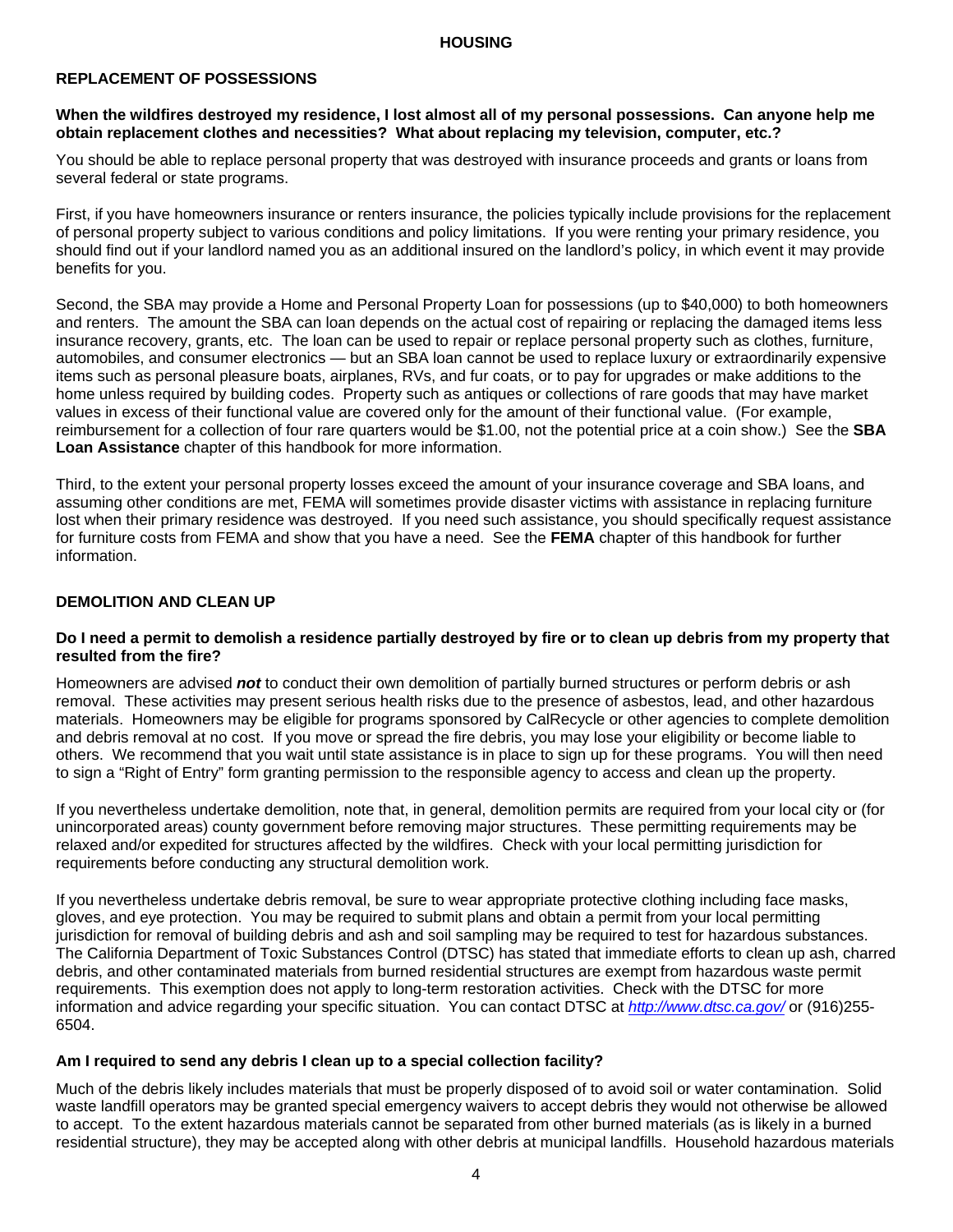(e.g., paints, fertilizers, automotive fluids, batteries, and electronic waste) that can be separated from other burned materials should be taken to a local household hazardous waste collector. The following website contains a list of household hazardous waste collection facilities: *[http://www.dtsc.ca.gov/HazardousWaste/UniversalWaste/HHW.cfm.](http://www.dtsc.ca.gov/HazardousWaste/UniversalWaste/HHW.cfm)*

### <span id="page-8-0"></span>**REPAIR AND REBUILDING**

### **My primary residence, which I own, was destroyed by the wildfires. Who can help me have it rebuilt? If my residence was not insured, or the insurance turns out to be insufficient, are there any programs that might help me rebuild?**

As with other types of assistance, you should first look to insurance proceeds and charitable donations to cover the costs of rebuilding and repair. To the extent you were uninsured or underinsured, the SBA, FEMA or the state may be able to help. For more information, see the **SBA Loan Assistance**, **FEMA**, and **Adjustments to Regular Government Benefits** chapters of this handbook.

### **My primary residence, which I own, was destroyed by the wildfires. Will I need a permit to rebuild it?**

As a general rule, a building permit is required whenever structural work is involved or when the basic living area of a home is to be changed. This could include separate permits for roofing, electrical, heating, and plumbing. Typically, the contractor overseeing the rebuilding/repair will obtain the necessary building permits from the city or county building or planning department. See rebuilding and repair contact information for fire-affected areas below. In addition to building permits, depending on the zoning requirements in place for your residence, you may need to obtain zoning approval as well.

Following natural disasters, various cities and counties may contemplate special treatment for building permit and zoning applications submitted by wildfire victims (for instance, providing plan review and issuing building permits on an expedited basis, and at no cost for anyone whose home has been destroyed by fire). Make sure to ask or have your contractor ask about any special building permit programs available for wildfire victims.

See the following contacts for rebuilding/repair information for the fire-affected areas below.

### **City of Santa Rosa**

Building Division: (707) 543-3200, Ext. 1, *<https://srcity.org/262/Building-Division>*

### **Butte County**

Development Services: (530) 538-7601, *<https://www.buttecounty.net/dds/building.aspx>*

### **Lake County**

Community Development: (707) 263-2382, *[http://www.co.lake.ca.us/Government/Directory/Community\\_Development.htm](http://www.co.lake.ca.us/Government/Directory/Community_Development.htm)*

### **Mendocino County**

Planning & Building Services: (707) 234-6650, *[https://www.mendocinocounty.org/government/planning-building](https://www.mendocinocounty.org/government/planning-building-services)[services](https://www.mendocinocounty.org/government/planning-building-services)*

#### **Napa County**

Planning, Building & Environmental Services: (707) 253-4417, *<http://www.countyofnapa.org/PBES/>*

### **Nevada County**

Building Department: (530) 265-1222, *<https://www.mynevadacounty.com/1114/Building-Department>*

#### **Solano County**

Building & Safety Services: (707) 784-6765, *<https://www.solanocounty.com/depts/rm/buildingnsafety/default.asp>*

#### **Sonoma County**

Permit & Resource Management: (707) 565-1900, *<http://sonomacounty.ca.gov/Permit-and-Resource-Management/>*

#### **Yuba County**

Building Department: (530) 749-5440, *<http://www.co.yuba.ca.us/Departments/Community%20Development/Building/>*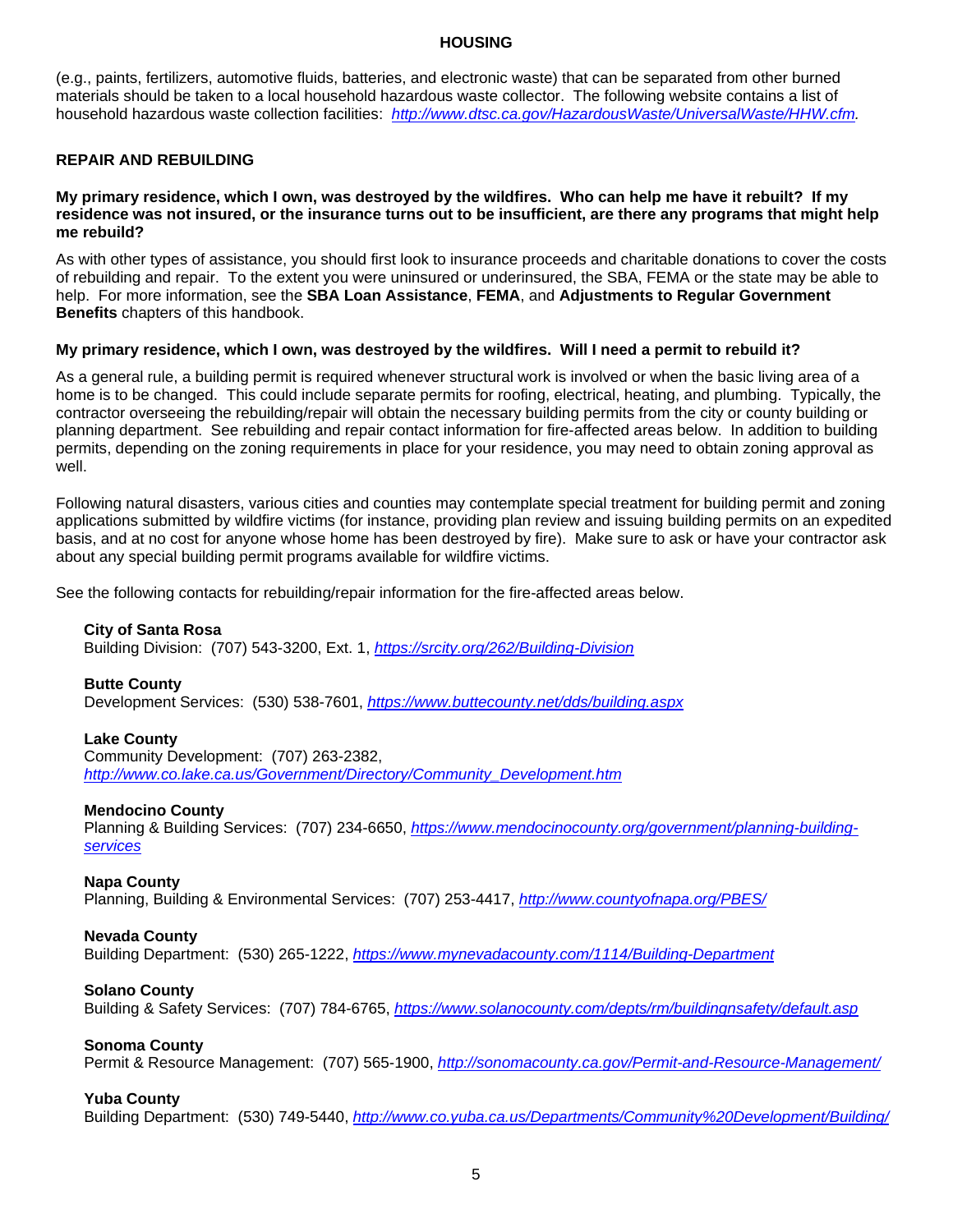# **What happens if I do not get a building permit?**

If the authorities learn you have undertaken repairs or rebuilding without obtaining a necessary permit, you will generally pay a fine and may be ordered to tear down any construction that was done without authorization. The amount of the fine varies by jurisdiction. If you sell your property, you are required by law to disclose work that has been done without the required permits and that could lower the sale price or jeopardize the sale of your property altogether.

# **My former house was built before the current building codes were in place. When rebuilding, do I have to conform to the new building codes?**

Houses must generally be constructed according to the codes in effect at the time the reconstruction permit is issued. Some cities and counties may not require conformance to new building codes for repairs are considered "minor." You should check your insurance policy or call your insurance carrier to determine whether your homeowner's policy provides for upgrades to the current building code. Some policies do not pay for building code upgrades.

If the local government's zoning requirements have changed for your property since the house was built, you will generally be required to conform to the new zoning rules. This could affect the size or design of the house and in some cases may affect the allowable uses of the property. Be sure to check with your local planning department.

# **Is it a good idea to be my own general contractor?**

Unless you are very experienced in the construction business, no. As an owner/builder, you assume responsibility for the overall job, which may include responsibility for state and federal taxes, workers' compensation insurance, and other requirements and liabilities.

# **If I'm not my own contractor, how will I know which contractor to hire?**

If possible, use only contractors referred to you by someone you know and trust. Unscrupulous contractors may try to solicit work from you, offering to repair or rebuild your home for a low price. Remember, if something seems "too good to be true" it probably is. Although you may be anxious to get things back to normal, avoid acting too quickly. Take time to determine exactly what you want done and make sure the contractor is licensed and reputable and can address all of your concerns. If possible, get at least three competitive bids based on the same set of specifications before making your decision. Beware of door-to-door offers of repair services and never provide the contractor with a cash deposit on a handshake. You should get a written contract that details every aspect of the work to be done and a performance and payment schedule. Before signing a contract with a contractor, be sure to check his or her license status and references. And read the information in the **Consumer Tips & Fraud Prevention** chapter of this handbook.

# **Must a contractor be licensed?**

State law requires that contractors working on any job requiring \$500 or more of work be licensed by the California Contractors State License Board (CSLB). Ask to see the contractor's license (called a "pocket license") that has the CSLB's license number on it (state contractors' licenses are solely numeric; no alphabetic characters are included in them), as well as an additional form of identification for verification (the contractor's license should be in the contractor's own name). You can verify a contractor's license status at the CSLB website, *<http://www.cslb.ca.gov/>* or by calling CSLB's toll-free automated telephone system (800) 321-2752. The CSLB has a hotline for disaster victims, (800) 962- 1125 (weekdays only).

# **Do I need a written contract?**

State law requires that home improvement contracts for \$500 or more in labor or materials must be in writing. Anything you sign can be considered a contract or otherwise used by a contractor as authorization to go forward with a project so do not sign anything until you completely understand what it is.

# **Can I change my mind after I sign the contract?**

If your residence is within a federally, state, or locally declared emergency area, California law allows you to cancel a contract for repair of a residence damaged by the disaster within seven business days of signing the contract. For other contracts, you may cancel within three business days of signing, provided the contract was solicited some place other than the contractor's place of business (such as in your own home). By law, the contractor must give you written notice of this right to cancel.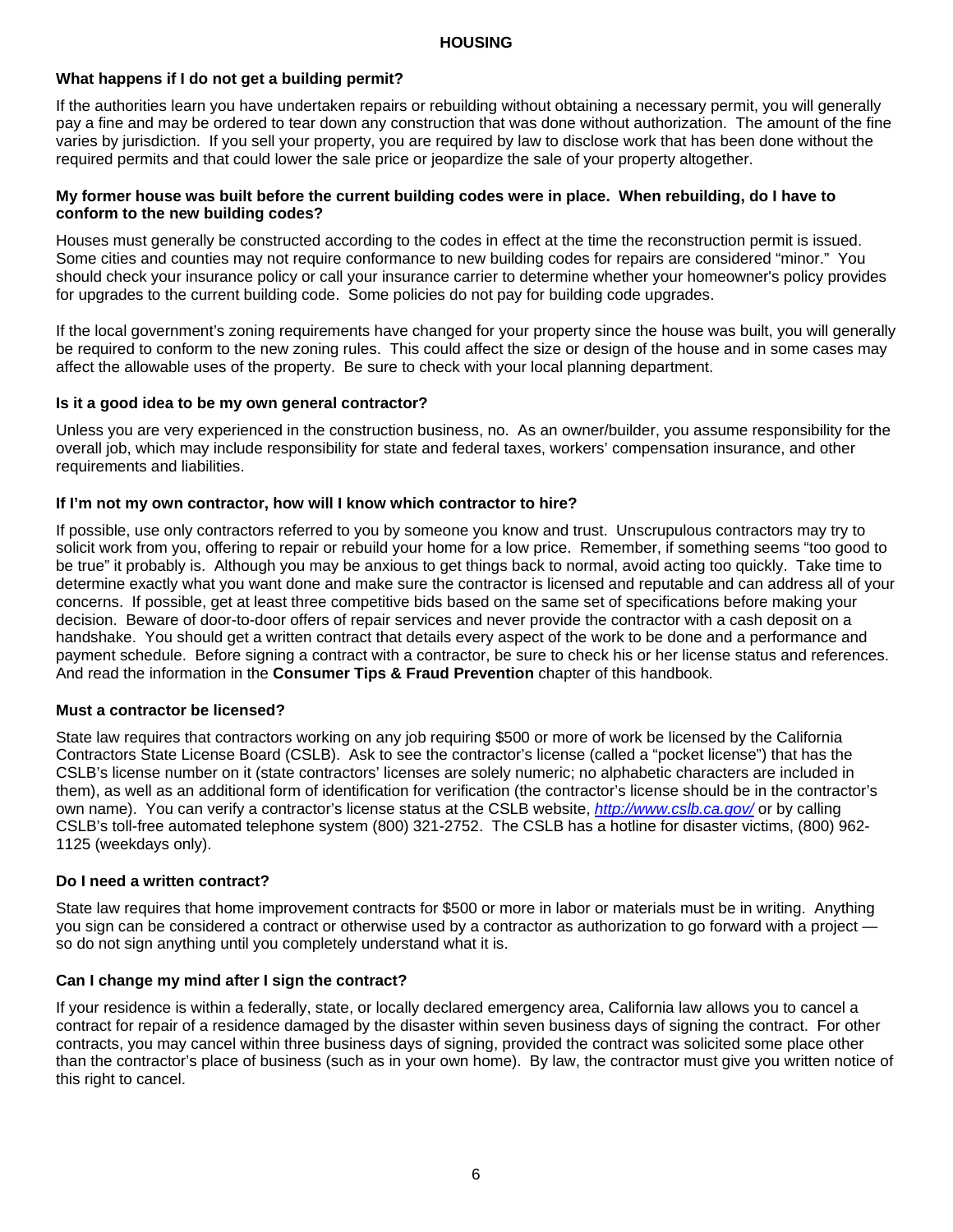# **How much can a contractor require as a down payment?**

California law limits the amount of the down payment for any home improvement contract (including debris removal) to the lesser of \$1,000 or 10% of the contract price, excluding finance charges. Except for this down payment, California law prohibits a contractor from collecting payment for work that has not been performed or materials that have not been delivered. As a general rule, you should not make cash payments to contractors.

# **How can I make sure the work progresses as scheduled in the contract?**

A contract should provide a description of the work to be done, the time period which it is to be done (including the date on which "substantial commencement of work" should occur), the materials to be used, and the equipment to be used or installed. Contractors often ask for progress payments as the work progresses. California law requires that the contract must specify all of the work that is to be completed before a progress payment is due, and that the progress payment cannot exceed the value of the work performed and materials purchased up to that point. It is customary to make the last payment a "retention" payment, ordinarily 10%, which you retain until the job is completed and the city and county has approved all work.

# **What happens when the contractor uses subcontractors or suppliers?**

You should protect yourself from liens against your property in the event the contractor does not pay the subcontractors or suppliers. California's Mechanics' Lien Law allows those who furnish labor or materials to your home to record a lien against your property if they are not paid even if you have paid your general contractor in accordance with the contract. At its most extreme, a lien may result in the forced sale of your property if you are unable to pay the amount of the lien. At the very least, a lien will make your property more difficult to finance or sell.

California law requires the contractor to provide you with a "Mechanics' Lien Warning." That warning suggests measures you can take to prevent liens against your home, such as:

- getting a list from your contractor of all subcontractors and material suppliers and monitoring when they start work or deliver materials;
- paying close attention to any "Preliminary Notice" received from a subcontractor, which provides notice that the person has a right to record a lien if not paid; and
- if permitted by your contract with the general contractor, paying with a joint check, payable to both the contractor and the subcontractor or material supplier.

The law provides that contractors, on request, must furnish an unconditional release of potential mechanics' lien claims once you have made payment to the subcontractor for that specific work or materials. Note that the general contractor can also place a lien on your house if you fail to pay for his or her services.

# **What if my contractor doesn't perform the work I contracted for, or does a poor job?**

If you have a dispute with a contractor that you are not able to resolve on your own, you may contact CSLB to file a complaint against the contractor. You can find more information online at *<http://www.cslb.ca.gov/>* or by calling (800) 321- 2752. Depending on the nature and severity of the complaint, and whether the contractor is licensed or unlicensed, CLSB may direct the parties to a dispute resolution program, investigate potential violations of law, or pursue legal action against the contractor.

# **What effect does an arbitration clause have in my contract?**

By agreeing to arbitrate, you are agreeing to have a dispute with your contractor decided by a neutral third party (known as the arbitrator) rather than by a judge or jury (unless the arbitration is non-binding). Some consumers prefer arbitration to court proceedings because arbitration is usually less expensive. But if you proceed with binding arbitration, you waive almost all grounds for seeking review of the arbitrator's decision in court; in almost all circumstances, the arbitrator's decision will be the final decision, even if you think the arbitrator made a mistake of fact or law.

# **What is the effect of a clause allowing the contractor to recover attorney's fees and costs from me if there is a dispute?**

In California, in a legal dispute about a contract, each side pays its own attorney's fees and costs, but that arrangement may be overridden in a written contract. An attorney's fees clause written for the contractor means that, if the contractor prevails in a dispute in arbitration or in court, you will have to pay the contractor's attorney's fees and costs. California law provides a reciprocal benefit with regard to attorney's fee clauses — meaning that if you are the prevailing party, you may recover your attorney's fees and costs even if the clause does not specifically provide that you are entitled to do so.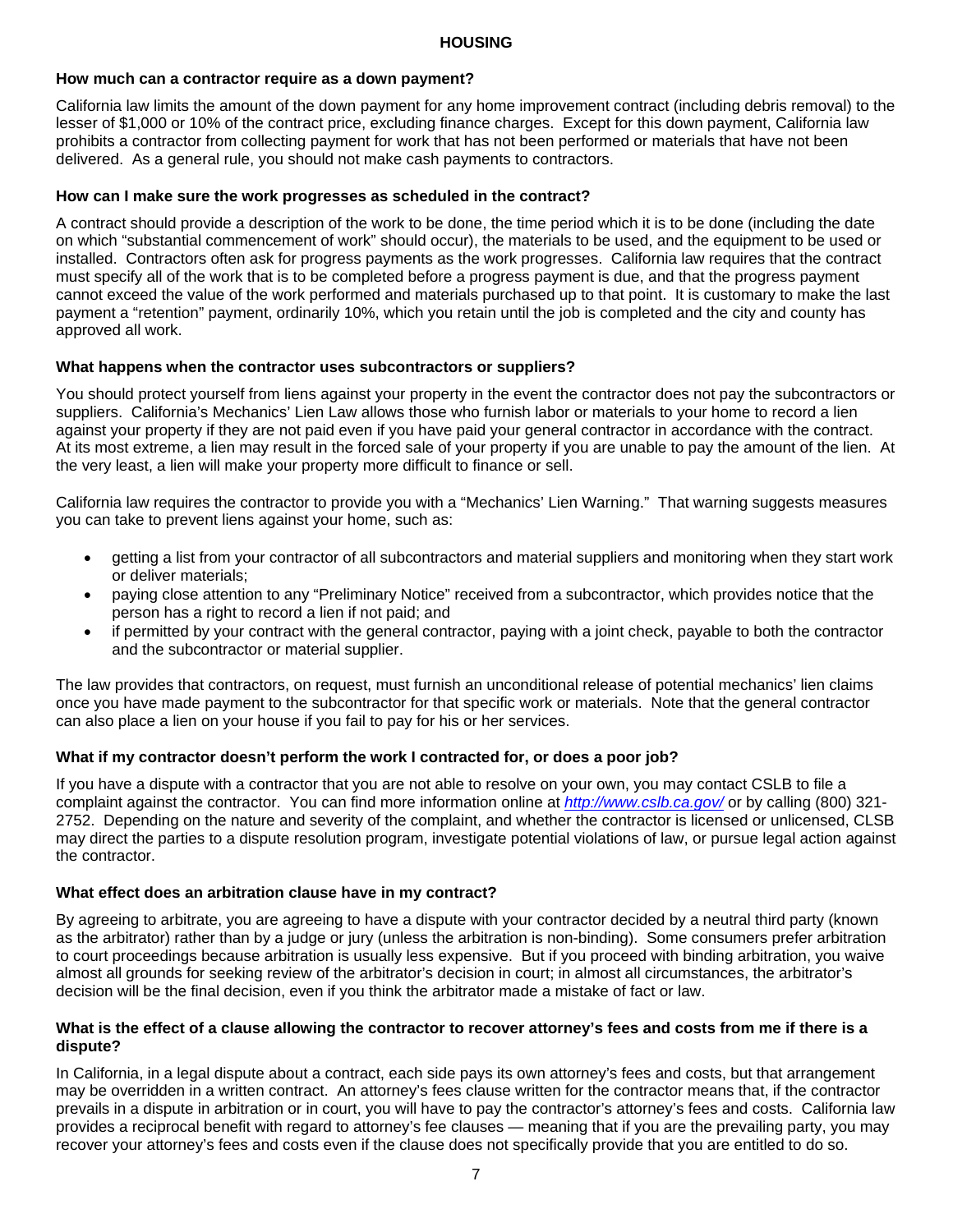### **A man who said he was a contractor offered to clean up my property, assess the damage to it for the purpose of obtaining grants and loans, and rebuild my house for \$50,000, with just \$5,000 down. Fortunately, I have the money available. Should I hire him?**

You should pause, not feel pressured, and then proceed only with the utmost caution. Before hiring anyone as a contractor or other service provider in connection with damage to or destruction of your property, you should take care to be an "aware consumer." As discussed above, if a person represents himself as a contractor, you should ask for references from prior jobs and obtain his contractor's license number and check that it is valid, including checking for valid photo identification. Most entities and programs that will provide property owners with funds to rebuild or replace damaged property have their own inspection and assessment programs. As a result, unless the funding entity instructs you otherwise, you need not hire a private person or firm to perform an inspection of your property as part of the application process.

### **Although my primary residence, which I own, was not destroyed during the wildfires, it was damaged and is no longer habitable. Can I get any assistance to repair my house or mobile home?**

Yes. In addition to charitable grants, loans, or insurance proceeds, FEMA and the SBA may be able to help you with repairs.

FEMA, through its IHP, provides grants to homeowners to repair damage from the disaster that is not covered by insurance. The goal is to repair the home so it is in a safe and sanitary condition, which may not return a home to its condition before the disaster. These grants are available only when a disaster has been declared and individual assistance has been authorized. As of October 20, 2017, the maximum assistance available to an individual or household under the IHP is \$34,000.

If you apply for IHP, FEMA will inspect your home and base the amount of its grant on the reasonable cost of repairs to the damaged property. Repairs covered by IHP include:

- structural parts of a home (foundation, outside walls, and roof);
- windows, doors, floors, walls, ceilings, and cabinetry;
- septic or sewage system;
- well or other water system;
- heating, ventilating, and air-conditioning systems;
- utilities (electrical, plumbing, and gas systems); and
- home entrances and exits, including privately owned access roads.

If you own a mobile home and it is your primary residence, IHP will cover repair costs related to blocking, leveling, and anchoring the mobile home.

If your home needs more extensive repairs than FEMA will fund, the SBA may be able to help with a Home and Personal Property Loan. For more information, see the **SBA Loan Assistance** and **FEMA** chapters of this handbook.

# <span id="page-11-0"></span>**PURCHASE AND SALE OF DAMAGED PROPERTY**

### **Prior to the wildfires, I had agreed to purchase a residence/real property that was subsequently destroyed by the wildfires. Must I complete the purchase?**

It depends on what the terms of the purchase agreement state and whether title to, or possession of, the property passed prior to the destruction of the property. If title to the property has already passed and you were the owner as of the date of destruction, you may be eligible for assistance from your insurer or from the various sources of aid identified in this handbook. Otherwise, barring contrary language in your purchase and sale agreement, the Uniform Vendor and Purchaser Risk Act, Civil Code section 1662 allows a purchaser to back out of an agreement for the sale of real property if "all or a material part" of the property was destroyed prior to the transfer of title or possession. If you face this situation, you may want to obtain the advice of a real estate attorney to assist you.

### <span id="page-11-1"></span>**PROPERTY TAXES**

### **My property was damaged in the wildfires. Can I obtain a reduction in my property tax assessment?**

If the damage to your property exceeds \$10,000, you may obtain a reduced tax assessment as of the date of the fire to reflect the damage. However, unless you qualify for the tax payment deferral described below, you must continue to pay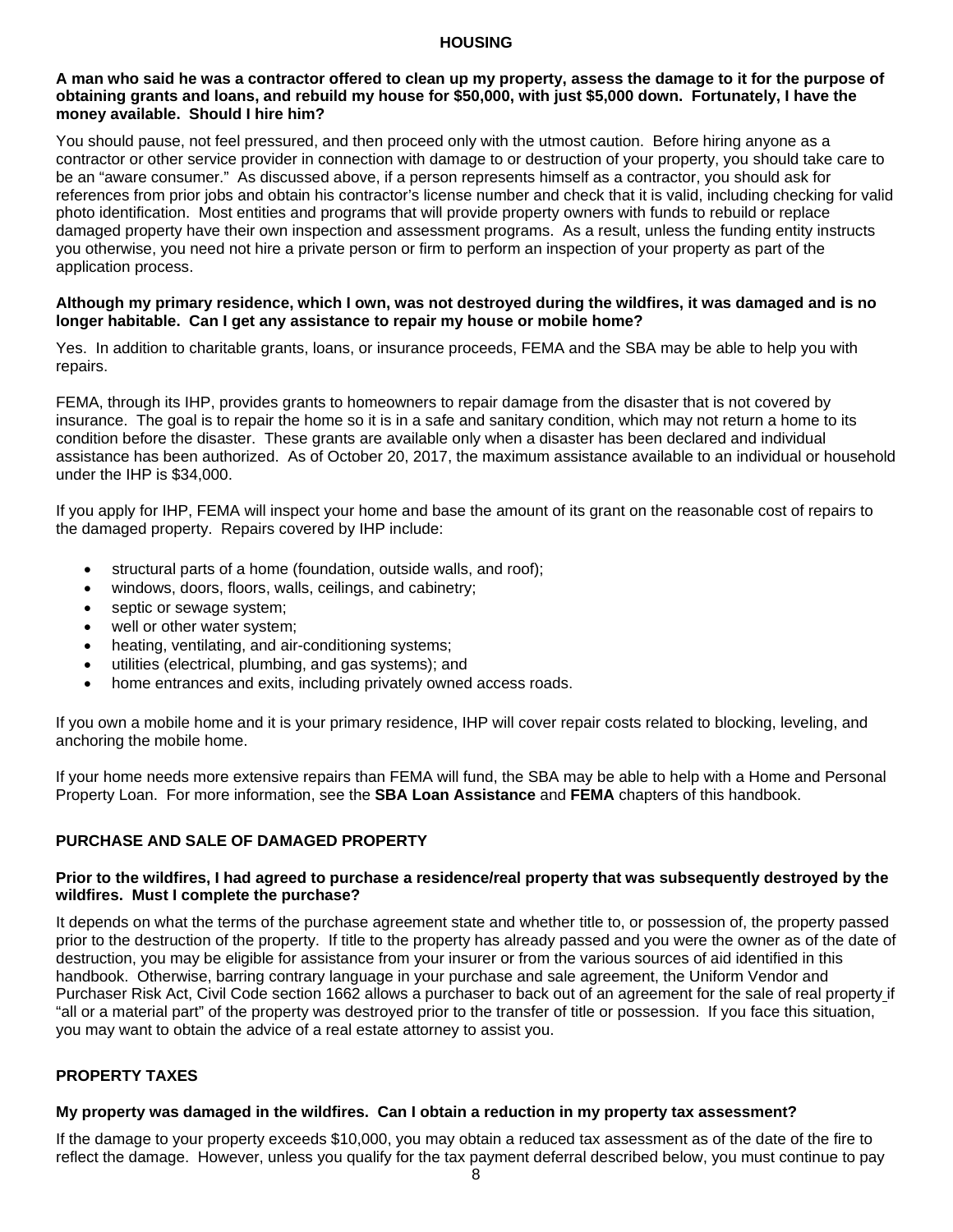your taxes as billed and obtain a refund later once the property has been reassessed to reflect the damage. To qualify, you must file an application for an assessment reduction within 12 months of when your property experienced the damage (unless extended by the county). A list of County Assessors' offices appears below. (Note: Upon restoration, your property will be taxed using its original Proposition 13 base year value as adjusted for time and improvements that expand the size or improve the quality of the damaged property.)

### **If I choose not to rebuild, can I purchase or construct another replacement property and continue to enjoy my original Proposition 13 base year value?**

Possibly. You may purchase or construct another replacement property in your same county if your original property suffered a decline in value of more than 50% in either the improvements or the land. The replacement property must be similar in size, utility, and function, and purchased within five years from date of damage. If the value of the replacement property is 120% or less of the value of original property prior to damage, you will continue to be taxed based on the Proposition 13 base year value of the original property. To the extent the replacement property exceeds 120% of the value of the original property, the excess will be added to your original base year value.

### **Do I have to continue to pay my property taxes prior to receiving a lower assessment to reflect the damage caused by the wildfires?**

If your damage exceeds \$10,000 and you have not yet paid your 2017-18 property taxes, you may file a claim for tax deferment with your County Assessor which may defer those taxes until 30 days after you receive a corrected bill. You should confirm this with your County Assessor's office when you file for the deferment. Otherwise, you must continue to pay your property taxes as billed. (Note that property taxes that are impounded and paid pursuant to an agreement with your lender do not qualify for deferment.)

# **Do these provisions also apply to manufactured (mobile) homes?**

In general, these provisions only apply to locally assessed manufactured homes. However, in the case of manufactured homes that are replacements for manufactured homes that have been *completely destroyed*, owners who pay a registration fee to Sacramento in lieu of local property taxes may qualify and/or be transferred to local property assessment with a value that does not increase the taxes currently paid through the state fees.

Applications for assessment reduction and deferment of taxes as well as additional information may be obtained by contacting your County Assessor:

**Butte County** (*<https://www.buttecounty.net/>*) Assessor: (530) 538-7721, *<http://www.buttecounty.net/assessor/>*

**Lake County** (*<http://www.co.lake.ca.us/>*) Assessor*:* (707) 263-2302, *<http://www.co.lake.ca.us/Government/Directory/Assessor-Recorder.htm>*

**Mendocino County** (*<https://www.mendocinocounty.org/>*) Assessor*:* (707) 234-6800, *[https://www.mendocinocounty.org/government/assessor-county-clerk-recorder](https://www.mendocinocounty.org/government/assessor-county-clerk-recorder-elections/assessor-services-forms)[elections/assessor-services-forms](https://www.mendocinocounty.org/government/assessor-county-clerk-recorder-elections/assessor-services-forms)*

**Napa County** (*<http://countyofnapa.org/>*) Assessor*:* (707) 253-4466, *<http://countyofnapa.org/Assessor/>*

**Nevada County** (*<https://www.mynevadacounty.com/>*) Assessor: (530) 265-1232, *<https://www.mynevadacounty.com/163/Assessor>*

**Solano County** (*<http://www.solanocounty.com/>*) Assessor*:* (707) 784-6210, *<http://www.solanocounty.com/depts/ar/>*

**Sonoma County** (*[http://sonomacounty.ca.gov](http://sonomacounty.ca.gov/)*) Assessor*:* (707) 565-1888, *<http://sonomacounty.ca.gov/CRA/Assessor/>*

**Yuba County** (*<http://www.co.yuba.ca.us/>*) Assessor*:* (530) 749-7820, *<http://www.co.yuba.ca.us/Departments/Assessor/>*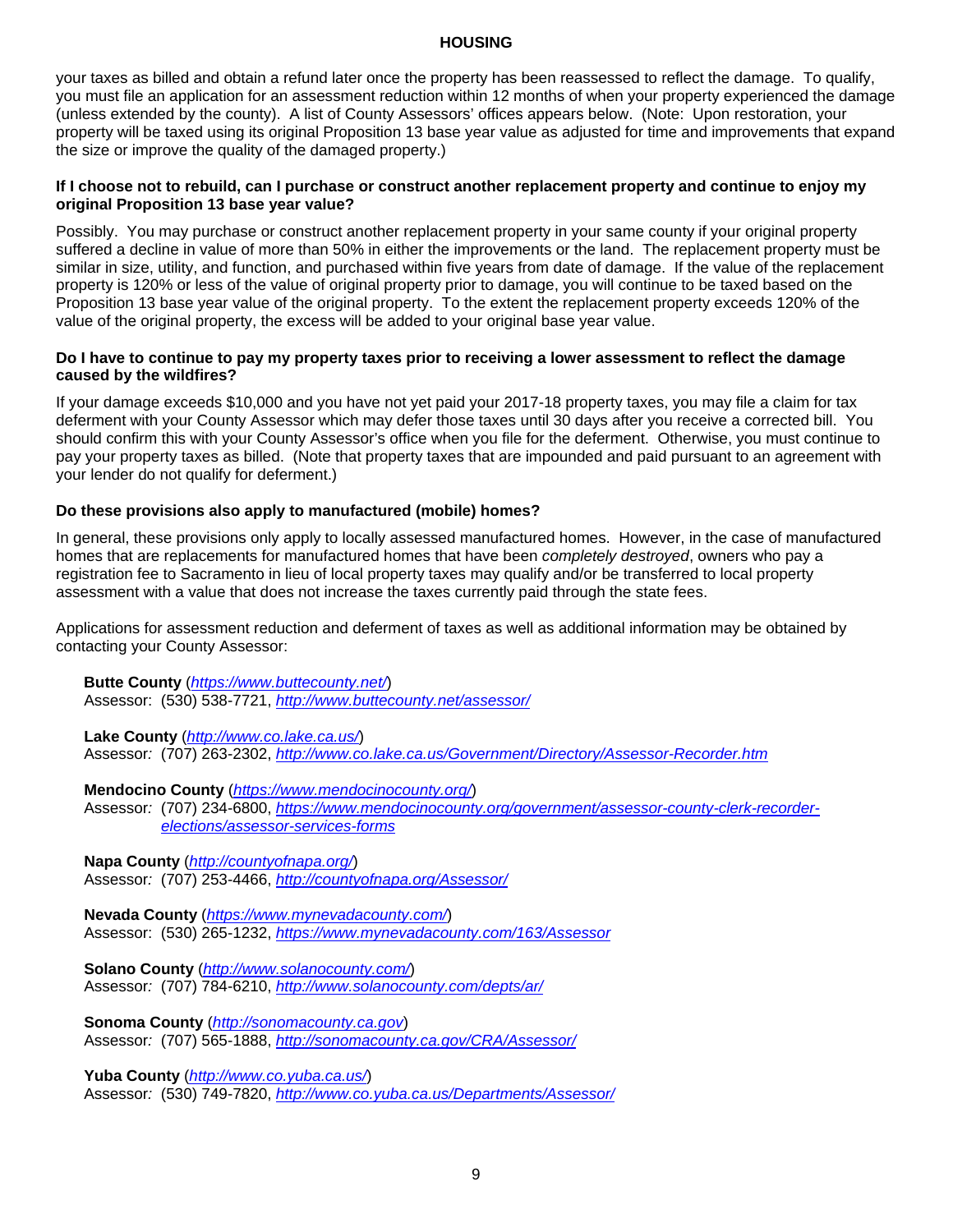<span id="page-13-0"></span>The answers to each of the following questions are based on the assumption that the affected employees are not covered by a collective bargaining agreement and do not have an employment contract with their employer. In the event there is a collective bargaining agreement or an employment contract, the employee should consult the terms of those agreements and contracts. Similarly, if the employer has established employment policies, the employee should review those policies to see if they provide additional benefits or rights.

The answers below address situations in general and it may be advisable to obtain further advice from human resource professionals or attorneys when dealing with a specific situation, particularly if difficulties are anticipated or arise.

## <span id="page-13-1"></span>**GETTING PAID**

#### **If my employer's payroll records were destroyed, when should I expect to receive my paycheck?**

The State of California requires timely payment of wages pursuant to applicable wage-and-hour laws. If records of working hours are not available, the employee should work with his or her employer to make a reasonable effort to determine the hours he or she worked during the applicable pay period and promptly render the appropriate payment.

### **Does my employer have to pay me for the days the business was closed as a result of the wildfires?**

The answer to this question depends in part on whether you are considered an "**exempt**" employee or a "**non-exempt**" employee for purposes of federal and state wage-and-hour laws, and whether or not you performed work for your employer during the pay period in question. In general, an employer is not required to pay its non-exempt employees for any days or hours the non-exempt employees did not work because the business was closed due to the wildfires. On the other hand, an exempt employee should receive his or her full salary for any workweek in which he or she performed any work without regard to the number of days or hours worked. (So, for example, if you are an exempt employee and you worked on the morning of Sunday, October 15, 2017, but worked no other days during the week of October 15, 2017, then your employer should pay you your full salary for the week of October 15, 2017.)

# <span id="page-13-2"></span>**TIME OFF AND THE RIGHT TO RETURN**

### **Can my employer require me to use my accrued vacation, PTO, or sick leave to cover my absence from work due to the wildfires?**

If you are unable to report to work due to something related to the wildfires, your employer may require you to use your accrued vacation or PTO and may allow you to use sick leave to cover your absences as long as this is consistent with the employer's leave policies. You should consult your employer if you believe your absence may qualify as leave under the federal Family Medical Leave Act (FMLA) or its California counterpart, the California Family Rights Act (CFRA), or pregnancy disability leave under the California Fair Employment and Housing Act (FEHA), or to see if your employer is offering any other leave or assistance during this time. These types of leave are discussed in further detail below.

### **Does my employer have to provide me with either paid or unpaid leave if I am unable to work as a result of an injury suffered during the wildfires?**

An employer may be required to provide you with unpaid leave: (1) under the FMLA or CFRA if you or a member of your immediate family is suffering from a serious health condition; (2) under the FEHA for pregnancy, childbirth, or related medical conditions; or (3) under the Americans with Disabilities Act (ADA) or the FEHA if you are disabled and if the granting of leave would serve as a reasonable accommodation to your disability.

Leave Under the FMLA and CFRA. The FMLA and CFRA provide that a covered employee may take up to a total of 12 weeks of unpaid leave during any 12-month period for certain qualifying reasons. During the leave period, the employer must maintain the employee's health benefits and must guarantee that the employee will be reinstated to the same or an equivalent position. FMLA and CFRA leave is unpaid, unless your employer has elected to pay employees during such leave or requires or permits you to use vacation, PTO, or sick leave. As described below, you may also be eligible to receive disability benefits under the California State Disability Insurance (SDI) program during a qualifying FMLA or CFRA leave.

The FMLA and CFRA apply to only those employers that employ 50 or more employees for each working day in each of 20 or more calendar workweeks in the current or preceding calendar year. An employee is entitled to FMLA or CFRA leave if the employee: (1) has been with the employer for at least 12 months; (2) logged at least 1,250 hours of service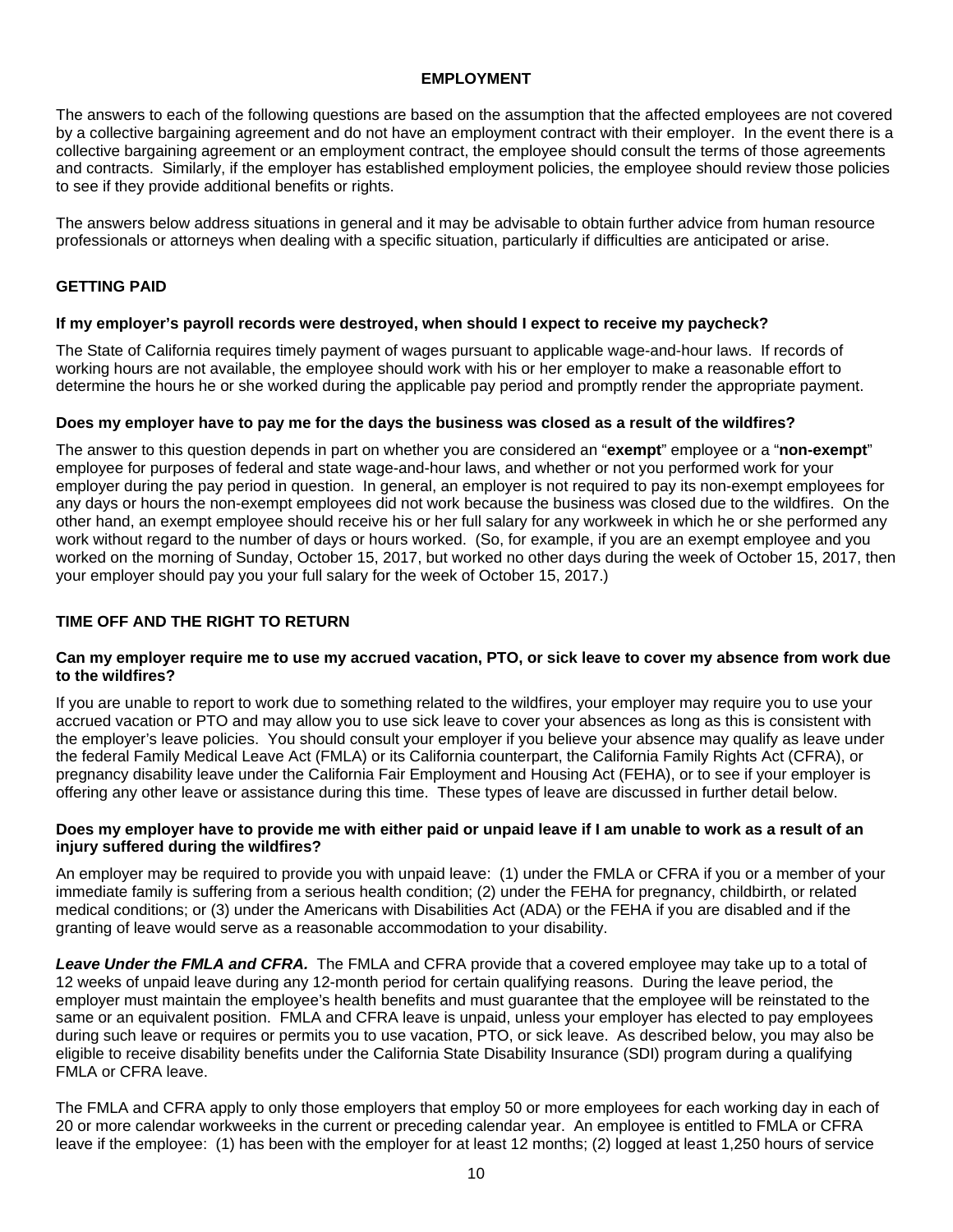during the 12-month period immediately preceding the start of the leave; and (3) is employed at a worksite where 50 or more employees are employed by the employer or within 75 miles of that worksite. FMLA or CFRA leave may be taken to care for the employee's spouse, registered domestic partner, child, or parent, or the employee's spouse or registered domestic partner's child or parent with a serious health condition, or because of the employee's serious health condition that makes the employee unable to perform the functions of the employee's position.

For more information regarding compliance with the FMLA, check the following website: *[https://www.dol.gov/whd/fmla/APPENDIXF.htm.](https://www.dol.gov/whd/fmla/APPENDIXF.htm)*

For more information regarding compliance with the CFRA, check the following website: *[https://www.dfeh.ca.gov/resources/frequently-asked-questions/employment-faqs/pregnancy-disability-leave-faqs/pdl-cfra](https://www.dfeh.ca.gov/resources/frequently-asked-questions/employment-faqs/pregnancy-disability-leave-faqs/pdl-cfra-fmla-guide/)[fmla-guide/](https://www.dfeh.ca.gov/resources/frequently-asked-questions/employment-faqs/pregnancy-disability-leave-faqs/pdl-cfra-fmla-guide/)*.

**Pregnancy-Related Leave Under the FEHA.** Under the FEHA, employers with five or more employees must allow female employees to take up to four months of leave for periods of disability due to pregnancy, childbirth, or related medical conditions. The employee may elect to use accrued vacation leave, and may be required to substitute sick leave or any other accrued leave which is made available by the employer to temporarily disabled employees. Pregnancyrelated leave under the FEHA is unpaid, unless your employer has elected to pay employees during such leave. The employer must continue to provide the same benefits or privileges of employment granted by that employer to other employees.

As described below, you may also be eligible to receive disability benefits under the California SDI program during a qualifying pregnancy-related leave.

For more information regarding the FEHA, check the following website: *[https://www.dfeh.ca.gov/wp](https://www.dfeh.ca.gov/wp-content/uploads/sites/32/2017/06/CAamendedFEHAregsEmployers20160401Final.pdf)[content/uploads/sites/32/2017/06/CAamendedFEHAregsEmployers20160401Final.pdf.](https://www.dfeh.ca.gov/wp-content/uploads/sites/32/2017/06/CAamendedFEHAregsEmployers20160401Final.pdf)*

*Leave Under the ADA and FEHA.* Under certain circumstances, an employer may be required to provide an employee with leave under the ADA or FEHA. The ADA and FEHA require employers, in certain circumstances, to provide reasonable accommodations to employees who have a disability. Such a reasonable accommodation may include providing an employee with an unpaid or paid leave of absence.

The FEHA generally provides broader protections than its federal counterpart, the ADA. Though the ADA applies to only those employers that employ 15 or more employees for each working day in each of 20 or more calendar workweeks in the current or preceding calendar year, FEHA applies to employers with five or more employees. In addition, under the ADA, an employee is "disabled" if the employee has a physical or mental impairment that substantially limits a "major life activity" of an individual, including activities such as walking, seeing, hearing, speaking, breathing, learning, working, sitting, standing, lifting, or reaching, whereas under FEHA, an employee is "disabled" if he or she has a physical or mental impairment that limits a "major life activity." Generally, temporary impairments are not considered protected disabilities.

## **Am I entitled to either paid or unpaid leave so that I can care for children or family members injured in the wildfires?**

As described above, you may be entitled to FMLA or CFRA leave, which you can use to care for children or family members injured in the wildfires. If you are entitled to FMLA or CFRA leave as described above, then your employer must allow you to take FMLA or CFRA leave. This leave is unpaid, unless your employer has elected to pay employees during such leave or requires or permits you to use vacation, PTO, or sick leave. You may also be eligible to receive benefits under the California Paid Family Leave (CPFL) program during a qualifying FMLA or CFRA leave if your leave is taken to care for a seriously ill family member. Also, if your employer has a specific policy providing for leave under such circumstances, the employer will be required to comply with its policy.

For more information regarding the CPFL program, check the following website: *[http://www.edd.ca.gov/Disability/Paid\\_Family\\_Leave.htm.](http://www.edd.ca.gov/Disability/Paid_Family_Leave.htm)*

# **Am I entitled to either paid or unpaid leave if I am too afraid or emotionally traumatized to return to work?**

If you are suffering from post-traumatic stress or some other mental condition, your employer may be required to provide you with unpaid leave under the FMLA or CFRA or as an accommodation under the ADA or FEHA. However, you will have to meet the applicable requirements of these laws, as discussed above. You may be required to provide your employer with medical certification of your need for leave in accordance with applicable law. The leave will be unpaid,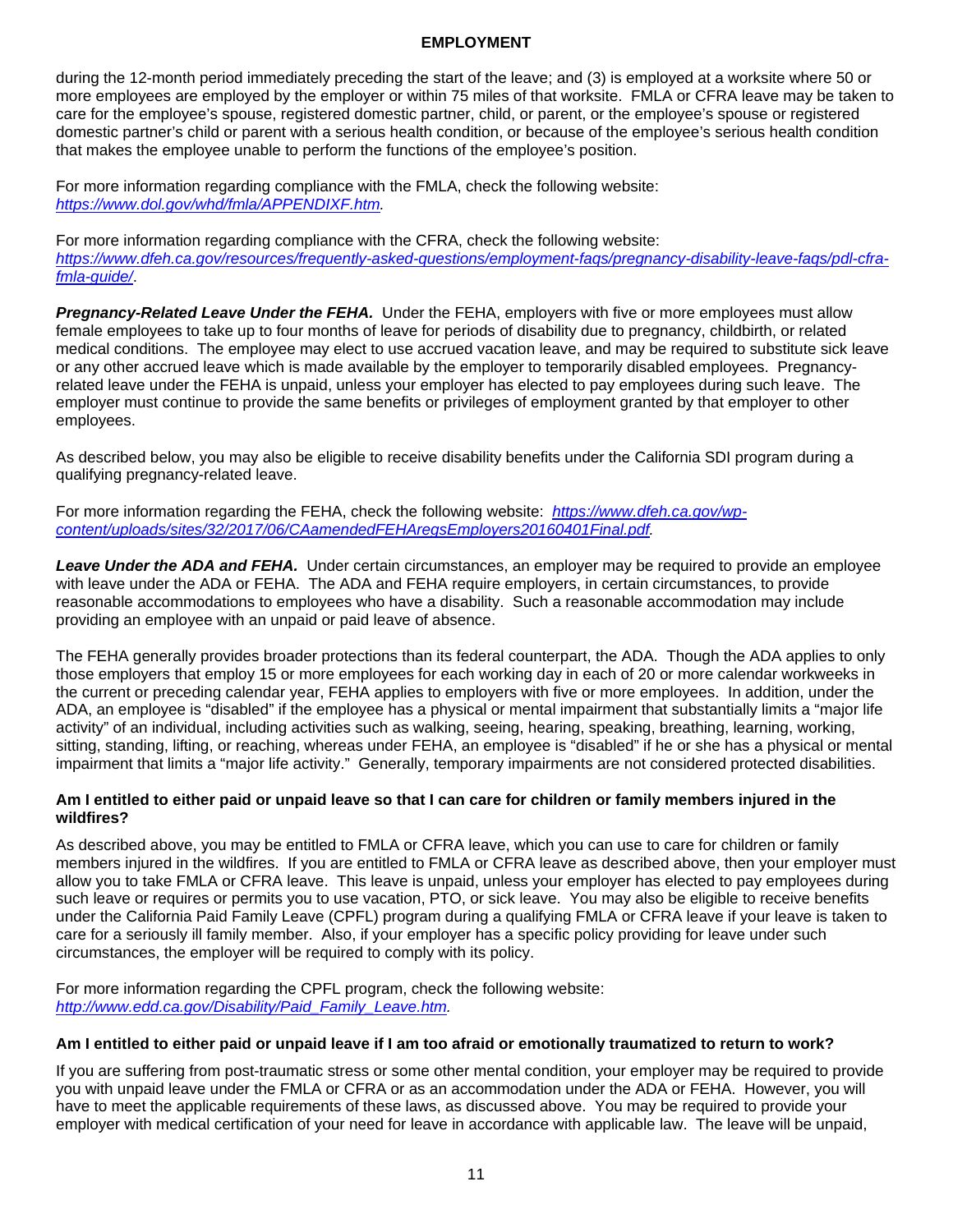although you should be able to use any accrued vacation, PTO, or sick leave for the absence. As described below, you may also be eligible to receive disability benefits under the California SDI program.

### **If I become ill or injured because of the wildfires and cannot return to work, what benefits can I apply for?**

You should first check with your employer regarding any benefits your employer provides, including any short-term or long-term disability insurance coverage. You may also be eligible for disability benefits under the SDI program, a partial wage-replacement insurance plan funded through employee payroll deductions. Most California workers are covered under SDI, but some are exempt, including railroad employees, some employees of non-profit agencies, employees who claim religious exemptions, and most government employees. Covered workers who are unable to work can receive approximately 55% of their lost wages for up to one year.

Alternatively, you may be eligible for unemployment insurance benefits or Disaster Unemployment Assistance, though you may not be eligible for SDI benefits if you are claiming or receiving unemployment insurance benefits or Disaster Unemployment Assistance. See the **Unemployment** section of this chapter for more information.

# **Am I eligible for SDI benefits?**

SDI benefits can be paid only after you meet all of the following requirements:

- you are unable to do your regular or customary work for at least eight days;
- you were employed or actively looking for work at the time you became disabled;
- you have lost wages because of your disability and you earned at least \$300 during your base period, from which SDI deductions were withheld;
- you are under the care and treatment of a licensed physician/practitioner or accredited religious practitioner during the first eight days of your disability (and must remain under care and treatment to continue receiving benefits); and
- your physician/practitioner completes the medical certification of your disability.

For further information, please check: *[http://www.edd.ca.gov/Disability/Am\\_I\\_Eligible\\_for\\_DI\\_Benefits.htm](http://www.edd.ca.gov/Disability/Am_I_Eligible_for_DI_Benefits.htm)*.

### **How do I file a claim for SDI benefits?**

You must submit a claim online or complete and mail a claim form within 49 days of the date you became disabled or you may lose benefits. Filing a disability insurance claim online at *[http://www.edd.ca.gov/Disability/SDI\\_Online.htm](http://www.edd.ca.gov/Disability/SDI_Online.htm)* is the preferred method. A claim form may be obtained from the California Employment Development Department (EDD) at the website *[http://www.edd.ca.gov/Disability/How\\_to\\_File\\_a\\_DI\\_Claim\\_by\\_Mail.htm](http://www.edd.ca.gov/Disability/How_to_File_a_DI_Claim_by_Mail.htm)* or by calling (800) 480-3287 (English), (866) 658-8846 (Spanish), or (800) 563-2441 (TTY). A completed claim form, including a doctor's certification of your disability, should be mailed to the following address:

State of California Employment Development Department P.O. Box 989777 West Sacramento, CA 95798

### <span id="page-15-0"></span>**HEALTH BENEFITS**

#### **I was injured or became ill as a result of the wildfires and cannot return to work. Can I continue my health insurance?**

Most California employers are required to offer employees the ability to continue their medical coverage at their own cost for up to 36 months. This coverage is generally referred to as Consolidated Omnibus Budget Reconciliation Act (COBRA) coverage. Normally, you must make an election to continue the coverage within 60 days after the date your coverage terminates as a result of your termination of employment.

### **What rights do I have to health coverage under COBRA?**

Employers who have 20 or more employees and maintain health plans are required by federal law to offer continuing medical coverage to qualified beneficiaries (participating employees and/or their dependents) who lose health coverage due to a "qualifying event" such as the death of the covered employee, termination of his or her employment, or reduction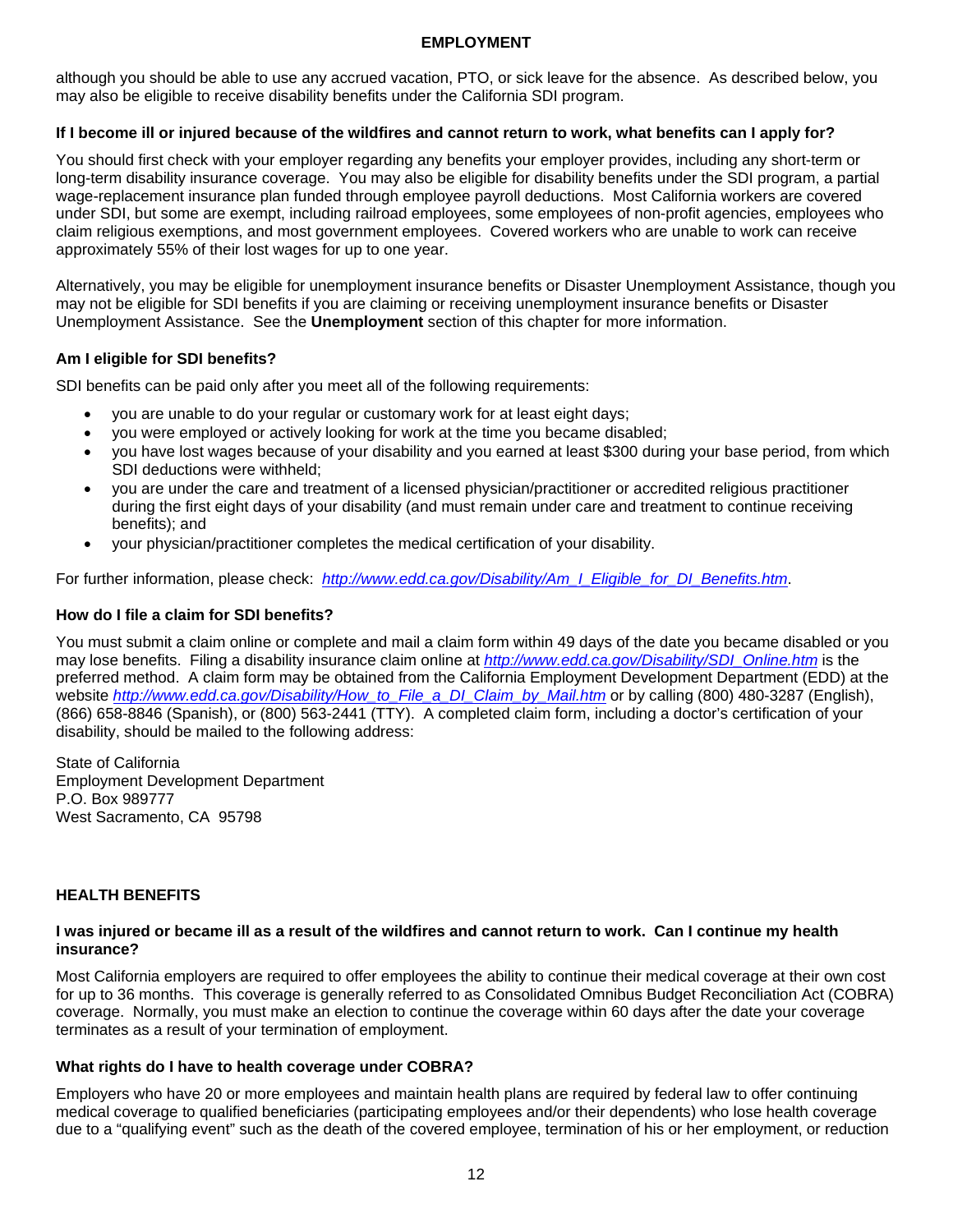of his or her hours sufficient to cause the loss of medical coverage. However, employees must pay for this medical coverage themselves.

Smaller employers (with 2 to 19 employees) that maintain health plans but are not covered under COBRA are required by California's Continuation Benefits Replacement Act (Cal-COBRA) law to provide COBRA-like coverage to their eligible employees. Like COBRA, Cal-COBRA requires employees to pay for this medical coverage themselves.

# **Can my family members keep their health insurance coverage?**

Your dependents can also elect COBRA coverage at their own cost if they were previously covered by your health plan during your employment. Their maximum coverage period is 36 months.

### **What can my employer do to help me recover psychologically from the trauma of the wildfires? Are there any counseling services available to people affected by the wildfires?**

Your employer's health plan may offer counseling to you and your dependents. In addition, some employers may provide assistance under employee assistance programs (EAPs). You should ask your employer about the availability of such counseling, both for yourself and your family, if that would be helpful. If you are a veteran, you may seek assistance from the Department of Veterans Affairs online at *[www.veteranscrisisline.net](http://www.veteranscrisisline.net/)* or by calling the Veterans Crisis Line (800) 273- 8255 (press 1). Otherwise, you may seek help from a mental health agency in the county in which you live, either permanently or temporarily.

In addition, the National Disaster Distress Hotline, staffed by trained mental health counselors, is available to help those coping with the emotional consequences of the wildfires. The hotline is available 24 hours a day, seven days a week, at (800) 985-5990 or by texting "talkwithus" (or, for Spanish, "hablanos") to 66746.

# <span id="page-16-0"></span>**OTHER BENEFITS**

## **Am I entitled to other benefits if I was injured or became ill as a result of the wildfires, and I was working at the time I was injured or became ill?**

You may be eligible to receive workers' compensation benefits to provide you with the medical treatment you need to recover from your work-related injury or illness, and replace lost wages if you were working at the time you were injured or became ill. You will need to file a workers' compensation claim with your employer. You should contact your employer immediately if you believe you have sustained a workplace injury or illness.

### **I'm not eligible for workers' compensation. Are there other benefits available?**

If you are employed but were not at work at the time you were injured or became ill, you may be entitled to short-term or long-term disability insurance payments. Check with your employer and personal insurance agent to find out what coverage is available to you. Your employer may also provide benefits for specific injuries such as loss of a limb under an accidental death or dismemberment policy. If you have been injured, you should inquire about this coverage as well.

Emergency loans against the cash value of some life insurance policies may also be available. Contact your agent, employer, or insurance company to learn more.

# <span id="page-16-1"></span>**LOSING YOUR JOB**

### **I have lost my job due to the wildfires. Is unemployment insurance or disaster insurance available?**

If you have become unemployed due to a disaster or emergency, you may be eligible for unemployment insurance (UI) benefits, which are administered by California's Employee Development Department (EDD). For more information, please refer to the EDD's resource page on filing a claim (*[http://www.edd.ca.gov/unemployment/Filing\\_a\\_Claim.htm](http://www.edd.ca.gov/unemployment/Filing_a_Claim.htm)*). In addition, because the wildfires have been declared a national disaster, you may be eligible to receive Disaster Unemployment Assistance (DUA) benefits if you have become unemployed due to the wildfires and you do not qualify for regular UI benefits (for example, because you are self-employed or you are an agricultural worker who does not meet the UI earnings requirement). Applicants for DUA must also be federally authorized to work. For more information, please refer to the EDD's fact sheet on DUA benefits (*[http://www.edd.ca.gov/pdf\\_pub\\_ctr/de8714y.pdf](http://www.edd.ca.gov/pdf_pub_ctr/de8714y.pdf)*). For additional information on both UI and DUA, please read the **Unemployment Benefits** section of this chapter.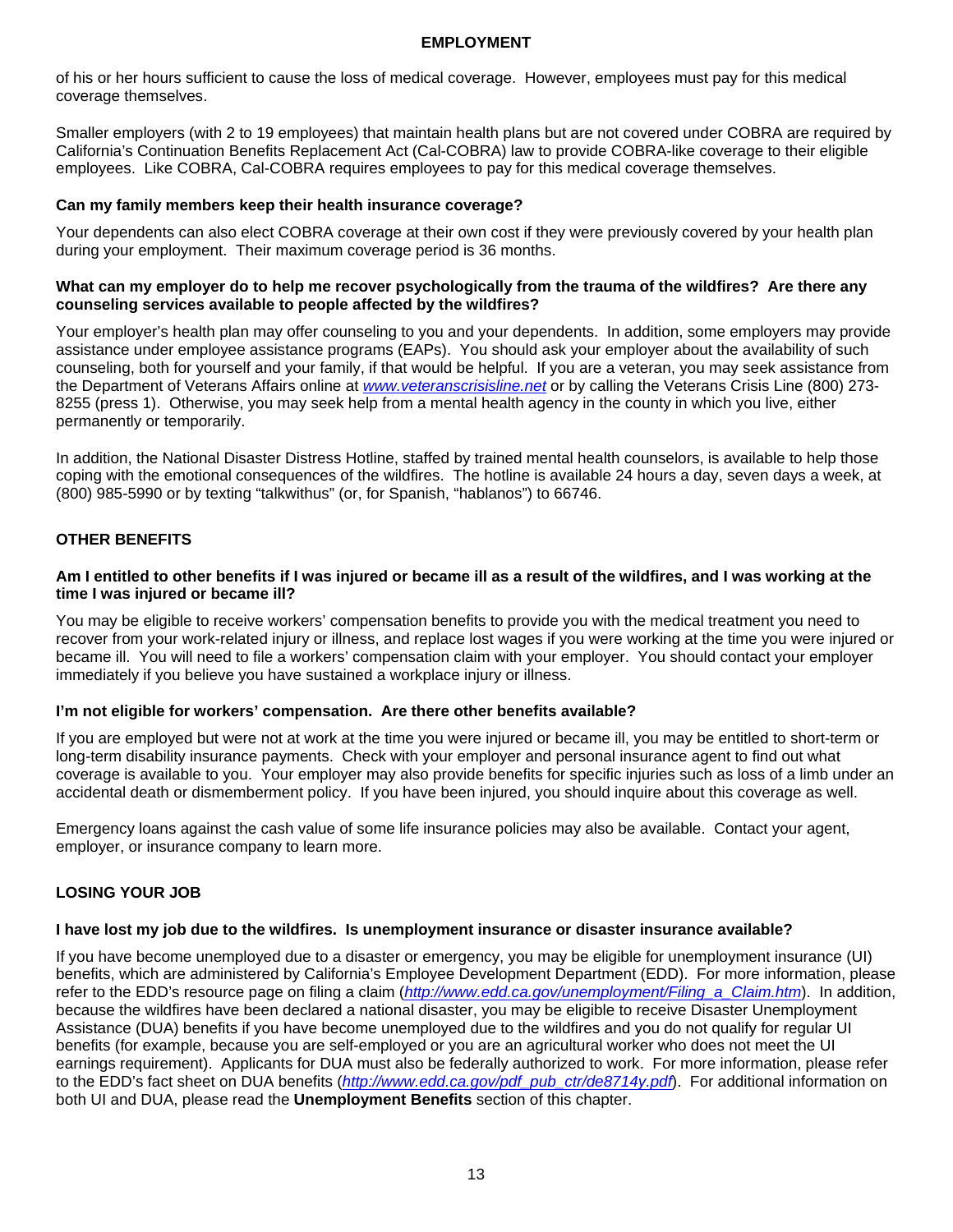### **Does my employer have to provide its employees with any prior notice of termination if the employer determines that it is necessary to lay off employees?**

Probably not; advance notice requirements generally do not apply in the event of natural disasters such as the wildfires.

# **Does my employer have to provide me with severance pay if I am laid off?**

There is no law that requires severance pay. However, if your employer has an established severance pay practice or plan, you may be eligible for severance pay.

### **Can I be reimbursed by my employer for the destruction or loss of any of my personal items, such as personal computers or cars that I may have used for business purposes?**

Generally speaking, your employer is not responsible for your loss of personal property. You should consult with your employer and your own insurance company to determine whether loss of your personal property is covered by any applicable insurance policy.

# **Because my employer's offices were destroyed, I will be working from home. Is there any information I should know?**

You should assume that the same laws, requirements, and rights apply at your temporary work location as would apply if you were in your usual work location. If you are non-exempt, you should keep track of the hours you work. You should also keep track of any business expenses you incur, as you may be eligible for reimbursement from your employer.

# <span id="page-17-0"></span>**UNEMPLOYMENT BENEFITS**

# **I lost my job or cannot work because of the wildfires. Am I eligible for unemployment benefits?**

You may be eligible for either: (i) unemployment insurance benefits or (ii) Disaster Unemployment Assistance.

## **What are unemployment insurance benefits?**

Unemployment insurance provides temporary income for workers who are unable to work through no fault of their own. Unemployment insurance benefits are paid weekly, and the amount of the weekly payments is generally based on a worker's earnings in the prior calendar year. In order to be eligible, you must be able to work, be seeking work, be willing to accept a suitable job, and be federally authorized to work, in addition to meeting other criteria.

### **How do I file a claim for unemployment insurance?**

Unemployment insurance claims are filed with the California EDD. Claims may be filed by calling (800) 300-5616 (English), (800) 326-8937 (Spanish), (800) 547-3506 (Cantonese), (866) 303-0706 (Mandarin), (800) 547-2058 (Vietnamese), or (800) 815-9387 (TTY), Monday ‒ Friday from 8:00 a.m. ‒ noon, except holidays. Claims also may be filed online at *<https://eapply4ui.edd.ca.gov/>*.

You will need the following information to file a claim:

- your Social Security number, mailing and residence addresses (if different), and telephone number;
- the last date you worked for any employer (if you are working part-time be sure to state that you are still working and provide the number of hours you work each week);
- the reason you are no longer working for your last employer (e.g., you were laid off or terminated due to the closing of a business as a result of the wildfires or you were terminated because you had to move out of the area as a result of the wildfires);
- the name, mailing address, physical location, and telephone number of your last employer (note that an incorrect address may delay benefit payments);
- information on all employers you worked for during the 18 months prior to filing your claim, including each employer's name, your period of employment, wages earned, and how you were paid;
- the name of the employer you worked for the longest within the last year and a half; and the number of years you worked for that employer (this may or may not be the same as your last employer);
- your driver's license or ID card number, if you have either;
- whether you are receiving, or expect to receive, any payments from a former employer (severance pay is not deducted from unemployment insurance benefits and does not affect your eligibility to receive benefits but must be reported);
- whether you are able to work and are available to accept work; and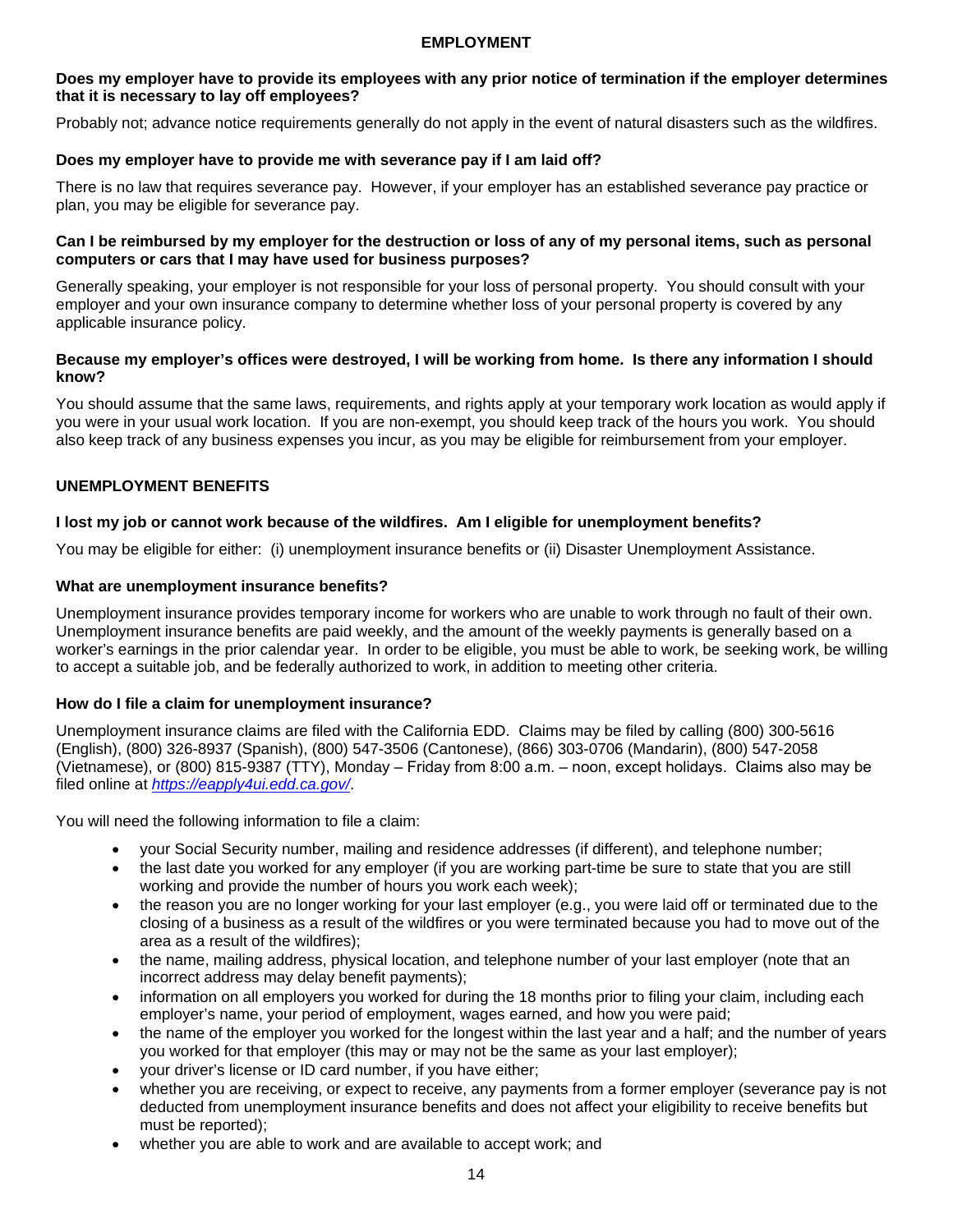whether you have a legal right to work in the United States, which may include providing your alien registration number.

# **What Is Disaster Unemployment Assistance?**

Disaster Unemployment Assistance is a federal program that provides financial assistance to workers, including the selfemployed and certain agricultural workers, who become unemployed as a direct result of a major natural disaster such as the wildfires. Eligible persons will receive weekly payments, which are calculated in the same manner as for unemployment insurance benefits (described above). The minimum weekly benefit amount payable is half of the average benefit amount in California.

# **Am I eligible to receive Disaster Unemployment Assistance?**

You generally will be eligible to receive Disaster Unemployment Assistance if (1) you are an unemployed worker or selfemployed individual; (2) you are federally authorized to work; (3) you lived, worked, or were scheduled to work in the wildfires area; and (4) as a direct result of the wildfires, you:

- are not eligible for unemployment insurance benefits (described above) **AND**:
- no longer have a job or a place to work;
- cannot reach your place of work;
- cannot work due to damage to your place of work;
- cannot work because of an injury caused by the wildfires (including mental stress, if documented by a doctor); or
- have become the breadwinner or major support for a household after the head of the household died as a result of the disaster.

# **For how long a time period can I receive Disaster Unemployment Assistance?**

Disaster Unemployment Assistance benefits are payable for up to 26 weeks. The period during which benefits are payable begins on the first day of the week following the date of the disaster and ends 26 weeks after the date the disaster was declared. In other words, you may be eligible for assistance during the period beginning on October 15, 2017, and ending the week of April 8, 2018. You may receive assistance for as long as you remain unemployed during this period. You must accept any suitable jobs offered and must conduct a job search while receiving assistance.

# **How do I file a claim for Disaster Unemployment Assistance?**

Claims for Disaster Unemployment Assistance can be filed by telephone or online. You can contact the EDD at (800) 300-5616 (English), (800) 326-8937 (Spanish), (800) 547-3506 (Cantonese), (866) 303-0706 (Mandarin), (800) 547- 2058 (Vietnamese), or (800) 815-9387 (TTY), Monday ‒ Friday from 8:00 a.m. ‒ noon, except holidays. Claims can also be filed online at *<https://eapply4ui.edd.ca.gov/>*. You must file your claim for Disaster Unemployment Assistance within 30 days of the announcement of the disaster declaration. According to a press release issued by the EDD on October 17, 2017, **you must file your claim for Disaster Unemployment Assistance by November 16, 2017**. Late applications are accepted only in certain limited circumstances. See the EDD's press release at *[http://www.edd.ca.gov/About\\_EDD/pdf/nwsrel17-37.pdf](http://www.edd.ca.gov/About_EDD/pdf/nwsrel17-37.pdf)* for more information on how to file a claim for Disaster Unemployment Assistance and what documentation must be submitted to receive benefits.

# <span id="page-18-0"></span>**FINDING WORK**

# **I lost my job because of the wildfires and need assistance finding a job. Who should I contact?**

For information on job search assistance, online job listings, workshops, and other employment and training services, contact your local EDD America's Job Center of California location. The following is a list of some EDD America's Job Center of California locations in Butte, Lake, Mendocino, Napa, Nevada, Solano, Sonoma, and Yuba Counties. A complete list of EDD America's Job Center of California locations can be found on EDD's website at *[http://www.americasjobcenter.ca.gov/Job\\_Center\\_Locator.aspx](http://www.americasjobcenter.ca.gov/Job_Center_Locator.aspx)*.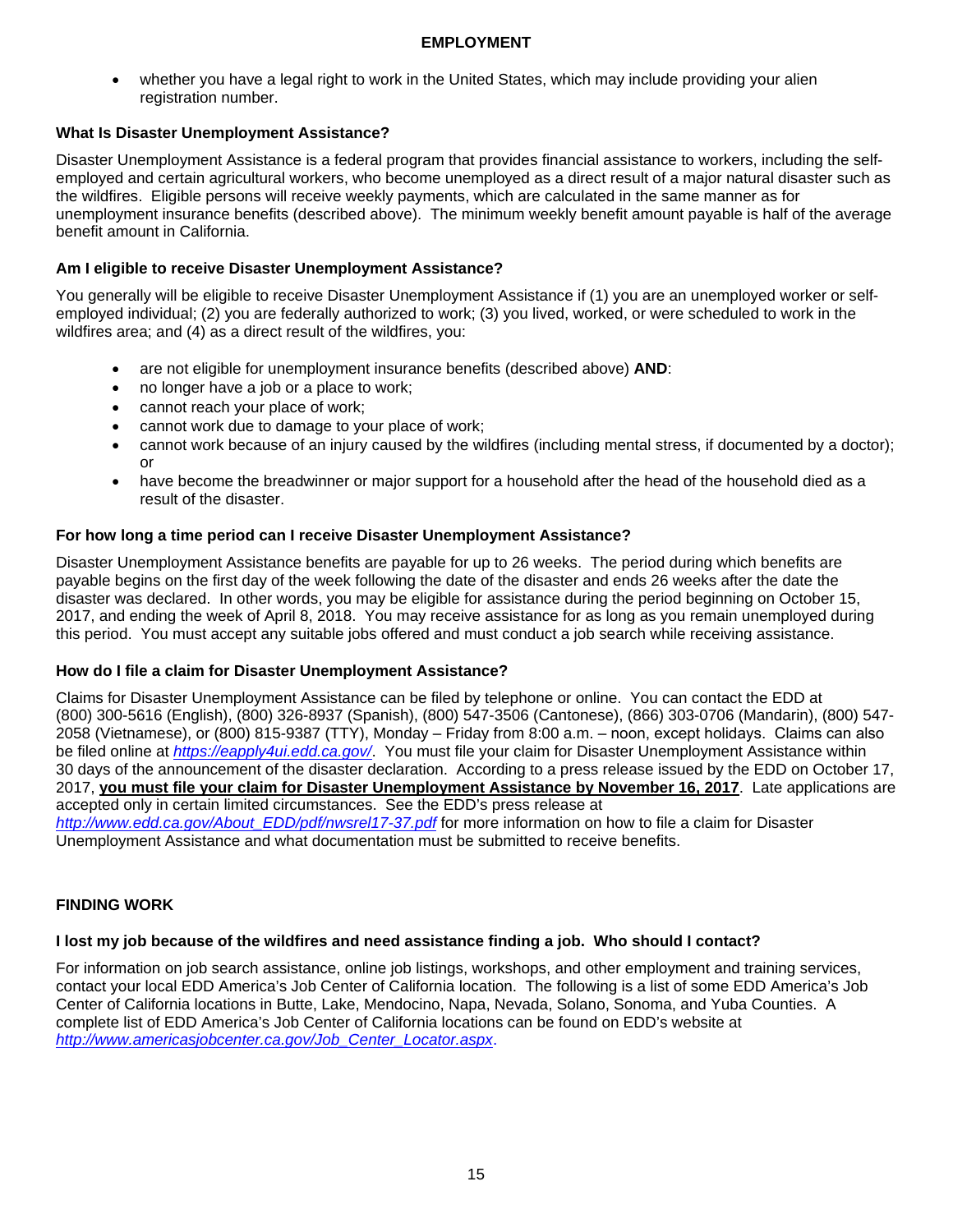### **Butte**

Oroville One-Stop Employment Center (Butte Co. Dept. of Employment & Social Services) 78 Table Mountain Blvd. Oroville, CA 95965 Phone: (530) 538-7301 Fax: (530) 534-1167 Hours: Monday  $-$  Friday, 7:30 a.m.  $-$  5:00 p.m. *[www.butteonestop.org](http://www.butteonestop.org/)*

Butte Community Employment Center 2445 Carmichael Dr. Chico, CA 95928 Phone: 530-895-4364 Hours: Monday  $-$  Friday, 7:30 a.m.  $-$  5:00 p.m. *[www.afwd.org](http://www.afwd.org/)*

#### **Lake**

CareerPoint Lake 55 First Street, Suite 114 Lakeport, CA 95453 Phone: (707) 263-0630 Hours: Monday – Friday, 8:00 a.m. – 5:00 p.m. (closed noon – 1:00 p.m.) *[www.workforcelake.org](http://www.workforcelake.org/)*

CareerPoint Lake – Clearlake 15880 Dam Road Extension, Building 602 Clearlake, CA 95422 Phone: (707) 998-8591 Hours: Tuesday  $-$  Thursday, 9:00 a.m.  $-$  4:00 p.m. (closed noon  $-$  1:00 p.m.) *[www.workforcelake.com](http://www.workforcelake.com/)*

#### **Mendocino**

CareerPoint Mendocino 631 South Orchard Ave. Ukiah, CA 95482 Phone: (707) 467-5900 Hours: Monday – Friday, 8:00 a.m. – 5:00 p.m. (closed noon – 1:00 p.m.) *<https://www.mendocinocounty.org/government/planning-building-services/workforce-investment-board>*

CareerPoint Mendocino ‒ Fort Bragg 1211 Del Mar Dr. Fort Bragg, CA 93437 Phone: (707) 964-3218 Hours: Monday – Wednesday, 8:00 a.m.  $-4:00$  p.m. (closed noon  $-1:00$  p.m.) *<https://www.mendocinocounty.org/government/planning-building-services/workforce-investment-board>*

#### **Napa**

CareerPoint Napa/ Workforce Napa 2751 Napa Valley Corporate Dr., Building A, Room 106 Napa, CA 94558 Phone: (707) 253-4134; (800) 464-4214 (toll free); (800) 445-1312 (TTY) Fax: (707) 253-4377 Hours: Monday  $-$  Friday, 8:00 a.m.  $-$  5:00 p.m.

### **Nevada County**

Business & Career Network 988 McCourtney Dr. Grass Valley, CA 95949 Phone: (530) 265-7088 Hours: Monday  $-$  Friday, 8:00 a.m.  $-$  5:00 p.m. *[www.afwd.org](http://www.afwd.org/)*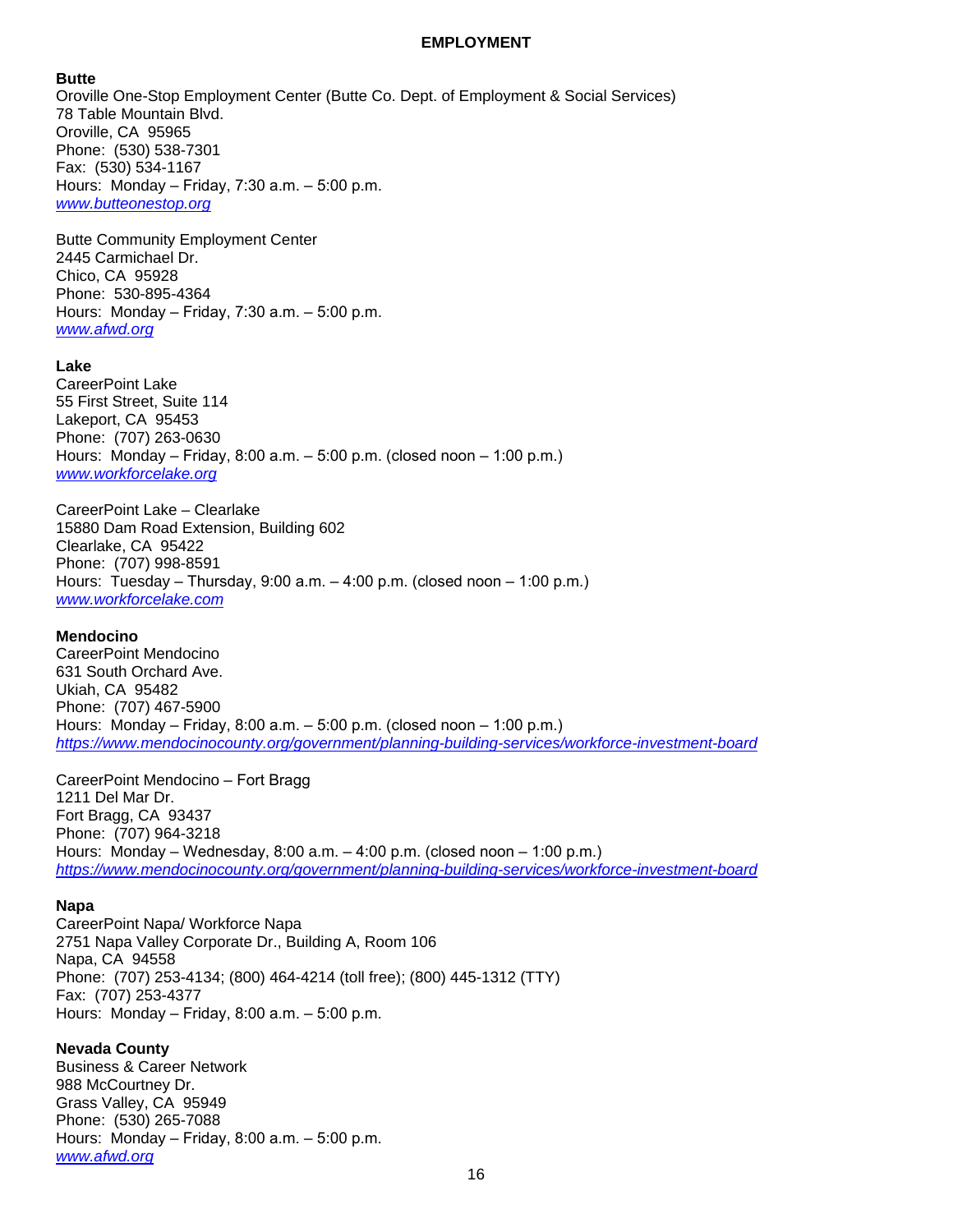Nevada County Business and Career Network – Truckee 10075 Levone Ave., Suite 105 Truckee, CA 96161 Phone: (530) 550-3015 Hours: Monday ‒ Friday, 8:00 a.m. ‒ 5:00 p.m. *[www.afwd.org](http://www.afwd.org/)*

**Solano County** Solano Employment Connection and EDD 1440 Marin St. Vallejo, CA 94590 Phone: (707) 648-4024; (800) 735-2922 (TDD line) Fax: (707) 645-9856 Hours: Monday  $-$  Friday, 8:00 a.m.  $-$  5:00 p.m. *[www.SolanoEmployment.org](http://www.solanoemployment.org/)*

Solano Employment Connection 320 Campus Lane Fairfield, CA 94534 Phone: (707) 863-3500; (800) 735-2922 (TDD line) Fax: (707) 864-3285 Hours: Monday – Friday, 8:00 a.m.  $-5:00$  p.m. *[www.SolanoEmployment.org](http://www.solanoemployment.org/)*

#### **Sonoma County**

Sonoma Job Link 2227 Capricorn Way, Suite 100 Santa Rosa, CA 95407 Phone: (707) 565-5550 Hours: Monday ‒ Friday, 8:00 a.m. ‒ 5:00 p.m. *[www.sonomawib.org](http://www.sonomawib.org/)*

Santa Rosa - North Bay Workforce Services 606 Healdsburg Ave. Santa Rosa, CA 95401 Phone: (707) 576-2850 Hours: Monday ‒ Friday, 8:00 a.m. ‒ 5:00 p.m.

### **Yuba County**

Yuba County 1-Stop 1114 Yuba Street, Suite 214 Marysville, CA 95901 Phone: (530) 749-4850 Fax: (530) 749-4858 Hours: Monday ‒ Friday, 8:00 a.m. ‒ 5:00 p.m. *[www.yuba1stop.org](http://www.yuba1stop.org/)*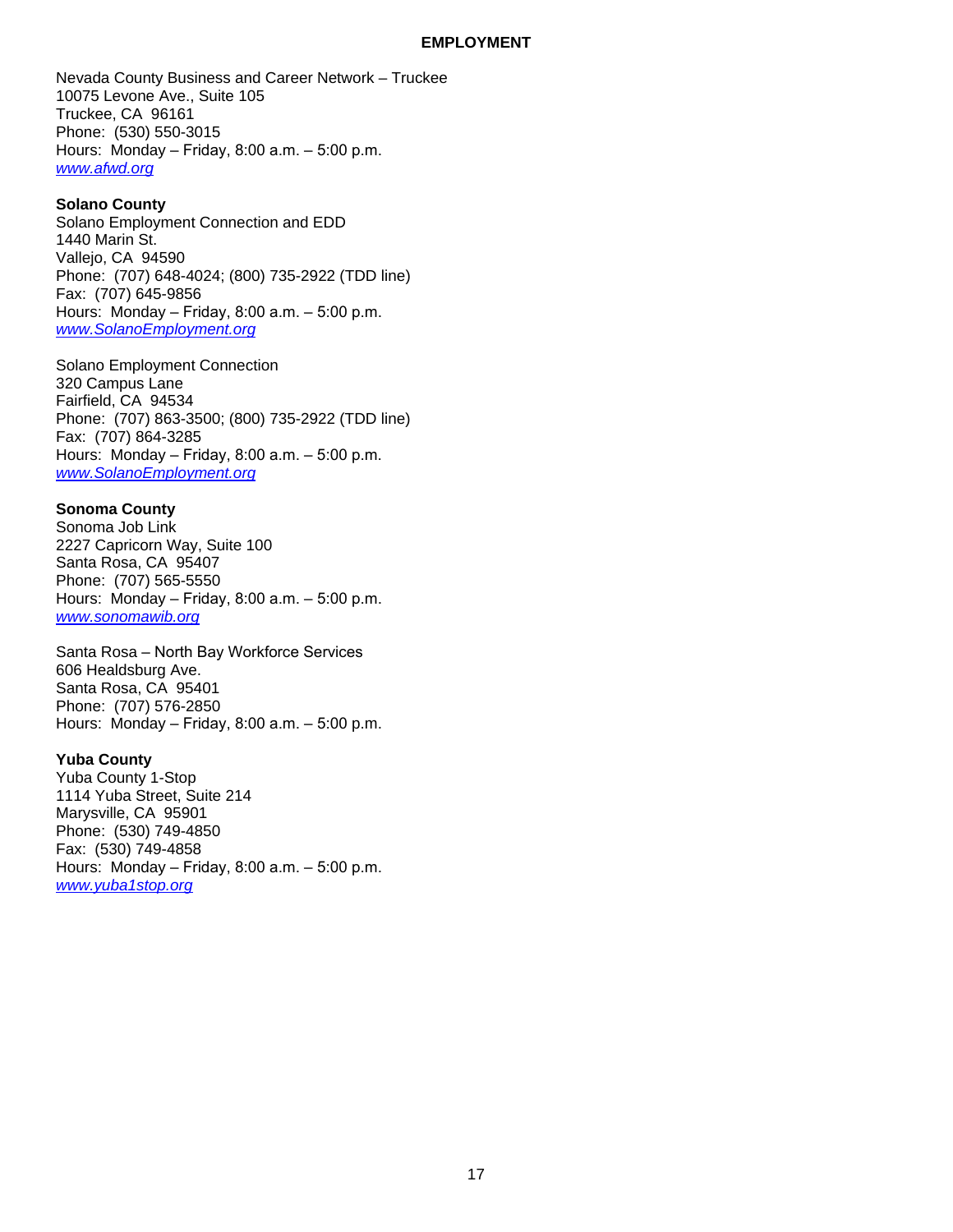# <span id="page-21-1"></span><span id="page-21-0"></span>**UNDERSTANDING YOUR INSURANCE COVERAGE**

### **My (real or personal) property was damaged or destroyed during the wildfires. What insurance policies might provide coverage for my loss?**

If your home, personal property, or vehicle has been destroyed or damaged as a result of the wildfires, several different types of policies may provide coverage for your losses. Homeowners, renters, condominium, vehicle, and fire insurance policies could all provide some coverage.

Typical homeowners, renters, and condominium insurance policies cover losses to real and personal property resulting from fire, smoke, wind, theft, riots, vandalism, and water (excluding flood damage). "Comprehensive" vehicle insurance typically covers damage not caused by collision, including damage caused by fire, theft, vandalism, and windstorm. Fire insurance, not surprisingly, specifically covers losses from fire.

## **What type of property does my policy cover?**

Coverage depends on the type of insurance policy you hold:

- Homeowners insurance normally covers damage to personal property (e.g., furniture, clothes, and appliances), dwellings (e.g., home and other buildings on your premises), and landscaping (on a limited basis), as well as additional living expenses (including food and temporary housing) incurred as the result of a covered loss.
- Renters insurance usually covers the loss of personal property and loss of use of the rented property. It may also include liability and medical payments coverage.
- Condominium insurance usually covers personal property and improvements made to the condominium unit you own. Loss of use is often limited to 40% of the household contents limit. Condominium associations typically purchase insurance for the building structure and common areas, while a condominium owner's individual condominium insurance policy typically covers the interior contents of the condominium unit.
- Comprehensive vehicle insurance ordinarily covers physical damage to the insured vehicle (either cost of repairs or fair market value of the vehicle) not caused by collision, such as damage caused by fire.
- Fire insurance covers the listed real property (dwelling and other buildings on the property) and personal property common to such occupancy. Some policies also provide coverage for debris removal, landscaping, and additional living expenses.

A summary of the coverage types and limits can be found on the declarations page of the policy, while the detailed disclosure regarding coverage limits and scope can be found in the underlying policy documents. Exclusions will be listed in your insurance policy. Therefore, it is important to carefully review your policy to learn which claims are excluded from your particular policy, as well as to understand the applicable deductibles and coverage limits associated with your policy.

## **I own a small business that was damaged or destroyed during the wildfires. Does my insurance policy provide coverage for my loss?**

If your business has suffered property damage or destruction, including collateral damage or economic loss, which may include loss of business income, extra expenses, computers, valuable records, and data processing material as a result of the wildfires, the evacuations, or other governmental actions related to the wildfires, you may be able to file a claim based on a variety of insurance policies typically held by small businesses. These policies include:

- all risk/all perils policies;
- specific peril policies which cover fire damage;
- business owner property policies;
- computer policies;
- causes of commercial loss policies;
- commercial general liability policies;
- homeowners/renters policies;
- valuable papers and records policies;
- building and personal property policies; and
- umbrella/excess coverage policies.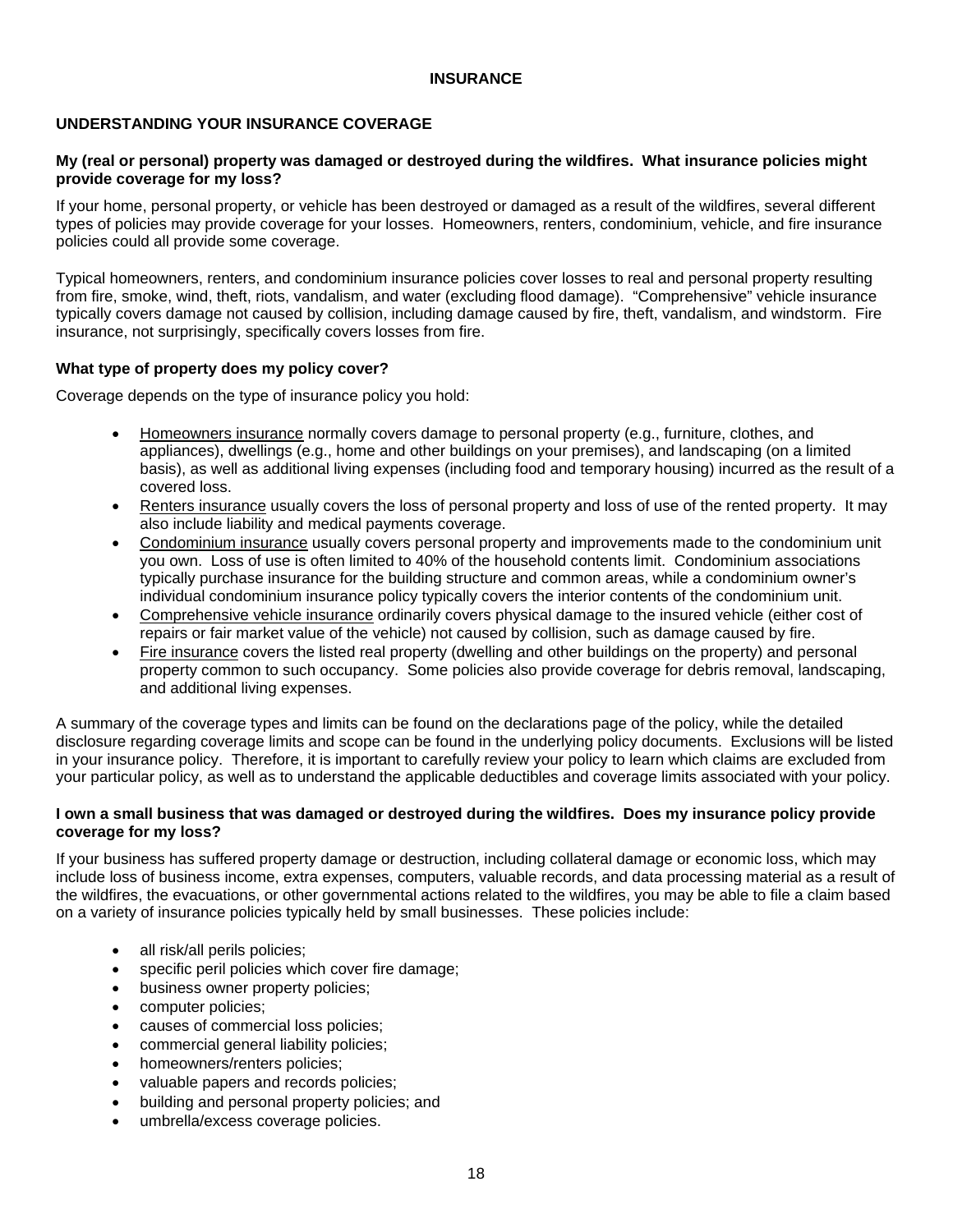Damage to vehicles such as automobiles, recreational vehicles, mobile homes, or boats may be covered under business or personal automobile policies, motor carrier policies, mobile equipment policies, garage coverage policies, and marine policies. If you or your employees were injured, you or they may be covered by your workers' compensation policy, your or their health insurance policy, or short- or long-term disability policies.

## **My residence was not damaged, but the fire burned the hill above it. Will insurance provide coverage for the steps I have to take to avoid a subsequent landslide or mudslide?**

You should carefully check your policy and speak with your insurance agent to see if there is coverage for this type of damage or preventative repair. (Earth movement, such as landslides and mudslides, are typically excluded from standard homeowners and business insurance policies.) An attorney or other qualified professional may be able to assist you in reviewing the language of your policy. If your policy does not provide coverage for landslides or mudslides, you may want to consider purchasing a flood insurance or a "difference in conditions" policy, which typically offers all-in-one coverage for landslides, mudslides, earthquakes, and floods.

## **Does my insurance policy cover the removal of debris from my property?**

Your homeowners insurance policy may provide coverage for at least a portion of the costs associated with debris removal due to the wildfires. In order to determine whether this is the case for your policy, carefully review the declarations page of your policy and the underlying policy documents. Before clearing the debris, review the **Housing** chapter of this handbook. Make sure to carefully document (videotape or photograph) and itemize recognizable items, as your insurance company may request evidence to validate claims of loss, as discussed in further detail below.

### **My property was not damaged by the fire, but I had to evacuate. Does my insurance policy provide coverage for temporary living expenses?**

Even if your property did not suffer direct damage from the fire, your homeowners, condominium, or renters insurance policy's additional living expense coverage may provide reimbursement of food, temporary housing, pet boarding, and other similar expenses if you had to evacuate as a result of the wildfires. Carefully review your policy to determine if it provides such coverage, and make sure to document costs (e.g., keep copies of receipts and credit card statements) incurred as a result of the evacuation.

# <span id="page-22-0"></span>**NOTIFYING YOUR CARRIER AND NAVIGATING THE CLAIMS PROCESS**

# **How do I make an insurance claim?**

You should contact your insurance agent or insurance company as soon as possible to start the claims process if you have not done so already. Many insurance policies have a one-year statute of limitations, starting from the date of loss. Most insurance carriers have established toll-free telephone numbers to facilitate the claims filing process. A list of these numbers can be found at the end of this chapter.

When dealing with your insurance company, it is important to carefully document every conversation. Be sure to write down the name of the person who you spoke with, the date, and the substance of your call, including the nature and scope of the information that you provide to the insurance company's agent. Confirm all conversations and agreements in writing and note on your correspondence with the agent, if applicable, that the losses you list are only a partial list of your losses and that you will forward additional claims of losses when discovered. Keep a written inventory of all losses. This can help in future dealings with the insurance company.

# **What should I do if my insurance policy is lost or destroyed?**

If your insurance documents were destroyed in the fire, or if you cannot locate your insurance documents for any other reason, do not panic. Call your insurance agent or insurance company. They should have a copy of your policy on file and must provide you with a copy of that policy. If you do not know the name of your insurance company or insurance agent, check with your mortgage lender, your bank, or your auto dealer, as applicable. They may have records of your insurance information. If those options are unavailable, call the California Department of Insurance at (800) 927-4357 (TTY: (800) 482-4833).

# **Are there specific documents I should have to prove my loss?**

The insurance company and/or insurance adjuster (a person professionally trained to assess the damage to your property) will request to examine any evidence you may have to validate claims of loss. Examples of such evidence may include: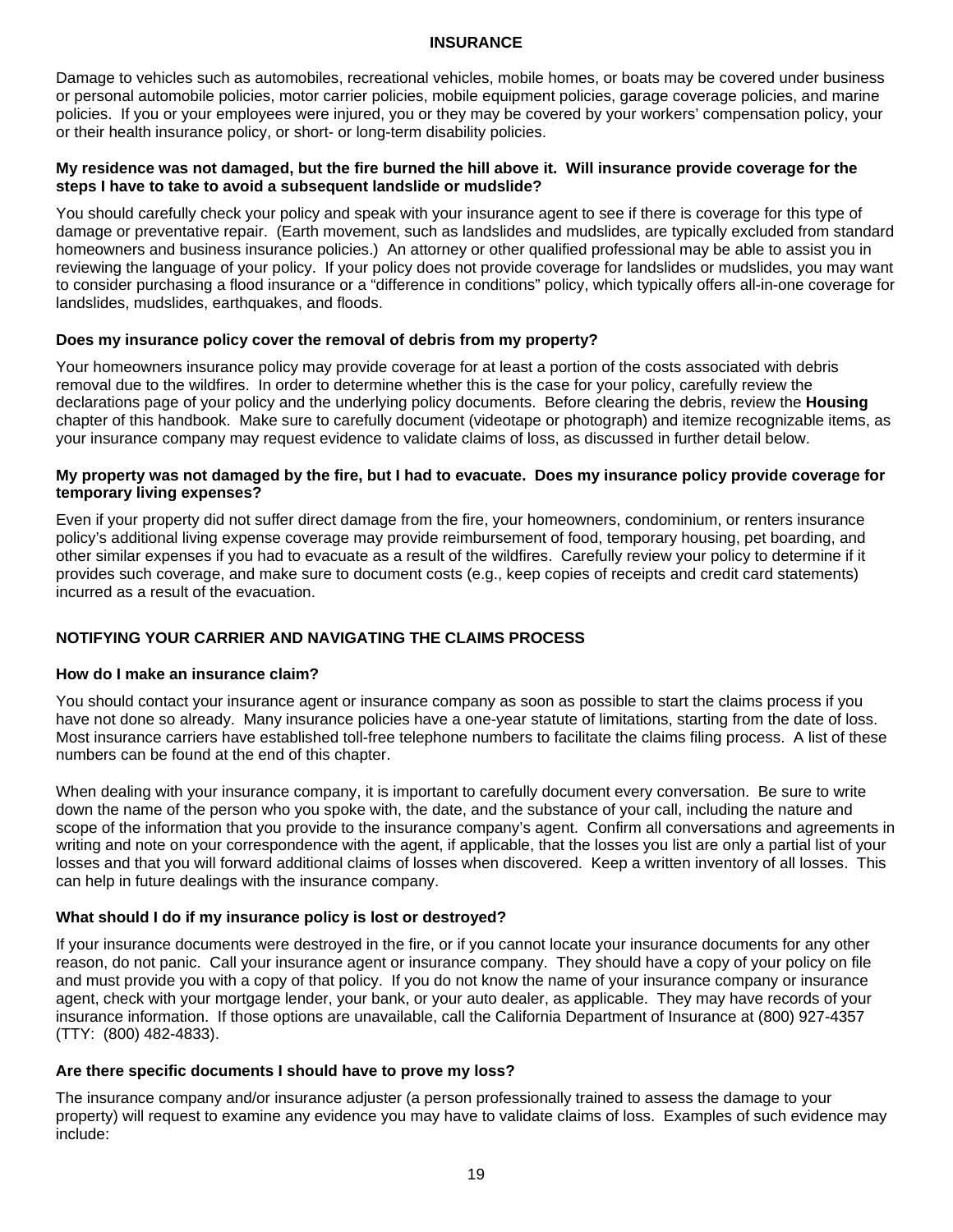- pictures (videotape or photograph) taken before and after the property loss;
- an inventory of all property damaged, along with an estimate of its actual cash or replacement cost value;
- records and receipts for all living expenses incurred due to the property loss (including all food, hotel, and staples bought to maintain a normal standard of living); and
- repair estimates obtained from third parties (e.g., contractors and auto mechanics) or receipts for any repairs already completed.

## **My house is uninhabitable. How do I get money now to pay for living expenses, extra transportation costs to and from work or school, storage costs, etc.?**

While assistance may be available from family, friends, and government agencies, additional living expense coverage is often a standard part of most homeowners, condominium, and renters insurance policies, and can provide coverage for hotel or temporary rental fees, food and meal expenses, pet boarding costs, and other similar expenses incurred as a result of a covered event such as a fire. Review your individual policy to determine whether it provides additional living expense coverage and ask your insurance company for an advance on your insurance proceeds. Funds disbursed in the form of an advance will be deducted from the final settlement.

## **For homeowners insurance, what is the difference between "replacement cost value" and "actual cash value" policies?**

"Replacement cost" coverage provides you with money to repair damaged items or replace destroyed items with new items of a similar type. Your policy should give you enough funds to purchase the new items, but it may or may not contain an overall limit. "Actual cash value" coverage provides you with funds necessary to replace the damaged or destroyed item with a similar item. You will likely receive less money from an actual cash value policy than a replacement cost policy because the actual cash value policy takes depreciation (e.g., age and wear and tear) into account.

Under either form of policy, you probably will still have to pay any applicable deductible, unless that requirement is waived by the insurance company, and you may also be subject to an overall limit or cap.

# **If I did not have renters insurance, am I covered under my landlord's policy?**

You probably are not covered, unless your landlord named you in his or her policy as a "named insured." It is probably worth asking your landlord to check if you are included in the policy.

# **My insurance company has denied me coverage; what can I do?**

Insurance companies are required to acknowledge receipt of claims, communicate their decisions on claims, and pay claims in a timely manner. In general, insurance companies should acknowledge receipt of your claim within 15 days of receiving notice of your claim and should communicate a decision on the claim within 40 days of receiving your claim, although it can take longer. Payouts should occur within 30 days of your acceptance of the insurance company's offer.

If coverage is denied, in whole or in part, ask the insurance company to provide you with its reasons in writing, as well as whether it has an appeals process. Contact the Department of Insurance at (800) 927-4357 (TTY: (800) 482-4833) if you feel your claim has been wrongfully denied.

Additionally, you may want to seek help from an attorney or public adjuster, but be aware that their fees will often reduce your total recovery. Before engaging an attorney or public adjuster to assist with your claim, be sure to collect references and compare multiple service providers before signing an engagement letter.

# <span id="page-23-0"></span>**ACCESSING RESOURCES AND KEY CONTACTS**

# **Are insurance companies taking special measures to respond to those affected by the wildfires?**

The California Insurance Commissioner has issued a notice to insurance companies asking them to agree to expedite claims handling procedures for damages claims arising out of the wildfires in order to help victims more rapidly. These expedited claims handling procedures include standard additional living expense advance payments of at least four months for a total loss and an agreement by the insurance companies to accept reduced itemization of contents in wildfire total losses (e.g., allowing a listing of "100 DVDs" instead of requiring a list of specific DVD titles). Further information regarding these expedited claims handling procedures can be found at *[https://www.insurance.ca.gov/0400-news/0100](https://www.insurance.ca.gov/0400-news/0100-press-releases/2017/release106-17.cfm) [press-releases/2017/release106-17.cfm](https://www.insurance.ca.gov/0400-news/0100-press-releases/2017/release106-17.cfm)*.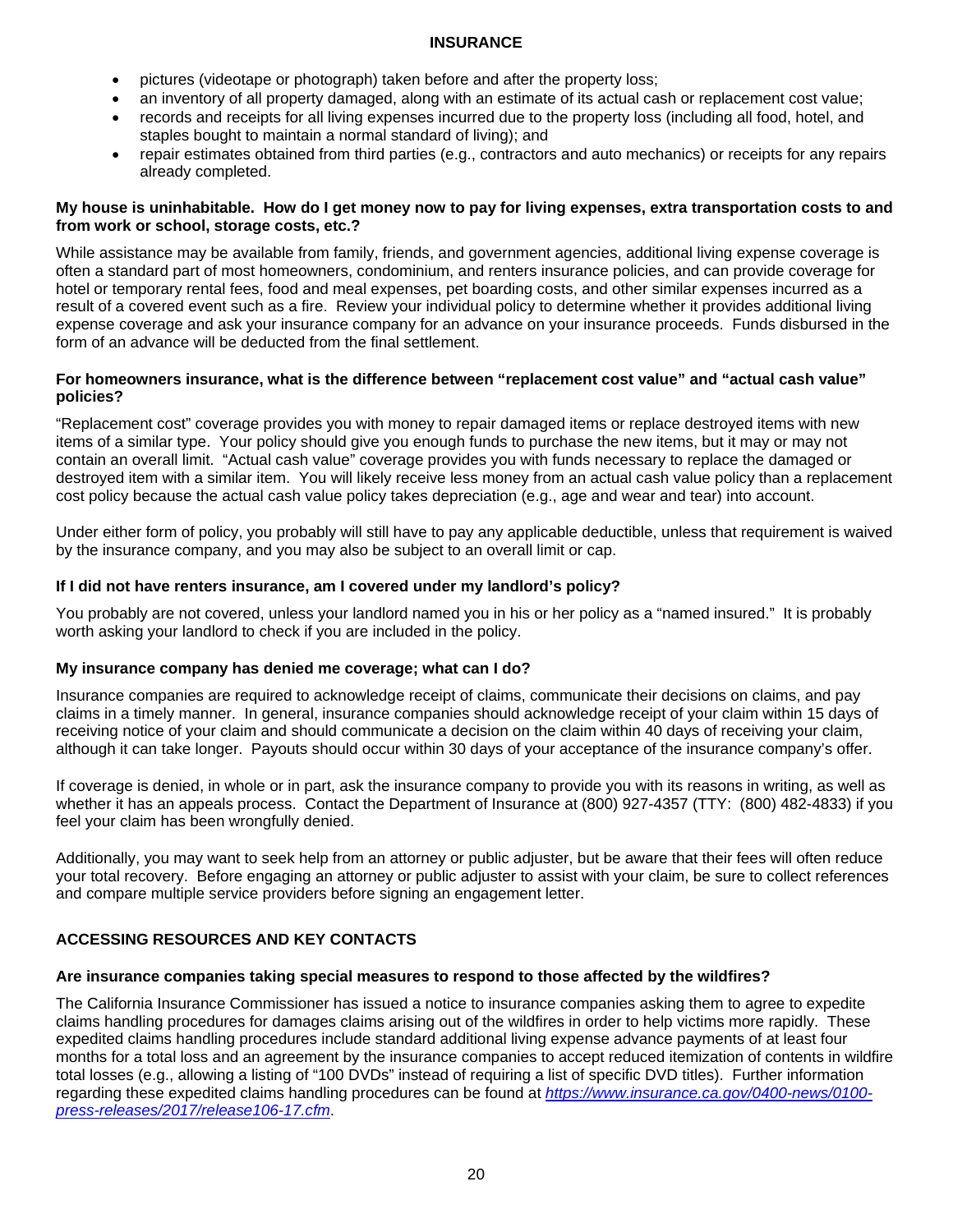While insurance companies are not obligated to follow these expedited procedures, a number of insurance carriers, including Allstate Insurance, Farmers Insurance, Liberty Mutual, State Farm Insurance, and Wawanesa General Insurance, have agreed to participate. You can find out if your insurance company is participating by contacting them or by calling the California Department of Insurance at the numbers listed below.

### **How can I contact the Department of Insurance?**

The California Department of Insurance can be reached at (800) 927-4357 (TTY: (800) 482-4833) to assist you with insurance-related questions. The CDI also maintains a website at *[www.insurance.ca.gov](http://www.insurance.ca.gov/)*, and has established a dedicated page to provide information regarding its response to the wildfires at *[https://www.insurance.ca.gov/01](https://www.insurance.ca.gov/01-consumers/140-catastrophes/WildfireResources.cfm) [consumers/140-catastrophes/WildfireResources.cfm.](https://www.insurance.ca.gov/01-consumers/140-catastrophes/WildfireResources.cfm)* 

In addition, the CDI has dispatched team members to each of the following local assistance centers below to assist consumers with their insurance questions and needs regarding the recovery and claims filing process:

*Butte County* (10:00 a.m. ‒ 4:00 p.m.): Bangor Community Center, 7500 Oro Bangor Hwy., Bangor, CA 95914

Lake County (11:00 a.m. - 7:00 p.m.): Clearlake Community Center, 3245 Bowers Ave., Clearlake, CA 95422

*Mendocino County* (9:00 a.m. ‒ 7:00 p.m.): Mendocino College, 1000 Hensley Creek Rd., Building 6220, Ukiah, CA 95482

*Napa County* (9:00 a.m. ‒ 7:00 p.m.): 2751 Napa Valley Corporate Dr., Building A, Napa, CA 94559

*Nevada County* (10:00 a.m. ‒ 2:00 p.m.): 1020 McCourtney Rd., Grass Valley, CA 95949

*Sonoma* (11:00 a.m. ‒ 7:00 p.m.): Hanna Boys Center, 17000 Arnold Dr., Sonoma, CA 95476

*Sonoma County* (9:00 a.m. ‒ 7:00 p.m.): Press Democrat Building, 427 Mendocino Ave., Santa Rosa, CA 95401

*Yuba County* (10:00 a.m. ‒ 8:00 p.m.): Government Center, 915 Eighth St., Marysville, CA 95901

### **What is the phone number for my insurance carrier?**

Toll-free phone numbers for many of the insurance companies operating in California are as follows:

| (800) 627-3731 |  |  |
|----------------|--|--|
|                |  |  |
|                |  |  |
|                |  |  |
|                |  |  |
|                |  |  |
|                |  |  |
|                |  |  |
|                |  |  |
|                |  |  |
|                |  |  |
|                |  |  |
|                |  |  |
|                |  |  |
|                |  |  |
|                |  |  |
|                |  |  |
|                |  |  |
|                |  |  |
|                |  |  |
|                |  |  |
| (800) 225-2467 |  |  |
|                |  |  |
|                |  |  |
| (844) 577-4579 |  |  |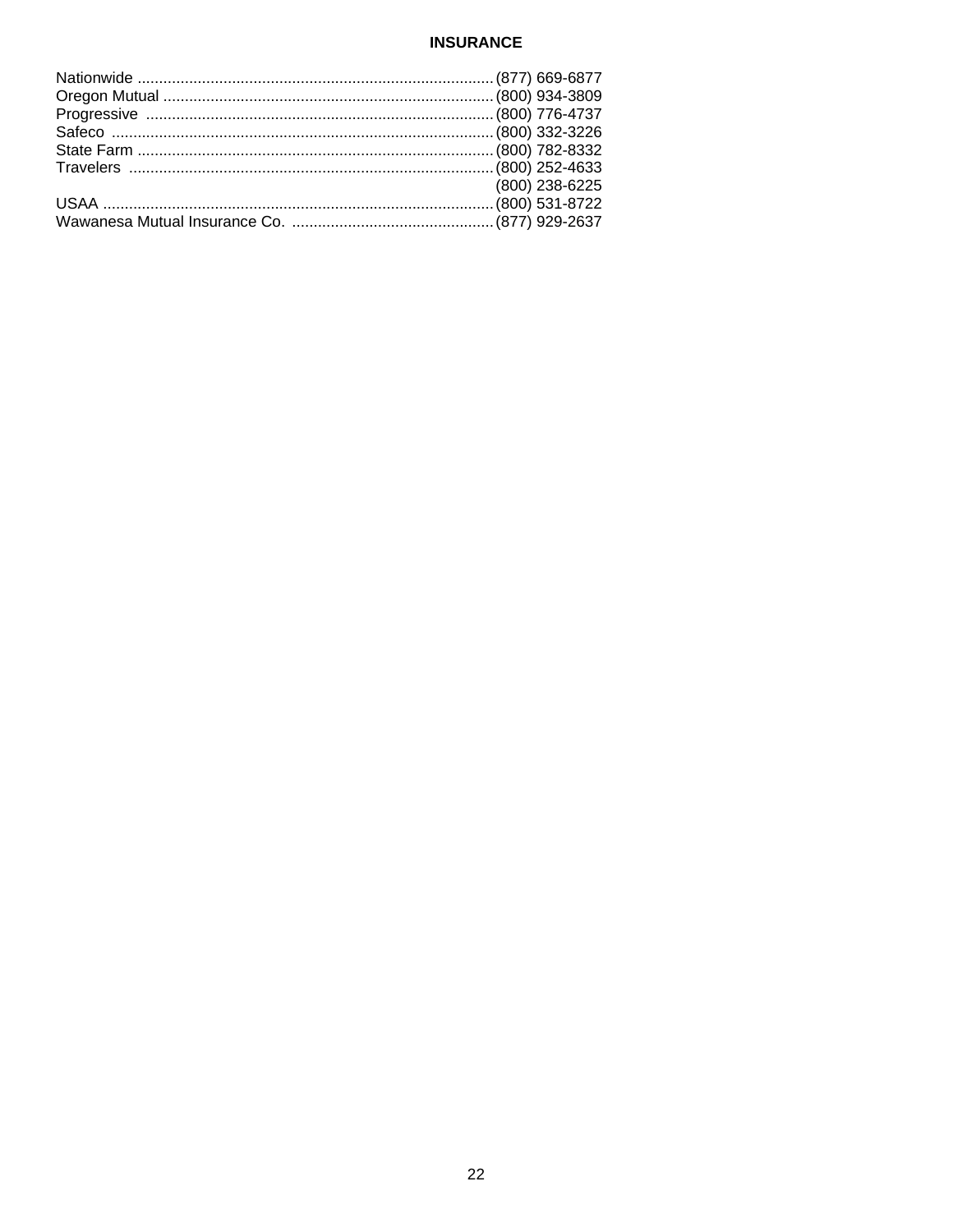# <span id="page-26-1"></span><span id="page-26-0"></span>**OVERVIEW**

# **What is FEMA?**

FEMA is the Federal Emergency Management Agency, which steps in to manage and coordinate many government assistance programs when the president declares a federal disaster area.

On October 10, 2017, President Trump declared Butte, Lake, Mendocino, Napa, Sonoma, Nevada and Yuba Counties federal disaster areas. Additional counties may be added to this list; for updated information, check here: *<https://www.fema.gov/disaster/4344>*.

## **What does FEMA do?**

FEMA is the starting point for obtaining federal financial assistance in the wake of a presidentially designated disaster. The federal resources it coordinates include the Disaster Housing Assistance and Home Repair Assistance Programs, special loans from the Small Business Administration or the Farm Service Agency, special grants from the Cora Brown Fund, or assistance from many other government-run organizations, including those under the umbrella of the Other Needs Assistance (ONA) Program.

FEMA also sponsors crisis counseling; disaster legal services; income tax assistance for filing casualty losses; advisory assistance for veterans' benefits and Social Security matters; and Disaster Unemployment Assistance. At FEMA's local assistance and disaster recovery centers, you can talk directly to representatives of state and volunteer agencies and get help with insurance questions.

## **What types of disaster assistance does FEMA help to administer and coordinate?**

The Individuals and Households Program (IHP) is a FEMA program providing a range of services to persons in a declared disaster area. The IHP provides money and services to disaster-affected persons whose property has been damaged or destroyed and whose losses are not covered by insurance.

There are several different types of assistance, including various forms of housing assistance:

- Temporary Housing: Eligible applicants can receive money to rent a different place to live, or a governmentprovided housing unit when rental properties are not available.
- Repair: Eligible homeowner applicants can receive money to help repair damage from the disaster to their primary residence if it is not covered by insurance. The goal is to make the damaged home safe, sanitary, and functional.
- Housing Replacement: Eligible homeowner applicants can receive money to replace their homes destroyed in the disaster if it is not covered by insurance. The goal is to help the homeowner with the cost of replacing the destroyed home.
- Other Needs Assistance (ONA): Eligible applicants can receive money to cover necessary expenses and serious needs that cannot be met through other forms of disaster assistance. This assistance may cover repairing/rebuilding personal property, clothing, household items, educational materials, transportation, and medical, dental, and funeral expenses incurred by disaster victims.
- Cora Brown Fund: This fund is used for disaster victims who have exhausted all other avenues of assistance but still have unmet needs.

For more information regarding housing assistance, see *<https://www.disasterassistance.gov/information/moving-forward>*.

### **Do I have to repay FEMA for any disaster assistance?**

IHP grants do not need to be repaid, but SBA loans (discussed in the **SBA Loan Assistance** chapter of this handbook) must be repaid.

# **What is the State Supplemental Grant Program (SSGP)?**

The SSGP is a state program that, like IHP, provides financial assistance to victims of declared disasters such as the wildfires. SSGP grants are awarded only for serious needs and necessary expenses directly caused by the disaster. SSGP funds must be spent on the items for which the money is awarded, which items may include rental assistance, housing, personal property, and medical, dental, funeral, transportation, moving, and storage expenses. SSGP funds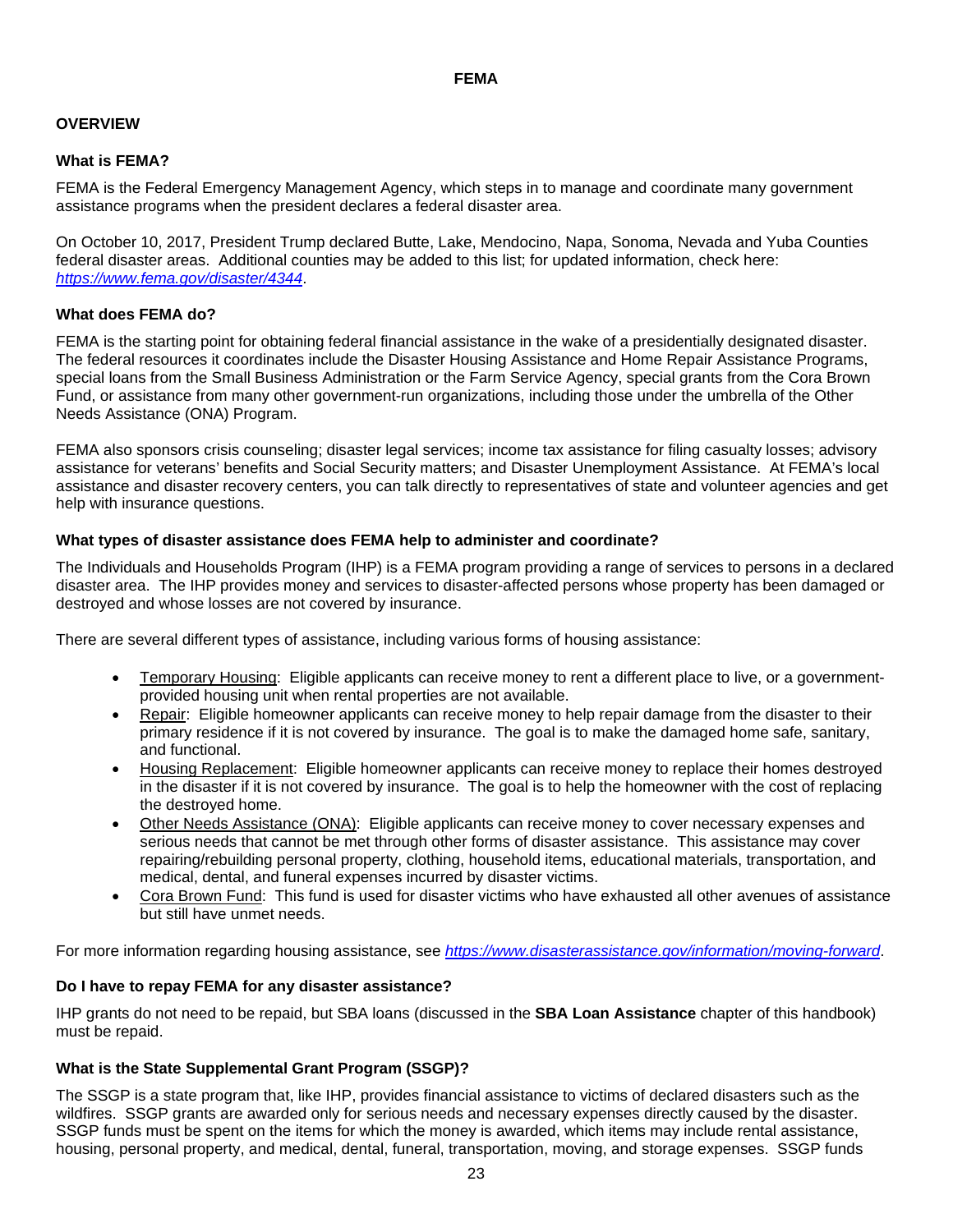may not be spent on items such as business losses, property improvements, landscaping, recreational property, debts, luxury items, cosmetic damages, pets, replacing cash, or food. For additional description of the SSGP program, please visit: *<http://www.cdss.ca.gov/cdssweb/entres/forms/English/SSGP45.pdf>*

# <span id="page-27-0"></span>**ELIGIBILITY & APPLICATION QUESTIONS**

# **Am I eligible for assistance from FEMA?**

If you experienced a loss in one of the seven counties designated as federal disaster areas by the president as a result of the wildfires, you may be eligible for assistance from FEMA. You should register with FEMA as quickly as possible. The various programs that FEMA coordinates have different eligibility criteria, and you can usually receive assistance under only one program at a time. FEMA will determine your eligibility for the various programs after you register.

To be eligible for Housing Assistance, all of the following must be true:

- you have losses in an area that has been declared a disaster area by the president;
- you have filed for insurance benefits and the damage to your property may not be covered by your insurance or your insurance settlement may be insufficient to meet your losses;
- you or someone who lives with you is a citizen of the United States, a non-citizen national, or a "qualified alien";
- the home in the disaster area is where you usually live and where you were living at the time of the disaster;
- you are not able to live in your home now, you cannot get to your home due to the disaster, or your home requires repairs because of damage from the disaster; and
- you do not have other, adequate rent-free housing you can use (for example, a vacation home or unused rental property).

To be eligible for Other Needs Assistance, all of the following must be true:

- you have losses in an area that has been declared a disaster area by the president;
- you have filed for insurance benefits and the damage to your property may not be covered by your insurance or your insurance settlement may be insufficient to meet your losses;
- you or someone who lives with you is a citizen of the United States, a non-citizen national, or a "qualified alien";
- you have necessary expenses or serious needs because of the disaster; and
- you have accepted assistance from all other sources for which you are eligible, such as insurance proceeds or Small Business Administration disaster loans.

## **To receive federal money for repairs or help with housing needs, do I first need to file a claim under any insurance policy I may have?**

Yes. In order to receive federal money or help with housing needs, you must have filed for insurance benefits (if you have insurance) and the damage to your property must not be covered by insurance. You must provide FEMA with a copy of your insurance company's decision letter to obtain assistance. However, if a decision on your insurance settlement has been delayed longer than 30 days from the time you filed the claim, you may be eligible for an insurance advancement from FEMA. (These funds are considered a loan and must be repaid to FEMA once you receive your settlement from your insurance company.)

### **How do I register with FEMA?**

The easiest way to register with FEMA is to call (800) 621-FEMA / (800) 621-3362 (TTY: (800) 462-7585). The toll-free telephone numbers are available from 4:00 a.m. – 8:00 p.m., Monday – Sunday, until further notice. Be prepared to give the FEMA representative the following information:

- Social Security number;
- current and pre-disaster address;
- a telephone number where you can be contacted;
- insurance information:
- total household annual income;
- a routing and account number from your bank (only necessary if you want to have disaster assistance funds transferred directly into your bank account; you may be able to find your bank routing number online at *<https://routingnumber.aba.com/default1.aspx>*); and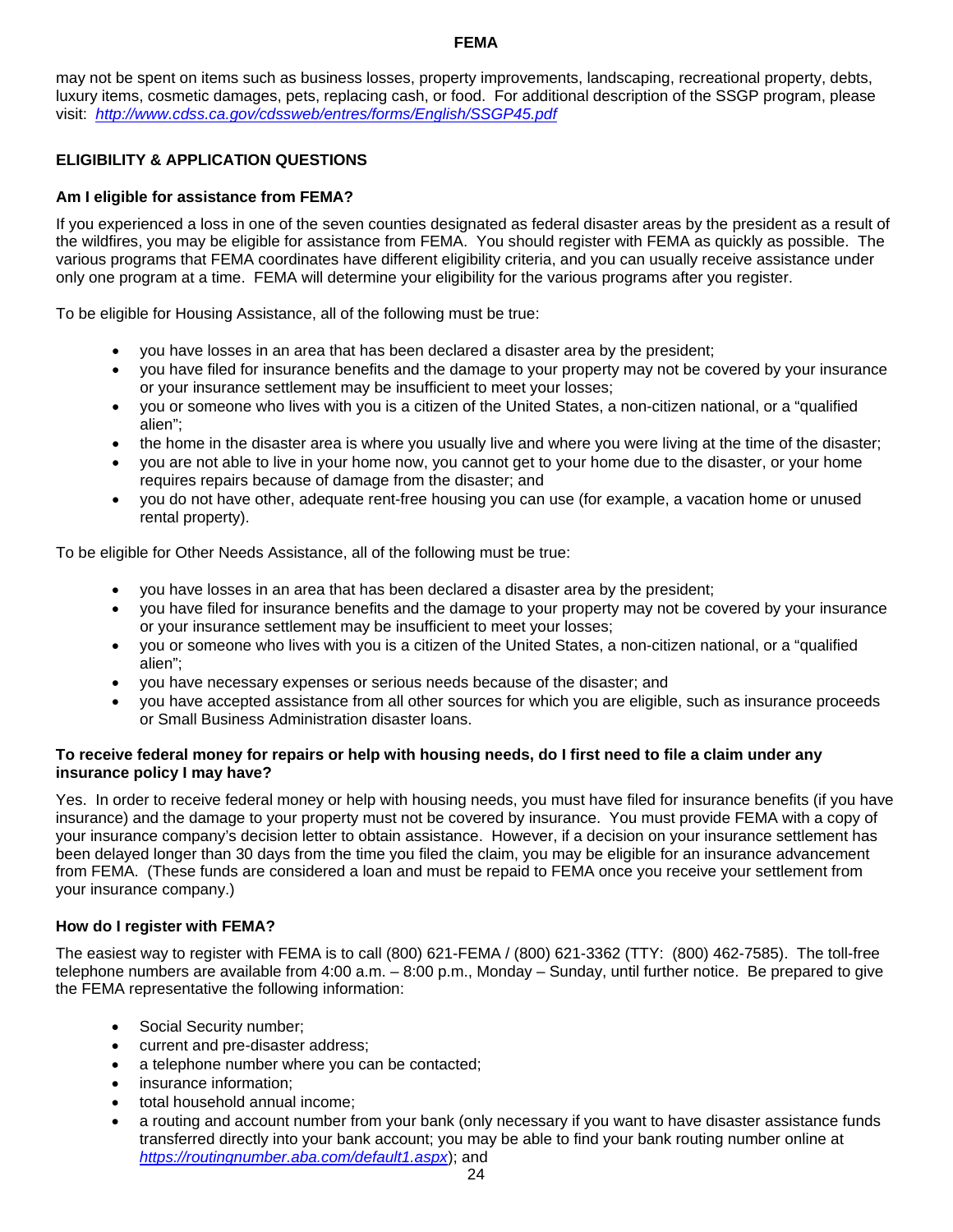a description of your losses that were caused by the disaster.

A complete "Application Checklist" is available on the following website: *[https://www.disasterassistance.gov/get](https://www.disasterassistance.gov/get-assistance/application-checklist)[assistance/application-checklist](https://www.disasterassistance.gov/get-assistance/application-checklist)*.

You can also register online at *[www.disasterassistance.gov](http://www.disasterassistance.gov/) / [www.disasterassistance.gov/es](http://www.disasterassistance.gov/es)* (Spanish) or at one of FEMA's local assistance centers or disaster recovery centers. For information on locations of these centers, see the **Disaster Help Centers** chapter of this handbook or access the following website: *[https://www.fema.gov/disaster](https://www.fema.gov/disaster-recovery-centers)[recovery-centers](https://www.fema.gov/disaster-recovery-centers)*. The State of California has also set up local assistance centers; for those locations, follow this link: *<http://www.caloes.ca.gov/ICESite/Pages/October-2017-Northern-California-Fires.aspx>*.

# **How will FEMA process my request for help?**

At the time of registration, you will be given a **FEMA Application Number**. This number is very important for referencing your case, so you must keep it handy. It is also a good idea to keep the name of the person who registered you in case any problem with your paperwork arises.

FEMA may then refer you to the U.S. Small Business Administration (SBA), which offers special loans to disaster victims. (Note that some SBA disaster loan programs are not limited to small businesses or business owners.) If you are referred to the SBA, you must complete and send in your SBA loan application, even if you do not think you will qualify for a loan. The SBA serves as a gatekeeper to other government-run programs. Unless you send in your application and fail to qualify for an SBA loan (or a large enough loan to meet your needs), your application will not be passed on to the ONA Programs, and you may not be eligible for additional assistance from other programs.

If you have requested help from FEMA because of damage to your home, FEMA will send an inspector to look at the damage. The FEMA Inspection is free. Do not let anyone charge you for an "inspection service." Request to see an ID from the inspector and obtain a copy of his or her inspection report. You should be prepared to meet with the inspector on short notice. If you cannot be present, you may designate someone (over the age of 18) to meet the inspector on your behalf. You may be asked, or proactively want, to sign a form authorizing this individual to meet the inspector. (If you or your representative is not available for the inspection, your application may be withdrawn.)

Be prepared to try to provide the inspector with several pieces of information:

- valid identification;
- proof of home ownership or tenancy;
- proof of damages to your primary residence;
- receipts for expenses you have incurred because of the fires; and
- photos of your property before and after the fires.

Proof of home ownership can include the following documents:

- deed or official record, which may be the original deed or deed of trust to the property listing you as the legal owner;
- tax receipts or a property tax bill showing the damaged dwelling and listing you as the responsible party for the assessments;
- mortgage payment book or other mortgage documents (e.g., late payment notice, or foreclosure notice), where your name is listed along with the damaged dwelling address; or
- real property insurance for the damaged dwelling the applicant is occupying, with your name listed as the insured.

Ownership can also be researched by the inspector or applicant on public websites, for example, a county property tax website.

Proof of tenancy can include the following documents:

- current driver's license showing the address of the damaged dwelling;
- utility bill sent to the damaged dwelling the applicant is occupying with his or her name (or name of coapplicant) for one of the major utilities, such as electricity, gas, or water; or
- first-class government mail sent to you within the last three months at that address.

You will also need to sign the disaster application and a declaration that you are a citizen, a national, a resident alien, or otherwise lawfully present in the U.S. (See the **Immigration** chapter of this handbook for further discussion of these issues.)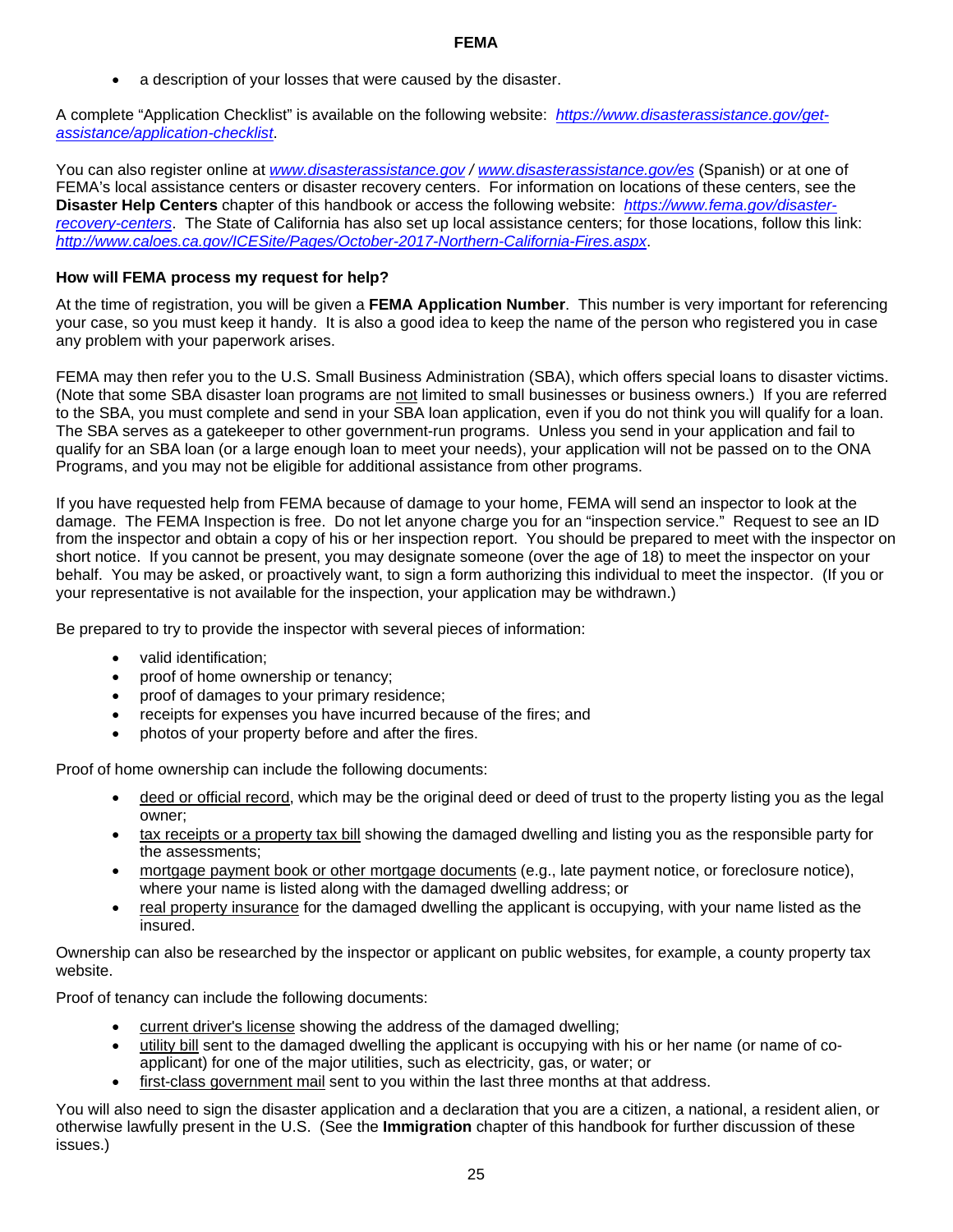The FEMA inspector will complete a report and transmit it to FEMA's National Processing Servicing Center (NPSC). The NPSC will review the information and decide whether you qualify for assistance. (In the interim, the NPSC may ask you for additional records, such as insurance papers, a copy of title, pay stubs, or repair estimates.) FEMA will mail you a notice of its decision.

# **Are there any application deadlines of which I need to be aware?**

Yes. There are important application deadlines that you must meet (unless specifically extended by FEMA), each of which is calculated from the date the president declared the seven counties as disaster areas, October 10, 2017. The following dates represent the earliest calculated deadlines:

- Housing Assistance: **December 9, 2017**
- Home Repair Assistance: **December 9, 2017**
- ONA Programs: **December 9, 2017**
- Disaster Unemployment Assistance: See the **Employment** chapter of this handbook.

To avoid any issues, you should apply as soon as possible. For updates regarding deadlines, check here: *<https://www.fema.gov/disaster/4344/updates-blog-and-news>*.

# **Can FEMA extend the registration deadline?**

Yes. In addition, FEMA is authorized to accept late registrations for an additional 60 days beyond the standard registration period. However, you should not rely on this; FEMA rules require suitable documentation of the reasons for the delay.

# **How long does it take to get help from FEMA?**

If you have damage to your home or its contents and you are uninsured, or you have suffered damage that is not covered by insurance, a FEMA inspector should contact you within 14 days of applying to set up an appointment to assess your damage.

Typically, within about 10 days after the inspection, if FEMA determines that you qualify for help, you will receive a direct deposit in your bank account or a check in the mail. If FEMA denies your application, you will receive a letter explaining why you were turned down and will be given a chance to appeal the decision. If you were referred to the SBA, you will receive an SBA application, which you must fill out and return in order to be considered for a loan, as well as other types of assistance. If the SBA approves you for a loan, they will contact you. If the SBA finds that you cannot afford a loan, they will automatically refer you to FEMA's IHP for help and FEMA will contact you.

# **If I am denied assistance from FEMA, how long do I have to appeal that decision?**

Appeals from FEMA's decisions regarding the Rental Assistance, Mortgage and Rental Assistance, and Home Repair Assistance Programs are due within 60 days of the date on FEMA's notice of decision.

# **If I have questions about my application or need to change some of the information provided, what should I do?**

Call the FEMA Disaster Helpline at (800) 621-FEMA / (800) 621-3362 (TTY: (800) 462-7585).

## **If it has been more than 12 days since the FEMA inspector's visit and there has been no word from FEMA, what should I do?**

Call the FEMA Disaster Helpline at (800) 621-FEMA / (800) 621-3362 (TTY: (800) 462-7585) to ask about your application. You may also inquire at a Disaster Recovery Center about your application.

# **Where can I find more information about FEMA's programs for wildfire victims?**

If you have questions about FEMA's programs for victims of the wildfires, you may contact FEMA at (800) 621-FEMA / (800) 621-3362. Additionally, if you have Internet access, you can review FEMA's website at *[www.fema.gov,](http://www.fema.gov/)* its California wildfire pages at

*[https://www.fema.gov/disaster/4344?utm\\_source=hp\\_promo&utm\\_medium=web&utm\\_campaign=disaster](https://www.fema.gov/disaster/4344?utm_source=hp_promo&utm_medium=web&utm_campaign=disaster)*, and the California Governor's Office of Emergency Services page at *[http://www.caloes.ca.gov/ICESite/Pages/October-2017-](http://www.caloes.ca.gov/ICESite/Pages/October-2017-Northern-California-Fires.aspx) [Northern-California-Fires.aspx](http://www.caloes.ca.gov/ICESite/Pages/October-2017-Northern-California-Fires.aspx)*.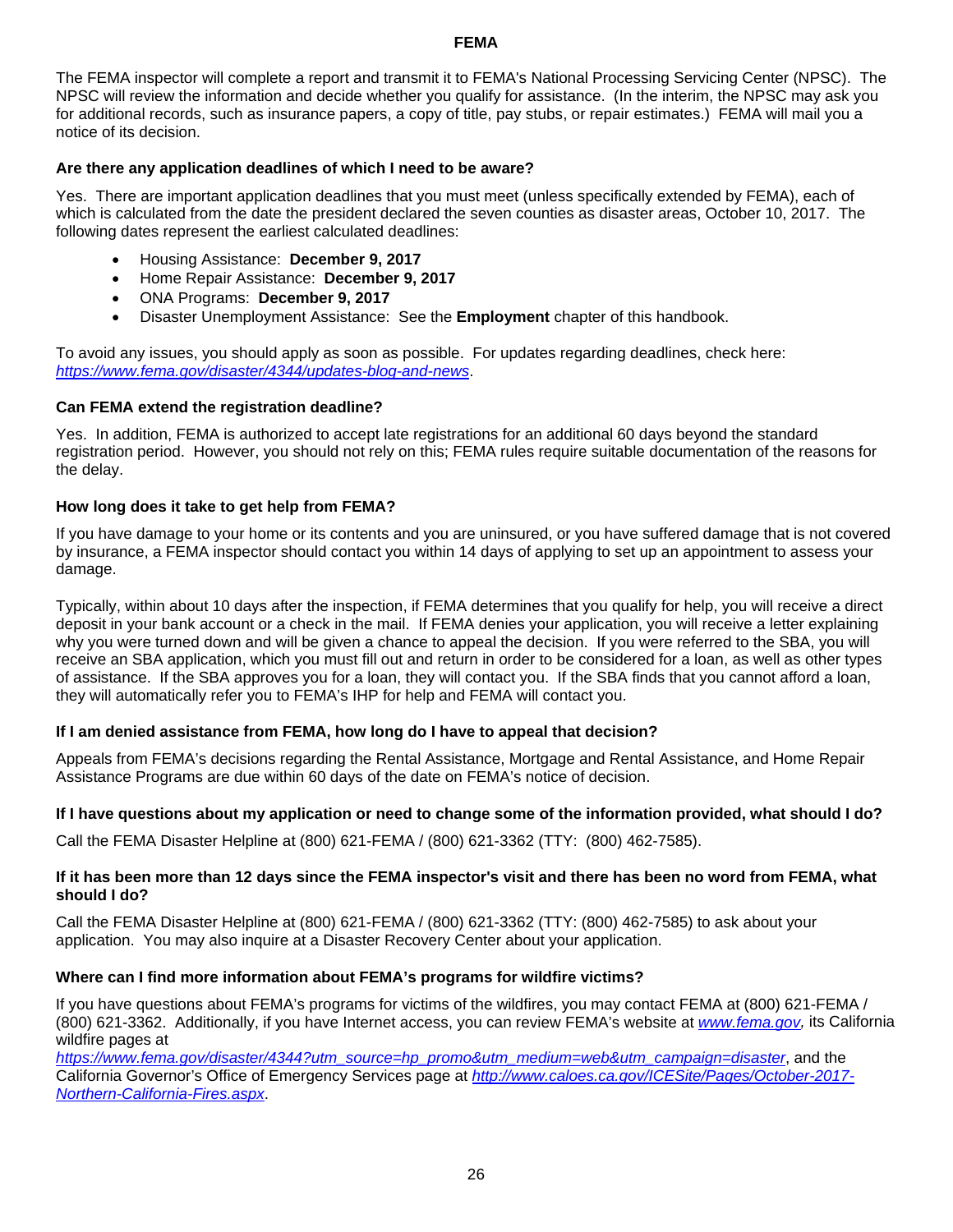# <span id="page-30-0"></span>**STATE SUPPLEMENTAL GRANT PROGRAM INFORMATION**

# **What is the amount of a SSGP grant? Do I have to repay any grant I may receive?**

The maximum SSGP grant is \$10,000, but the average grant is between \$200 and \$2,000. Because it is a grant, and not a loan, you will not have to repay any grant you may receive.

As mentioned above, SSGP is a state program that provides financial assistance to victims of declared disasters.

## **Am I eligible for a SSGP grant?**

SSGP is a program of last resort. Therefore, to be eligible for SSGP assistance, you must have:

- applied for and received the maximum IHP grant of \$33,300;
- completed a disaster loan application with the SBA;
- made claims for disaster damages against all applicable insurance policies; and
- accepted any available financial assistance offered from other sources such as private and public organizations (e.g*.*, the American Red Cross).

Applications for SSGP assistance are accepted by FEMA for 60 days following the date the president declares a major disaster.

## **How do I apply for a SSGP grant?**

There is no separate application process for SSGP grants. FEMA will transmit your application to SSGP once you have utilized the maximum amount available under IHP. If you have any questions you should call the California Department of Social Services at (800) 759-6807. Hearing and speech impaired individuals should call (800) 952-8349.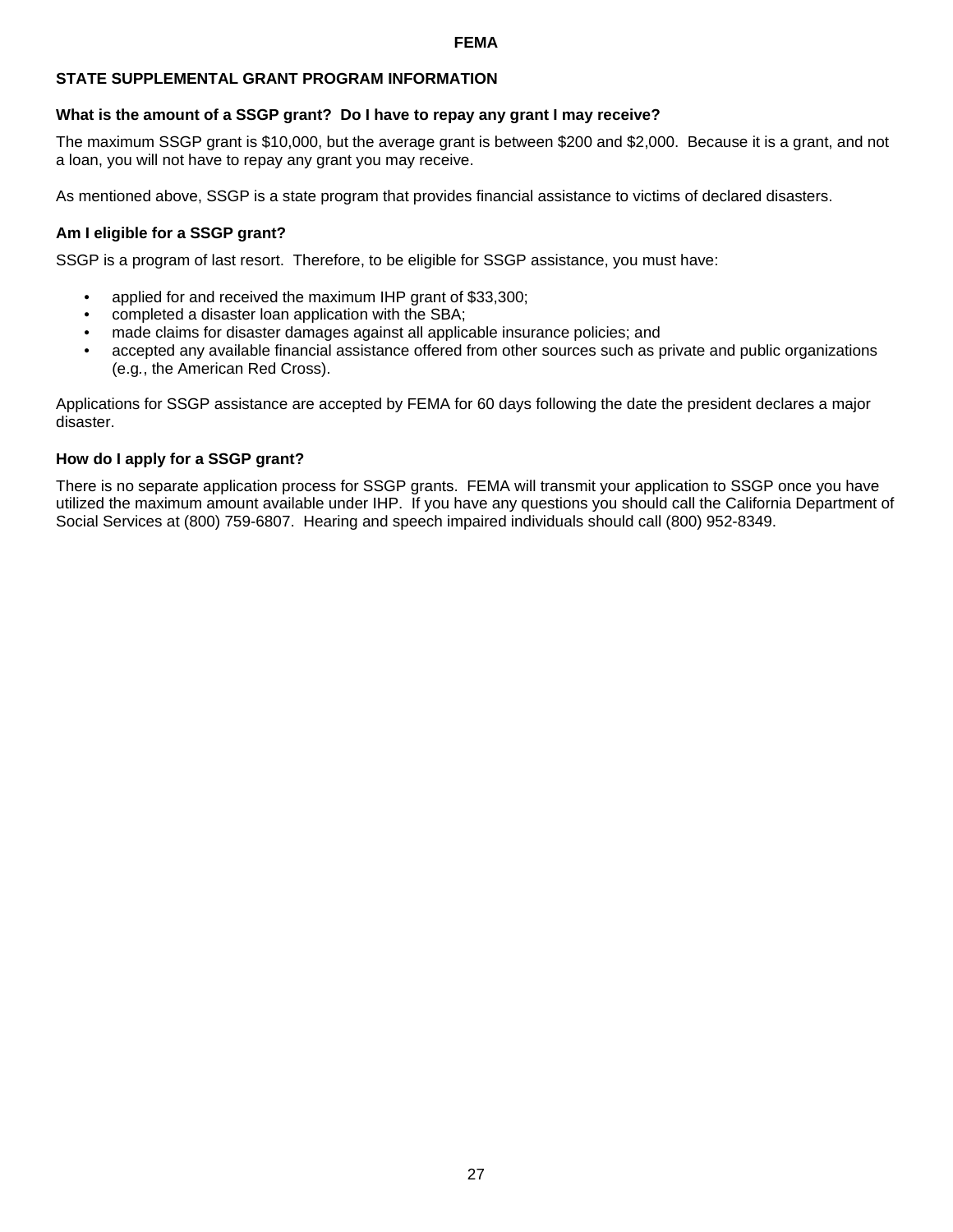# <span id="page-31-1"></span><span id="page-31-0"></span>**OVERVIEW**

### **What is the SBA?**

Despite its name, relative to federally declared disaster areas, the U.S. Small Business Administration (SBA) is a federal agency that assists homeowners and renters, businesses of all sizes, and private non-profit organizations by providing low-interest, long-term loans to (1) repair or replace real estate, personal property, machinery and equipment, and inventory and business assets that are damaged or destroyed or (2) offset economic injuries.

SBA loans are made for uninsured or otherwise uncompensated disaster losses. The SBA does not duplicate benefits that have already been provided by other governmental agencies or private insurance companies (with the possible exception of insurance proceeds that are required to be applied against outstanding mortgages). However, applying for an SBA loan does not preclude you from applying for and/or receiving assistance from other federal disaster assistance programs that you may be eligible for, such as a FEMA assistance program. See the **FEMA** chapter of this handbook for further information on its programs.

SBA loans are made on a non-discriminatory basis and without regard to an applicant's age. More information about the SBA can be found on its website, *<https://www.sba.gov/>*, and at *<https://disasterloan.sba.gov/ela/Declarations/ViewDisasterDocument/879>* (*SBA Fact Sheet on 2017 California Wildfires Disaster (Disaster # CA-00279)*).

## **What kinds of loans does the SBA provide?**

The SBA provides three types of disaster loans:

- 1. *Home and Personal Property Loan* (HPPL): These loans are available for homeowners, renters, and owners of personal property to repair or replace uninsured damage or loss of property for primary residences and personal property owned by the victim of a declared disaster. **The deadline for applying for an HPPL is December 11, 2017** (unless it is extended by the government following the publication of this handbook).
- 2. *[Business Physical Disaster Loan](http://www.sba.gov/gopher/Disaster/pdball.txt)* (BPDL): These loans are available to businesses, regardless of size, and to non-profit organizations to repair or replace disaster damage or loss of property, including real estate, machinery, equipment, fixtures, inventory, and leasehold improvements as a result of a declared disaster. **The deadline for applying for a BPDL is December 11, 2017** (unless it is extended by the government following the publication of this handbook).
- 3. *[Economic Injury Disaster Loan](http://www.sba.gov/gopher/Disaster/eidlall.txt)* (EIDL): These loans provide working capital to eligible small businesses, small agricultural cooperatives, and private non-profit organizations to assist them through the disaster recovery period. They cover financial obligations and operating expenses (as opposed to physical damage) that the small business could have paid if the disaster had not occurred. The loan amount will be based on financial need and actual economic injury regardless of whether the business suffered any property damage. **The deadline for applying for an EIDL is July 12, 2018** (unless it is extended by the government following the publication of this handbook).

### **What does the SBA look for when considering a disaster loan applicant?**

There must be reasonable assurance that you can repay your loan based on the SBA's analysis of your credit or your personal or business cash flow, and you must also have satisfactory character. The SBA will not make a loan to you if repayment depends upon the sale of collateral through foreclosure or any other disposition of assets owned by you. The SBA is prohibited by statute from making a loan to you if you are engaged in the production or distribution of any product or service that is considered illegal by the federal government or if it has been determined to be obscene by a court.

### **Are there restrictions on how disaster loans can be used?**

You may only use SBA disaster loans to restore or replace a primary residence (including a mobile home used as a primary residence) and personal or business property to pre-disaster condition and, within certain limits, to protect damaged or destroyed real property from future similar disasters. The loan will be made for specific and designated purposes. The SBA requires that you obtain receipts and maintain good records of all loan expenditures as you restore your damaged property and that you keep these receipts and records for three years.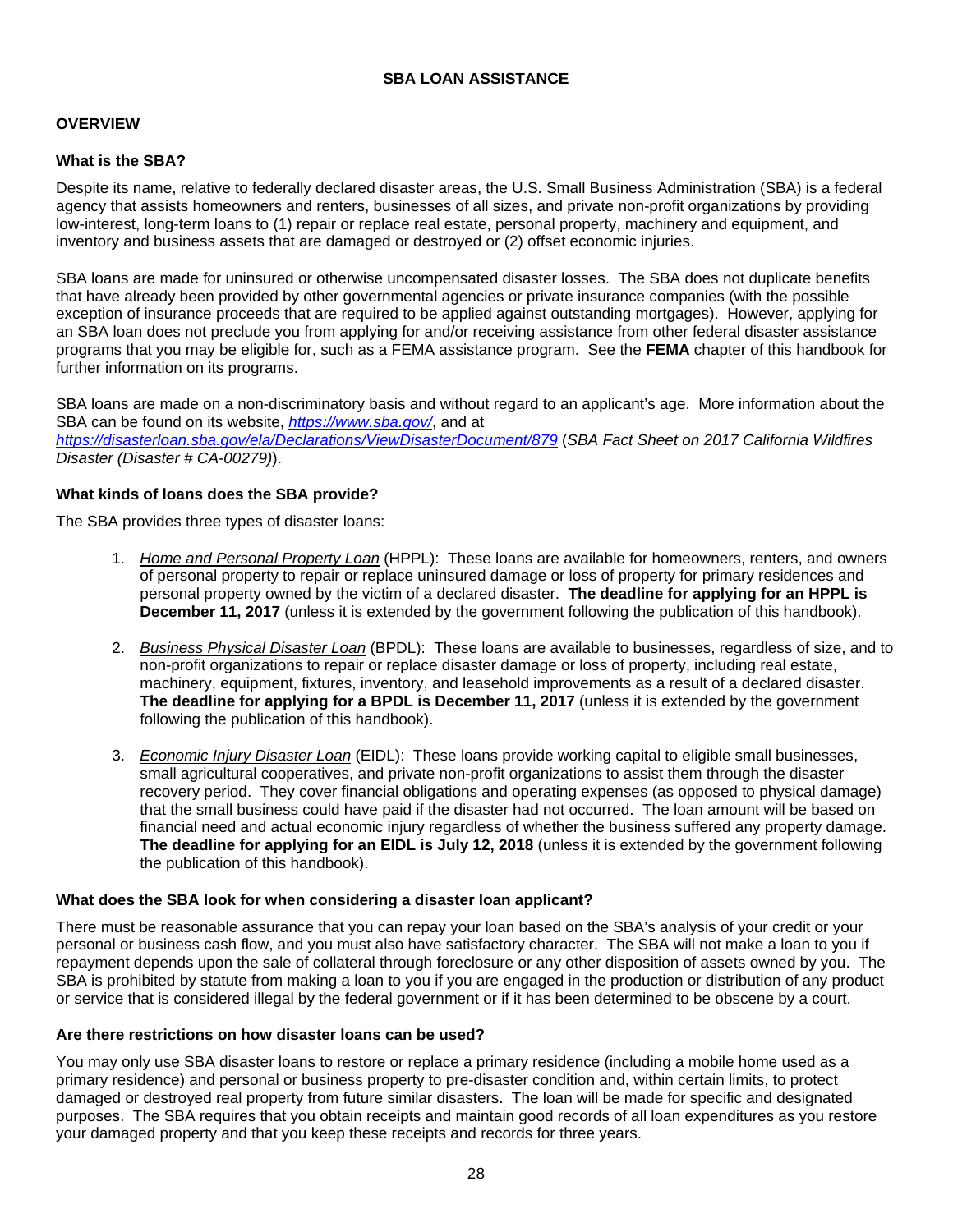*NOTE: If SBA loan proceeds are misused, you must immediately repay 1.5 times the proceeds disbursed to you under the loan. You may also face criminal prosecution or civil or administrative action.*

# **Does the SBA charge any fees for obtaining a disaster loan?**

The SBA does not charge fees (whether as points or as closing or servicing fees) for any disaster loan. You will, however, be responsible for the payment of any closing costs owed to third parties with respect to these loans, such as recording fees and title insurance premiums. If your loan is made in participation with a financial institution, the SBA will charge a guarantee fee to the financial institution, which may then recover such guarantee fee from you.

### **Is insurance required to get a loan?**

The SBA generally requires borrowers to obtain and maintain insurance.

### **Should I wait for my insurance settlement before I apply to the SBA?**

No. If you have private insurance, you must file a claim with your insurance company before applying for federal assistance; once that claim has been filed, you should then apply for federal assistance. *Do not miss the SBA filing deadline by waiting for an insurance settlement to arrive before applying*. Final insurance information can be added after an insurance settlement payment is received. The SBA can approve a loan for the total replacement cost up to the SBA's lending limits (described below for each type of loan). Once your insurance settles and makes a payment, if there is a duplication of benefits, the SBA will apply those funds as a prepayment to the outstanding balance of your disaster loan.

## **What do I need to do before I apply for an SBA loan?**

If you are an individual homeowner, a renter, or an owner of personal property looking to apply for an HPPL, you must first register with FEMA and obtain a nine-digit FEMA registration number. To register with FEMA, you or another member of your household (adult or minor) must have a Social Security number and be a U.S. citizen, non-citizen national, or "qualified alien". You can obtain a FEMA registration number by calling FEMA toll free at (800) 621-3362 (TTY: (800) 462-7585), seven days a week from 4:00 a.m. – 8:00 p.m., or by registering online at *[www.DisasterAssistance.gov](http://www.disasterassistance.gov/)*, which is the quickest way to register with FEMA. Once you have received a FEMA registration number, you can apply for an HPPL.

All other SBA disaster assistance loans may be applied for directly with the SBA.

# **How do I apply for an SBA loan?**

There are three ways to apply for an SBA disaster assistance loan:

- 1. Online: You can apply online for all three types of SBA disaster assistance loans. This is the fastest method to receive a decision about loan eligibility. The online application can be accessed at the SBA's secure website at *<https://disasterloan.sba.gov/ela>*.
- 2. By mail: You also have the option of submitting a paper application by mail. The paper forms can be found at *<https://disasterloan.sba.gov/ela/Information/PaperForms>*. All required forms listed on the website must be signed and dated and returned to: U.S. Small Business Administration, Processing and Disbursement Center, 14925 Kingsport Rd., Ft. Worth, TX 76155-2243.
- 3. In person: You may also apply in person at any open FEMA Disaster Recovery Center, where you can receive personal, one-on-one help from an SBA representative. See the **Disaster Help Centers** chapter of this handbook for locations.

Regardless of whether you submit your application online, by mail, or in person, you must also submit a signed and dated IRS Form 4506-T which gives permission to the IRS to provide the SBA with your tax return information. The IRS Form 4506-T must be completed and submitted with each SBA disaster loan application, even if you are not required to file a federal income tax return. This form can be found at *<https://disasterloan.sba.gov/ela/Information/PaperForms>*.

If you need assistance in completing the SBA loan, you may call the SBA toll free at (800) 659-2955 (TTY: (800) 877- 8339), Monday – Friday, 5:00 a.m. – 6:00 p.m., email the SBA at *[disastercustomerservice@sba.gov](mailto:disastercustomerservice@sba.gov)*, or seek the assistance of SBA loan officers at FEMA Disaster Recovery Centers or at an SBA Disaster Area Office whose locations can be found at *<https://www.sba.gov/tools/local-assistance/disasteroffices>*.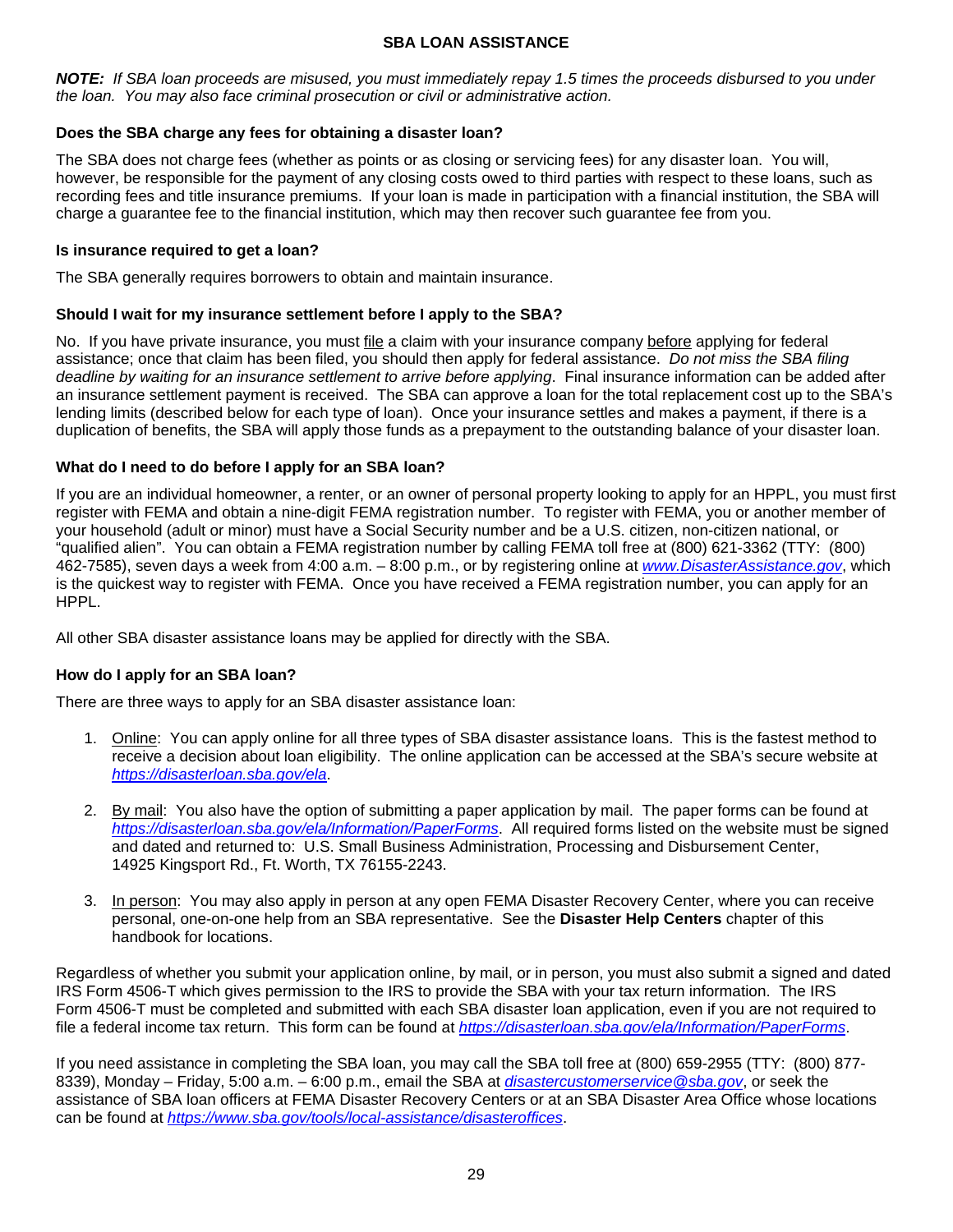## **Will the SBA conduct a property inspection?**

Yes, for HPPLs and BPDLs, after the SBA has reviewed your credit history, it will send an inspector to your property to verify your losses. The SBA inspector will estimate the total physical loss to your disaster-damaged property.

## **How soon will I know if I qualify for a loan?**

The SBA's goal is to decide on each application within four weeks from the date the SBA receives a complete application (missing information is a major cause of delay). To make a loan, the SBA must finalize the estimate of the cost of repairing the damage, be satisfied that the business or individual can repay the loan, and place reasonable safeguards to help ensure that the loan is repaid.

## **What happens if my loan application is denied?**

If the SBA denies your loan application, the SBA will notify you in writing and set forth the specific reasons for the denial. You may request reconsideration of your application within six months of the date of the decline notice. After six months, a new loan application is required. If the SBA declines your application a second time, you have the right to appeal in writing to the director of the Disaster Assistance Processing and Disbursement Center (DAPDC). All appeals must be received by the processing center within 30 days of the decline action. Generally, decisions by the director of the DAPDC are final.

Denied SBA loan applicants will be referred to FEMA for disaster assistance.

# **What happens if I miss the filing deadline?**

It is very important that you do your best not to miss the SBA's filing deadline. Applications received after the filing deadline may be accepted only if the SBA determines that the late filing resulted from substantial causes beyond the applicant's control, such as: serious illness of the applicant; serious illness or death of an immediate family member; late receipt of an application due to disaster-related reasons (e.g., frequent moves, remote location, or lack of normal mail service); applicant was out of the country during a substantial portion of the filing period; damages were hidden and not discovered before the deadline; or other issues during the filing period that prevented the applicant from making a timely filing. When submitting an application after the deadline, accompany your application with a letter explaining the reasons why you did not file during the filing period (or the grace period, if applicable). If the reason is deemed by the SBA to be beyond your control, your application may be accepted for processing.

### **What are the consequences of taking out an SBA loan?**

Like any other type of personal or business loan, defaulting on an SBA loan has similar consequences, including negative repercussions on your credit score. You should carefully read all loan disclosure statements and documents provided by the SBA before signing your loan.

### **Where can I get more information about SBA loans?**

The SBA releases disaster-specific fact sheets that contain information, such as applicable loan interest rates, deadlines, and other program information specific to that disaster and region. Press releases are also issued and posted by the SBA to provide information on available disaster assistance in the disaster-affected areas. These fact sheets and press releases are available at the SBA website under "Current Disaster Declaration Information" at *<https://disasterloan.sba.gov/ela/Declarations/Index>*.

# <span id="page-33-0"></span>**HOME AND PERSONAL PROPERTY LOANS**

# **Is there a deadline for filing for an HPPL?**

The deadline to file an HPPL application is currently **December 11, 2017**.

# **Am I eligible to apply for a Home and Personal Property Loan?**

You may be eligible for an SBA loan if you are a homeowner, renter, or owner of personal property and have incurred damage to your primary residence or tangible personal property during a disaster; you have satisfactory credit and character; and the SBA determines that you will be able to repay the loan. Generally, loans over \$25,000 must be secured by some collateral. The SBA will not decline a loan if you lack a particular amount of collateral as long as it is reasonably certain that you can repay your loan. If you refuse to pledge available collateral when requested by the SBA, however, the SBA may decline or cancel your loan. A first or second mortgage on damaged real estate is commonly used as collateral for an SBA disaster loan.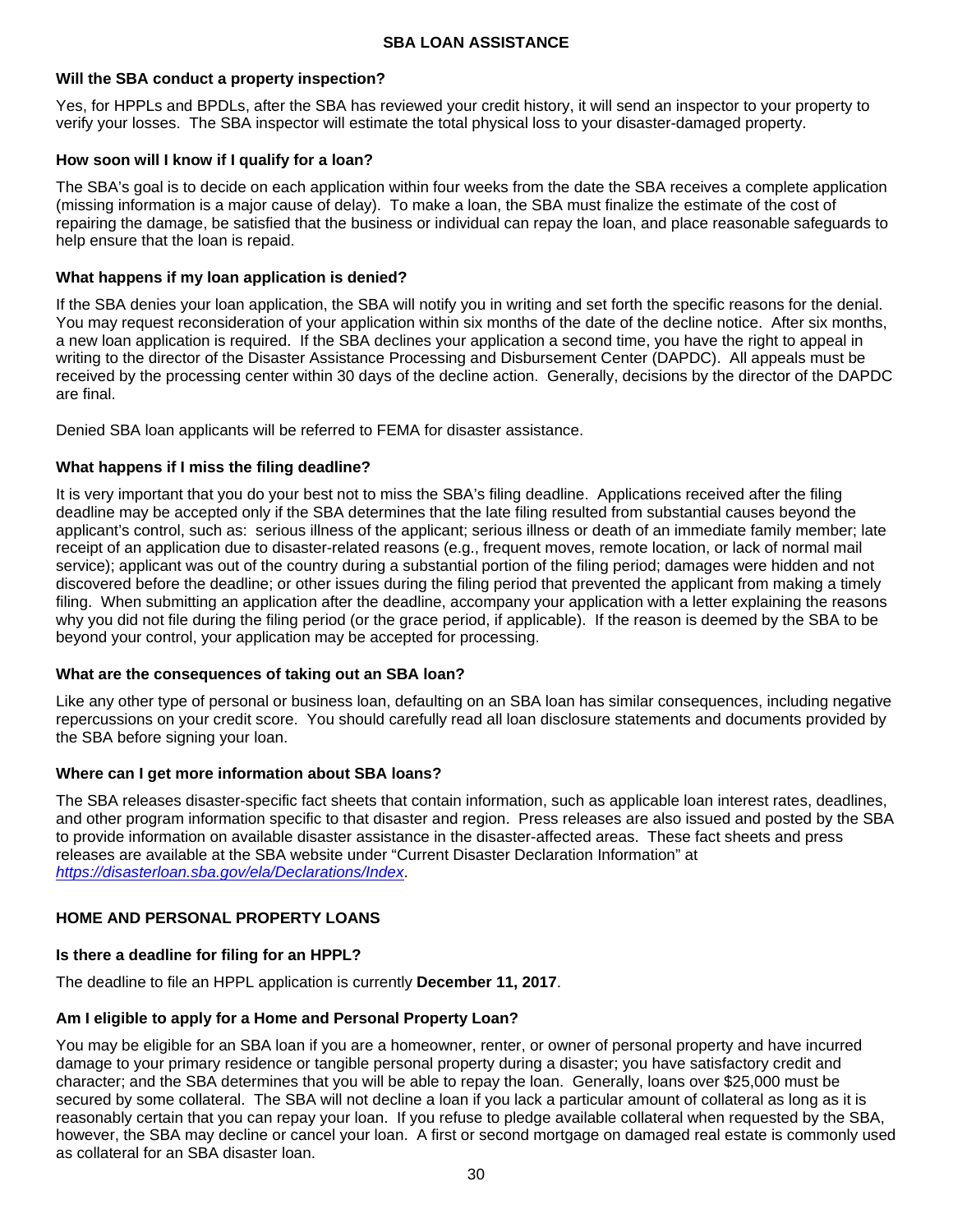### **What are the amounts of HPPLs?**

Loans to repair or replace personal property, such as clothing, furniture, cars, and appliances, are available in an amount up to \$40,000, while real property loans to repair your primary residence are available in an amount up to \$200,000. The amount of each specific loan depends on individual facts and circumstances, including the applicant's ability to repay the loan and the applicant's past history with the SBA. (For example, if an applicant did not comply with the terms of a prior SBA loan, he or she likely will not be eligible for another SBA loan.)

# **What interest rate will I pay on my HDL? What are the repayment terms?**

For the 2017 California Wildfires Disaster (Disaster # CA-00279), if you can obtain credit elsewhere, your interest rate will be 3.500%. If you cannot obtain credit elsewhere, your interest rate will be 1.750%. "Credit elsewhere" means, based on the SBA's assessment, that you can obtain financing from non-federal sources on reasonable terms. Interest rates are fixed for the term of the loan.

The term of the loan will be determined by the SBA based on your needs and your ability to repay the loan. The maximum term is 30 years. The SBA will determine your installment payment amounts based on your ability to repay. Generally, you will pay equal monthly installments of principal and interest, beginning five months from the date of the loan. The SBA will consider other payment terms if you have seasonal or fluctuating income, and may allow installment payments of varying amounts over the first two years of the loan. There is no penalty for prepayment of home disaster loans.

## **Are there any limitations on the use of an HPPL?**

Yes. An HPPL is intended to help you return your property to the same condition it was in before the disaster. The loans may not be used to upgrade homes or make additions unless required by local building authority/code. Your loan authorization from the SBA will specify the permitted uses of the loan proceeds, and you will be required to maintain records of all HPPL expenditures for three years.

Your HPPL may be increased by up to 20% of the total amount of physical loss, as verified by the SBA, to make improvements that lessen the risk of property damage by future disasters of the same type.

*Exclusions*: The following types of property are ineligible for an HPPL: second homes, personal pleasure boats, airplanes, recreational vehicles, and similar property (unless used for business purposes, in which case you may be eligible for a BPDL or EIDL as described further below). Property such as antiques and collections are eligible only to the extent of their functional value. Amounts for landscaping, swimming pools, etc. are limited.

### **I already have a mortgage on my home. I cannot afford a disaster loan, plus my current mortgage payment. Can the SBA refinance my mortgage?**

In certain cases, yes. The SBA can refinance all or part of prior mortgages, as evidenced by a recorded lien, provided you:

- do not have credit available elsewhere;
- have suffered substantial disaster damage not covered by insurance (40% or more of the value of the property); and
- intend to repair the damage.

An SBA disaster loan officer can provide more detailed information on your specific situation.

# **If my home is completely destroyed, can the SBA lend me money to relocate my home somewhere else?**

You may use your SBA disaster loan to relocate. The amount of the relocation loan depends on whether you relocate voluntarily or involuntarily. If you are interested in relocation, an SBA representative can provide you with more details on your specific situation.

# **I am a farmer and my barns, fence, and some crops were damaged as well as my home. Can I apply to the SBA for assistance?**

You may apply for an HPPL to cover the damage to your home and its contents only. The SBA cannot cover agriculture losses. Contact the U.S. Department of Agriculture for recovery assistance for your farm at *[www.usda.gov](http://www.usda.gov/)*.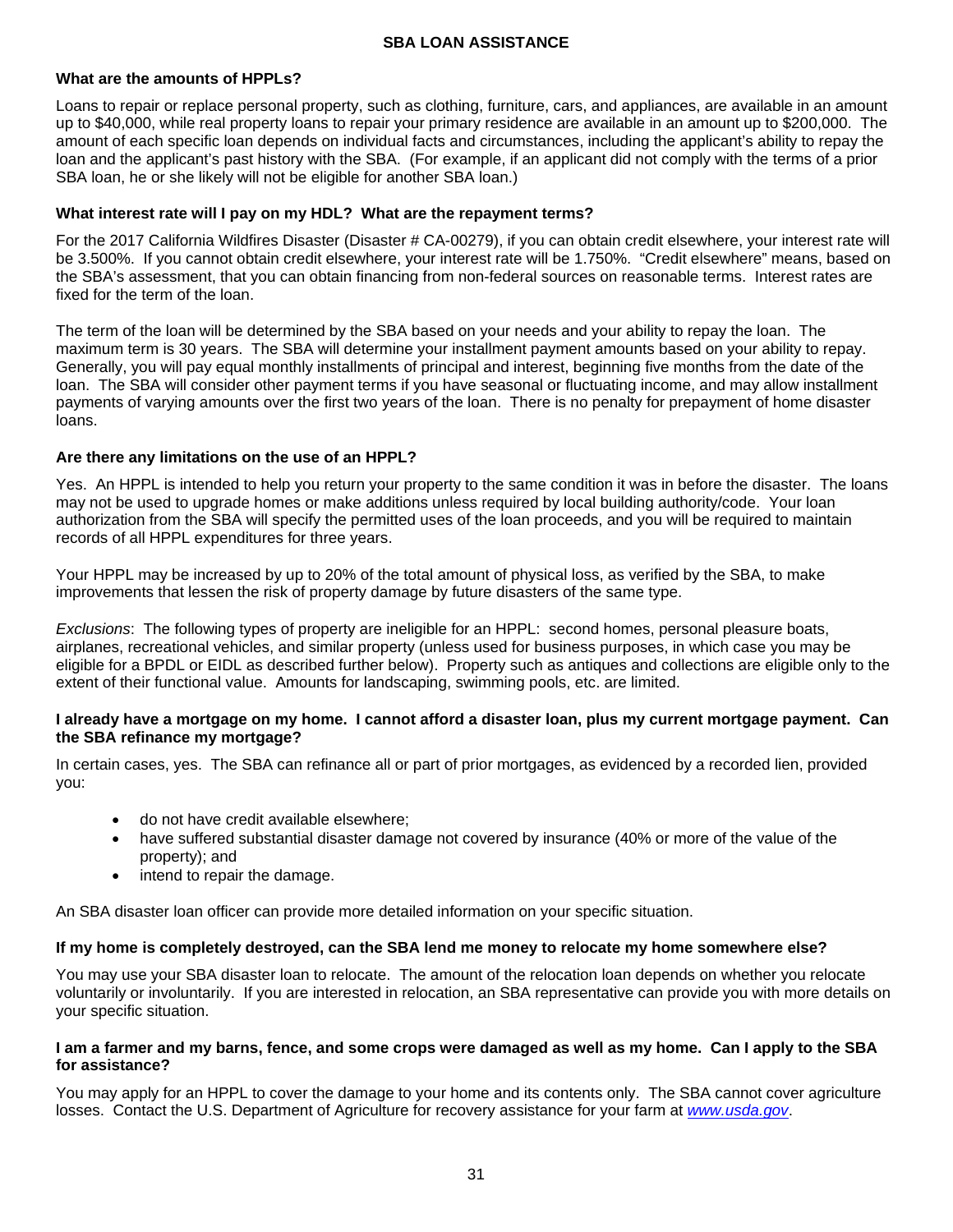# **What information should I include with my HPPL application?**

The necessary information is specified in the Disaster Home Loan Application (SBA Form 5c) and includes your contact information, Social Security number, FEMA registration number, deed or lease information, insurance information, and financial information (e.g., income, account balances, and monthly expenses), among other information. In addition to the loan application, you must also complete and sign the Tax Information Authorization Form (IRS Form 4506-T) to give permission for the IRS to give your federal tax information directly to the SBA, including information from your last three federal income tax returns. See the **How do I apply for an SBA loan?** section of this chapter.

# <span id="page-35-0"></span>**BUSINESS PHYSICAL DISASTER LOANS**

### **What is the deadline for applying for a BPDL?**

The deadline to file an application for a BPDL is currently **December 11, 2017**.

## **Is my business or non-profit organization eligible for a BPDL?**

Almost all businesses and charitable or other non-profit entities that are located in a declared disaster area and have incurred damage to real or tangible personal property (e.g., real estate, equipment, inventory, machinery, fixtures, and leasehold improvements) as a result of the disaster may apply for an SBA loan to help repair or replace the damaged property. Your business may be a sole proprietorship, partnership, corporation, limited liability company, or other legal entity recognized under California law. The size of your business (average annual receipts or number of employees) will not be taken into consideration in determining your eligibility for a BPDL. Private, non-critical, non-profit organizations, such as charities, churches, private universities, food banks, homeless shelters, museums, libraries, community centers etc., are also eligible for BPDLs. Private non-profit organizations that provide critical services are referred to FEMA. "Critical services" include power, water, sewer services, wastewater treatment, communications, education, emergency medical care, fire department services, emergency rescue, and nursing homes.

BPDLs in excess of \$25,000 require that you pledge collateral to the extent it is available, including real estate collateral. In addition, personal guarantees by the principals of a business are required for all BPDLs. The SBA will generally not decline a loan for lack of collateral, but you must pledge collateral that is available.

### **What are the amounts of BPDLs?**

BPDLs are generally capped at \$2.0 million, and loan amounts cannot exceed the verified uninsured or otherwise uncompensated disaster loss. Further, while you may receive both a BPDL and an EIDL, the combined assistance is capped at \$2.0 million for the business and its affiliates for each disaster. The SBA can waive this cap in certain circumstances, such as if the business is a major source of employment.

# **What interest rate will I pay on my BPDL? What are the repayment terms?**

For the 2017 California Wildfires Disaster (Disaster # CA-00279), if your business, together with its affiliates and principal owners, has credit elsewhere, your interest rate will be 6.610%. If your business is a non-profit organization, your interest rate will be 5.25%. If your business does not have credit elsewhere, your interest rate will not exceed 3.305%. If your business is a non-profit organization and does not have credit elsewhere, your interest rate will be 2.500%. "Credit elsewhere" means, based on the SBA's assessment, that you can obtain financing from non-federal sources on reasonable terms.

The interest rates are fixed, and the term of the loan will be determined by the SBA based on your needs and your ability to repay the loan, but it cannot exceed seven years if you can receive credit elsewhere. Otherwise, the repayment term may be up to 30 years.

Generally, you must pay equal monthly installments, of principal and interest, beginning five months from the date of the loan as shown on the loan note. The SBA will consider other payment terms if you have seasonal or fluctuating income, and the SBA may allow installment payments of varying amounts over the first two years of the loan. There is no penalty for prepayment of disaster loans.

### **Are there any limitations on the use of a BPDL?**

Yes. Physical disaster loans are intended to be used to repair or replace real and personal property damaged to pre-disaster conditions and, under certain conditions, protect structures from future disasters. Proceeds from the loan can be used to cover items such as real property, machinery, equipment, fixtures, inventory, and leasehold improvements.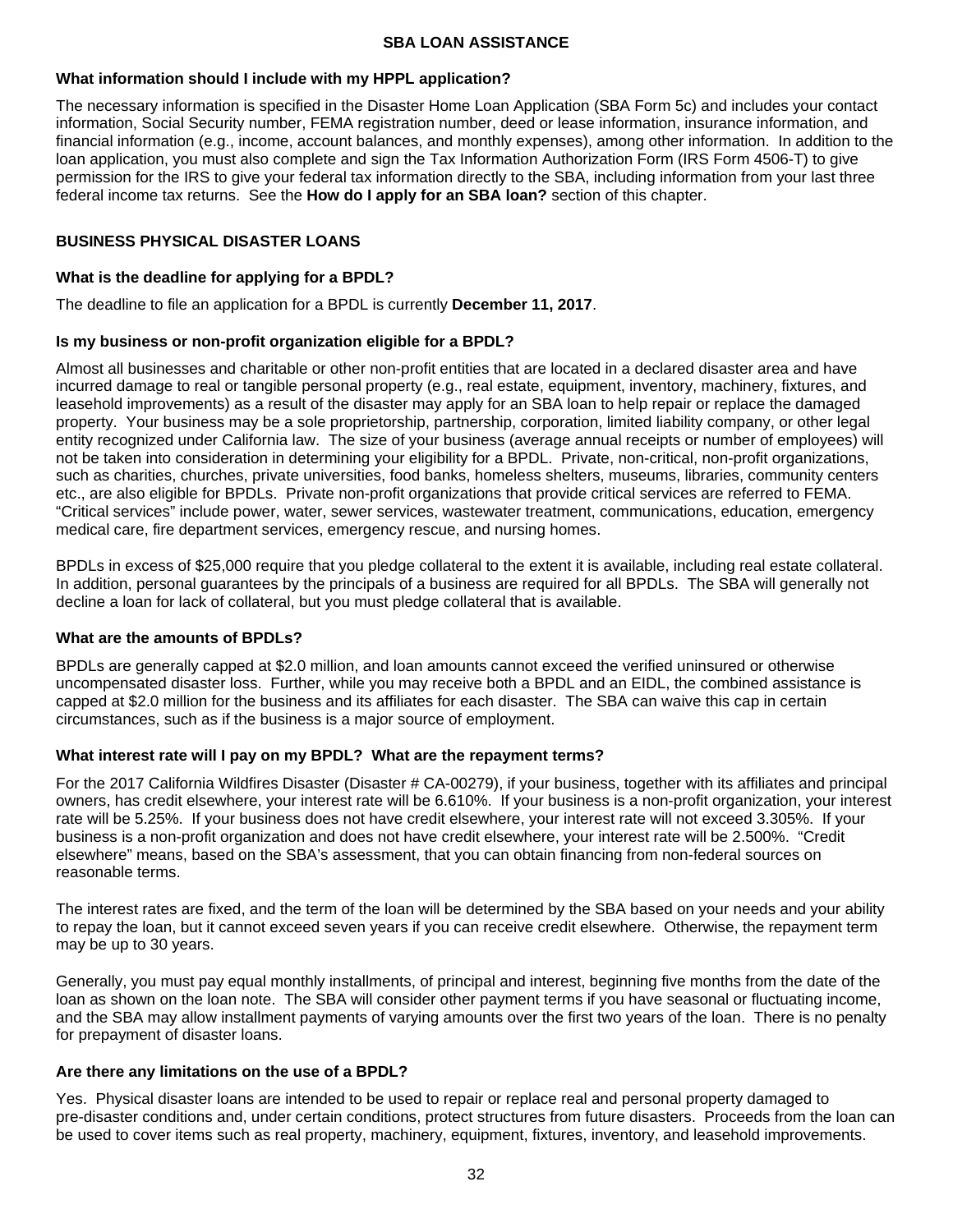### **SBA LOAN ASSISTANCE**

BPDLs to repair or replace real property or leasehold improvements may be increased by as much as 20% to protect the damaged property against possible future disasters of the same type.

A BPDL will be made for specific and designated purposes, and you will be required to keep records of all BPDL expenditures for three years.

*Exclusions*: Second homes, personal pleasure boats, airplanes, recreational vehicles, and similar property are not eligible for a BPDL unless you can demonstrate that they were used for business purposes. SBA funds cannot be used to expand or upgrade a business unless city or county building authorities/codes require such upgrades.

### **I already have a mortgage on my business, and I can't afford a disaster loan plus my current mortgage payment. Can the SBA refinance my mortgage?**

In certain cases, yes. The SBA can refinance all or part of prior mortgages, evidenced by a recorded lien, if you: (1) do not have credit available elsewhere; (2) have suffered substantial uncompensated disaster damage (40% or more of the value of the property); and (3) intend to repair the damage. Business owners may also be eligible for refinancing of mortgages or liens on real estate, machinery, and equipment, up to the amount of the loan for the repair or replacement of such real estate, machinery, and equipment.

### **If my business is completely destroyed, will the SBA lend me money for relocation?**

Yes. In certain circumstances, limited relocation costs can be included in the loan amount and depend on whether you relocate voluntarily or involuntarily. Whenever relocation is involved, you should contact the SBA Disaster Office before making any commitments.

## **What information should I include with my BPDL application?**

The BPDL application form asks for the same information about your business and its principal owners and managers that is generally required for a bank loan. The required information is specified in the loan application and includes: (i) Business Loan Application (SBA Form 5); (ii) IRS Form 4506-T signed by the business, each principal owning 20% or more of the applicant business, each general partner or managing member, and, for any owner who has more than a 50% ownership in an affiliate business (affiliates include parents, subsidiaries and/or businesses with common ownership or management); (iii) a complete copy of the business's recent federal income tax returns (including all schedules); and (iv) schedule of liabilities listing all fixed debts (SBA Form 2202 may be used). The SBA may also request (a) a complete copy of the most recent federal income tax returns (including all schedules) of each principal owning 20% of more of the business, each general partner or managing partners and each affiliate when the owner has more than 50% ownership; (b) if the most recent federal income tax return has not been filed, a year-end profit and loss statement and balance sheet for the tax year; (c) a current year-to-date profit and loss statement; and (d) additional filing requirements (SBA Form 1368) providing monthly sales figures.

#### **Am I required to submit a personal financial statement with my BPDL application?**

Yes. The SBA must review your financial statements and the financial statements for each partner, officer, director, and stockholder with 20% or more ownership. The SBA requires the principals of the business to personally guarantee repayment of the loan and, in some instances, to secure the loan by pledging additional collateral.

## **ECONOMIC INJURY DISASTER LOANS FOR SMALL BUSINESSES**

# **What is the deadline for applying for an EIDL?**

The deadline to file an application for an EIDL is currently **July 12, 2018.**

# **Is my business eligible for an EIDL?**

Your business may be eligible for an EIDL if the following conditions are met:

- 1. Your business is a small business, small agricultural cooperative, small business engaged in aquaculture, or a private non-profit organization of any size (under most circumstances);
- 2. Your business has suffered "substantial economic injury" as a result of the wildfires, regardless of physical damage;
- 3. Your business is located in a declared disaster area (or in a jurisdiction located next to the disaster area); and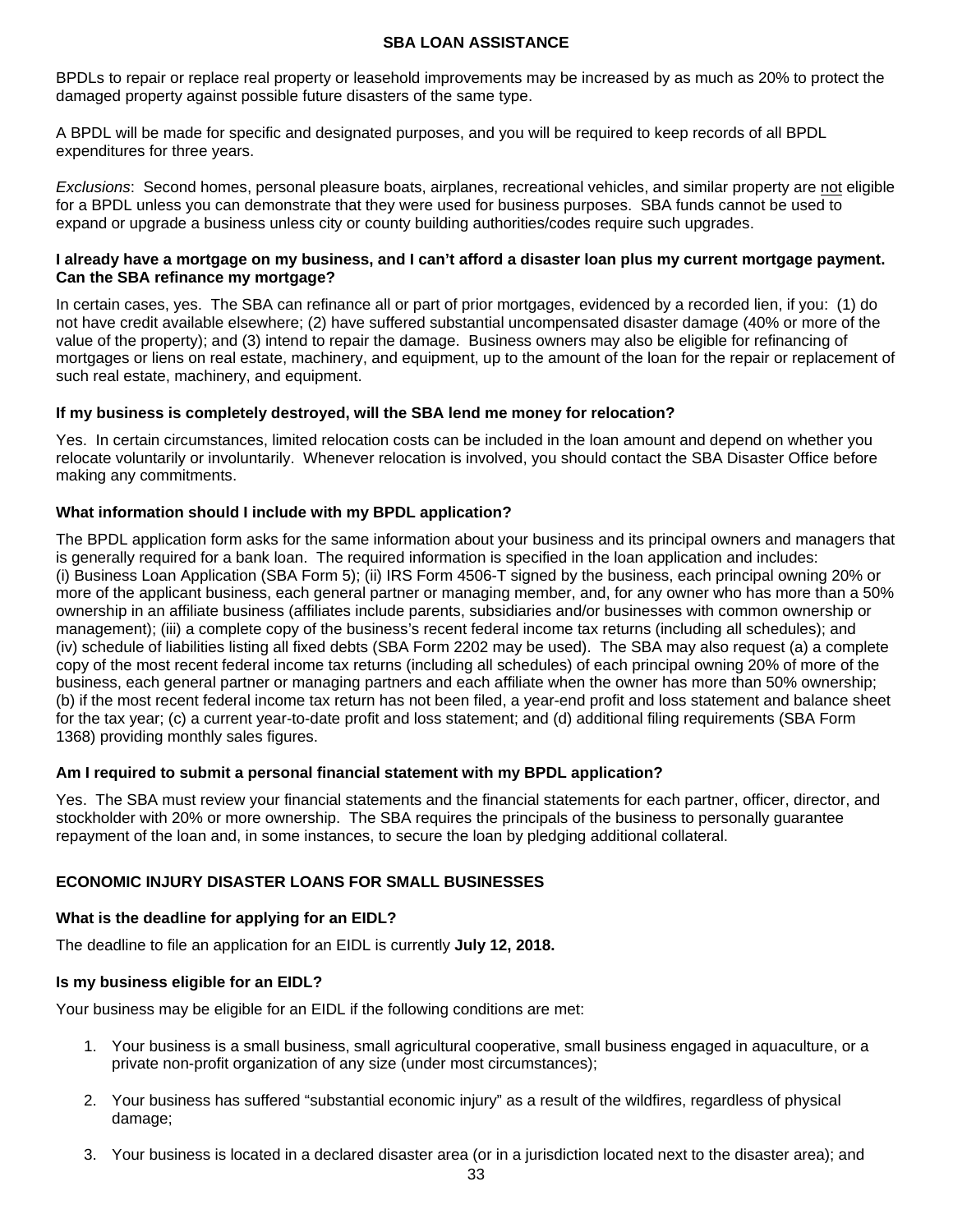### **SBA LOAN ASSISTANCE**

4. The business and its principals do not have credit available elsewhere.

The SBA defines a "**small business**" either in terms of the average number of employees over the past 12 months or average annual receipts over the past three years. In addition, the SBA defines a small business as a concern that:

- (i) is organized for profit;
- (ii) has a place of business in the United States;
- (iii) operates primarily within the United States or makes a significant contribution to the U.S. economy through payment of taxes or use of American products, materials, or labor;
- (iv) is independently owned and operated; and
- (v) is not dominant in its field on a national basis.

The business may be a sole proprietorship, partnership, corporation, or any other legal form. In determining what constitutes a small business, the definition will vary to reflect industry differences, such as size standards. For industry size guidelines, see *<https://www.sba.gov/contracting/getting-started-contractor/make-sure-you-meet-sba-size-standards>*.

In addition, certain categories of businesses are not eligible for an EIDL. These include some non-profits, religious organizations, businesses that derive one-third of their annual income from legal gambling, and agricultural enterprises (other than small nurseries and small agricultural cooperatives). Individuals also are not eligible for EIDLs.

The SBA defines "substantial economic injury" as the inability of a business to meet its obligations as they come due or to pay its ordinary and necessary operating expenses due to the wildfires. Loss of anticipated profits or a drop in sales is not sufficient to establish substantial economic injury. Indicators of economic injury might be a larger than normal volume of receivables, a lower sales volume, and the development of delinquencies in debt payments.

Your business must be located in the declared disaster areas or certain counties or other political subdivisions that are contiguous to the declared disaster area.

EIDL working capital loans are meant to help eligible businesses meet their ordinary and necessary financial obligations that cannot be met as a direct result of the disaster and are intended to assist through the disaster recovery period. If the amount of the EIDL loan is over \$25,000, you will be required to pledge collateral to the extent that it is available, including real estate collateral. The SBA will generally not decline a loan for lack of collateral, but you may be required to pledge available collateral and provide personal guarantees by principals of the business for repayment of the loan.

## **If I can borrow from a bank, am I still eligible for an EIDL?**

Private credit sources must be used as much as possible to overcome the economic injury. The SBA can provide EIDL assistance only to the extent the business (and its principals) cannot recover by using its own resources and normal lending channels.

## **What are the amounts of EIDLs?**

EIDLs are generally capped at \$2.0 million, and loan amounts cannot exceed the verified uninsured or otherwise uncompensated disaster loss. Further, while you may receive both a BPDL and an EIDL, the combined assistance is capped at \$2.0 million for the business and its affiliates for each disaster. The SBA can waive this cap in certain circumstances, such as if the business is a major source of employment.

You may request an EIDL for the amount of economic injury and operating needs, but not in excess of what your business could have paid had the disaster not occurred. In determining the eligible amount, the SBA will look at: (1) the total of your debt obligations; (2) operating expenses that mature during the period affected by the disaster, plus the amount you need to maintain a reasonable working capital position during that period; and (3) expenses you could have met and a working capital position you could have maintained had the disaster not occurred.

The amount of your economic injury does not automatically represent the dollar amount of your loan eligibility; the actual amount of each loan is limited to the economic injury determined by the SBA less business interruption insurance and other recoveries up to the administrative lending limit.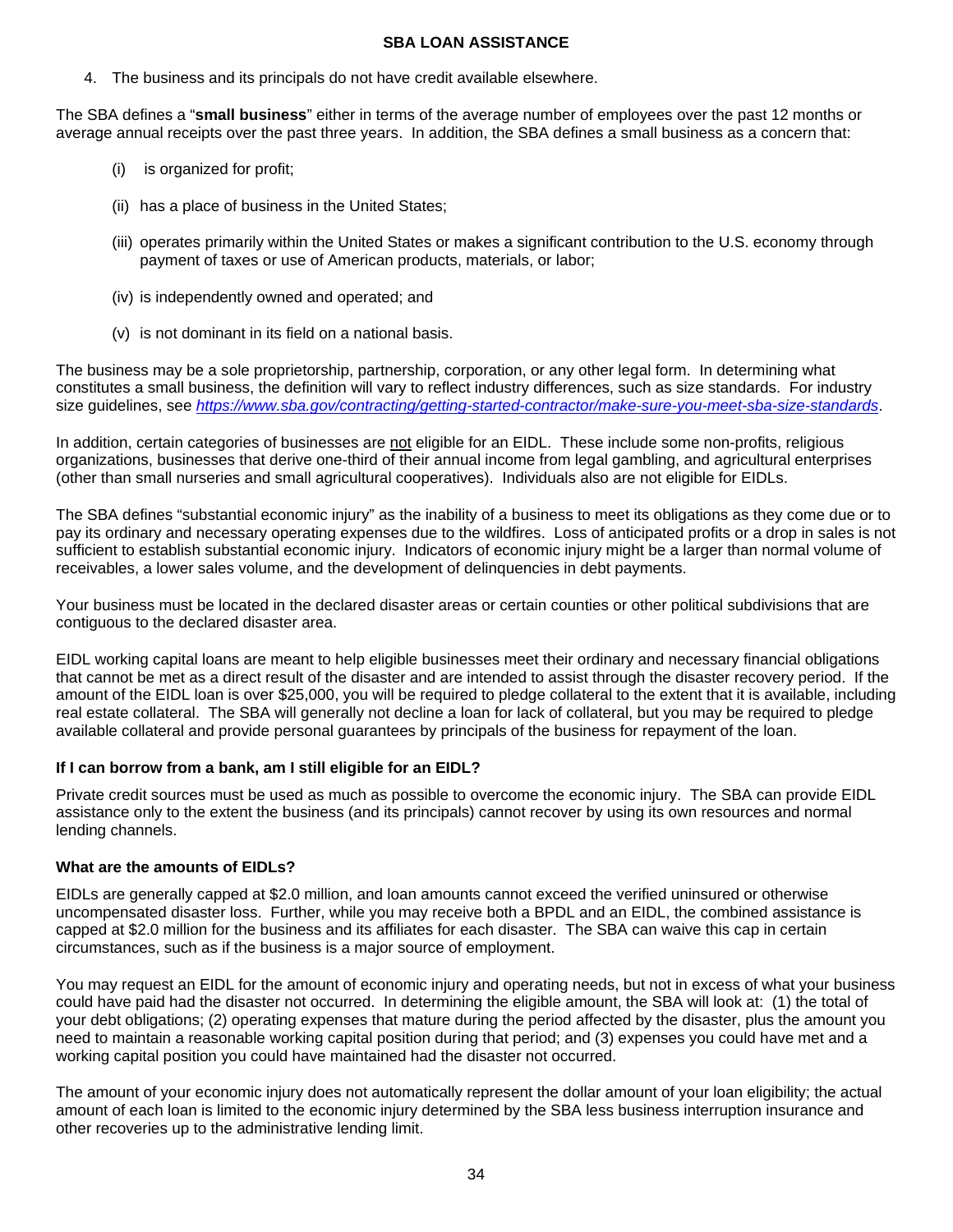### **SBA LOAN ASSISTANCE**

### **What interest rate will apply to my EIDL? What are the repayment terms?**

The interest rates are fixed for the term of the loan. For the 2017 California Wildfires Disaster (Disaster # CA-00279), the annual interest rate for EIDLs for businesses is 3.305%. If your business is an eligible non-profit organization, the annual interest for EIDLs is 2.500%. The maximum term of an EIDL is 30 years. The actual term will be determined by the SBA based on your business needs and your ability to repay the loan.

## **Are there any limitations on the use of an EIDL?**

Yes. An EIDL is intended to help you maintain a secure financial condition until your business is back to normal. It provides operating funds until your business recovers. For instance, you may use an EIDL to make payments on short-term notes, accounts payable, and installment payments on long-term notes to the extent that you could have made these payments had the disaster not occurred. Your loan will be made for specific and designated purposes, and you will be required to keep records of all BPDL expenditures for three years.

You may not use EIDL funds to: (1) pay cash dividends or other disbursements to owners, partners, officers, or shareholders not directly related to the performance of services for the business; (2) refinance long-term debts or provide working capital that was needed by the business prior to the disaster; (3) make payments on loans owed to another federal agency or Small Business Investment Company (as defined by the Small Business Investment Act); (4) pay any obligations resulting from a federal, state, or local tax penalty (resulting from negligence or fraud) or any non-tax criminal fine, civil fine, or penalty for non-compliance with a law or regulation; or (5) repair physical damage.

### **What documents should I use to show my losses when applying for an EIDL?**

In order for the SBA to compare your financial condition and operating results prior to the wildfires with those during and after the wildfires, you must furnish balance sheets and operating statements for both pre-disaster and post-disaster periods of time. The specific requirements are contained in the EIDL application form and include: (i) Business Loan Application (SBA Form 5); (ii) IRS Form 4506-T signed by the business, each principal owning 20% or more of the applicant business, each general partner or managing member, and each affiliate when any owner has more than a 50% ownership in the affiliate business (affiliates include parents, subsidiaries, and/or businesses with common ownership or management); (iii) a complete copy of the business's recent Federal income tax returns (including all schedules); and (iv) schedule of liabilities listing all fixed debts (SB Form 2202 may be used). The SBA may also request (a) a complete copy of the most recent federal income tax returns (including all schedules) of each principal owning 20% of more of the business, each general partner or managing partners and each affiliate when the owner has more than 50% ownership; (b) if the most recent federal income tax return has not been filed, a year-end profit and loss statement and balance sheet for the tax year; (c) a current year-to-date profit and loss statement; and (d) additional filing requirements (SBA Form 1368) providing monthly sales figures.

## **Am I required to submit a personal financial statement with my loan application?**

Yes. The SBA must review your financial statement and the financial statements of each partner, officer, director, and stockholder with 20% or more ownership in your business. The SBA requires the principals of the business to personally guarantee repayment of the loan and, in some instances, to secure the loan by pledging additional collateral.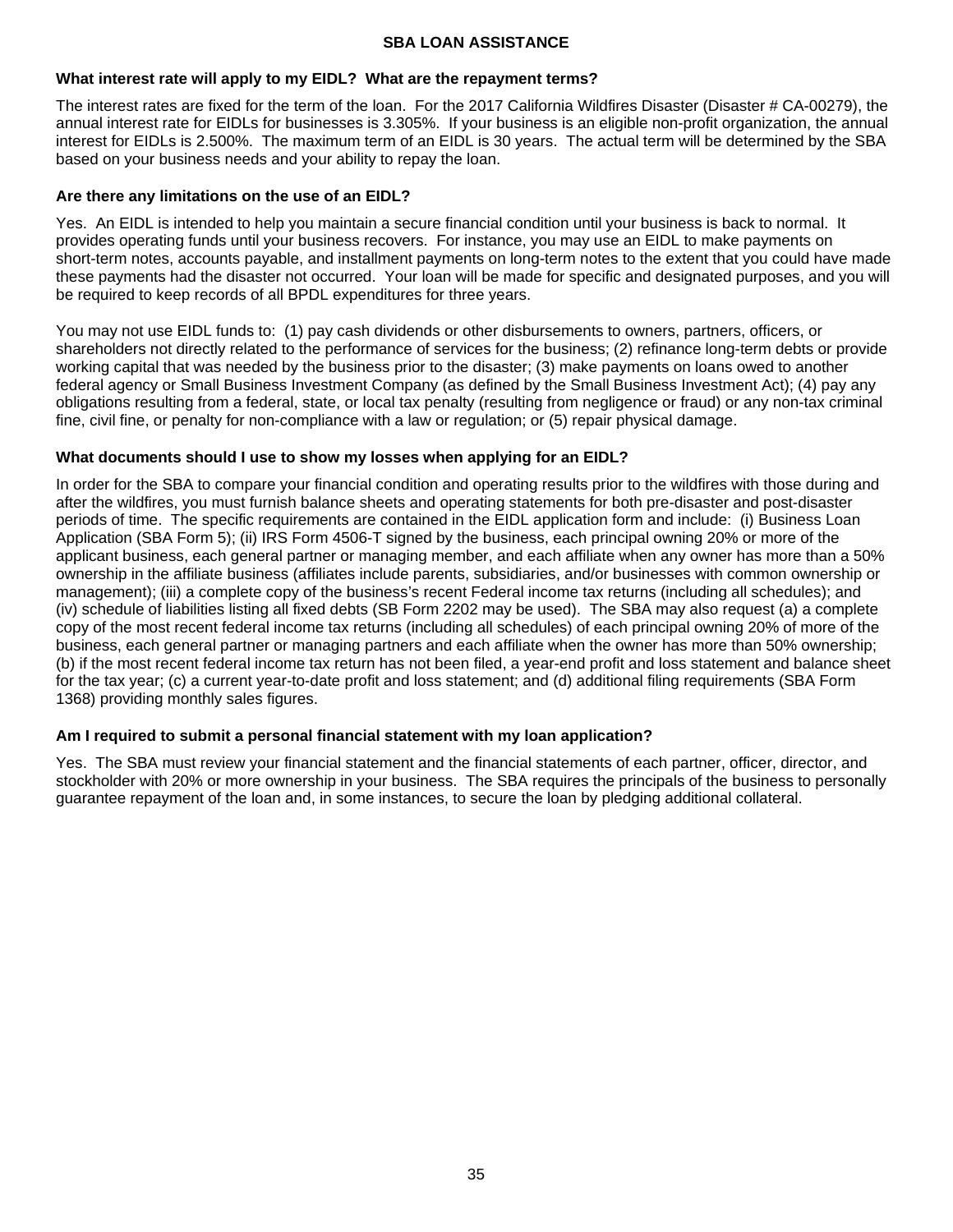## **CONTRACTS**

#### **Performance Excused**

#### **If my business was physically destroyed or damaged by the wildfires, do my contracts for goods and services need to be performed?**

It depends. A party will generally be relieved from its obligation to supply goods or perform services if, without the party's fault, performance of the contract has become impossible. However, the impossibility must be "objective," in the sense that no one can perform the contract. (For example, a contract to clean houses that burned to the ground would be impossible to perform.) If reasonable alternative means for performance of the contract are available, impossibility is not likely to apply. However, other legal doctrines that are described below may apply.

#### **My business is in the affected area and has not been physically affected by the wildfires; however, my business has substantially deteriorated after the wildfires. Do my contracts for goods and services need to be performed?**

They must be performed in most cases. Typically, impossibility excuses a party's performance only when the destruction of the subject matter of the contract or the means of performance renders performance impossible. In addition, a party may be excused from performing its contractual obligations if performance is found to be impracticable. However, if a party has a choice of ways to perform the obligations and only one option is precluded, then this is not generally considered impracticable, even if the remaining option is more burdensome or more expensive.

#### **If my business has been taken over by police, fire, or another state agency for relief work, are contracts for future performance excused?**

Generally, yes. When the government, through its sovereign power, intervenes for the public's needs or makes performance of a contract impossible, the contracting parties are generally relieved of further liability. Because the test is whether a change renders performance impossible, the mere fact that a contract has become more difficult or expensive to perform because of a new law or regulation does not excuse performance. In addition, government intervention may only provide for a delay in performance rather than a permanent excuse.

#### **Does a "force majeure" clause in a contract that my business has with another party automatically relieve the other party of its liability under the contract?**

Not automatically, as this depends on the terms of the force majeure clause and how broadly it is drafted. A "force majeure" clause is a provision in a contract that excuses a party to the contract from performing under the contract because of the occurrence of an event beyond the party's control. Force majeure clauses vary in scope: a force majeure clause may be drafted broadly (to include commonly known "acts of God" such as natural disasters or acts of war and then also a catch-all phrase such as "or other events beyond its control" or "unavoidable causes") or more narrowly (listing only specific events, without a catch-all). A party may excuse itself from liability under a force majeure clause only by showing that the event preventing its performance is covered by that clause.

Even if the contract does not contain a force majeure clause, or if the clause is not broad enough to include the events surrounding the wildfires, it is possible that a contract will not be enforced due to impossibility and impracticability, as discussed above.

#### **If the business owner or key employee is deceased (or incapacitated), does the business still need to perform contracts of personal service?**

This may depend on the circumstances or individuals involved. If the act or acts to be performed under the contract are ones that can be performed only by the particular individual named in the contract (e.g., delivery of a painting by a particular artist), then the contract will not be enforced due to impossibility. Therefore, if the primary purpose of a personal services contract is to provide that a specified person must perform in a certain manner, then there is an implied intent by the parties to hold each other liable only if the health and life of that specified person permits performance under the contract.

#### **What happens to advances received from third parties (or given to third parties) where the performance of the contract is excused?**

Generally, if goods or services are not supplied, advances must be returned to the third party.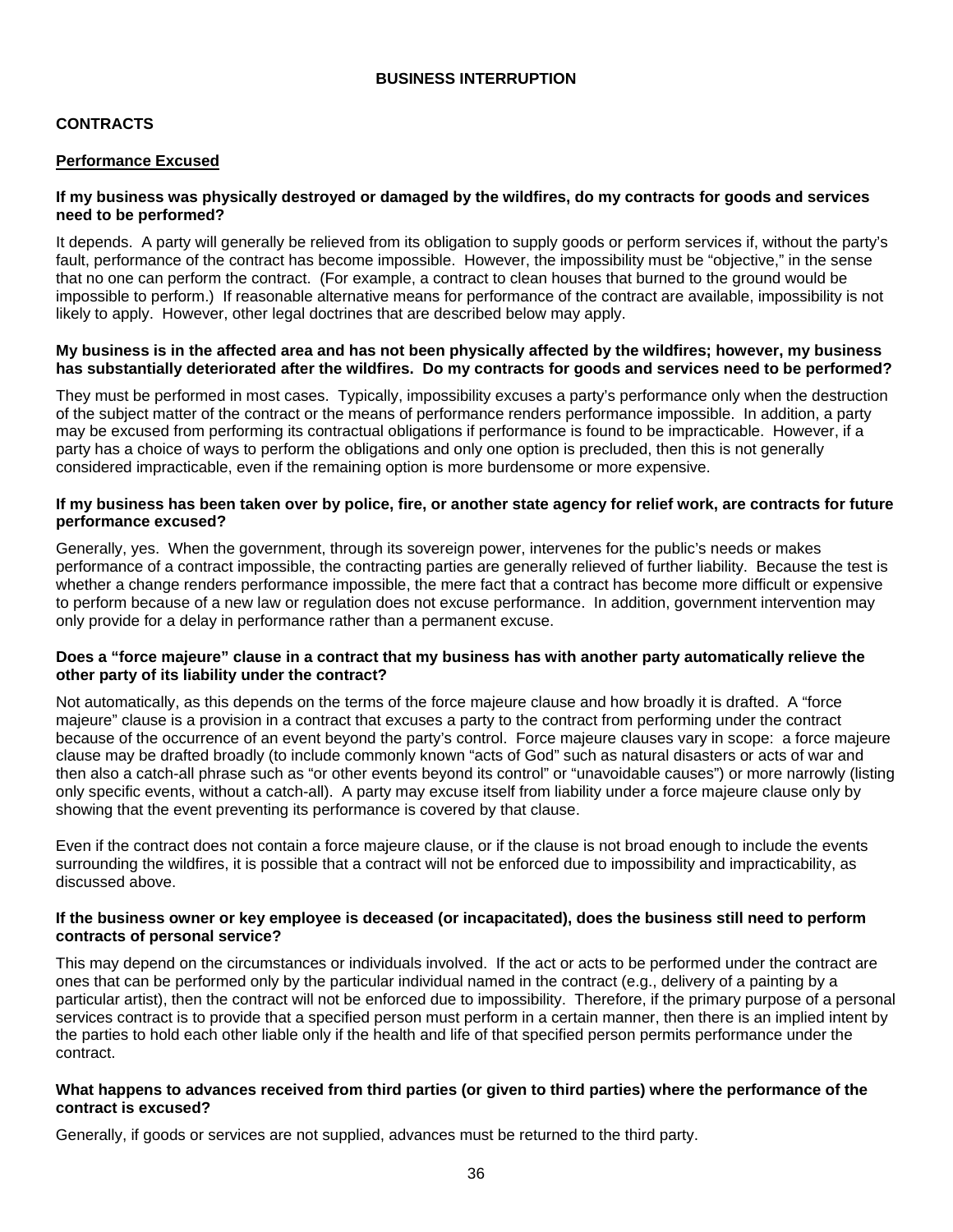#### **In a situation where I can no longer deliver or accept goods under my contracts, can someone else perform on my behalf?**

Absent a provision in the contract prohibiting assignment, a party may be able to delegate or assign its duties or rights under a contract to someone else unless the other party has a substantial interest in having the original promisor perform the acts required by the contract. The rights of the buyer or seller may also be assigned unless the assignment would significantly change the duty of the other party, increase the burden or risk imposed on him or her by the contract, or significantly impair the chance of obtaining return performance. Parties delegating or assigning duties will still be liable under the original contract if there is a failure of performance by the assignee. Please note that many commercial contracts provide that duties of the buyer and seller cannot be delegated or assigned without the prior written consent of the other party.

## **Liability for Damaged Property**

### **What if goods that were paid for by the buyer were destroyed before they could be delivered?**

It depends on whether the risk of the goods' loss had already passed to the buyer at the time of the destruction. If the seller and the buyer have explicitly agreed in their specific contract on when the risk of loss shifts to the buyer, the terms of such contract controls. In the absence of such a specific contract, risk of loss of sold goods generally passes from the seller to the buyer in the following manner: (1) if a contract requires physical delivery of identified goods to a specific destination, risk of loss passes on tender of the goods at that destination; (2) if the contract does not specify a place of delivery, but the goods need to be shipped to the buyer, risk of loss passes at the time and place the goods are delivered to the carrier or if delivery is to be made without moving the goods, risk of loss passes at the time and place documents of title are delivered; and (3) in all other cases, risk of loss passes, if the seller is a merchant, only when the buyer actually receives the goods or, if the seller is not a merchant, on tender of delivery. Special rules apply when the seller was already in breach of the specific contract at the time of destruction. (Please note in conjunction with these issues that an insurance policy may cover damage to or destruction of the goods.)

#### **If I have equipment that was either leased or purchased on credit and is now destroyed or damaged, am I obligated to continue making payments on the equipment?**

This question is usually governed by the terms of the specific contract, lease, or credit agreement. In addition, the loss of equipment could be covered by an insurance policy. If the equipment was not covered by an insurance policy, it is most likely that payments must continue to be made. You should contact your lender or lessor to discuss what options are available to you.

#### **Is my business liable for damage to a customer's property caused by the wildfires? For instance, is my dry cleaning or laundry business liable for damage to customers' clothing that was in the store? Or is my jewelry/TV/watch repair store liable for damages to customers' property that was in the store for purposes of repair or maintenance?**

Maybe not. When the owner of personal property (a "bailor") delivers the property to another (a "bailee") for a particular purpose, with the understanding that the property must be returned to the bailor, a bailment contract is formed. In each of the three situations above, a bailment relationship exists for the benefit of both parties because the bailee receives compensation and the bailor receives a service. Therefore, the bailee would only be liable to the bailor for property damaged through the bailee's negligence.

Because the relevant legal standard is the bailee's negligence, it is necessary to consider how the property was damaged or lost and what actions the bailee took to protect it. Destruction caused by the wildfires would not likely be a breach of the bailment contract. Courts of law determine whether someone acted negligently largely by asking if such person acted reasonably in the circumstances.

(Please note in conjunction with these issues that an insurance policy may cover damage to or destruction of the goods.)

#### **Lost Checks or Correspondence**

### **Has a contract been formed if, in response to my offer, the offeree sent an acceptance by mail but I never received it because it was lost or destroyed?**

Probably. Assuming that you, as the offeror, did not specify a mode of acceptance other than mail, acceptance of an offer becomes effective at the moment the letter is dropped in the mailbox, and not upon receipt. This is known among lawyers as the "mailbox rule" or "postal acceptance rule." The offeree has the power to accept and close the contract by mailing a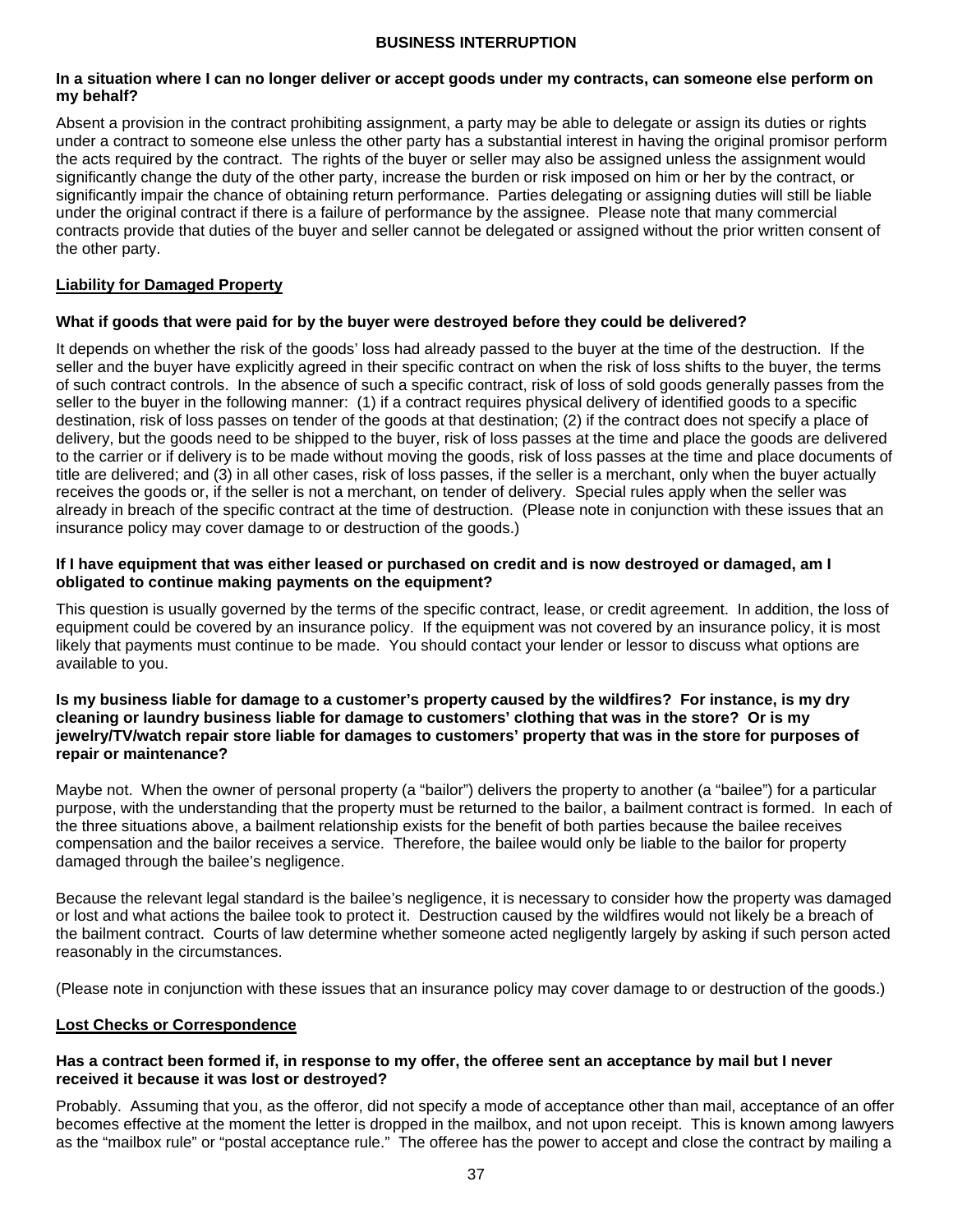letter of acceptance within a time specified in the offer (or within a reasonable time, if no time is stated). However, many offers and contracts contain specific language which does specify terms concerning when acceptance is effected and these more specific terms will generally override the mailbox rule.

#### **If my insurance payment premium was due on October 3 and the payment was sent on September 30, would the policy cover damages that occurred on October 2, even if the payment was not received on the actual due date or was destroyed in the mail?**

The "mailbox rule" or "postal acceptance rule" described above should also apply to insurance premiums absent more specific language in the offer or premium renewal notice concerning the mode of acceptance. Assuming that the policy is silent and the insurance company requested that the premium be mailed and it can be established that the premium payment was mailed in a timely manner, the insurance company is obligated to provide the agreed upon insurance coverage to the insured party because the payment was mailed prior to the due date.

#### **Business Licenses**

### **My business was destroyed by the wildfires. Is my business license still in effect, and what must I do if it needs to be replaced?**

For any issues relating to business licenses, we suggest you contact the state or local authority that issued your license.

# **REAL ESTATE**

The following questions are designed to provide general information for small businesses that rent their space from a landlord, and for landlords who rent space to small businesses. (For questions about landlord-tenant issues for a residence, please refer to the **Housing** chapter of this handbook.) As with other information in this handbook, this section is intended to provide general information that may be helpful in assessing the types of legal questions that may be faced by small businesses and landlords that rent space to small businesses. In dealing with specific situations, it is advisable to consult with the business's attorney or a legal aid organization.

Generally, the rights of both the commercial tenant and the landlord will be determined by the provisions of the applicable lease. The provisions of a lease which cover these matters can vary significantly, even for different leases in the same building. The following is only general advice for commercial tenants and landlords regarding property that is damaged or unusable as a result of accidental destruction relating to the wildfires and is based on general principles of state law in California and some of the form leases commonly used in California. A professional will need to check the provisions of your lease carefully to answer these questions for your particular case.

## **Commercial Leases**

## **What happens if the building or property that is leased is destroyed? Does the lease automatically terminate? Does the tenant have to pay rent?**

To answer these questions, you will need to first check your lease to see if there are any specific written provisions setting forth what happens if the leased premises are destroyed or damaged. Most commercial leases include these types of provisions, and these provisions may include definitions that will help you determine whether your leased premises have been destroyed or damaged and what the rights and obligations of the landlord and tenant are in those situations. If your lease contains such written provisions, those written provisions will govern and should provide the answers to your questions.

If your lease does not contain specific provisions setting forth what happens when the leased premises are destroyed or damaged, or if you do not have a written lease, then these questions will be answered based on general principles of California law. Under California law, unless a lease contains specific provisions to the contrary, a lease automatically terminates when the leased premises are entirely destroyed. Whether the leased premises have been entirely destroyed is a factual determination made on a case-by-case basis.

If the leased premises are not entirely destroyed, but are "substantially damaged," then, absent a lease provision to the contrary, the tenant will have the option to terminate the lease with a notice to the landlord. The leased premises are "substantially damaged" when the leased premises have been directly or indirectly damaged to the extent that they are no longer fit for the use for which they were originally leased. This is a factual determination made on a case-by-case basis.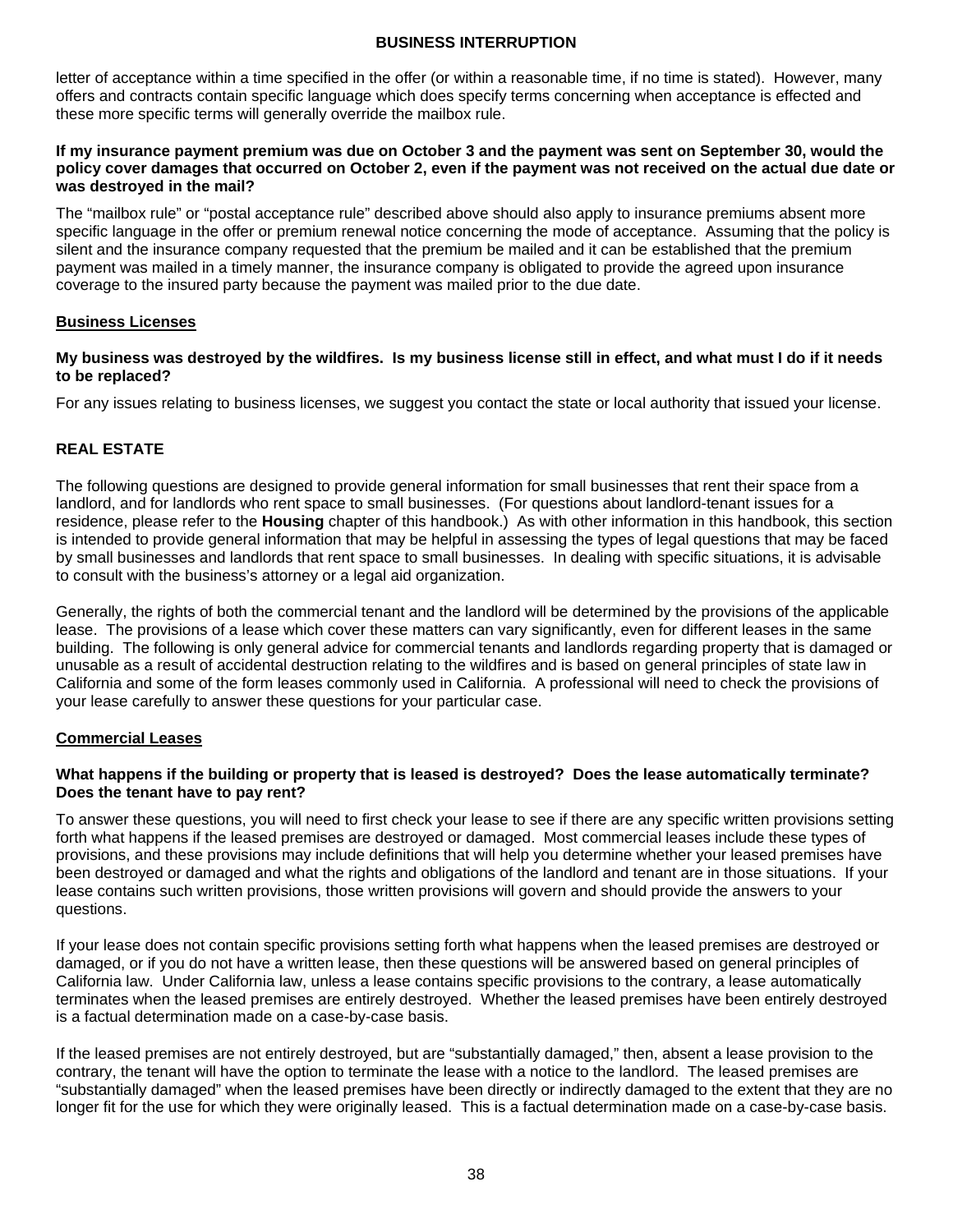Whether the leased premises are no longer fit for the use for which they were originally leased will depend on several factors. The primary factor is the extent of damage. For example, if a substantial portion of the leased premises burns to the ground, the leased premises would likely be considered substantially damaged. But if the damage to the leased premises is limited (for example, if only the roof is damaged or smoke or water from firefighting only damaged the ceiling, floor, or carpet of the leased premises), then the leased premises would likely not be considered substantially damaged and the tenant would likely not be able to terminate the lease on the basis of that damage.

Another factor in determining whether the leased premises were substantially damaged is the landlord's ability to repair the leased premises. If the landlord can repair the damage to the leased premises in a reasonable period of time, then the leased premises are less likely to be considered substantially damaged and the tenant may not be able to terminate the lease on the basis of that damage. A further factor in determining whether the leased premises were substantially damaged is understanding the use for which they were originally leased. For example, if the leased premises are a retail store, damage that results in the leased premises being inaccessible to the public may render the leased premises substantially damaged even if the extent of damage is not that great.

If the lease is terminated, the tenant is relieved of its obligation to pay rent after such termination. However, unless the lease provides otherwise, the tenant is not entitled to a refund of any prepaid rent. If the lease is not terminated, the tenant must continue to pay rent according to the terms of the lease. In some cases, depending upon the terms of the lease, the tenant may be able to pay an adjusted rent until necessary repairs are made, but the need for repairs does not automatically release the tenant from its obligation to pay rent.

### **What degree of damage to the leased premises constitutes "partially damaged" or "entirely destroyed" or "substantially damaged"?**

The answer depends on the individual facts involved. To be considered "entirely destroyed" or "substantially damaged," the leased premises must generally cease to be fit for the use for which they were originally leased. While major fire damage will likely result in the leased premises being entirely destroyed or substantially damaged, more limited fire damage and damage from smoke and/or water may only result in the leased premises being considered "partially damaged." When determining the extent of damage to the leased premises, it is important to carefully consider what constitutes the "leased premises." For example, in the case of a ground lease in which the tenant leases the underlying land and is responsible for all improvements upon the land, the leased premises are the land itself not the improvements constructed on the land. Therefore, the destruction of or damage to the improvements will generally not be considered destruction of or damage to the leased premises, and the tenant will not have a right to terminate the lease as the result of such destruction or damage. In other cases, the leased premises may be a suite within a building or a storefront within a shopping center and the extent of damage will be determined based on the direct and indirect damage to that specific suite or storefront and not the entire building or shopping center.

## **Is the landlord obligated to rebuild the building?**

Again, it is important to refer to your lease, as commercial leases generally include provisions dealing with the landlord's obligations to rebuild. Absent an express provision in the lease, while the lease may be terminated or subject to termination, the landlord is not obligated to rebuild the building or leased premises.

## **If the landlord terminates the lease, is the tenant entitled to receive its security deposit?**

Yes, unless the express terms of the lease make it non-refundable. According to California law, the landlord must refund the security deposit (less any lawful deductions) within 30 days after the tenant vacates the leased premises.

#### **Is the landlord required to repair and restore the tenant's furniture and equipment?**

Generally, the landlord is not required to repair any damage to the tenant's furniture and/or furnishings or any fixtures or equipment, improvements, or appurtenances that are removable. This damage may be covered by the tenant's insurance company.

#### **Is the tenant obligated to pay rent during the time that the landlord makes repairs on the building?**

If the lease is terminated as the result of the leased premises being entirely destroyed or substantially damaged, then the tenant is relieved of its obligation to pay rent after such termination. Under California law, rent reductions for partial damage will be governed by the terms of the lease or a negotiated resolution with the landlord.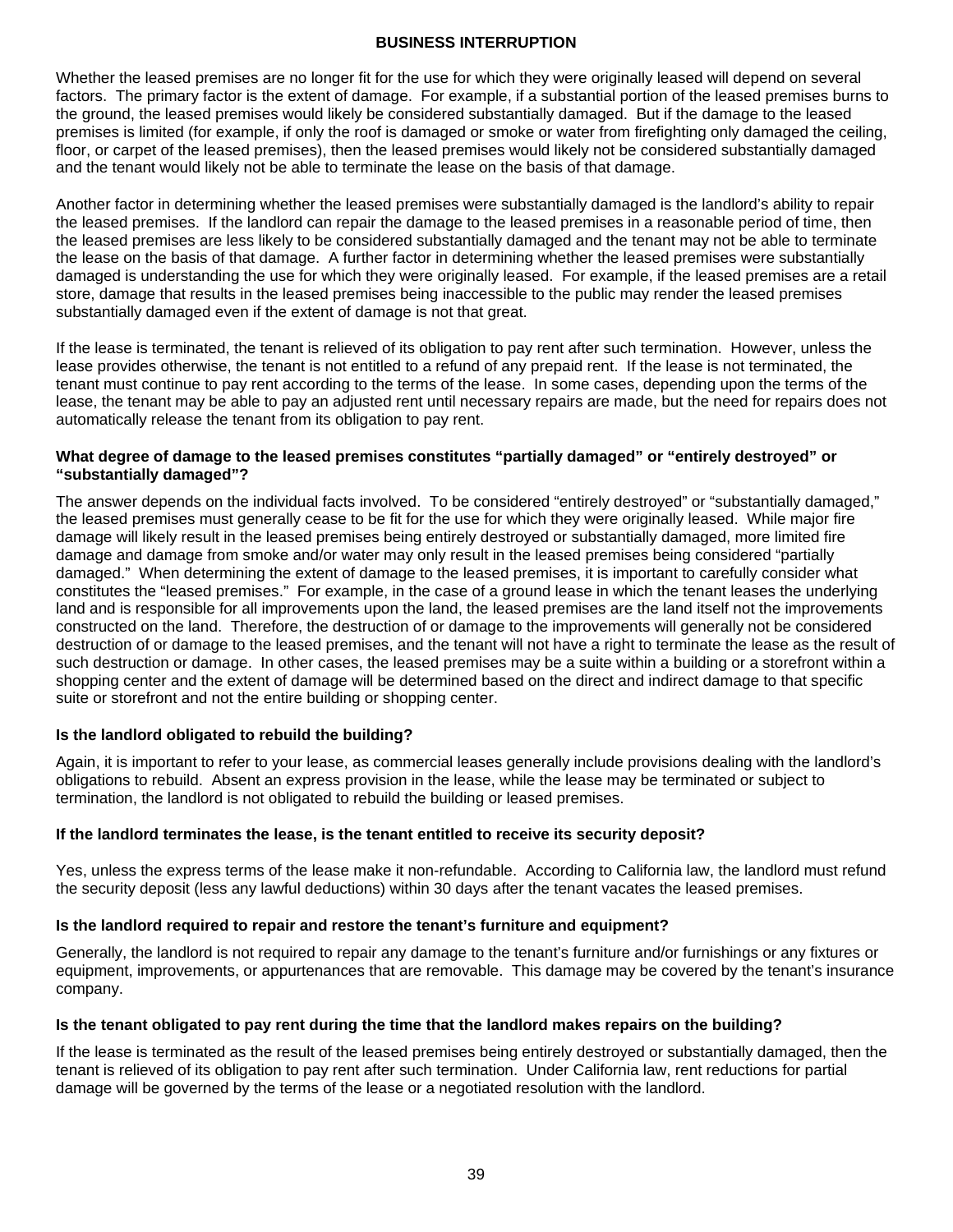Once the landlord completes the restoration of the leased premises, the tenant may still have work to do to repair installations, phones, office equipment, etc. The tenant will be obligated to pay rent during this time period, but may be able to cover the cost of that rent from proceeds of the tenant's business interruption insurance policy.

## **How long can the landlord take to repair the leased premises?**

If the landlord elects or is required to repair the leased premises under the terms of the lease, the landlord must do so in a reasonably expeditious manner, subject to delays due to adjustment of insurance claims, labor troubles, and causes beyond the landlord's control.

### **Can the tenant withhold rent if the landlord has failed to timely repair the leased premises after the disaster?**

Generally, unless the lease provides otherwise, a tenant remains obligated to pay rent if the leased premises are usable and are not entirely destroyed or substantially damaged, as discussed above. Thus, the requirement to pay rent is not generally dependent on whether the landlord makes timely repairs, unless the lease permits the tenant to terminate the lease on this basis and the tenant acts to do so. Remember, however, that commercial leases usually have specific provisions regarding repairs and that the lease provisions will dictate the rights of the landlord and tenant. Refer to your lease for more information.

#### **If the landlord elects to terminate the lease, is the landlord obligated to help the tenant find alternative space or reimburse the tenant for related costs?**

No, unless the lease contains a specific provision that provides for this obligation.

### **Can the landlord rent the leased premises to someone else while the tenant is gone?**

No, unless the lease expressly provides otherwise, a landlord cannot rent the leased premises to another party unless the lease has been terminated or the tenant has agreed to a sublet or assignment. The landlord has an obligation to make the leased premises available to the tenant as long as the lease is in effect. The landlord cannot impair the tenant's "quiet possession" (i.e., the legal right to use property without other parties' interference) of the leased premises unless there has been a default by the tenant and the lease has been terminated.

### **Condemned Buildings**

#### **Can the building be condemned?**

Yes. Governmental agencies that have jurisdiction over a building may order it to be condemned if the building is not suitable for safe occupancy or for other public purpose reasons. Generally, either FEMA or the local building inspection department are the agencies that have jurisdiction to determine that a building cannot safely be occupied.

#### **If the building is condemned, will the property owner be paid for the loss?**

When the government condemns property based on a finding that it is no longer habitable or safe for occupancy, the government is not responsible for paying for the loss of the property. Generally, the government is only required to pay for the loss of the property when the property is taken by the government for public use. Condemnation of property as unsafe is generally not a "taking" for public use. To the extent the owner cannot recover the lost value of the condemned property, the property owner might be able to recover all or part of the value of the property from the owner's insurance (depending on the terms of that insurance) or from FEMA or other relief agencies.

#### **TAX RELIEF**

#### **I own a building in the area which was damaged. Is there any relief from my obligation to pay property taxes?**

Taxpayers with taxable business property that was damaged or destroyed by the wildfires may be eligible for property tax relief. Applications for reduced assessments must be filed with the County Assessor. Taxpayers should contact their local County Assessor for more information. Contact information for County Assessors and additional tax-related information is provided in the **Housing** chapter of this handbook.

#### **Can I get an extension to file returns and pay my business taxes?**

For California taxpayers impacted by the wildfires, the California Franchise Tax Board (FTB) has granted an extension to file 2016 California personal and corporate income tax returns and make payments until January 31, 2018. Thus, taxpayers in the Counties of Orange, Solano, Butte, Lake, Mendocino, Napa, Nevada, Sonoma, and Yuba have until January 31, 2018 to file their 2016 California personal and corporate income tax returns.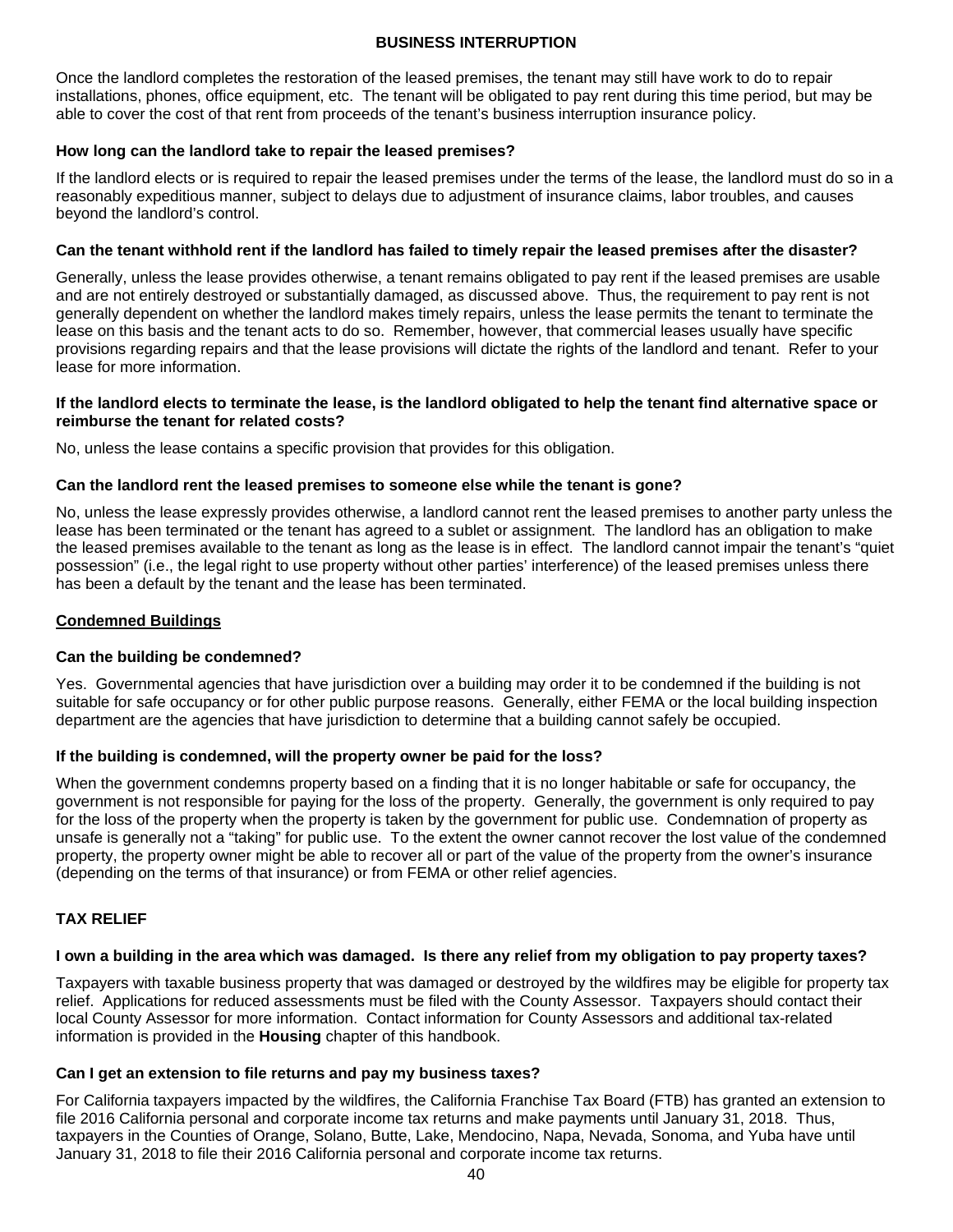In addition, the State Board of Equalization (BOE) has granted an extension of up to three months to file and pay taxes or fees for the following BOE-administered programs: alcoholic beverage tax; California tire fee; childhood lead poisoning prevention fee; cigarette and tobacco products tax; covered electronic waste recycling fee; diesel fuel tax; emergency telephone users surcharge; energy resources surcharge; fire prevention fee; hazardous waste activity fee; hazardous waste disposal fee; hazardous waste environmental fee; hazardous waste facility fee; hazardous waste generator fee; hazardous waste management fee; interstate user diesel fuel tax; jet fuel tax; lumber products assessment fee; marine invasive species fee; motor vehicle fuel tax; natural gas surcharge; occupational lead poisoning prevention fee; oil spill response, prevention, and administration fee; prepaid mobile telephony services (MTS) surcharge; regional railroad accident preparedness and immediate response fee; sales and use tax; timber yield tax; underground storage tank maintenance fee; use fuel tax; and water rights fee. This relief is offered to any business owner or feepayer who was directly affected by the wildfires in the counties listed above and who, as a result, cannot meet their filing and payment deadlines. The BOE has also extended the deadline for filings that were delayed by disruption of service of the United States Postal Service or private mail and freight companies. To request relief from the BOE, please visit *<http://www.boe.ca.gov/pdf/fdisas.pdf>*.

## **Can I get relief from interest and penalties if I am late filing and paying various business taxes?**

Taxpayers who are unable to file their returns and pay taxes and fees in a timely manner may receive relief from interest and penalties. In the case of personal and corporate income taxes, the FTB will cancel interest and any late filing or late payment penalties that would otherwise apply for the length of any postponement periods. Additionally, the BOE offers relief from interest and penalties for the late filing and payment of the types of tax or fee administered by the BOE listed above. In order to qualify for relief from interest and penalties, the taxpayer must include a statement signed under the penalty of perjury stating the cause for the late filing. To request relief from interest and penalties from the BOE, please visit *<http://www.boe.ca.gov/pdf/fdisas.pdf>*.

### **Can I get copies of Franchise Tax Board tax returns and State Board of Equalization tax records lost in the fire?**

Taxpayers may receive copies of California tax returns filed with the FTB at no charge to replace lost or damaged tax returns. To obtain a copy, taxpayers should complete Form FTB 3516, Request for Copy of Tax Return (*<https://www.ftb.ca.gov/forms/misc/3516.pdf>*) and print the name of the specific fire, your country, and 2017 (e.g., "Tubbs Fire, Napa County, 2017") in red ink at the top of the form. You can download the form at the link above or order one by calling (800) 852-5711.

Business owners and feepayers may also obtain replacements of BOE tax records lost in the wildfires, free of charge. To obtain copies of such records, including prior tax returns filed with the BOE, audits, and permit application forms, taxpayers should call (800) 400-7115.

## **EMPLOYMENT**

The answers to each of the following questions are based on the assumption that the affected employees are not covered by a collective bargaining agreement and do not have an employment contract with their employer. In the event that the affected employees are covered by a collective bargaining agreement or an employment contract, the employer should consult the terms and conditions of those agreements and contracts. Similarly, if the employer has certain established employment policies, the employer should consult and comply with its policies. The answers below address situations in general and it is advisable to obtain advice from a qualified lawyer or legal aid organization when dealing with a specific situation, especially one that involves difficult employer-employee issues.

## **Salary and Leave**

#### **Does an employer have to pay its employees for the days that its business was closed as a result of the fires?**

The answer to this question depends on whether the employee is considered an "exempt" employee or a "non-exempt" employee for purposes of federal and state wage-and-hour laws. Every employee must be treated as either exempt (not entitled to premium pay for overtime hours worked) or non-exempt (entitled to premium pay for overtime hours worked) under these laws. The determination of whether an employee is exempt or non-exempt is a complicated, fact-specific determination. Generally speaking, an employee is considered a non-exempt employee if the employee is paid on an hourly basis and not on a salary basis. In contrast, to be considered an exempt employee, an employee must be paid on a salary basis and must have certain job duties and responsibilities that are executive, administrative, or professional (among others) as required under the applicable federal and state wage-and-hour laws.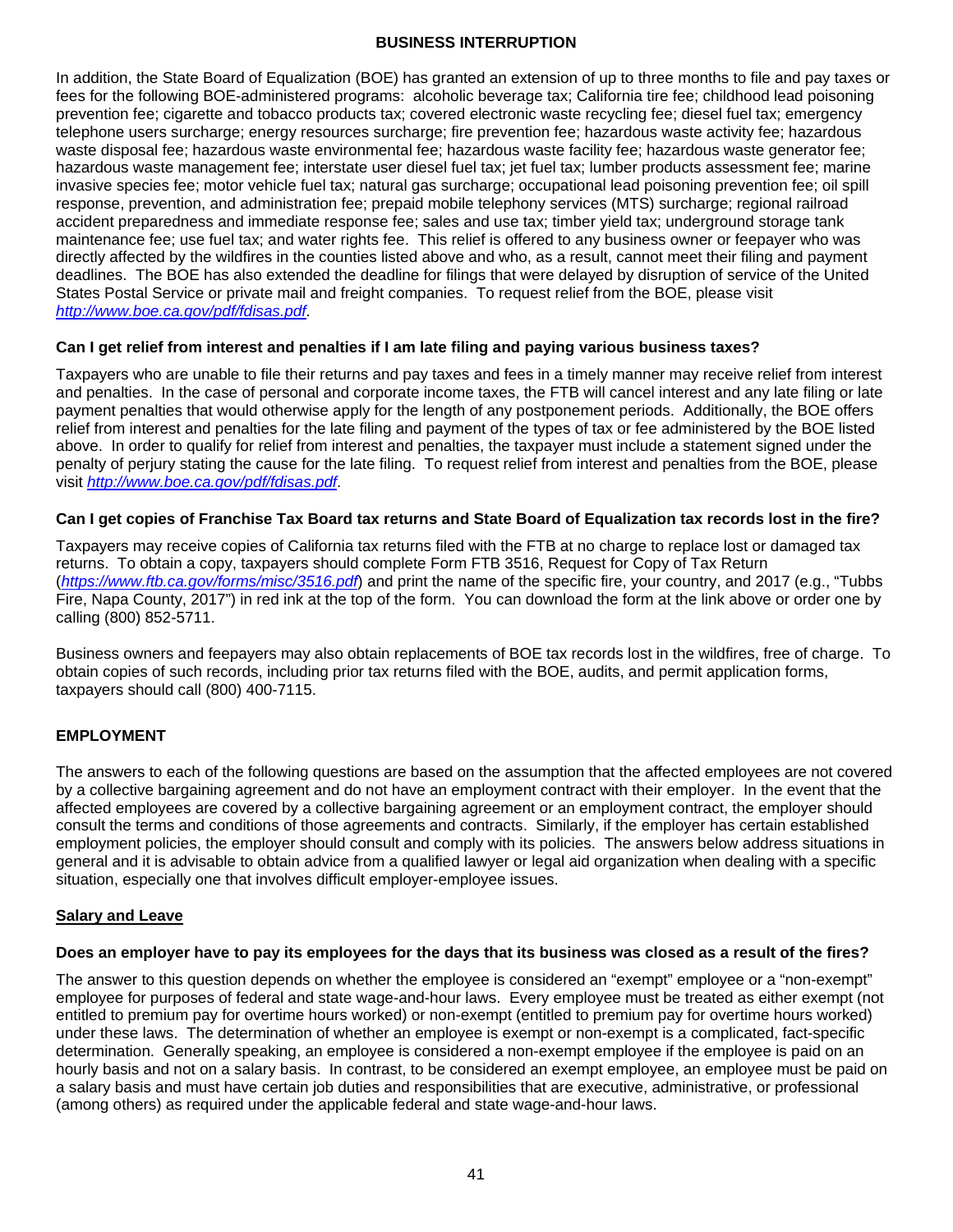An employer is not required to pay its non-exempt employees for any days or hours that the employees did not work because the business was closed during the fires. On the other hand, an exempt employee should receive his or her full salary for any workweek in which he or she performed any work without regard to the number of days or hours worked. Thus, if an exempt employee worked on Sunday, October 15, 2017, but worked no other days during the week of October 15, 2017, then the employer should pay the exempt employee his or her full salary for the week of October 15, 2017.

In addition, to the extent employees perform work for the employer during the wildfires, employers should continue to pay such employees for such work on the paydays designated in advance by the employer (e.g., at least twice each calendar month), whether or not the employer's offices are closed due to the fires.

#### **Once an employer reopens its business, does the employer have to pay its employees for the days on which a transportation problem or some other obstacle prevented them from reporting to work?**

This also depends on whether the employee is considered an exempt or non-exempt employee. For purposes of wageand-hour laws, the employer is not required to pay a non-exempt employee for any days or hours that the employee was absent from work due to a transportation problem or some other obstacle that prevented him or her from reporting to work. An exempt employee should receive his or her full salary for any workweek in which he or she performed any work.

#### **Can an employer require its employees to use their accrued vacation or sick leave to cover their absences from work due to the wildfires?**

Once the employer reopens its business, if an employee is unable to report to work due to the wildfires, the employer may require an employee to use his or her accrued vacation or may allow an employee to use sick leave to cover his or her absences, provided that this is consistent with the employer's leave policies.

If an employee's absence qualifies as a leave under the federal Family Medical Leave Act (FMLA) or its California counterpart, the California Family Rights Act (CFRA), or pregnancy disability leave under the California Fair Employment and Housing Act (FEHA), employer-mandated substitution of vacation or sick leave may not be permitted. See below for discussion of the FMLA, CFRA, and pregnancy-related leave under the FEHA.

The FMLA and CFRA apply only to those employers that employ 50 or more employees for each working day in each of 20 or more calendar workweeks in the current or preceding calendar year. An employee is entitled to FMLA or CFRA leave if the employee: (1) has been with the employer for at least 12 months; (2) logged at least 1,250 hours of services during the 12-month period immediately preceding the start of the leave; and (3) is employed at a worksite where 50 or more employees are employed by the employer or within 75 miles of that worksite. FMLA or CFRA leave may be taken to care for the employee's spouse, registered domestic partner (or partner's child or parent), child, or parent with a serious health condition or because of a serious health condition that makes the employee unable to perform the functions of the employee's position.

### **Does an employer have to provide an employee with either paid or unpaid leave if the employee is unable to work as a result of an injury suffered during the wildfires?**

Employers may be required to provide employees with unpaid leave (1) under the FMLA or CFRA if the employee or a member of his or her immediate family is suffering from a serious health condition; (2) under the FEHA, for pregnancy, childbirth, or related medical conditions; or (3) under the Americans with Disabilities Act (ADA) or FEHA if the employee is disabled and if the granting of leave would serve as a reasonable accommodation for the employee's disability.

*Leave Under the FMLA and CFRA.* The FMLA and CFRA provide that a covered employee may take up to a total of 12 weeks of unpaid leave during any 12-month period for certain qualifying reasons. During the leave period, the employer must maintain the employee's health benefits and must guarantee that the employee will be reinstated to the same or an equivalent position. FMLA and CFRA leave is unpaid, unless the employer has elected to pay employees during such leave or requires or permits you to use vacation, PTO, or sick leave.

The applicability of the FMLA and CFRA is as described above. For more information regarding compliance with the FMLA, check the following website: *<https://www.dol.gov/whd/fmla/APPENDIXF.htm>*.

For more information regarding compliance with the CFRA, check the following website: *[https://www.dfeh.ca.gov/resources/frequently-asked-questions/employment-faqs/pregnancy-disability-leave-faqs/pdl-cfra](https://www.dfeh.ca.gov/resources/frequently-asked-questions/employment-faqs/pregnancy-disability-leave-faqs/pdl-cfra-fmla-guide/)[fmla-guide/](https://www.dfeh.ca.gov/resources/frequently-asked-questions/employment-faqs/pregnancy-disability-leave-faqs/pdl-cfra-fmla-guide/)*.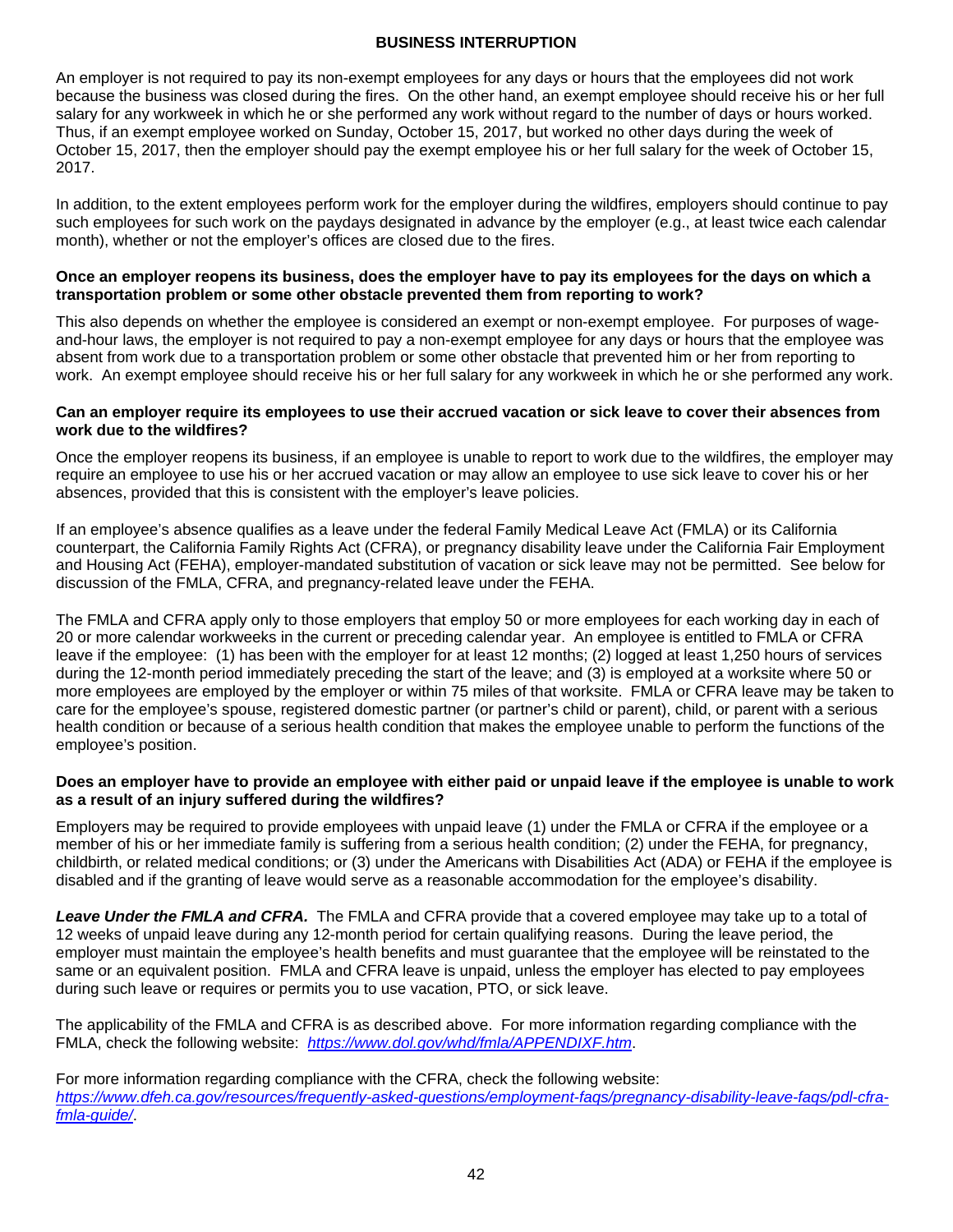*Pregnancy-Related Leave Under the FEHA.* Under the FEHA, employers with five or more employees must allow female employees to take up to four months of leave for periods of disability due to pregnancy, childbirth, or related medical conditions. The employee may elect to use accrued vacation leave, and may be required to substitute sick leave, or any other accrued leave which is made available by the employer to temporarily disabled employees. Pregnancyrelated leave under the FEHA is unpaid, unless your employer has elected to pay employees during such leave. The employer must continue to provide the same benefits or privileges of employment granted by that employer to other employees.

As described below, you may also be eligible to receive disability benefits under the California SDI program during a qualifying pregnancy-related leave.

For more information regarding the FEHA, check the following website: *[https://www.dfeh.ca.gov/wp](https://www.dfeh.ca.gov/wp-content/uploads/sites/32/2017/06/CAamendedFEHAregsEmployers20160401Final.pdf)[content/uploads/sites/32/2017/06/CAamendedFEHAregsEmployers20160401Final.pdf](https://www.dfeh.ca.gov/wp-content/uploads/sites/32/2017/06/CAamendedFEHAregsEmployers20160401Final.pdf)*.

*Leave Under the ADA and FEHA.* Under certain circumstances, an employer may be required to provide an employee with leave under the ADA and FEHA. The ADA and FEHA require employers, in certain circumstances, to provide reasonable accommodations to employees who have a disability. Such a reasonable accommodation may include providing an employee with an unpaid or paid leave of absence.

The FEHA generally provides broader protections than its federal counterpart, the ADA. Though the ADA applies to only those employers that employ 15 or more employees for each working day in each of 20 or more calendar workweeks in the current or preceding calendar year, the FEHA applies to employers with five or more employees. In addition, under the ADA, an employee is "disabled" if the employee has a physical or mental impairment that substantially limits a "major life activity" of an individual, including activities such as walking, seeing, hearing, speaking, breathing, learning, working, sitting, standing, lifting, or reaching, whereas under the FEHA, an employee is "disabled" if he or she has a physical or mental impairment that limits a "major life activity." Generally, temporary impairments are not considered protected disabilities.

#### **Is an employee entitled to either paid or unpaid leave so that he or she can care for children or family members injured by the wildfires?**

As described above, employees may be entitled to FMLA or CFRA leave, which they can use to care for children or family members injured in the wildfires. If employees are entitled to FMLA or CFRA leave as described above, then the employer must allow them to take FMLA or CFRA leave. This leave does not have to be paid leave, but employees are entitled to use their accrued vacation or sick leave for the absence as well as unpaid leave. In addition, employees may also be eligible to receive benefits under the California Paid Family Leave program during a qualifying FMLA or CFRA leave if the leave is taken to care for a seriously ill family member. In addition, employers should be sure to comply with any specific policies providing for leave under such circumstances.

For more information regarding the California Paid Family Leave program, check the following website: *[http://www.edd.ca.gov/Disability/Paid\\_Family\\_Leave.htm](http://www.edd.ca.gov/Disability/Paid_Family_Leave.htm)*. To the extent employees request leave to care for a seriously ill family member, employers are required to provide such employees with the following pamphlet, which describes the California Paid Family Leave program: *[http://www.edd.ca.gov/pdf\\_pub\\_ctr/de2511.pdf](http://www.edd.ca.gov/pdf_pub_ctr/de2511.pdf)*.

#### **Is an employee entitled to either paid or unpaid leave if the employee is too afraid or emotionally traumatized to return to work as a result of the wildfires?**

If an employee is suffering from post-traumatic stress or some other mental condition, the employer may be required to provide the employee with unpaid leave under the FMLA or CFRA or as an accommodation under the ADA or FEHA. However, the employee will have to meet the applicable requirements of the FMLA or CFRA and ADA, as set forth above. If the employer provides paid leave, the employee may be able to use his or her accrued vacation or sick leave for the absence.

## **Where can an employer get more information about complying with the FMLA, CFRA, ADA, and FEHA?**

The United States Department of Labor's website at *<https://www.dol.gov/whd/fmla/APPENDIXF.htm>* contains detailed information about the FMLA, including a fact sheet, a compliance guide, the text of the statute and accompanying regulations, and relevant forms. For more information regarding compliance with the CFRA, check the following website: *[https://www.dfeh.ca.gov/resources/frequently-asked-questions/employment-faqs/pregnancy-disability-leave-faqs/pdl-cfra](https://www.dfeh.ca.gov/resources/frequently-asked-questions/employment-faqs/pregnancy-disability-leave-faqs/pdl-cfra-fmla-guide/)[fmla-guide/](https://www.dfeh.ca.gov/resources/frequently-asked-questions/employment-faqs/pregnancy-disability-leave-faqs/pdl-cfra-fmla-guide/)*.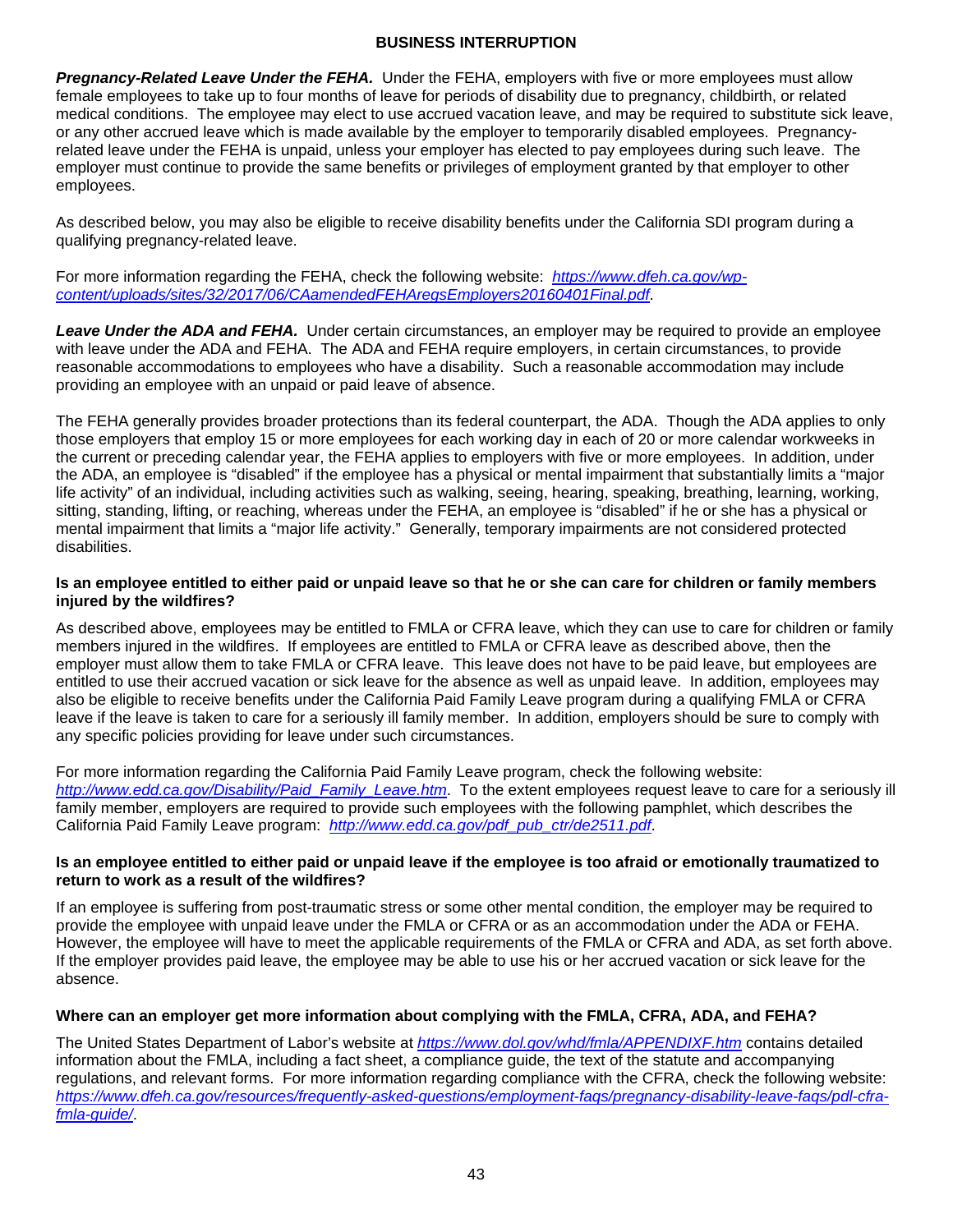The Department of Justice has online information about the ADA at *<https://www.ada.gov/>*. The California Department of Fair Employment and Housing provides online information regarding the FEHA at *[https://www.dfeh.ca.gov/wp](https://www.dfeh.ca.gov/wp-content/uploads/sites/32/2017/06/CAamendedFEHAregsEmployers20160401Final.pdf)[content/uploads/sites/32/2017/06/CAamendedFEHAregsEmployers20160401Final.pdf](https://www.dfeh.ca.gov/wp-content/uploads/sites/32/2017/06/CAamendedFEHAregsEmployers20160401Final.pdf)*.

#### **What can employers do to help their employees recover psychologically from the trauma of the wildfires and their aftermath?**

An employer's health plan may experience an increase in mental health claims, as well as more requests for assistance under employee assistance programs (EAPs). Employers should advise their employees of both the availability and the importance of such counseling, both for themselves and their families. If an employer does not offer an EAP, counseling and other related services are available on a fee-paying basis. If employees are veterans, assistance may be available from the Department of Veterans Affairs online at *<https://www.veteranscrisisline.net/>* or by calling the Veterans Crisis Line (800) 273-8255 (press 1).

In addition, employers should consider telling their employees about the free National Disaster Distress Hotline, which is staffed by trained mental health counselors and available to help those coping with the emotional consequences of the wildfires. The hotline is available 24 hours a day, seven days a week, at (800) 985-5990 or by texting "talkwithus" (or, for Spanish, "hablanos") to 66746.

### **What should be done about Consolidated Omnibus Budget Reconciliation Act (COBRA) coverage?**

Employers having 20 or more employees who maintain health plans are required to offer continuation coverage under the federal COBRA law to qualified beneficiaries (participating employees and/or their dependents) who lose health coverage due to a "qualifying event" (such as the death of the covered employee, termination of employment, or reduction of hours sufficient to cause the loss of medical coverage). Smaller employers (with 2 to 19 employees) that maintain health plans are required by California's Continuation Benefits Replacement Act (Cal-COBRA) to provide COBRA-like coverage to their eligible employees. Under both COBRA and Cal-COBRA, employees must pay for this medical coverage themselves.

Once an affected employee experiences a qualifying event, the employer must take action to notify its plan administrator within the prescribed time period. Qualified beneficiaries must be informed of their right to continued health insurance coverage under COBRA within 44 days (the employer must notify the plan administrator within 30 days, and the plan administrator must then notify eligible dependents within 14 days) of a qualifying event. All required notices regarding COBRA should be timely and carefully documented. Generally, the qualified beneficiary has 60 days from the later of (a) the date of termination of coverage or (b) his or her receipt of a COBRA notice, to elect to continue coverage. COBRA coverage can continue for up to 36 months under applicable California and federal law.

Employers, while not required to do so, have the option of extending certain non-mandated COBRA benefits in the wake of the wildfires (such as offering to pay for COBRA premiums for a certain length of time). Employers that have an established severance pay practice or plan that provides for payment for COBRA premiums should follow the terms of that plan or practice.

## **Damage to Office and Records**

#### **If an employer's records were destroyed as a result of the wildfires and their aftermath, what basic payroll records does the employer need to try to recreate?**

Under applicable federal law, every employer must establish, maintain, and preserve employee records, including the following information for each employee:

- employee's full name, as used for Social Security purposes and, on the same record, the employee's identifying symbol or number if it is used in place of a name on any time, work, or payroll records;
- address, including zip code;
- birth date, if younger than 19;
- sex and occupation;
- time and day of week when employee's workweek begins;
- hours worked each day and total hours worked each workweek;
- basis on which employee's wages are paid (e.g., "\$15 per hour," "\$600 a week," "piecework");
- regular hourly pay rate;
- total daily or weekly straight-time earnings;
- total overtime earnings for the workweek;
- all additions to or deductions from the employee's wages;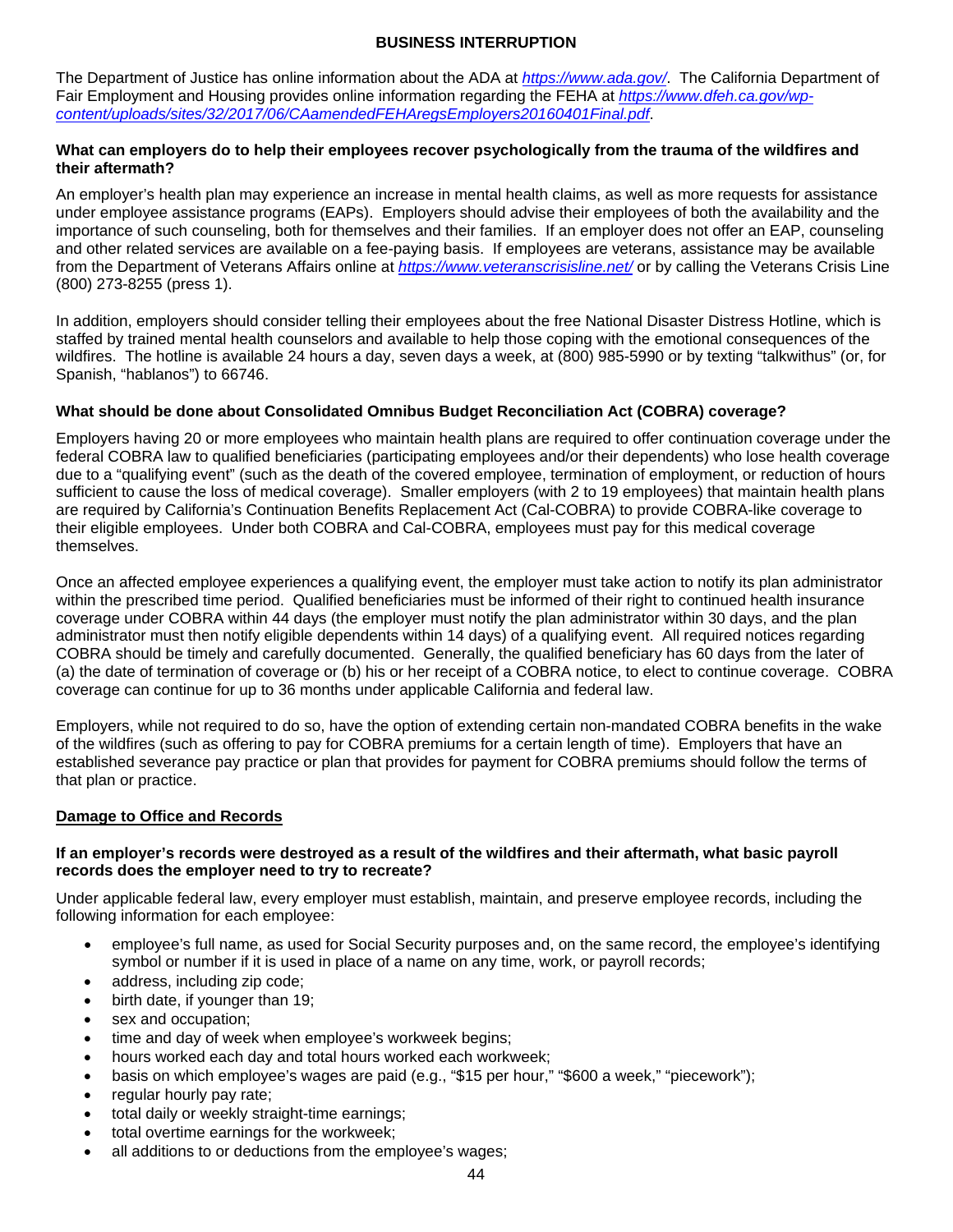- total wages paid each pay period, including money paid in cash; and
- date of payment and the pay period covered by the payment.

Under applicable California law, payroll and personnel records must be maintained by the employer, and the employer must make certain records available to the employee upon request. An employer's failure to have such records in its possession may subject the employer to liability in the form of penalties under the California Labor Code, and possible civil liability. However, if such records have been destroyed due to the wildfires, these and other circumstances suggesting impossibility of performance may be considered as an affirmative defense according to the California Labor Code. In any event, the employer should attempt to recreate as many of the above records as possible within a reasonable period of time.

## **When must an employer pay its workers if the employer's payroll records were destroyed?**

California requires timely payment of wages according to a regularly set schedule established by the employer, in compliance with the requirements of the California Labor Code. In most cases, employees must be paid at least twice per calendar month, with payment for wages earned between the 1st and the 15th of the month paid no later than the 26th day of the month during which the labor was performed, and payment for wages earned between the 16th and last day of the month, inclusive, paid for no later than the 10th day of the following month. Other payroll periods such as weekly, biweekly (every two weeks), or semimonthly (twice per month) when the earning period is something other than between the 1st and 15th, and 16th and last day of the month, must be paid within seven calendar days of the end of the payroll period within which the wages were earned. If records are not available because of the fires, the employer should make a reasonable effort to determine the hours worked by the employees, and make payment accordingly as promptly as possible.

### **If an employer has employees working from home because the employer's offices were destroyed, what does the employer need to know and how does the employer get the needed information?**

Generally speaking, the same rules apply when employees work from a remote location as when they worked in the office. For example, employees who are considered non-exempt under the wage-and-hour laws should be required to keep track of all of the hours they work for payroll and overtime purposes. Employees who incur work-related expenses in the course and scope of performing their work for their employer must be reimbursed.

### **Does an employer have to reimburse its employees for the destruction or loss of any of their personal items, such as personal computers or cars that they may have used for business purposes?**

You should consult with your insurance provider to determine whether loss of employees' personal property is covered by any insurance policy. Ordinarily, employers are not responsible for reimbursing employees for the loss or damage to personal property which an employee chose to bring to the worksite.

#### **Are employers able to obtain extensions for filing payroll taxes with the State of California due to the wildfires?**

Employers may be able to request an extension to file their state payroll taxes and deposit state payroll taxes with the California Employment Development Department (EDD) without penalty or interest, where the employer's delay can be attributed to the wildfires. A written request for extension must be received by the EDD within 60 days from the original delinquent date of the payment or return. For this purpose, state payroll taxes include unemployment insurance, employment training tax, state disability insurance, and California personal income tax. For the most updated information regarding extensions, employers should contact the EDD by either visiting the EDD's website at *www.edd.ca.gov* or by calling the EDD Taxpayer Assistance Center at (888) 745-3886.

## **Layoffs and Closing the Business**

### **Does an employer have to provide its employees with any prior notice of termination if the employer determines that it is necessary to lay off employees?**

Employers with established policies requiring that prior notice be given may be required to comply with their policies; however, due to the emergency circumstances of the wildfires, an employer may be relieved of its notice obligations. In addition, employers that do not have an established policy requiring that prior notice be given will not likely be required to provide any notice prior to termination due to the emergency circumstances of the wildfires. Usually, employers with more than 75 employees may have an obligation to provide certain notice to its employees pursuant to the federal Worker Adjustment and Retraining Notification (WARN) Act and/or the state Cal-WARN Act. However, the WARN Act contains an exception from the notice requirement if the layoff or shutdown is the result of a natural disaster and the Cal-WARN Act provides an exception to the notice requirement in the event of a physical calamity.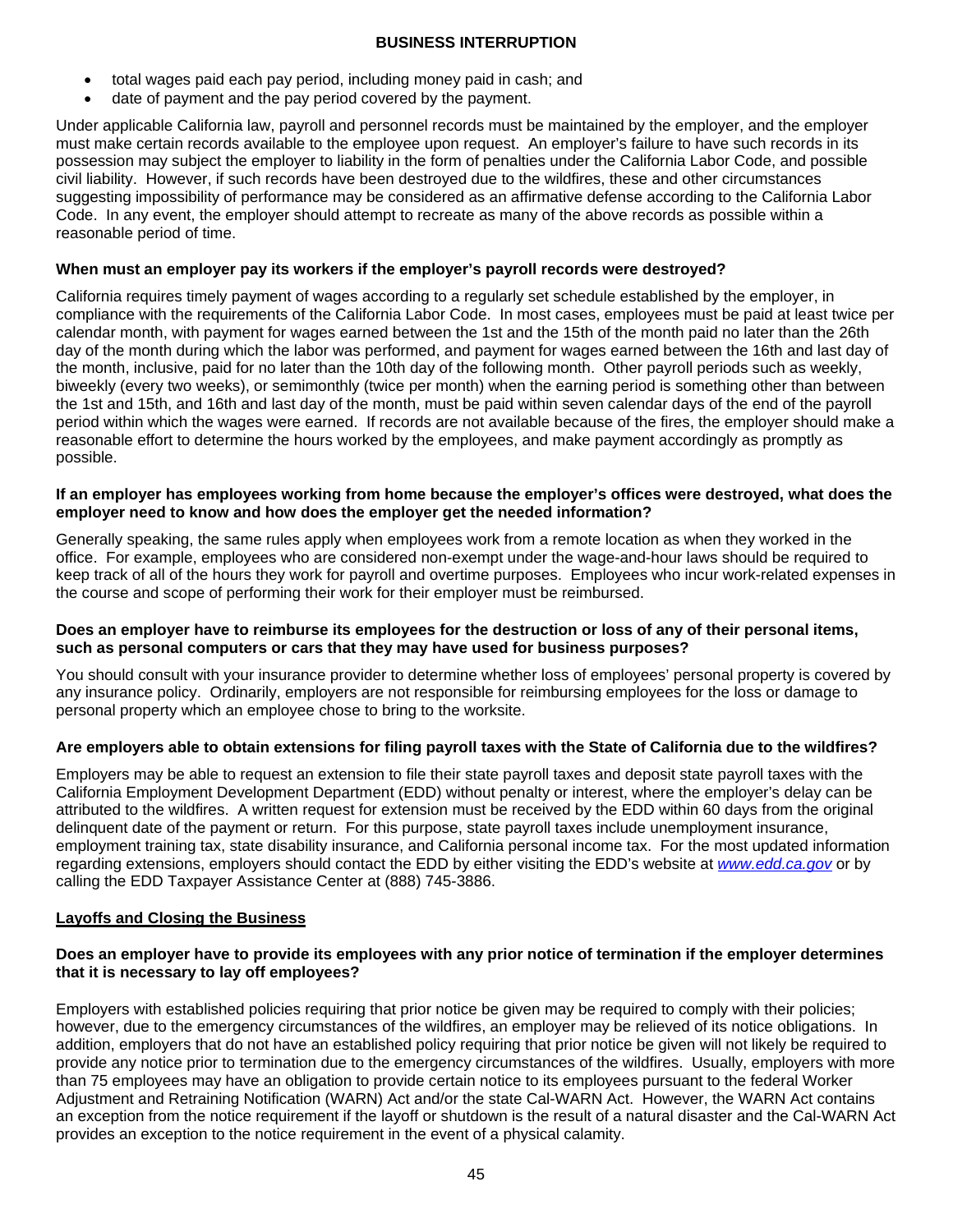#### **Does an employer have to provide its employees with severance pay if the employer decides to lay off employees?**

No, as long as the employer does not have a plan, policy, or practice providing for the payment of severance benefits. Neither California law, nor federal law, requires employers to provide severance pay to departing employees.

### **Is a self-employed small business owner eligible to receive unemployment insurance benefits?**

No. Unfortunately, self-employed small business owners (sole proprietorships and members of a partnership or limited liability company) as well as independent contractors are not eligible for unemployment insurance benefits. However, persons denied unemployment insurance benefits may be eligible for Disaster Unemployment Assistance (DUA). For more information regarding DUA, go to *[http://www.edd.ca.gov/pdf\\_pub\\_ctr/de8714y.pdf](http://www.edd.ca.gov/pdf_pub_ctr/de8714y.pdf)* and see the **Unemployment Benefits** section of the **Employment** chapter of this handbook above.

## **Is an employer personally liable for its employees' wages if the failing corporation is unable to make payroll?**

It can be. Under California law, employers are liable for various wage and hour violations and an employer is defined to include a natural person who is an owner, director, officer, or managing agent of the employer entity. In addition, under the federal Fair Labor Standards Act (FLSA), an employer is broadly defined as "any person acting directly or indirectly in the interest of an employer in relation to an employee."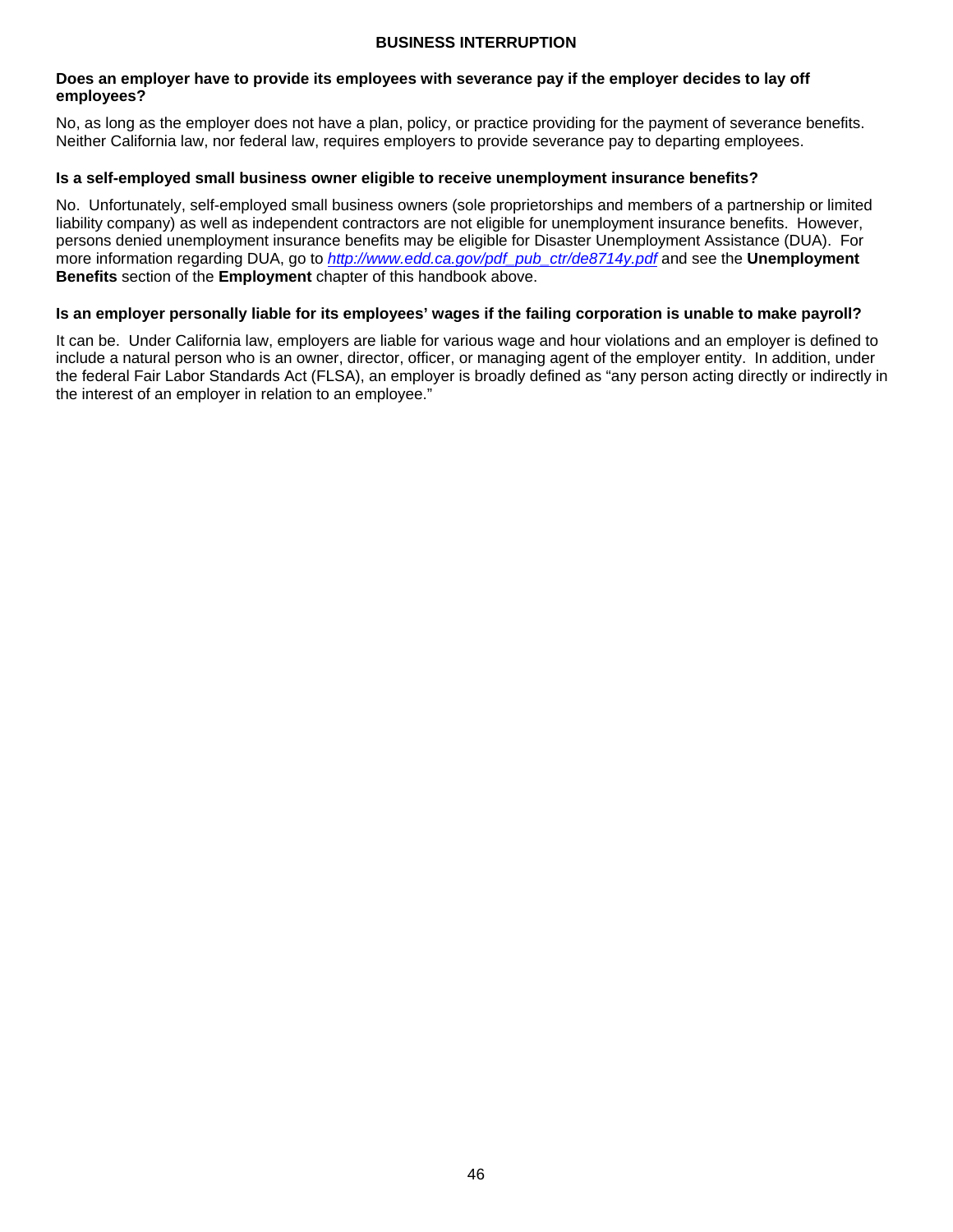### **What should I do first to address my personal finances?**

If you haven't already, among the first things to do is to register for assistance. Registering online at *[www.DisasterAssistance.gov](https://www.disasterassistance.gov/)* is the quickest way to register for FEMA assistance. If you are unable to access the Internet, you can also call (800) 621-3362. In addition to providing a way to register, the website provides lots of helpful information on mortgages for rebuilding, how to replace paper savings bonds, and many other valuable references.

Be sure to save all receipts for expenses incurred due to the disaster. This is important for insurance, taxes, and assistance programs.

## **DEALING WITH CREDITORS, BANKS, AND CASH NEEDS**

#### **Because of the wildfires, I may not be able to pay off some or all of my bills on time or make mortgage or other loan payments, especially in the short term. What should I do?**

You should immediately contact creditors, financial institutions, and any other parties to whom you owe or will owe money in the short term to alert them that you have been affected by the fires, discuss your specific circumstances with them, and request that payments be reduced or delayed while you attempt to recover. Many banks and lenders already have a hardship or natural disaster plan in place that they can apply to your account which may allow you to forego payment without it affecting your credit report for a few months. Some credit card lenders may have similar mechanisms and may also agree to provide increases to your credit limits. In both cases, consider whether you need to update your contact information. In all events, each financial institution will have different policies so take detailed notes about who you are speaking with and what they are saying and follow up any conversation with a letter or email that reiterates the substance of your conversation and any agreements reached during the conversation.

If you don't have your mortgage lender's contact information, your monthly mortgage statement, or coupon book with you, you can search the Mortgage Electronic Registration Systems (MERS) (*[www.mers-servicerid.org/sis/](http://www.mers-servicerid.org/sis/)*) or call toll free (888) 679-6377 to find the company that services your mortgage. Also, deed and mortgage records are maintained by the Clerk-Recorder's Office for the county where the property is located. If the deed or mortgage was filed for record, it will be accessible there. (For a list of contact information for County Recorder's Offices, see the **Document & Record Replacement** chapter of this handbook.)

If you have a California Department of Veterans Affairs (CalVet) loan and have suffered damage caused by a disaster, contact CalVet at (800) 626-1613 or *[www.calvet.ca.gov](https://www.calvet.ca.gov/)*. CalVet homeowner insurance also provides for temporary living expenses for evacuations.

Depending upon the type of loan you have, your lender may be willing to temporarily reduce or suspend your payments; this is referred to as *forbearance*. You may contact your lenders to see whether such forbearance relief has been or will be granted as a result of the wildfires and/or, if you have an FHA mortgage, you can contact the U.S. Department of Housing and Urban Development (HUD)

(*[https://portal.hud.gov/hudportal/HUD?src=/program\\_offices/housing/sfh/nsc/qaho0121](https://portal.hud.gov/hudportal/HUD?src=/program_offices/housing/sfh/nsc/qaho0121)*). If you have student loans, ask your student loan servicer if you qualify for a temporary forbearance. Federal student loan borrowers may be eligible for up to three months of forbearance*.*

In addition to the above steps, you can also contact the National Foundation for Credit Counseling at (800) 388-2227 or online at *[www.nfcc.org](https://www.nfcc.org/)* to obtain credit counseling services.

#### **As a result of the wildfires, my credit card, ATM card, and/or checks and related statements were destroyed. What should I do?**

If you don't have an ATM card or your bank information, checks, or cards have been destroyed, the first step should be to contact a branch of your bank. Most banks and credit card companies have toll-free numbers to report lost or stolen cards. If you need replacement checks or bank statements but have no identification, you should go to the branch where you opened the account. For your bank's contact information or information on how to gain access to your funds, or to obtain additional information you can call the Federal Deposit Insurance Corporation (FDIC) on its toll-free hotline from 8:00 a.m. – 8:00 p.m. ET, Monday – Friday, or from 9:00 a.m. – 5:00 p.m. ET, Saturday and Sunday, at (877) ASK-FDIC or (877) 275-3342, or visit their website at *[www.fdic.gov](http://www.fdic.gov/)*.

When personal documents and credit cards are floating around, authorities suggest that people should be on guard against identity theft. This is addressed in the **Consumer Tips & Fraud Prevention** chapter of this handbook. In addition, you may want to add a free fraud alert on their credit report. To do this, contact TransUnion: (800) 680-7289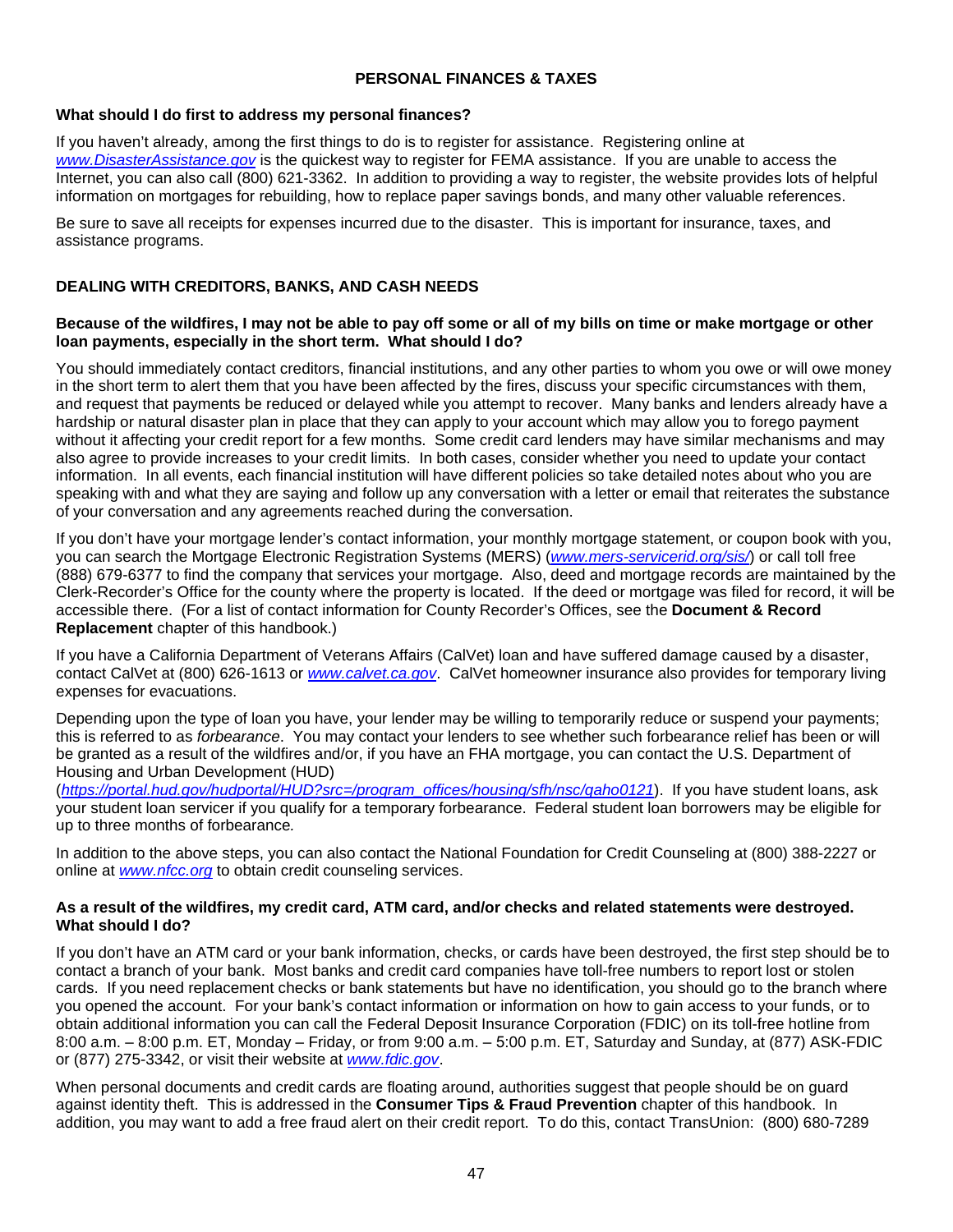(*[www.transunion.com/fraud-victim-resource/place-fraud-alert](https://www.transunion.com/fraud-victim-resource/place-fraud-alert)*), Experian: (888) 397-3742 (*[www.experian.com/fraud/center.html](http://www.experian.com/fraud/center.html)*), or Equifax: (888) 766-0008 (*[www.alerts.equifax.com](http://www.alerts.equifax.com/)*).

## **What happens if my bank has lost my records?**

Banks are required to have extensive contingency plans for all types of disruptions to operations, including natural disasters. Banks should therefore have backup systems of records and other built-in duplications that are housed in safe locations so financial records can be reconstructed and restored.

#### **The local banks (or banks where I do not have an account) will not cash my checks or let me withdraw money from teller stations; what can I do?**

If you do not have a relationship with the bank, it may be concerned about whether there are sufficient funds in your account. Ask the local bank to call your bank to determine your account balance. You can also establish a new account with the local bank where you have relocated and then contact your prior bank to wire funds from your existing account to the new account. If you do not have the documents traditionally required to open a new account, such as a driver's license, you can ask a local bank if it has instituted any special programs for victims of the wildfires or you can call the FDIC hotline for more information at (877) 275-3342 (TDD line: (800) 925-4618) or visit their website at *[www.fdic.gov](http://www.fdic.gov/)*.

### **How can I deposit or cash any insurance checks that I may receive?**

If you receive checks, such as insurance payments, your bank should be able to receive the check or cash the check for you, even if your bank or its local branches have been affected by the wildfires. If your bank or its local branches are still not ready to receive checks, it is anticipated that arrangements will be made with neighboring banks to help you. Alternatively, you can contact another bank and ask about establishing a new account so you can deposit or cash your checks through that new account.

### **If my local bank was destroyed, is my money still insured?**

Yes, your money is still insured by the FDIC. Deposits with an FDIC-insured bank or savings institution will continue to be protected up to \$250,000 per depositor.

### **What about the contents of my safe deposit box? Does FDIC insurance cover safe deposit boxes?**

Deposit insurance does not cover safe deposit boxes, but you should check your homeowners insurance policy to see if it might. Also, most safe deposit boxes are held in the banks' vaults, which are fireproof and waterproof. If possible, contact the branch or office where your box was located to find out the condition of your box.

#### **My regular direct deposit is not showing up in my account, and I need money. How can I clear this up with the bank?**

Sometimes there are delays in the processing of transactions, including direct deposits, as banks activate backup plans. The banks will process the transactions once these backup plans are implemented and your direct deposit may be among the transactions waiting to be processed. You should contact your bank to ask about your pending direct deposit. You can also contact the individual or entity that is making the deposit to ask whether it has any information or can provide you with an alternative payment.

#### **If my ATM card does not work, what should I do?**

If your ATM card will not work, it may be because your bank's verification system is not working so check with your bank to determine if that is the case or whether they can otherwise assist you. You can also consider other options, such as cashing a check in the area where you are located or, if need be, using a credit card. You can also contact one of the emergency service organizations, such as FEMA or the Red Cross, and request assistance.

#### **I need cash immediately and my ATM card is lost/stolen/destroyed. Will the bank let me get cash?**

You should call your financial institution to ask how you can access your account without an ATM card. Your bank may be able to wire transfer money to another financial institution that is convenient for you and can arrange to send you a replacement ATM card (if you have an address to receive a new card).

#### **I have access to my bank account through an ATM, but the amount of money I can withdraw each day is limited. How can I withdraw more than the daily limit?**

Call or go to your bank, let them know you have been affected by the wildfires, and ask a manager about increasing your daily ATM withdrawal limit.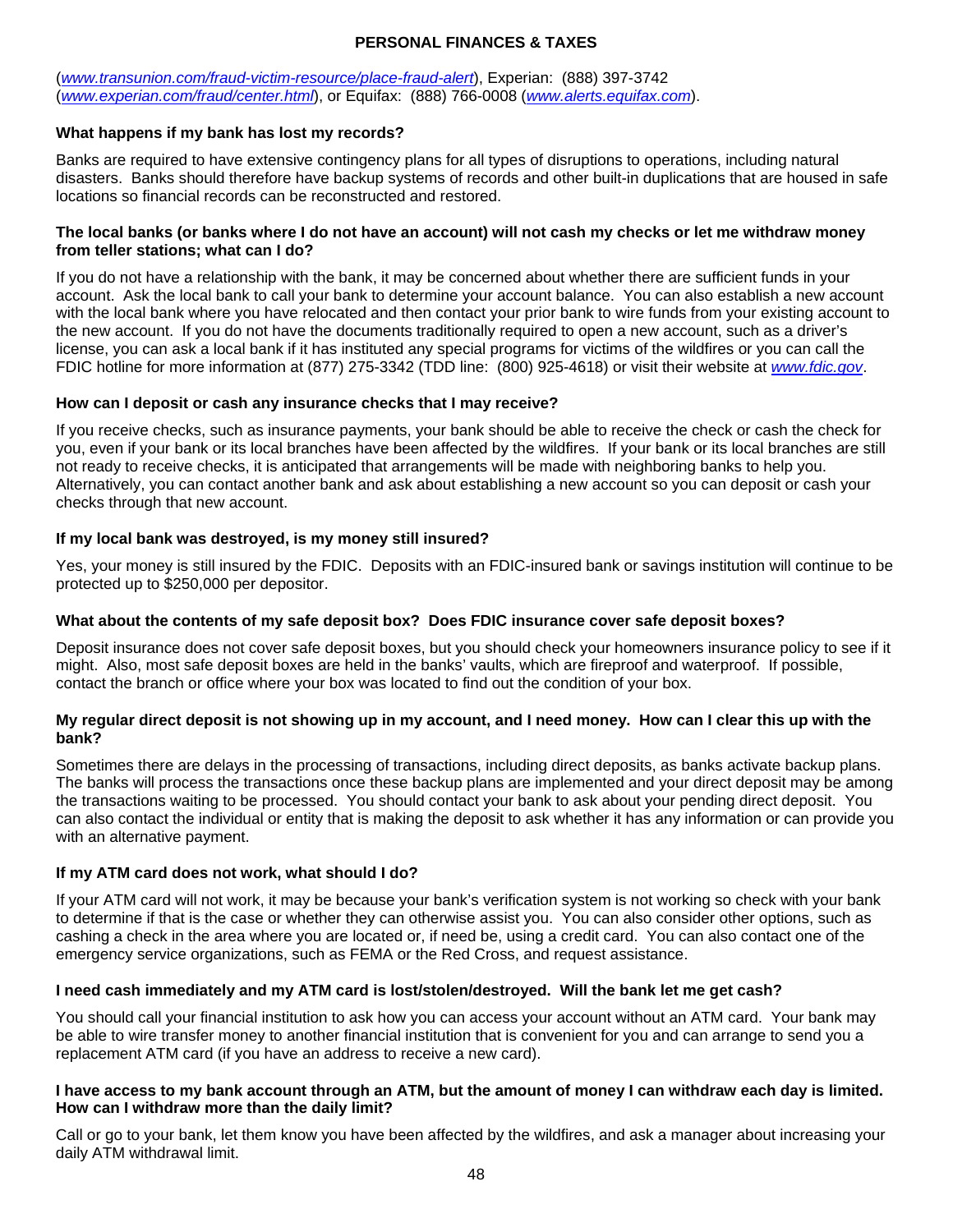#### **I have my bills set up to automatically deduct payments from my account. I do not have enough money to cover those deductions. How do I go about stopping these payments?**

By law, you must call or write your bank requesting a stop on an automated debit at least three business days before the scheduled debit. If you make an oral request, the bank may require you to confirm it in writing within 14 days of your call and you should do so more quickly if you can and even if it is not a requirement. Because of the wildfires, your bank may also be willing to waive the three business day notification period or waive overdraft fees. Notify your bank about any errors within 60 days of the statement showing the error.

## **Do I need to continue to pay utilities and similar expenses if my house is damaged or destroyed?**

If your home is temporarily uninhabitable or totally destroyed, you should notify the utility company and other service companies, such as phone, water, garbage, and cable and Internet service providers so they can stop service provision and associated billing immediately. You should continue to make insurance, mortgage, and other payments.

### **What should I do if I need general financial assistance because I don't have enough money to pay for necessities?**

Please see the **Adjustments to Regular Government Benefits** chapter of this handbook.

**What should I do if I don't receive my Social Security payment?**

Please see the **Adjustments to Regular Government Benefits** chapter of this handbook.

## **What can I do if I can't afford a down payment for a home lost in the wildfires?**

If you lost your home due to the wildfires you may be able to use an insured mortgage to finance the purchase or reconstruction of a single family home that will be your principal residence.

The Federal Housing Administration (FHA) Section 203(h) program offers features that make recovery from a disaster easier for homeowners (see *[https://www.hud.gov/program\\_offices/housing/sfh/ins/203h-dft](https://www.hud.gov/program_offices/housing/sfh/ins/203h-dft)* for more information):

- No down payment is required. You must pay closing costs and prepaid expenses in cash or through premium pricing. Or the seller can pay them, subject to a 6% seller concessions limit.
- FHA mortgage insurance is not free. Lenders collect an up-front insurance premium from the borrowers (which may be financed) at the time of purchase, as well as monthly premiums that are not financed, but instead are added to the regular mortgage payment.
- The Department of Housing and Urban Development (HUD) sets limits on the amount that may be insured. FHA sets limits on the dollar value of the mortgage, to make sure that its programs serve low and moderate income people. You can view the current FHA mortgage limits online at *<https://entp.hud.gov/idapp/html/hicostlook.cfm>*. These figures vary over time and by place, depending on the cost of living and other factors (higher limits also exist for two to four family properties).

(In addition, please see the **Housing** chapter of this handbook.)

## **Who do I contact if I have questions related to VA benefits?**

If you need information regarding VA death benefits, pensions, insurance settlements, or other information related to VA, contact the Federal Department of Veterans Affairs (VA) at (800) 827-1000, or visit their Inquiry Routing and Information System (IRIS) website at *<https://iris.custhelp.com/app/home>*.

## **OTHER CONSIDERATIONS**

#### **I do not have a permanent address at this time. Can I still receive replacement documents or monthly account statements?**

If you are no longer at your home, you can have replacement documents sent to you as long as you have a fixed address. To file a forwarding request, you can go to Quick Tools on the U.S. Postal Service website, *[www.usps.com,](https://www.usps.com/)* visit any post office, or call (800) 275-8777 (TDD/TTY: call (800) 877-8339 and ask for (800) 275-8777). In Quick Tools you also have the option to place your mail delivery on hold. To find out whether your post office is open and whether you will receive mail delivery, see *[https://www.usps.com/.](https://www.usps.com/)*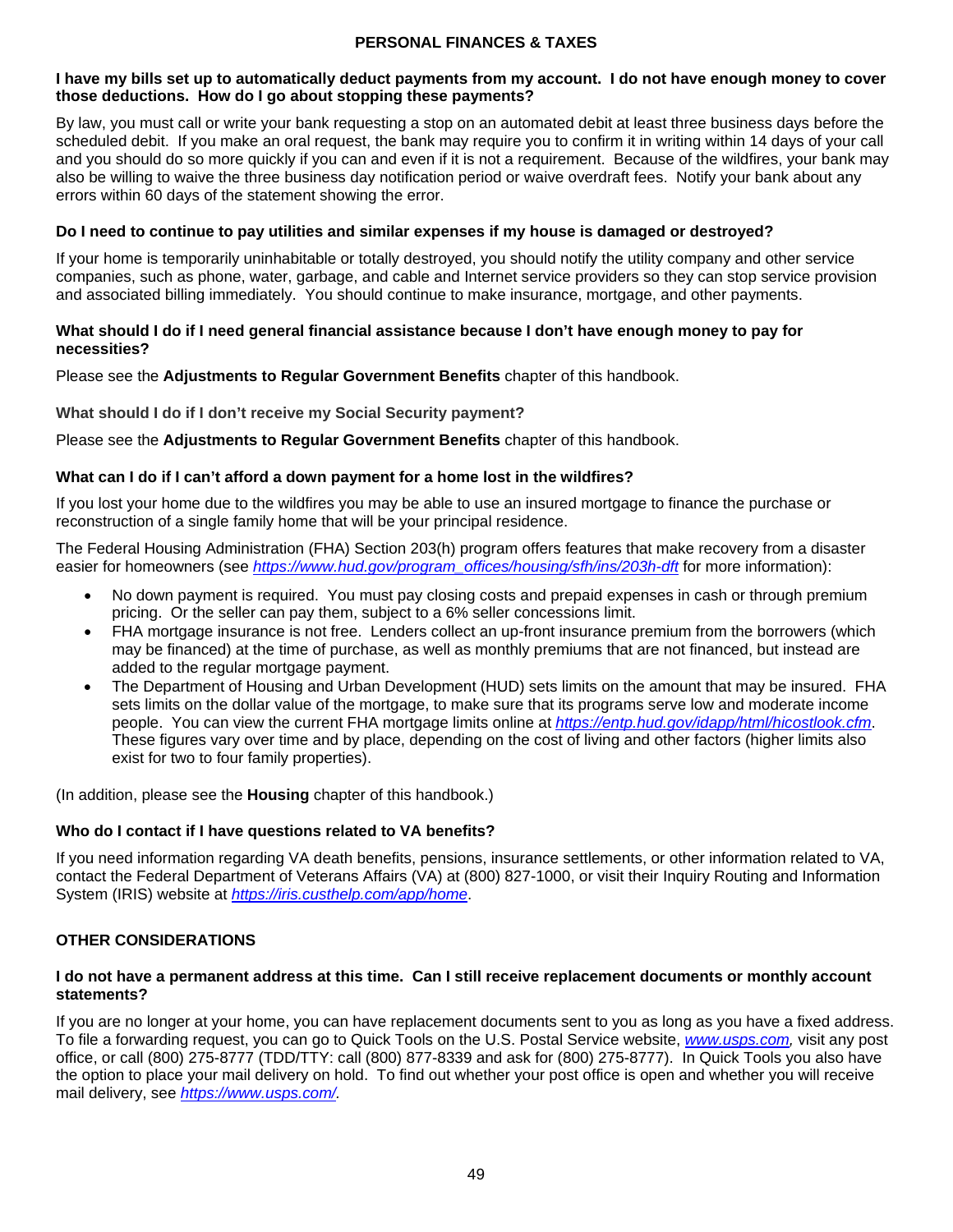### **Can I file for bankruptcy as a result of the wildfires?**

The fires have not changed the requirements for filing for bankruptcy, so the answer really depends on the circumstances of your personal situation. By way of background, bankruptcy generally allows you to get rid of most of your debts, but it also requires you to use almost all of your assets (bank accounts, cars, stocks, etc.) to pay off as many (and as much of) of your debts as possible. Other bankruptcy options currently include keeping your assets but rescheduling your debts to pay them off over time. Although a bankruptcy filing can provide an individual with certain benefits, it is not without its costs: a bankruptcy filing will affect your credit score, may make it more difficult to get a mortgage or other loans, and usually does not wipe out fines, certain taxes, and most student loan obligations.

Bankruptcy is a serious decision that should only be made after careful consideration, preferably with the help of a lawyer qualified to give advice concerning bankruptcy issues. If you want to contact an attorney about bankruptcy and are about unsure about who to contact, State Bar-certified lawyer referral services are listed in the **Lawyer Referral Services & Legal Aid** chapter of this handbook.

#### **Am I entitled to a modification/reduction of my child support obligations because of my losses due to the wildfires?**

Possibly. An uninsured catastrophic loss may be a basis for requesting a reduction in the child support you pay or for requesting an increase in the child support you receive. The change in your child support is not automatic. You must file a motion to request it. If you have an attorney for your child support case, you should contact him or her immediately. If you do not have an attorney, you may obtain assistance through the Office of the Family Law Facilitator. The Office of the Family Law Facilitator can be reached at the following local contact information:

*Sonoma: [Sonoma County Superior Court Family Law Facilitator's office](http://sonoma.courts.ca.gov/self-help/family-law-facilitator)* is located at the Civil and Family Law Courthouse, 3055 Cleveland Avenue, Santa Rosa CA 95403, (707) 521-6545.

*Napa: [Napa County Superior Court Family Law Facilitator's office](http://www.napa.courts.ca.gov/divisions/family)* is located at 825 Brown Street, Napa, CA 94559, (707) 299-1137.

*Mendocino: [Mendocino County Superior Court Family Law Facilitator's office](http://www.mendocino.courts.ca.gov/divisions/family/family.asp)* is at 100 North State Street, Room 212, Ukiah, CA 95482, (707) 463-5666.

*Butte: [The Butte County Superior Court Family Law Facilitator's offices](http://www.buttecourt.ca.gov/Departments/FamilyLaw/)* are located in Chico at 1775 Concord Avenue Chico, CA 95928, (530) 532-7024 or in Oroville at 1 Court Street, Oroville, CA 95965, (530) 532-7015.

*Lake: [Lake County Superior Court Family Law Facilitator's office](http://www.lake.courts.ca.gov/sh/index.htm)* is located at 7000-A South Center Drive, Clearlake, CA 95422, (707) 994-6598 Option #3.

*Nevada: [Nevada County Superior Court Family Law Facilitator's office](http://nccourt.net/divisions/fam-support.shtml)* is located at 201 Church Street, 1st Floor, Suite 9, Nevada City, CA 95959, (530) 470-2594.

*Yuba: [Yuba County Superior Court Family Law Facilitator's office](http://www.yubacourts.org/self-help/family-law-facilitator)* is located at the Yuba County Courthouse, 215 5th Street, Suite 318, Marysville, CA 95901, (530) 740-1850.

*Solano: [Solano County Superior Court Family Law Facilitator's office](http://www.solano.courts.ca.gov/Courts/SolanoLegalAccessCenterSLACandFamilyLawFacilitator.html)* is located at Fairfield Hall of Justice, 600 Union Ave., Fairfield, CA 94533. The Facilitator does not provide assistance over the phone but you can send an email to *[FLF@solano.courts.ca.gov](mailto:FLF@solano.courts.ca.gov)*.

In addition, if you need to contact County Child Support Services, you can reach them through the state-wide phone number: (866) 901-3212.

## **What if I need legal services and can't afford them?**

Disaster Legal Services (DLS) which is part of FEMA provides legal assistance to low-income individuals who prior to or as a result of the disaster, are unable to secure legal services adequate to meet their disaster-related needs. Legal advice is limited to cases that will not produce a fee (cases where attorneys are paid part of the settlement, which is awarded by the court). There are limitations on conditions related to this service which can be found on a Disaster Legal Services Fact Sheet at *[www.fema.gov/media-library/assets/documents/24413](https://www.fema.gov/media-library/assets/documents/24413)*. Other cases, including those that may generate a fee, are turned over to the local lawyer referral service. Please refer to the **FEMA** chapter of this handbook.

The assistance that local lawyers provide typically includes, among other things:

- help with insurance claims for doctor and hospital bills, loss of property, loss of life, etc.;
- preparing new wills, powers of attorney, and other legal documents lost in the disaster;
- help with home repair contracts and contractors; and
- advice on problems with landlords.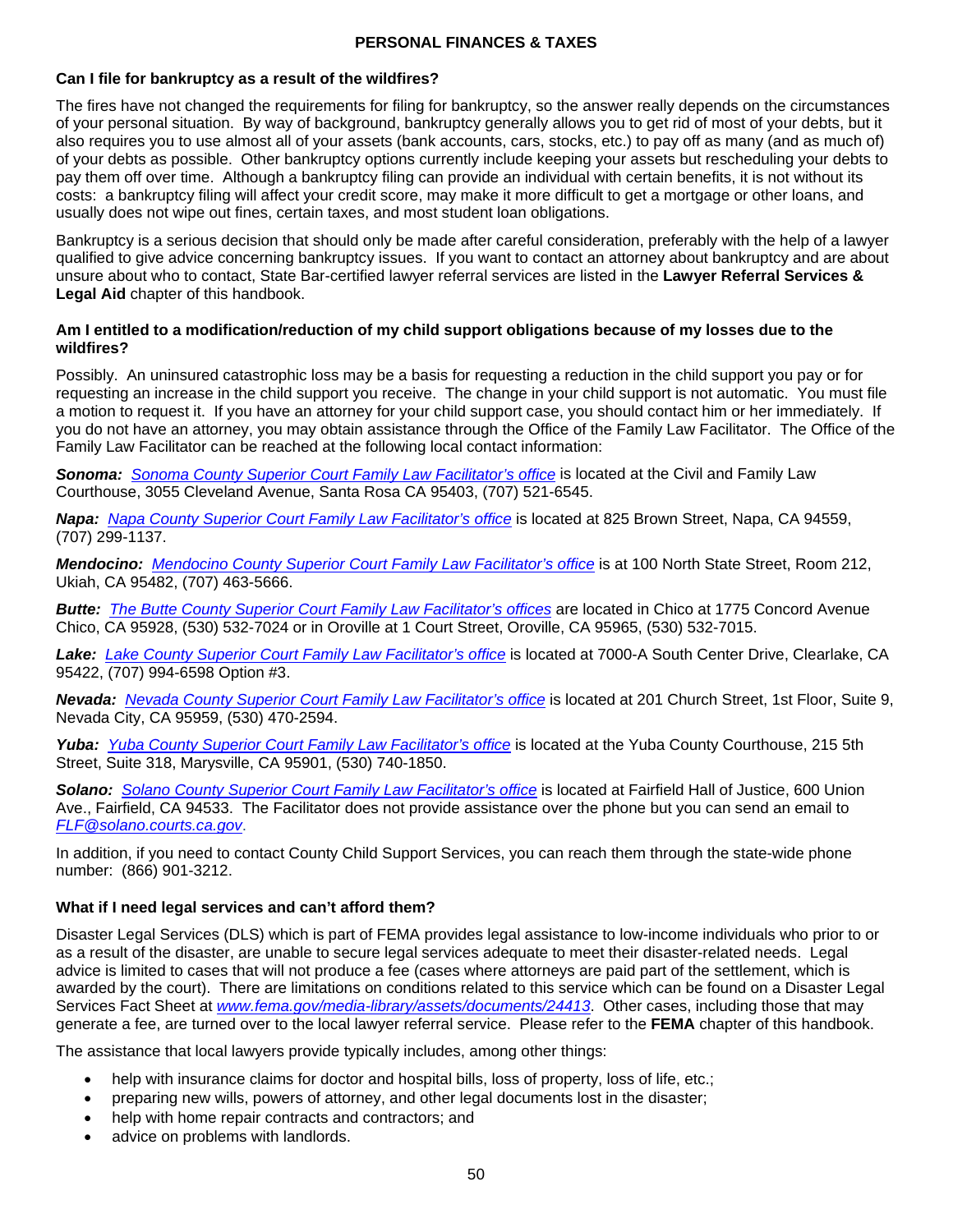If you do not have a lawyer or cannot afford one, please see the **Lawyer Referral Services & Legal Aid** chapter of this handbook.

# **TAXES**

### **Can I defer filing my tax returns and paying taxes as a result of the wildfires?**

In some cases, yes. The answer will depend on whether the relevant tax return and payment obligation are with the federal government or another authority (such as the State of California), and the relief offered by that specific authority.

The federal government has declared Butte, Lake, Mendocino, Napa, Nevada, Sonoma, and Yuba Counties as presidential disaster areas because of recent wildfires. As a result, individuals who reside in or have businesses in any of these counties may be entitled to extended federal tax filing and payment deadlines. (See *<https://www.irs.gov/newsroom/tax-relief-for-victims-of-wildfires-in-california>* for more details.)

As of October 20, 2017, certain filing and payment deadlines that had an original or extended due date on or after October 8, 2017 and before January 31, 2018 have been extended. This extension applies to individual, corporate, and estate and trust income tax returns; partnership returns, S corporation returns, and trust returns; estate, gift, and generation-skipping transfer tax returns; and employment and certain excise tax returns that had an original or extended due date on or after October 8, 2017 and before January 31, 2018. Further, as a result of the extension, failure to make estimated income tax payments originally due on or after October 8, 2017, and before January 31, 2018, will not result in penalties for failure to pay estimated tax installments as long as such payments are paid on or before January 31, 2018.

By contrast, no extension has been provided for information returns in the W-2, 1094, 1095, 1097, 1098, or 1099 series; Forms 1042-S, 3921, 3922 or 8027; or employment or excise tax deposits. For a complete list of extensions provided by the IRS, see Revenue Procedure 2007-56, available online at *<https://www.irs.gov/pub/irs-irbs/irb07-34.pdf>* (beginning on page 388). If an item is not listed as having an extension in this Revenue Procedure, then you should assume that no extension has been granted.

Before relying on the information above, you are strongly urged to obtain updated information by consulting your accountant or other tax advisor, checking the IRS website at *[www.irs.gov](https://www.irs.gov/)*, or calling the IRS at (800) 829-1040 (Monday-Friday, 7:00 a.m. – 7:00 p.m. local time).

For California taxes, the Franchise Tax Board (FTB) has announced special tax relief for California taxpayers impacted by the wildfires (see *<https://www.ftb.ca.gov/aboutFTB/press/2017/09-10132017.shtml>* for more details). Affected taxpayers are granted an extension to file 2016 California tax returns and make payments until January 31, 2018. For other filings, including estimated tax payments, the FTB appears to automatically follow federal postponement periods for any presidentially declared disasters. For more information, go to *[www.ftb.ca.gov.](https://www.ftb.ca.gov/)*

In addition to obtaining extensions, you may be able to reduce one or more tax liabilities based on property loss you have suffered as a result of wildfires. Please see the response to the next question below for further information.

## **My property was damaged. Does this reduce how much federal income tax I will owe?**

You may be able to lower your federal income tax liabilities by taking "casualty loss" deductions for property damaged or destroyed due to casualties, such as the wildfires. The amount of your deduction depends on your adjusted gross income, the nature of your property (personal-use versus business-use), your basis in the property, and in the case of business-use property, whether the property is completely destroyed. Because the rules described below are complicated, you should consult with your accountant or tax advisor about them if you can; you can also contact the IRS at (800) 829-1040 (Monday – Friday, 7:00 a.m. – 7:00 p.m. local time) or the FTB at (800) 852-5711 (Monday – Friday,  $7:00$  a.m.  $-5:00$  p.m.) for assistance.

Calculating your casualty loss deductions for personal-use property requires measuring the loss separately for each item of damaged or destroyed property. If your land or any of your buildings were damaged or destroyed, you should generally calculate your loss and your basis by treating the real property and buildings as a single item of property for this purpose. The amount of loss for each piece of personal property that was damaged should generally be calculated separately. The amount of casualty losses for a piece of damaged or destroyed property should generally equal the amount of the decline in value of the relevant property. You will not be able to deduct this full amount. Instead, you must first reduce the loss for each piece of property by any insurance or other reimbursement you receive or expect to receive in respect of that property. Second, the amount of loss for each piece of property should be further reduced by another \$100 (but it should not be reduced below zero). The amount of the casualty loss deduction for the piece of property in question will equal the resulting amount unless the resulting amount exceeds your "basis" in the property. If the resulting amount is greater than your basis, then your deduction must be reduced so that it equals your basis in the relevant property. An individual's basis in personal-use property usually equals the amount that was paid for that property.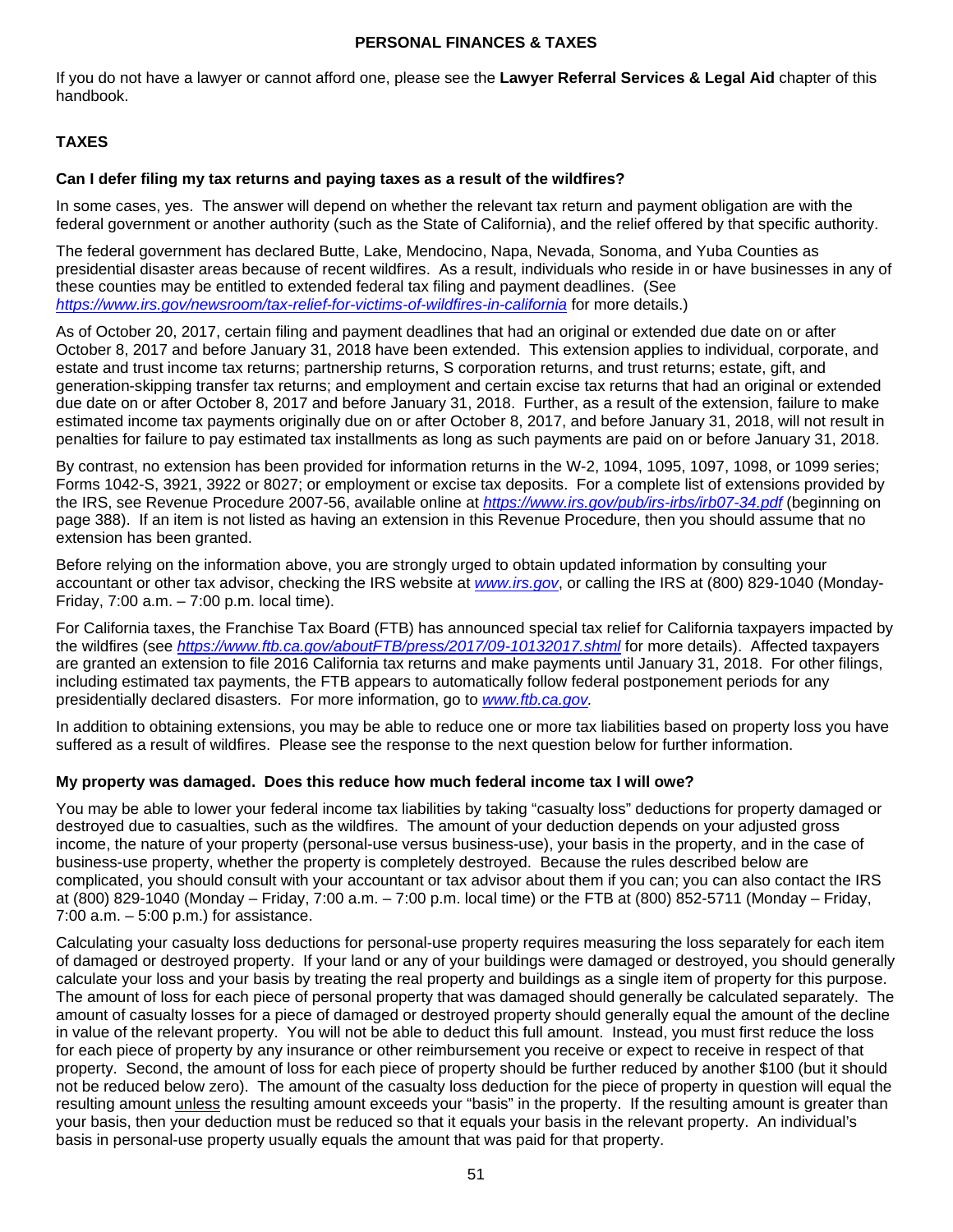Casualty losses for personal-use property are "itemized" deductions, which means that they are not available if you take a "standard" deduction. Further, personal casualty loss deductions can be used only to the extent that they exceed the sum of (i) any "personal casualty gains" and (ii) 10% of your adjusted gross income for the relevant tax year. Solely for purposes of calculating this sum, you may deduct all personal casualty loss deductions to the extent that they equal your personal casualty gains. Generally, personal casualty gains will equal the excess of any insurance proceeds you receive in respect of a piece of property over that property's basis.

With respect to casualty losses of business or income-producing property (such as rental property), the amount you may deduct depends on whether the property is completely destroyed. If it is not completely destroyed, first determine: (1) the decrease in the fair market value of the property as a result of the casualty and (2) your adjusted tax basis in the property, and then, from the smaller of these two amounts, subtract any insurance or other reimbursement you received or expect to receive. Conversely, if the property is completely destroyed, your loss is your adjusted basis in the property, reduced by any salvage value and any insurance or other reimbursement you received or expect to receive.

If your property is covered by insurance (regardless of whether it is personal-use or business-use property), you should file a timely insurance claim for reimbursement of the loss. Otherwise, you will not be able to deduct the amount of the loss for which you failed to claim coverage. (This does not apply to any portion of the loss not covered by insurance.)

According to the IRS website at *<https://www.irs.gov/newsroom/tax-relief-for-victims-of-wildfires-in-california>*, you have the option of claiming fire-related casualty losses on your federal income tax return for either 2016 or 2017. Claiming such casualty losses on an amended return for 2016 may qualify you for a refund now, but waiting to claim the losses on your 2017 return could result in a greater tax saving, depending on other income factors. If you want to claim such casualty losses on an amended return for 2016, you should write "Disaster-Northern CA Wildfires 2017" in red ink at the top of the amended return.

For more information on casualty losses, please refer to IRS Publication 2194, "Disaster Losses Kit for Individuals – Help From the IRS," or IRS Publication 2194B, "Disaster Losses Kit for Business – Help from the IRS." These publications contain information about IRS tax services, forms and publications that will assist you with your loss. In addition, you may also need the following forms and publications:

- Form 1040X, "Amended U.S. Individual Income Tax Return"
- Form 1120X, "Amended U.S. Corporation Income Tax Return"
- Form 4684, "Casualties and Thefts"
- Topic 507, "Casualty and Theft Losses"
- Topic 515, "Casualty, Disaster, and Theft Losses"
- Publication 536, "Net Operating Losses (NOLs) for Individuals, Estates, and Trusts"
- Publication 547, "Casualties, Disasters, and Thefts"
- Publication 584, "Casualty, Disaster, and Theft Loss Workbook (Personal-Use Property)"
- Publication 584B, "Business Casualty, Disaster, and Theft Loss Workbook"

You may download and print IRS forms and publications from the IRS website at *[www.irs.gov](https://www.irs.gov/)*. Additionally, you are again encouraged to consult with an accountant, tax lawyer, or other tax advisor, as the rules governing casualty loss deductions are complex.

*Note: With respect to property taxes on real property damaged or destroyed in the wildfires, see the <b>Housing <i>chapter* of this handbook. *With respect to California state income taxes, see the next question immediately below. To determine whether insurance proceeds are taxable, see the second question below ("Will I be taxed on my insurance proceeds?").*

### **Can I take a deduction on my California state income taxes for my personal property that has been lost, damaged, or destroyed?**

Taxpayers may claim a deduction on their California state income tax returns for a disaster loss sustained in an area proclaimed by the governor to be in a state of emergency. For a complete list of all disasters declared by the governor, see the "Qualified Disasters" chart on FTB's Disaster Loss web page at *<https://www.ftb.ca.gov/individuals/disaster.shtml>*. Additional information and instructions are available in FTB Pub. 1034 at *<https://www.ftb.ca.gov/forms/misc/1034.pdf>*, "How to Claim a State Tax Deduction for Your Disaster Loss."

California disaster-loss rules apply to victims in governor-declared or presidentially declared disaster areas. Taxpayers may claim a disaster loss in one of two ways: (1) they may claim the disaster loss in the tax year that the disaster occurred, when they file their 2017 tax return next spring, or (2) taxpayers may claim the loss in the tax year before the disaster occurred by filing either an amended or original 2016 tax return. The advantage of claiming the disaster loss in the prior tax year is that the FTB can more quickly issue a refund, but waiting to claim the losses on your 2017 return could result in a greater tax saving, depending on other income factors. In order to expedite your refund, you should print the name of the disaster (for example, "Disaster-Tubbs Fire, Napa County, 2017") in red ink at the top of side 1 of the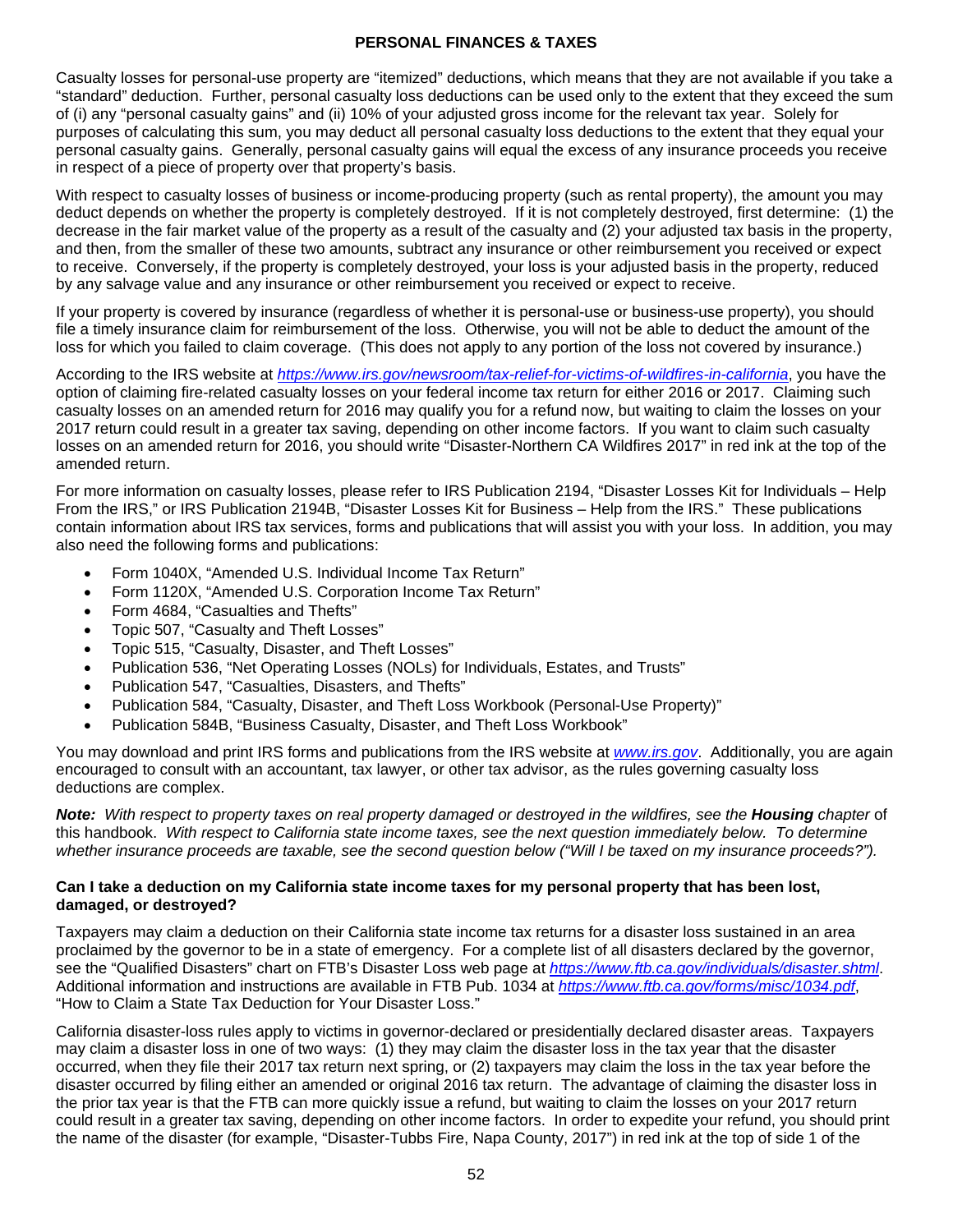return. If you e-file your tax return, you should follow the software instructions to enter the information above when prompted.

Taxpayers whose losses exceed their income *may* qualify for 100% carryover of any excess casualty loss to future taxable years. However, this will first require the California Legislature to enact legislation adding the wildfires to the list of eligible disasters for such treatment. At the time of printing of this handbook, the Legislature had not yet enacted such legislation. For the latest information, please check the California Franchise Tax Board's website at *[www.ftb.ca.gov](http://www.ftb.ca.gov/)* or call (800) 852-5711.

# **Will I be taxed on my insurance proceeds?**

It depends. You may be able to offset proceeds from insurance relating to property damage against the adjusted basis of the damaged property (generally your basis will equal the price you paid for the relevant property, minus any depreciation deductions). In that case, you would be taxed only to the extent that your insurance proceeds exceed your basis, and you may be able to elect to defer recognition of that income (i.e., defer paying taxes on it) if you use the proceeds to purchase similar property within a specified time period. If you receive insurance proceeds for a loss for which you have already claimed a casualty loss deduction, the insurance proceeds will generally be taxable in the year of receipt. Additional rules apply if the amount received exceeds the amount of the claimed deduction. The rules relating to insurance recoveries are complicated. You are strongly encouraged to consult a tax advisor when filing tax returns for periods during which you received insurance proceeds or for which you are electing to defer gain.

### **If I receive a grant from a federal or state program, charitable organization, or employer to cover medical, transportation, or temporary housing expenses, is it taxable?**

Generally no, but other types of relief payments may be taxable (see the following question). If you are in an area declared a disaster due to the fire, you generally do not have to include any of the following receipts in gross income, unless the same expenses are also reimbursed to you through insurance or otherwise through:

- grants for reasonable and necessary personal, family, living, or funeral expenses incurred as a result of the fire;
- grants for reasonable and necessary expenses incurred for the repair or rehabilitation of a personal residence, or for the repair or replacement of its contents, to the extent attributable to the fire; and
- payments made by a federal, state, or local government in connection with the fire.

## **Are other relief payments taxable?**

Generally, yes. You generally do have to include in gross income the following relief payments:

- grants or other relief payments for expenses for which you are also reimbursed by insurance or otherwise; and
- payments in the nature of income replacement, for example, payments to individuals of lost wages, unemployment compensation, and business income replacement.

## **Where can I get more tax-related information?**

- The IRS: *[www.irs.gov](https://www.irs.gov/)* or (800) 829-1040 (individuals), (800) 829-4933 (businesses), (800) 829-4059 (TTY/TDD)
- The State of California Franchise Tax Board: *[www.ftb.ca.gov](https://www.ftb.ca.gov/)* or (800) 338-0505 or (800) 852-5711
- The State of California Board of Equalization: *[www.boe.ca.gov](http://www.boe.ca.gov/)* or (800) 400-7115 and see *<http://www.boe.ca.gov/proptaxes/faqs/disaster.htm>* for FAQs on Disaster Relief.

NOTE that although the information provided in this handbook is based on the general tax provisions applicable to presidentially declared disasters such as the wildfires, it is possible that more specific administrative or legislative guidance will be released in the future that alters the tax provisions described herein. Accordingly, you are strongly urged to obtain updated information by consulting your accountant or other tax advisor, checking the IRS website at *[www.irs.gov](https://www.irs.gov/)*, or calling the IRS at (800) 829-1040 (individuals) or (800) 829-4933 (businesses) (Monday ‒ Friday, 7:00 a.m. – 7:00 p.m. local time).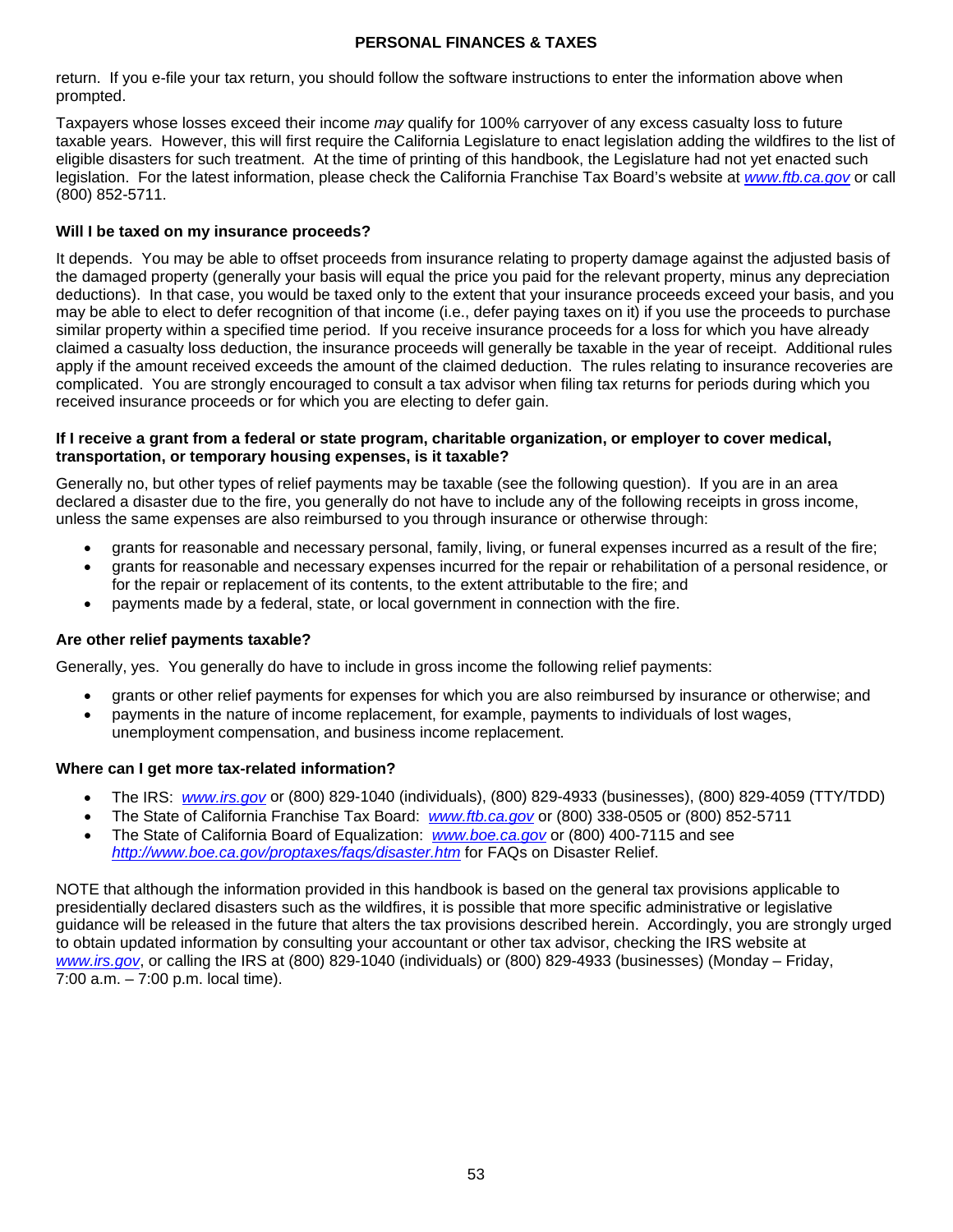## **ADJUSTMENTS TO REGULAR GOVERNMENT BENEFITS**

## **SOCIAL SECURITY**

For direct deposit: If your Social Security check is automatically deposited into your bank account, your Social Security payment will be scheduled to be deposited into your account as usual. However, if you experience any difficulty getting your payment, you can go to any open Social Security office and request an immediate payment. For more information on the nearest open Social Security office, you can call (800) 772-1213 (TTY: (800) 325-0778) or visit *<https://secure.ssa.gov/apps6z/FOLO/Controller>*. To see office closures visit *<https://www.ssa.gov/agency/emergency/>*.

If you have moved to a new area and want to open a new account with a local bank, contact the Social Security Administration with the routing information of your new account. The staff at the bank where you open the new account should be able to help you make this change. If you have temporarily relocated to a fixed address, you should contact the USPS on the Internet at *[www.usps.gov/](http://www.usps.gov/)* or call their toll-free 24-hour hotline to file a forwarding address: (800) ASK-USPS.

### **UNEMPLOYMENT**

The State of California provides special assistance when people affected by disasters are unemployed or lose their jobs. For more information about Unemployment Insurance and Disaster Unemployment Assistance, please see the **Employment** chapter of this handbook. You can also call (800) 300-5616 (English), (800) 326-8937 (Spanish), (800) 547-3506 (Cantonese), (866) 303-0706 (Mandarin), (800) 547-2058 (Vietnamese), or (800) 815-9387 (TTY). *<http://www.edd.ca.gov/unemployment/>*.

## **ELECTRONIC BENEFITS TRANSFER (EBT) CARDS**

For help in obtaining a replacement EBT card, call (877) 328-9677 or visit *<https://www.ebt.ca.gov/caebtclient/lostcard.jsp>*.

## **FOOD STAMP (CALFRESH) RECIPIENTS**

If you need food, whether or not you are already a CalFresh recipient, you may qualify for Disaster CalFresh (also known as "D-CalFresh"). If you are not already a recipient but were impacted by the wildfires, you may qualify for a temporary month of benefits if you satisfy certain income limits for income received during this period. You may apply in person at your local county social services agency. Please see the phone numbers and websites below.

If you are already a recipient of CalFresh (federally known as the Supplemental Nutrition Assistance Program (SNAP)), you may be eligible for benefits to replace food that was lost due to fire, loss of electricity, etc. The government is automatically issuing a mass replacement of 60% of October 2017 SNAP benefits in Lake, Mendocino, Napa, Nevada, Sonoma, and Yuba Counties for SNAP/CalFresh households affected by the wildfires in the zip codes listed below. That means that if you are in one of the following zip codes and are already a SNAP/CalFresh recipient, you will automatically receive a 60% credit to your EBT card.

- Lake County: 95424, 95443, and 95458
- Mendocino County: 95469 and 95470
- Napa County: 94581 and 94558
- Nevada County: 95946 and 95975
- Sonoma County: 95452, 94515, 95492, 95442, 95403, 95406, 95439, 95409, and 95433
- Yuba County: 95918, 95922, 95962, 95972, and 95977

If you lost more than 60% of your food or do not live in one of the above zip codes but lost food, you can submit an affidavit to make a request for replacement SNAP/CalFresh benefits. The government may be expanding the automatic supplementation and is actively updating information on Disaster CalFresh, including new information about deadlines, locations, and supplementation, on its website at *<http://www.cdss.ca.gov/inforesources/CalFresh/Disaster-CalFresh>*.

For more information, please call (877) 847-3663 or visit *[http://www.cdss.ca.gov/inforesources/CalFresh/Disaster-](http://www.cdss.ca.gov/inforesources/CalFresh/Disaster-CalFresh)[CalFresh](http://www.cdss.ca.gov/inforesources/CalFresh/Disaster-CalFresh)*, or contact your county social services agency:

- Butte County: (877) 410-8803 (*<http://www.buttecounty.net/dess/ConnectDESS.aspx>*)
- Lake County: (707) 995-4200 (*<http://www.co.lake.ca.us/>*)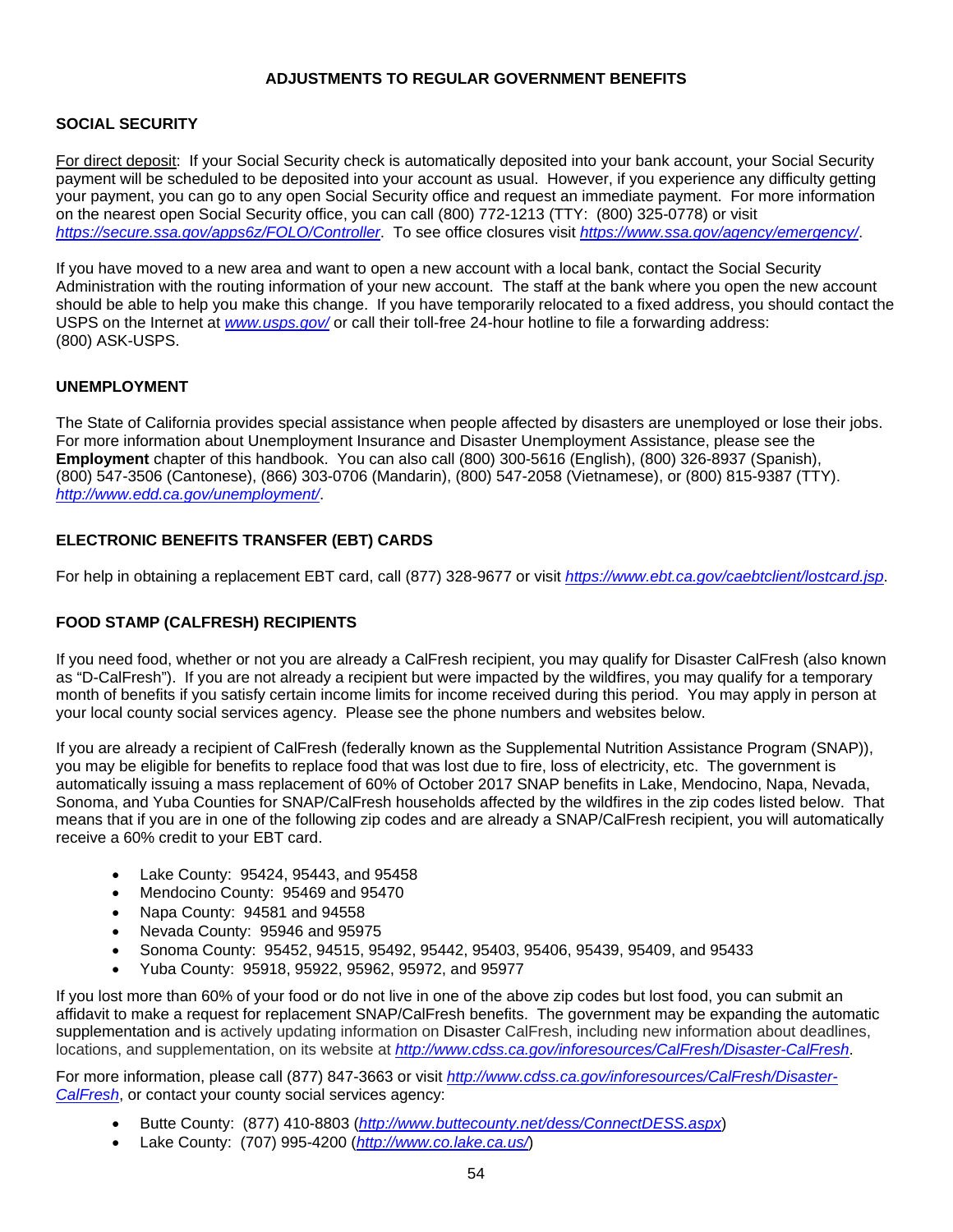# **ADJUSTMENTS TO REGULAR GOVERNMENT BENEFITS**

- Mendocino County: (*<https://www.mendocinocounty.org/>*)
	- Fort Bragg: (707) 962-1000
	- Willits: (707) 456-3700
	- Ukiah: (707) 463-7700
- Napa County: (800) 464-4214 (*<http://countyofnapa.org/HHSA/>*)
	- Nevada County: (*<https://www.mynevadacounty.com/879/Social-Services>*)
		- Nevada City: (530) 265-1340
		- Truckee: (530) 582-7803
		- Grass Valley: (888) 809-1340
	- Orange County: (800) 281-9799 (*[http://ssa.ocgov.com](http://ssa.ocgov.com/)*)
- Sonoma County: (877) 699-6868 (*<http://sonomacounty.ca.gov/Human-Services/>*)
- Yuba County: (877) 652-0739 (*<http://www.co.yuba.ca.us/Departments/HHSD/>*)

### **CALWORKS RECIPIENTS**

If your family currently receives assistance from CalWORKs, you may be eligible for additional assistance if you were impacted by the wildfires. Families impacted by the wildfires that currently receive assistance from the CalWORKs program may also be eligible for a one-time, non-recurring special needs assistance payment of up to \$600. To qualify for this special payment, you must have an emergency need due to sudden and unusual circumstances beyond your control and \$100 or less in liquid resources. If you qualify for a special needs assistance payment, the money can be used to repair or replace clothing or household items, provide assistance for damage to your home, including moving or storage payments due to such damage, or pay for interim shelter if your home is destroyed or made uninhabitable or inaccessible. You should contact your case worker for additional information.

If you are homeless, you have the option to apply for temporary and permanent housing assistance. Applicant families who have already received homeless assistance in the last 12 months who have been impacted by the wildfires may be entitled to an exception to the once every 12 months limit. You may also be eligible for an immediate needs payment of up to \$200 if you have \$100 or less in non-exempt liquid resources (for example, cash). Please note with respect to the above that CalWORKs regulations also exclude federal disaster and emergency assistance. Therefore, Federal Emergency Management Agency (FEMA) relief, American Red Cross relief, and D-CalFresh will not impact your eligibility for CalWORKs.

For additional information regarding your CalWORKS benefits, please contact your county's social services agency:

- Butte County: (877) 410-8803 (*<http://www.buttecounty.net/dess/ConnectDESS.aspx>*)
	- Lake County: (707) 995-4200 (*<http://www.co.lake.ca.us/>*)
- Mendocino County: (*<https://www.mendocinocounty.org/>*)
	- Fort Bragg: (707) 962-1000
	- Willits: (707) 456-3700
	- Ukiah: (707) 463-7700
- Napa County: (800) 464-4214 (*<http://countyofnapa.org/HHSA/>*)
	- Nevada County: (*<https://www.mynevadacounty.com/879/Social-Services>*)
		- Nevada City: (530) 265-1340
		- Truckee: (530) 582-7803
		- Grass Valley: (888) 809-1340
- Orange County: (*[http://ssa.ocgov.com](http://ssa.ocgov.com/)*)
- Sonoma County: (*<http://sonomacounty.ca.gov/Human-Services/>*)
- Yuba County: (877) 652-0739 (*<http://www.co.yuba.ca.us/Departments/HHSD/>*)

For a complete list of CalWORKS offices, please visit: *<http://www.cdss.ca.gov/County-Offices>*.

#### **VETERANS' BENEFITS**

If you currently receive benefit payments from the U.S. Department of Veterans Affairs (VA) via electronic funds transfer (electronic deposit), payment will be made to your account as usual. For contact information, call (800) 827-1000 or visit the nearest VA benefits office in Oakland at 1301 Clay St., North Tower, Oakland, CA 94612. The office is open Monday – Friday, 9:00 a.m. – 4:00 p.m. Information about your benefits can also be obtained at *[http://www.vba.va.gov.](http://www.vba.va.gov/)*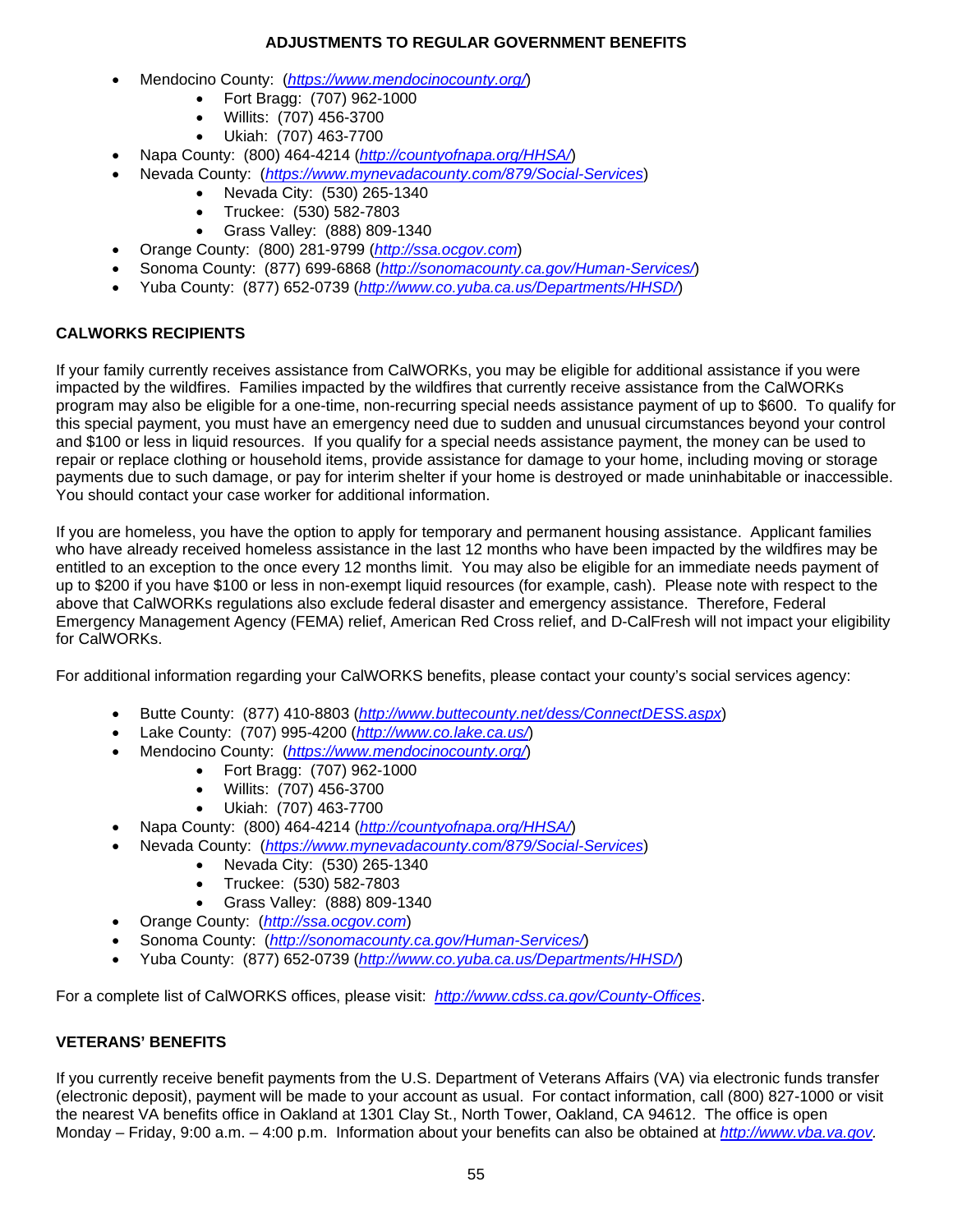## **IMMIGRATION**

The information below is meant to provide some basic answers to immigration questions and related issues. Individuals with immigration-related questions are strongly encouraged to consult an attorney since this is a complicated area of law. Please see the **Lawyer Referral Services & Legal Aid** chapter of this handbook, for legal services available in your area.

# **ELIGIBILITY FOR RELIEF**

### **Do I need to be a U.S. citizen or lawfully present immigrant to apply for disaster relief?**

FEMA non-emergency monetary disaster assistance and unemployment assistance programs are available only to U.S. citizens, non-citizen nationals, and "qualified aliens" (which includes people with lawful permanent resident status with a Permanent Resident Card, referred to herein as a "Green Card," as well as certain other immigrants). The **FEMA** chapter of this handbook describes these programs in detail. If any member of the household is eligible, including a minor child, the household may be eligible, and, as of October 20, 2017, FEMA's website indicates that no information regarding the status of other household members will be gathered.

All individuals affected by the disaster, regardless of their immigration status, may qualify for certain short-term nonmonetary emergency assistance from FEMA if it is necessary to prevent injury or death. Such assistance may include evacuation, emergency medical care, emergency shelter, search and rescue, and emergency food, water, and medicine.

Given that all people fleeing a disaster may lack paperwork, agencies should be flexible about what they accept from disaster survivors. Under a California law (Cal. Gov. Code § 8596(b)), state employees are required to provide assistance to survivors of a disaster without asking for information or documents that are not strictly necessary to determine eligibility under state or federal law. In addition, private and non-profit organizations, such as the American Red Cross, should be providing services to all survivors regardless of their status Contact the Red Cross at *[http://www.redcross.org/about](http://www.redcross.org/about-us/our-work/disaster-relief/wildfire-relief)[us/our-work/disaster-relief/wildfire-relief](http://www.redcross.org/about-us/our-work/disaster-relief/wildfire-relief)*. Another resource is UndocuFund, an organization raising money to help provide direct assistance to undocumented victims of the wildfires. More information about UndocuFund can be found on its website: *<http://undocufund.org/>*. You may also contact one of the legal services organizations in the **Lawyer Referral Services & Legal Aid** chapter of this handbook if you have questions.

#### **I am undocumented but my child was born in the U.S. Is my child eligible to receive disaster relief?**

If you have a minor child who is a U.S. citizen or a "qualified alien" residing with you, you can apply for FEMA assistance on your child's behalf. As of October 20, 2017, FEMA's website indicates that no information regarding your status will be gathered as part of the application process for your child. However, you will be asked to sign a declaration that your child is eligible as a U.S. citizen, non-citizen national, or "qualified alien". You may also be required to provide his or her Social Security number.

## **LOST DOCUMENTATION**

## **My Green Card was damaged or destroyed by the wildfires. What can I do to replace it?**

If your Green Card was damaged or destroyed, you must replace it as soon as possible. To replace your Green Card you must fill out a USCIS Form I-90. To fill out this form you must use your complete name, Alien Registration Number (also known as an A-number) and date of admission into the United States. If you do not have this information, you can make an appointment to see a U.S. Citizenship and Immigration Services (USCIS (formerly known as INS)) officer at *<https://my.uscis.gov/appointment>*, using USCIS's INFOPASS system.

Once you have this information, you can fill out Form I-90. All paper I-90 forms must be mailed to one of these addresses (based on carrier): (A) for the United States Postal Service – USCIS, P.O. Box 21262, Phoenix, AZ 85036; and (B) for FedEx, UPS, and DHL – USCIS, Attention I-90, 1820 E. Skyharbor, Circle S, Floor 1, Suite 100, Phoenix, AZ 85034. You may also file the Form I-90 electronically if you have a credit card in your name or your spouse's name. Form I-90 is available at *<https://www.uscis.gov/i-90>* or you may call the USCIS forms request line at (800) 870-3676. You may also pick up the form in person at the San Francisco District Office, the address for which is provided below.

The filing fee for the I-90 is \$540.00, which includes an \$85 biometric (fingerprint) fee. All checks or money orders are payable to the U.S. Department of Homeland Security. Additionally, you may file a Form I-912 fee waiver (available at *<https://www.uscis.gov/i-912>*) if you are eligible for a complete or partial fee waiver based on annual income, receipt of means-tested benefits (e.g., SNAP/CalFresh, TANF/CalWORKs, or SSI), and can demonstrate financial hardship. The Form I-90 must be filed by mail if accompanied by a Form I-912 fee waiver.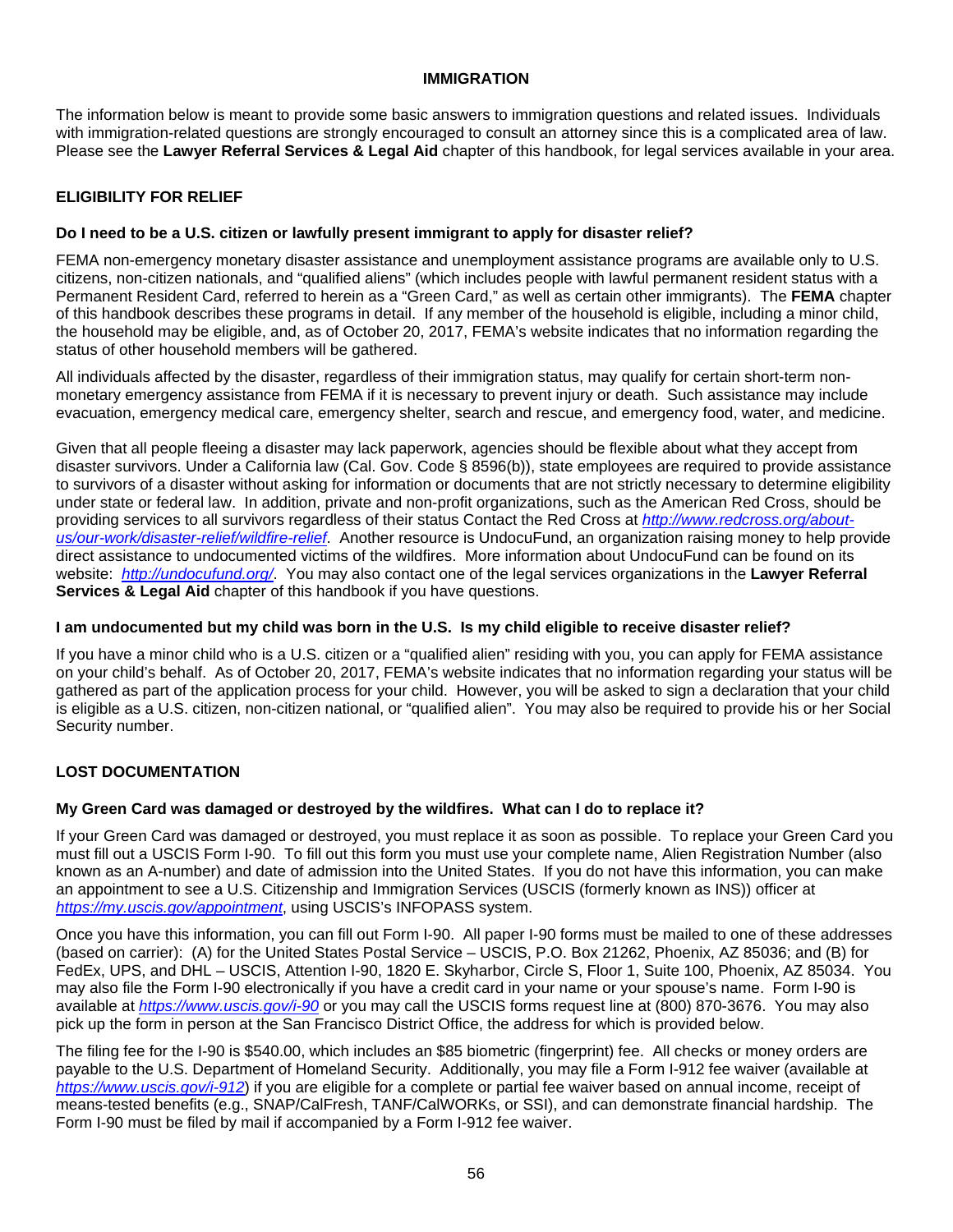## **IMMIGRATION**

Once a paper Form I-90 has been received by USCIS via mail, a receipt will be issued to you within one to two months. Such receipt is generated immediately upon filing the Form I-90 electronically. You will generally receive a biometric appointment within two months of filing. When you go to this biometric appointment, you will also need to bring an identity document, such as a driver's license, passport, or a copy of another document containing your name, date of birth, photograph, and signature. The total processing time for the Form I-90 is approximately 12 months.

### **How can I obtain temporary proof that I am a lawful permanent resident while my Form I-90 is being processed?**

Once you have the Form I-90 filing receipt, you may request what is known as an I-551 stamp. This I-551 stamp is legal proof of your lawful permanent residency status and is valid for both travel and employment purposes. *Please note that an I-551 stamp is required for you to travel outside the United States*. To request this stamp, make an INFOPASS appointment at *<https://my.uscis.gov/appointment>*. Bring your passport to your appointment so the USCIS officer can place the stamp on your passport. If you don't have a valid passport at the time of your appointment, bring two passport photos taken within 30 days of your appointment. The USCIS officer will create an I-94 document with the I-551 stamp, which will serve as temporary proof of lawful permanent residency status for a period of one year from issuance. There is no fee associated with the I-551 stamp.

# **My Naturalization Certificate was destroyed by the wildfires. What can I do to replace it?**

If your Naturalization Certificate or Citizenship Certificate (Citizenship Paper) was destroyed, you must replace it as soon as possible by filing a USCIS Form N-565 by mail or electronically on the USCIS website. Form N-565 is available online at *<https://www.uscis.gov/n-565>* or through the USCIS form request phone number at (800) 870-3676. You use your full name, A-number, and Certificate Number to fill out the N-565 form. If you do not have this information, you will need to make an appointment with a USCIS officer at *<https://my.uscis.gov/appointment>* using the INFOPASS system.

You will need to mail the completed Form N-565 to the following address: USCIS, Nebraska Service Center, P.O. Box 87565, Lincoln, NE 68501-7565. Two passport-sized photos taken within 30 days of filing must be included with your form. The filing fee for Form N-565 is \$555. All checks or money orders are payable to the Department of Homeland Security. You may file a Form I-912 fee waiver alongside your Form N-565 if you are eligible for a complete or partial fee waiver based on annual income, receipt of means-tested benefits (e.g., SNAP, TANF, or SSI), and can demonstrate financial hardship.

Once a completed Form N-565 has been received by USCIS, a receipt will be issued within one to two months. The total processing time for the Form N-565 is approximately six months. The Form N-565 can be expedited in emergency situations – if required, please speak to a USCIS officer about this procedure and make sure to bring the Form N-565 filing receipt.

## **What can I do to replace a lost work permit?**

To replace a lost work permit you must fill out and submit Form I-765 by mail. The form is available online at *<https://www.uscis.gov/i-765>* or by calling the USCIS form request phone number at (800) 870-3676. Along with the completed form, you must include a photocopy of any applications or documents that entitle you to obtain a work permit, such as an application for asylum, suspension of deportation, or adjustment of status. Please check the USCIS website to determine the proper mailing address for your particular immigration status. For further information regarding the replacement of your lost work permit, please contact USCIS at *[https://www.uscis.gov](https://www.uscis.gov/)* or call (800) 375-5283 (TDD line: (800) 767-1833). The Form I-765 can be expedited in emergency situations – if required, please speak to a USCIS officer about this procedure and make sure to bring the Form I-765 filing receipt and any papers you have from your employer.

Depending on your status, you may also have to pay a \$410 filing fee (an additional \$85 for biometric services may apply in certain circumstances). Additionally, you may file a Form I-912 fee waiver if you are eligible for a complete or partial fee waiver based on annual income, receipt of means-tested benefits (e.g., SNAP, TANF, or SSI), and can demonstrate financial hardship.

# **INTERACTION WITH USCIS**

## **Do I need to let USCIS know that I have moved as a result of the wildfires?**

All non-U.S. citizens are required to promptly notify the USCIS of any change of address. To report a change of address, you must file a Form AR-11, which is available at *<https://www.uscis.gov/ar-11>* or by calling the USCIS form request phone number at (800) 870-3676. Form AR-11 may be filed by mail or electronically at *<https://egov.uscis.gov/coa/displayCOAForm.do>*. Alternatively, if you complete a paper Form AR-11, the completed form must be mailed to the following address: U.S. Department of Homeland Security, Citizenship and Immigration Services, Attn: Change of Address, 1344 Pleasants Dr., Harrisonburg, VA 22801. In most cases, filing this form will update the information for any case you have pending, but you should check the USCIS website for confirmation. There is no fee for filing a Form AR-11. If you have pending immigration court proceedings, you will need to file Form EOIR-33/IC (Alien's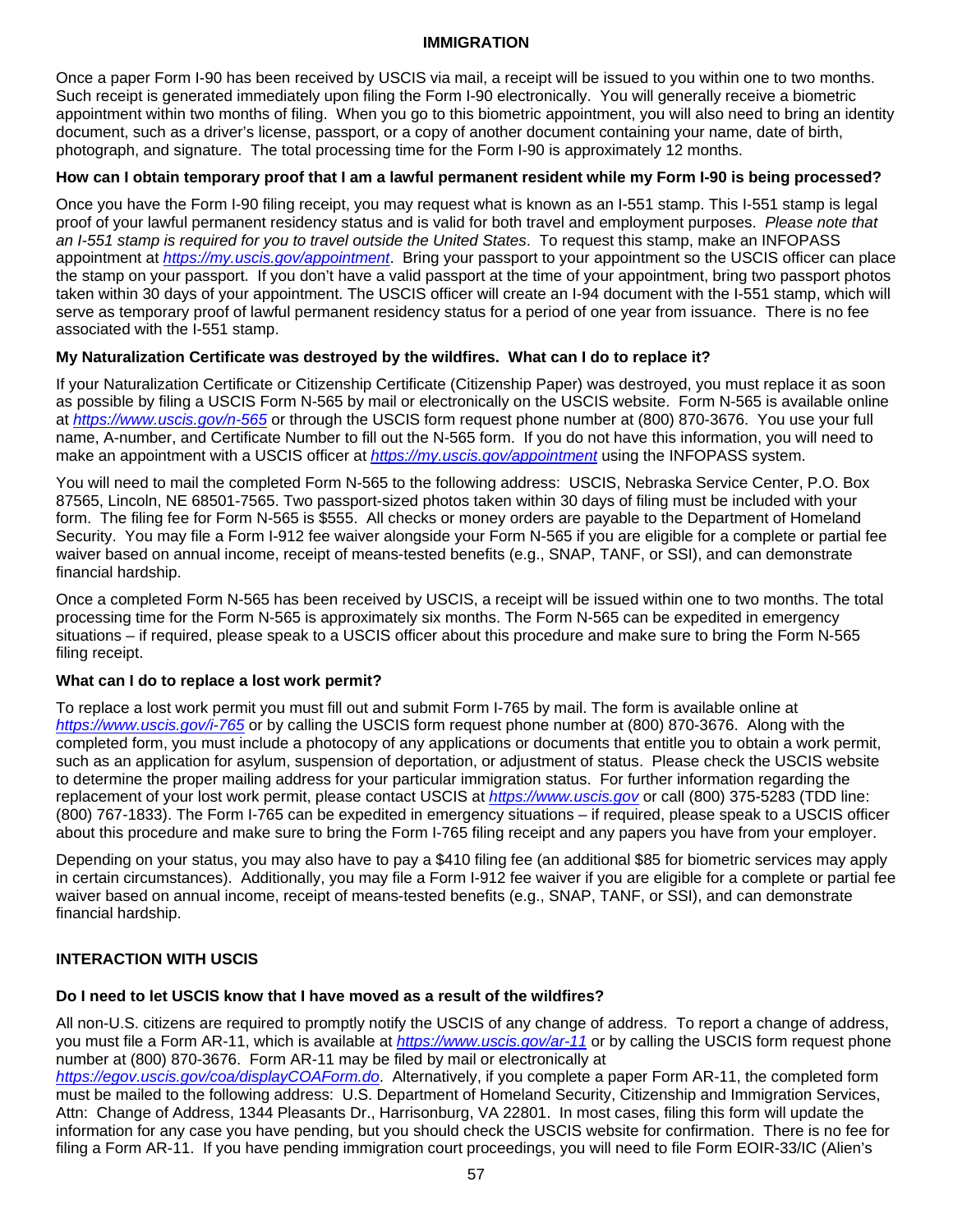#### **IMMIGRATION**

Change of Address Form/Immigration Court) which is available at *[https://www.justice.gov/eoir/list-downloadable-eoir](https://www.justice.gov/eoir/list-downloadable-eoir-forms)[forms](https://www.justice.gov/eoir/list-downloadable-eoir-forms)*. If you do not have a permanent address as a result of the natural disaster, you will need to provide the address of a trusted family member or friend.

### **Where is my local USCIS office?**

There are three field offices in Northern California in San Francisco, Sacramento, and San Jose.

San Francisco Field Office 444 Washington St. San Francisco, CA 94111

The San Francisco Field Office requires appointments, which can be made through the website on INFOPASS (*<https://my.uscis.gov/appointment>*) or by calling (800) 375-5283. For more information about this office, please visit its website: *<https://www.uscis.gov/about-us/find-uscis-office/field-offices/california-san-francisco-field-office>*.

Sacramento Field Office 650 Capitol Mall Sacramento, CA 95814

San Jose Field Office 1450 Coleman Ave. Santa Clara, CA 95050

Please check the websites for the Sacramento and San Jose Field Offices, for further information about these locations:

Sacramento: *<https://www.uscis.gov/about-us/find-uscis-office/field-offices/california-sacramento-field-office>*

San Jose: *<https://www.uscis.gov/about-us/find-uscis-office/field-offices/california-san-jose-field-office>*

# **I missed my USCIS appointment due to the wildfires. What do I do?**

The USCIS website has announced that the USCIS San Francisco Field Office will automatically reschedule applicants who missed naturalization (N-400) or adjustment of status (I-485) interviews due to the wildfires or evacuation orders. This policy will remain active only until evacuation orders and road closures are lifted in affected counties. USCIS does not require applicants to contact the office and will mail a notice to applicants who miss their interviews. Anyone who misses an INFOPASS appointment may also reschedule the appointment online or go to the office where the appointment was originally scheduled with the appointment notice. If your appointment is with the Sacramento Field Office, San Jose Field Office, or any other USCIS field or district office, please ensure that you contact the appropriate office to reschedule your appointment. Please check the USCIS website for updates. If you have any doubt about whether your appointment has been rescheduled, you should contact USCIS as soon as possible to confirm.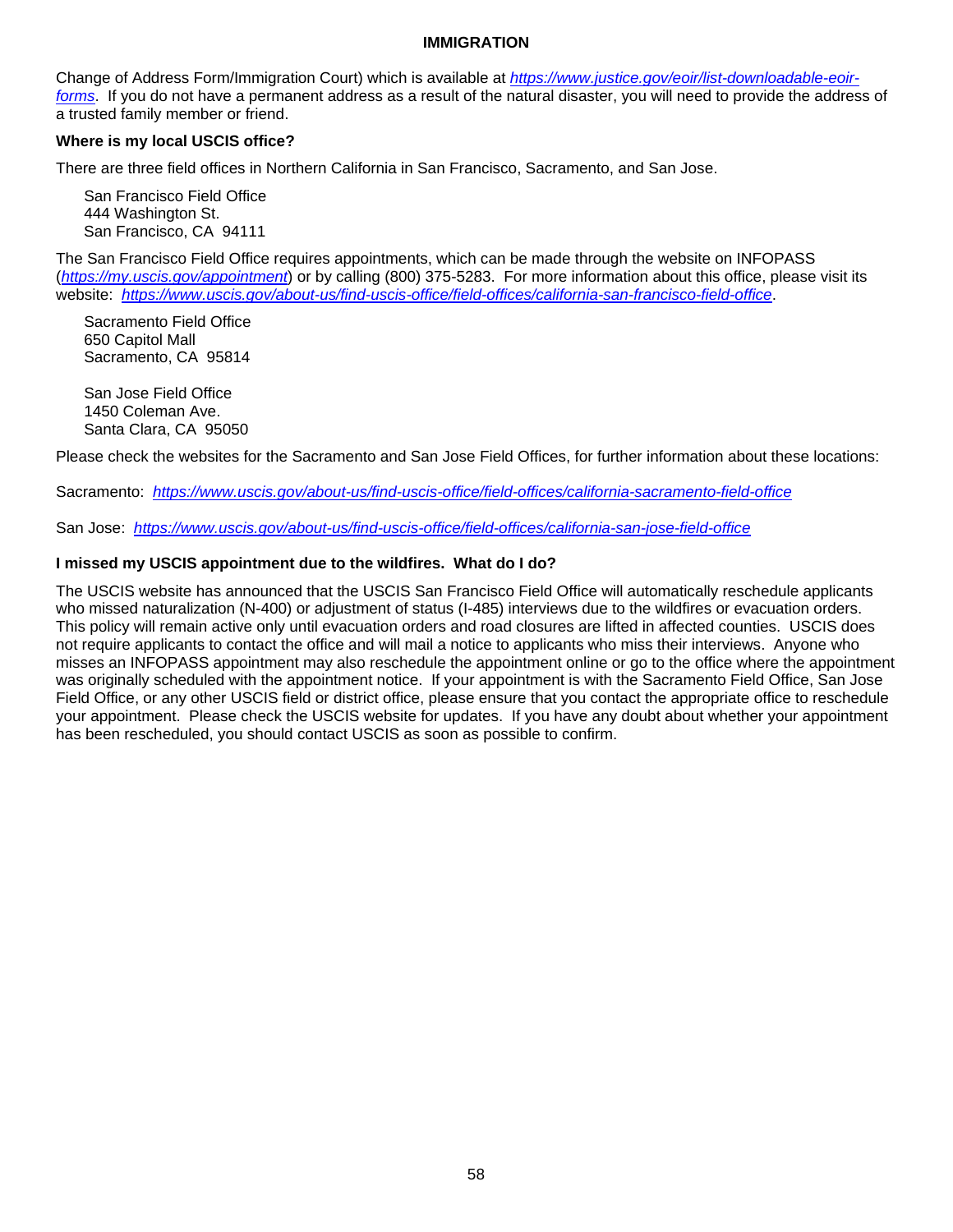## **A number of my personal records and identification cards (Social Security card, tax returns, passport, driver's license, etc.) were destroyed as a result of the wildfires. What should I do?**

### Social Security Card

You should apply to the Social Security Administration for a replacement Social Security card. To apply, mail or bring the following documents to your local Social Security office:

- Form SS-5, which is available at your local Social Security office, online at *www.socialsecurity.gov/online/ss-5.html*, or can be mailed to you upon request by calling (800) 772-1213;
- one document providing evidence of your identity, such as your U.S. driver's license, U.S. state-issued nondriver identity card, U.S. passport, U.S. military identity card, Certificate of Naturalization, employee identity card, certified copy of medical record (uncertified may be okay for young children), health insurance card, Medicaid card, school identity card or school record, or final adoption decree; and
- if you were born outside the U.S., evidence of your U.S. citizenship or current lawful immigration status, such as a U.S. passport, Certificate of Citizenship, Certificate of Naturalization, or unexpired document issued to you by the Department of Homeland Security showing your current immigration status, such as Form I-551, I-94, or I-766.

The documents presented as evidence must be either originals or copies certified by the issuing agency. Uncertified or notarized photocopies will not be accepted. Requests usually take two weeks to process. If you cannot provide the evidentiary documents, call (800) 772-1213 (TTY (800) 325-0778).

To find your local Social Security office, visit *www.socialsecurity.gov/locator* or call (800) 772-1213.

### Medicare Card

If your Medicare card was destroyed, you should also apply to the Social Security Administration for a replacement card. There is no charge for this service. You can request a replacement card at your local Social Security office, online at *www.socialsecurity.gov/medicarecard*, or by telephone at (800) 772-1213 (TTY: (800) 325-0778). Requests usually take 30 days to process. If you need proof right away that you have Medicare, contact your local Social Security office or call the toll-free number noted above, and the office can provide you with proof of coverage that you can use until you receive your replacement Medicare card.

## Federal Income Tax Returns

Copies of your federal income tax returns may be obtained from your tax preparer or the IRS. Alternatively, transcripts of your federal income tax returns may also be obtained from the IRS. (Transcripts are computer-created records of returns which include most of the line items as filed with the IRS, including any accompanying forms and schedules.)

To apply for a copy of a tax return from the IRS, complete Form 4506, "Request for Copy of Tax Form" (*[https://www.irs.gov/pub/irs-pdf/f4506.pdf](https://protect-us.mimecast.com/s/rxdnBMhq92Dbtr)*), write "California, Wildfires" in red ink at the top of the form, and send it to the address indicated in the instructions on the form. To apply for a transcript of a tax return from the IRS, complete Form 4506-T, "Request for Transcript of Tax Return" (*[https://www.irs.gov/pub/irs-pdf/f4506t.pdf](https://protect-us.mimecast.com/s/ZpkABqIdoZ0qSl)*), write "California, Wildfires" in red ink at the top of the form, and send it to the address indicated on the instructions to the form. Both forms may be obtained online at the links listed above or by calling (866) 562-5227 (Monday – Friday, 7:00 a.m. – 10:00 p.m. local time). Copies and transcripts of tax returns from the IRS are free and expedited for affected taxpayers.

#### State Income Tax Returns

To get a free copy of your lost or damaged California state returns, you should complete Form FTB 3516, "Request for Copy of Tax Return" (*<https://www.ftb.ca.gov/forms/misc/3516.pdf>*). Write the name of the specific fire, your county, and 2017 in red ink at the top of the request (e.g., "Tubbs Fire, Napa County, 2017"). You may download the form at the link listed above or order one by calling (800) 852-5711.

## Passport

Information and forms about reporting and replacing a lost U.S. passport are available online at *<https://travel.state.gov/content/passports/en/passports/lost-stolen.html>* or through the U.S. Passport Information Center at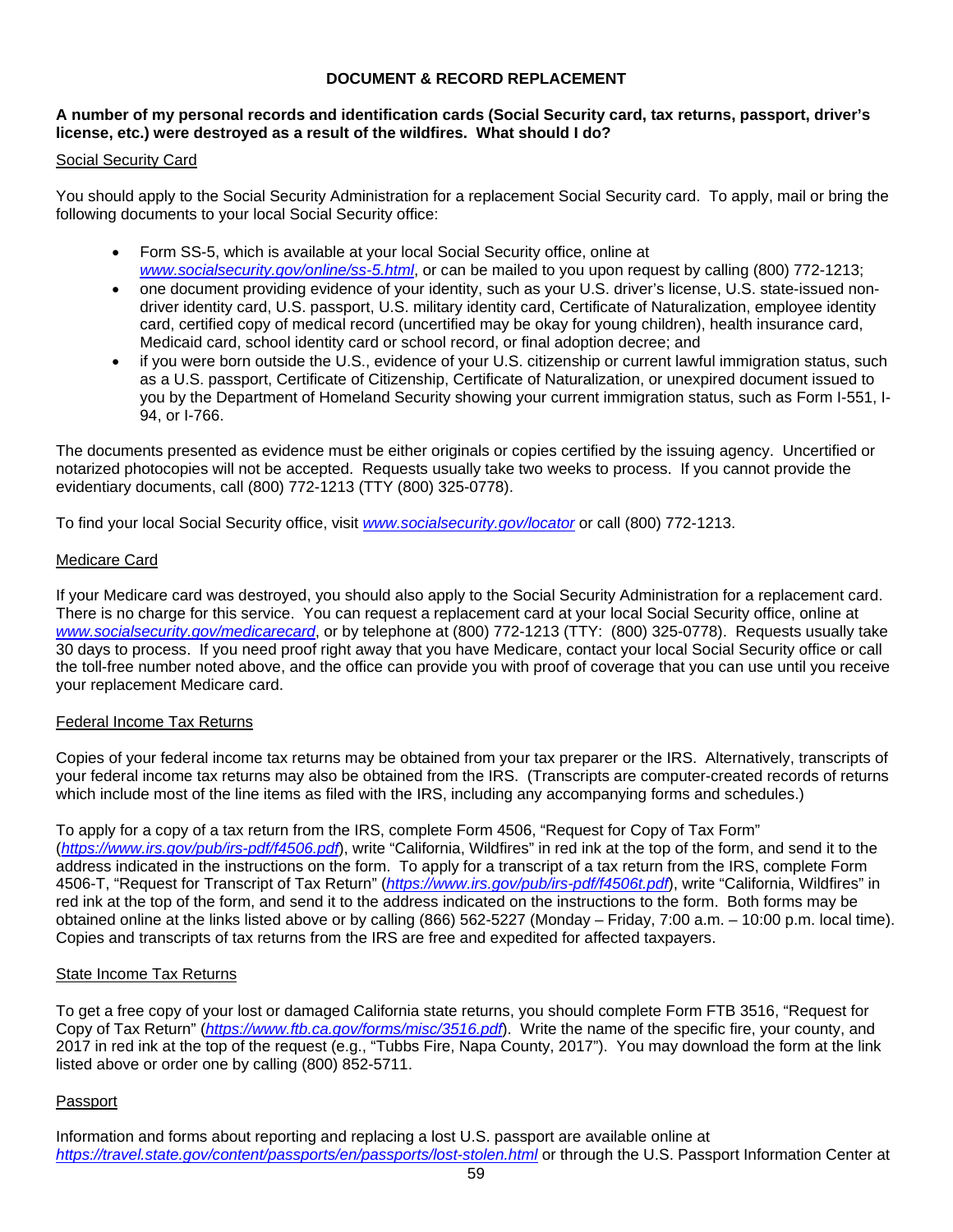(877) 487-2778 (TDD/TTY: (888) 874-7793). You must file a statement regarding the lost or stolen passport with Form DS-64 (*<https://travel.state.gov/content/dam/passports/Forms/Form%20Upload%208.1.17/ds64.pdf>*) as well as file for a new passport with Form DS-11

(*<https://travel.state.gov/content/dam/passports/Forms/Form%20Upload%208.1.17/ds11.pdf>*). If you have your passport but it is damaged, you must submit a signed statement explaining the damaged or mutilated condition of the passport, and the damaged passport should be submitted with Form DS-11. If your passport was issued by a country other than the United States, you should contact that country's consulate and file an application for a replacement passport.

### Immigration Documents

For information on how to replace your Green Card or certain other immigration documents, please see the **Immigration** chapter of this handbook.

### California Driver's License/ID Card

For a limited time period, you may be able to replace at no cost the following items if damaged due to the wildfires: driver's licenses, identification cards, vehicle registrations and titles, and disabled person parking placards. In addition, you can acquire substitute license plates and stickers, vehicle disposal paperwork, and driver record printouts, as well as process a change of address. Replacement of these documents may be expedited by going in person to a local assistance center (LAC) or a disaster recovery center (DRC). Please see the **Disaster Help Centers** chapter of this handbook for more information. You can also receive support at local DMV field offices, by calling DMV customer service at (800) 777-0133 (TTY (800) 368-4327), during business hours, or by visiting *[www.dmv.ca.gov](http://www.dmv.ca.gov/portal/dmv)*, and identifying yourself as a wildfire victim.

To replace your California driver's license and/or identification card, unless otherwise advised at an LAC or DRC, you can make an appointment to visit your local DMV office either online at *<https://www.dmv.ca.gov/portal/dmv/detail/portal/foa/welcome>* or by calling (800) 777-0133 (TTY: (800) 368-4327). You must submit application Form DL 44 (available at your local DMV or order by phone at (800) 777-0133 (TTY: (800) 368- 4327)), give a thumb print, have your picture taken, and, unless waived due to the wildfires, pay the application fee (\$27.00 for license, \$29.00 for ID card, or free for a senior citizen ID card). You will be issued an interim license and/or receipt for your ID card until you receive your new card in the mail.

## Certificate of Title (Cars, Boats/Vessels)

For a limited time period, you may be able to replace vehicle registration and title at no cost. Replacement of these documents may be expedited by going in person to an LAC or a DRC. Please see the **Disaster Help Centers** chapter of this handbook for more information. You also can receive support at local DMV field offices, by calling DMV customer service at (800) 777-0133 (TTY: (800) 368-4327), during business hours, or by visiting *[www.dmv.ca.gov](http://www.dmv.ca.gov/portal/dmv)*, and identifying yourself as a wildfire victim.

To obtain a replacement certificate of title, you must complete an Application for Duplicate or Paperless Title REG 227 (*[https://www.dmv.ca.gov/portal/dmv/?1dmy&urile=wcm:path:/dmv\\_content\\_en/dmv/forms/reg/reg227](https://www.dmv.ca.gov/portal/dmv/?1dmy&urile=wcm:path:/dmv_content_en/dmv/forms/reg/reg227)*), attach the damaged title if mutilated, and, unless waived due to the wildfires, pay the duplicate title fee of \$20.00 (\$15.00 for boats/vessels). REG 277 may be obtained online at the link listed above or at your local DMV. Unless otherwise advised at a DRC, you may submit the application either in person at your local DMV office or mail it to:

Department of Motor Vehicles Registration Operations P.O. Box 942869 Mail Station E-254 Sacramento, CA 94269-0001

Instructions are available at *[http://www.dmv.ca.gov](http://www.dmv.ca.gov/)*.

## Birth Certificates, Marriage Certificates, Death Certificates, and Divorce Decrees

For a limited time, certified copies of birth, marriage, and death certificates and divorce records will be provided free of charge. These records may be obtained by going in person to an LAC or DRC. Please see the **Disaster Help Centers** chapter of this handbook for more information. You may also go in person to the applicable County Recorder's office to obtain the records free of charge by identifying yourself as a wildfire victim.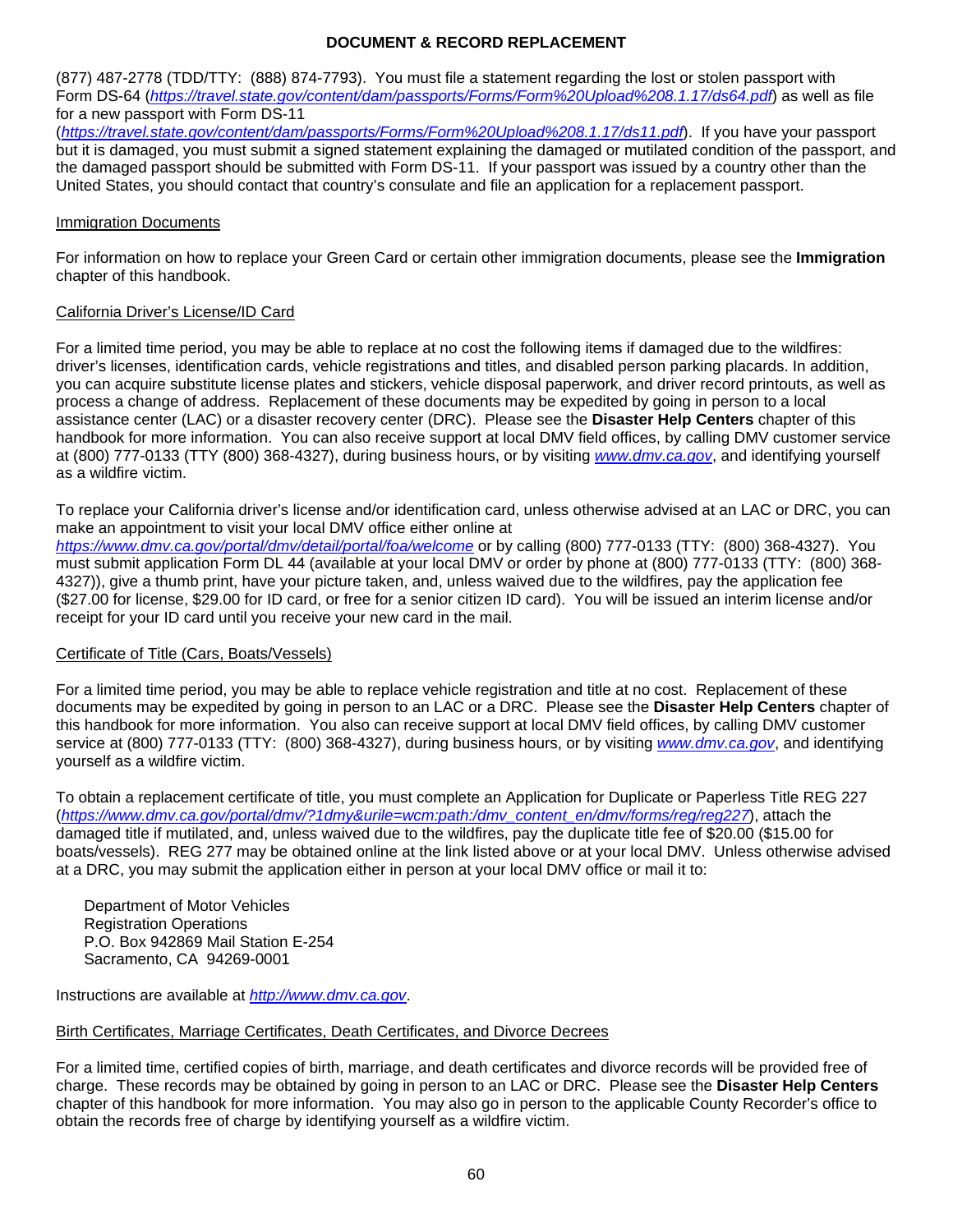Certified copies of birth, marriage, and death certificates can be obtained from the County Recorder's office in the county where the birth, marriage, or death occurred. You must fill out an application with information such as the full name of the person, date of event, and place of event. Unless waived due to the wildfires, a fee in the amount of \$25.00 to \$30.00 for a birth certificate, \$15.00 to \$17.00 for a marriage certificate, or \$21.00 to \$23.00 for a death certificate, is also required. If you need the documents quickly, you should go directly to the Recorder's office to apply for the certificate. A list of the County Recorders' offices in Butte, Lake, Mendocino, Napa, Nevada, Solano, Sonoma, and Yuba Counties is provided at the end of this chapter.

Certified copies of birth, marriage, and death certificates can also be obtained from the Office of Vital Records by mailing your request to:

California Department of Public Health Vital Records – MS 5103 P.O. Box 997410 Sacramento, CA 95899-7410

Instructions and forms for requesting such certified copies are available at *<https://www.cdph.ca.gov/Programs/CHSI/Pages/Vital-Records.aspx>*.

To replace a divorce decree or judgment, contact the clerk of the court in the county where the judgment was issued. Procedures vary from court to court. To find the location, phone number, and website of the superior court, visit *<http://www.courts.ca.gov/find-my-court.htm>*.

#### Military Service Records

Instructions for requesting military service records online, by mail, or by fax can be found at *<https://www.archives.gov/veterans/military-service-records>*.

For priority service to replace a Separation Document (usually DD Form 214 or equivalent), write "California Wildfires" in the "Comments" section of eVetRecs or in the "Purpose" section of Form SF-180, Request Pertaining to Military Records. Fax your request to customer service at (314) 801-9195.

#### Immunization Records

Immunization records for yourself or your child may be obtained from the California Immunization Registry (CAIR). Go to *<http://cairweb.org/wheres-my-immunization-record/>* for information. To request a record, fill out this form: *<http://cairweb.org/docs/CAIR2AuthorizationToRelease.pdf>*. For fastest service, fax the request to (888) 436-8320 or email to *[CAIRHelpDesk@cdph.ca.gov](mailto:CAIRHelpDesk@cdph.ca.gov)*. The request may also be mailed to:

California Dept. of Public Health, Immunization Branch 850 Marina Bay Parkway Building P, 2nd Fl. Richmond, CA 94804-6403

If immunization records are not found in CAIR, look for copies kept by the physician or medical group that administered the immunizations, at your local health department, or at your child's school.

#### **As a result of the wildfires, records related to real property I own (such as the deed to my house) were destroyed. What should I do?**

Certified copies of deeds to real property may be obtained from the County Recorder's office in the county where the property is located. To apply, you will need the name of the owner of the deed, property address, and, preferably, the recorded year of the deed and the title of the document (or document number). Unless waived due to the wildfires, copy fees vary from \$1.25 to \$7.00 for the first page, and from \$0.50 to \$3.00 for each page thereafter. A list of the County Recorders' offices in Butte, Lake, Mendocino, Napa, Nevada, Solano, Sonoma, and Yuba Counties is provided at the end of this chapter.

## **As a result of the wildfires, my will and/or family trust document was destroyed. What should I do?**

If the will and/or family trust was prepared by an attorney, you may be able to obtain a copy of the document by contacting the attorney who drafted it. If you do not have the attorney's current address, search for the attorney's contact information online at *<http://members.calbar.ca.gov/search/member.aspx>* or contact the State Bar of California at (415) 538-2000. If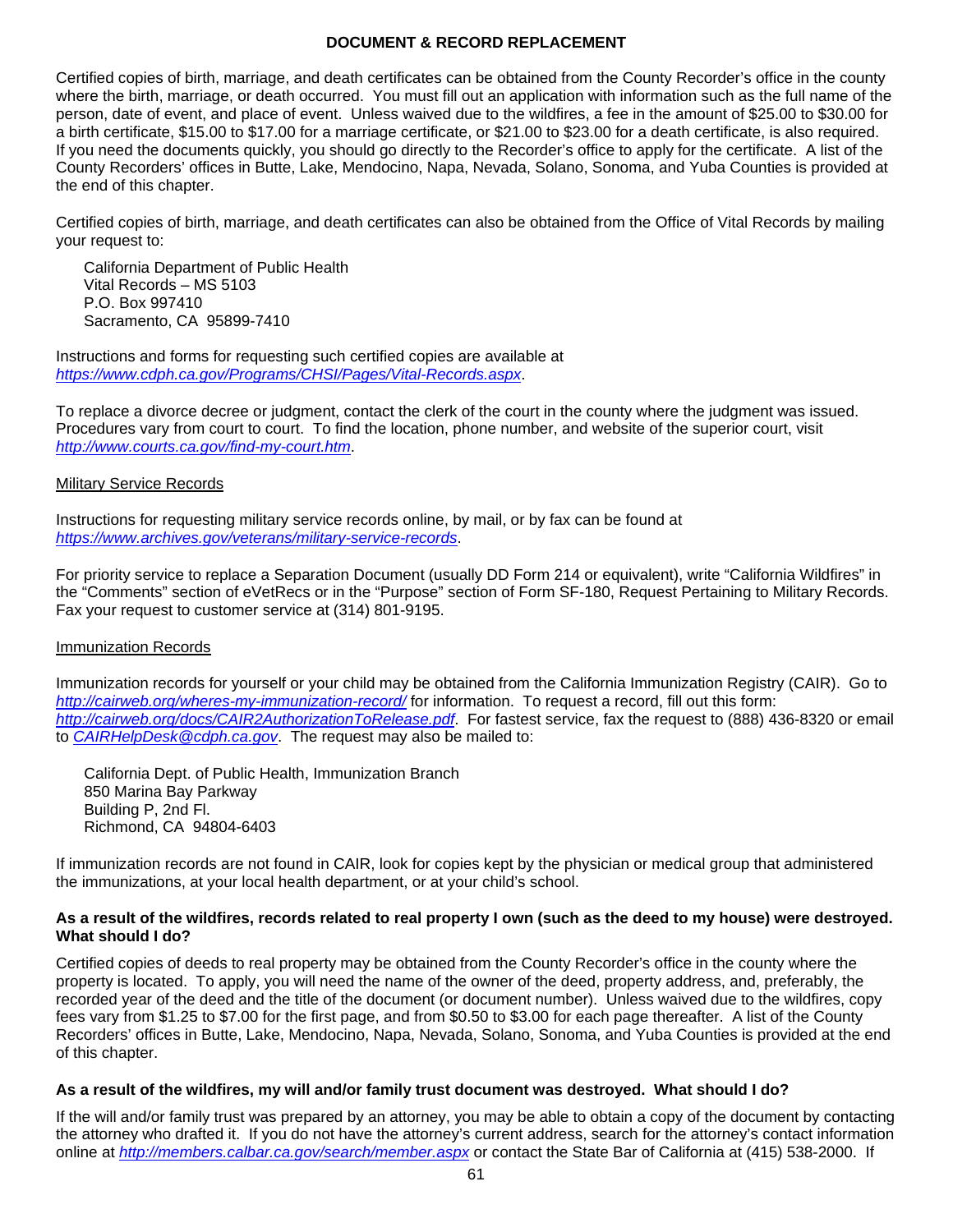the attorney does not have a copy of the document, you should consider whether the document may have been recorded elsewhere, and check with the appropriate County Recorder's office by using the contact information provided below. Otherwise, you should have a new will, trust, and/or other document drafted.

#### **As a result of the wildfires, my insurance policy, premium notice, or other insurance-related document was destroyed. What should I do?**

If insurance documents are destroyed, contact your insurance agent or insurance company to obtain a copy of the policy.

# **County Recorder's Office Contact Information**

## **Butte County Clerk-Recorder**

<https://clerk-recorder.buttecounty.net/>

Butte County Hall of Records, 155 Nelson Ave., Oroville, CA 95965 (530) 538-7691 (toll free within Butte County: (800) 894-7761)

**Lake County Assessor-Recorder**

<http://www.co.lake.ca.us/Government/Directory/Assessor-Recorder.htm>

Lake County Courthouse, 255 North Forbes St., Lakeport, CA 95453 (707) 263-2293 (Recorder); (707) 263-2302 (Assessor)

# **Mendocino County Assessor-Clerk-Recorder**

<https://www.mendocinocounty.org/government/assessor-county-clerk-recorder-elections/county-recorder>

501 Low Gap Rd., Room 1020, Ukiah, CA 95482 (707) 234-6822

**Napa County Clerk-Recorder**

<http://www.countyofnapa.org/Recorder-Clerk/>

Carithers Building, 900 Coombs St., Room 116, Napa, CA 94559 (707) 253-4247 (Clerk); (707) 253-4105 (Recorder)

## **Nevada County Clerk-Recorder**

<https://www.mynevadacounty.com/235/Clerk-Recorder>

950 Maidu Ave., Suite 210, Nevada City, CA 95959 (530) 265-1221

**Solano County Assessor-Recorder** <http://www.solanocounty.com/depts/ar/home.asp>

675 Texas St., Suite 2700, Fairfield, CA 94533 (707) 784-6210 (Assessor); (707) 784-6290 (Recorder)

**Sonoma County Clerk-Recorder** <http://sonomacounty.ca.gov/CRA/Clerk-Recorder/>

585 Fiscal Dr., Room 103, Santa Rosa, CA 95403 (707) 565-3800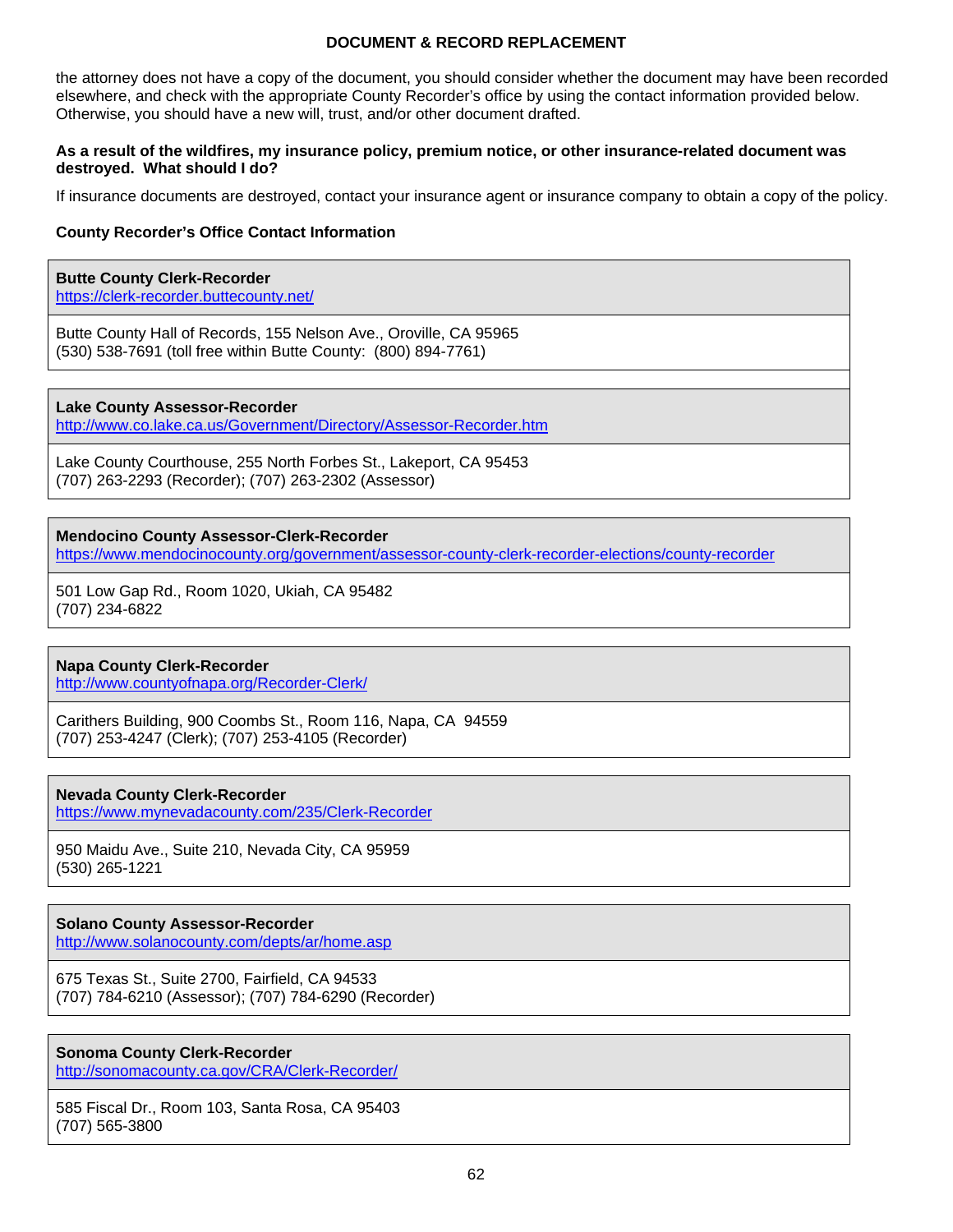**Yuba County Clerk-Recorder** <http://www.co.yuba.ca.us/departments/clerk/> <http://www.co.yuba.ca.us/departments/recorder/>

915 8th St., Suite 107, Marysville, CA 95901 (530) 749-7851 (Clerk); (530) 749-7850 (Recorder)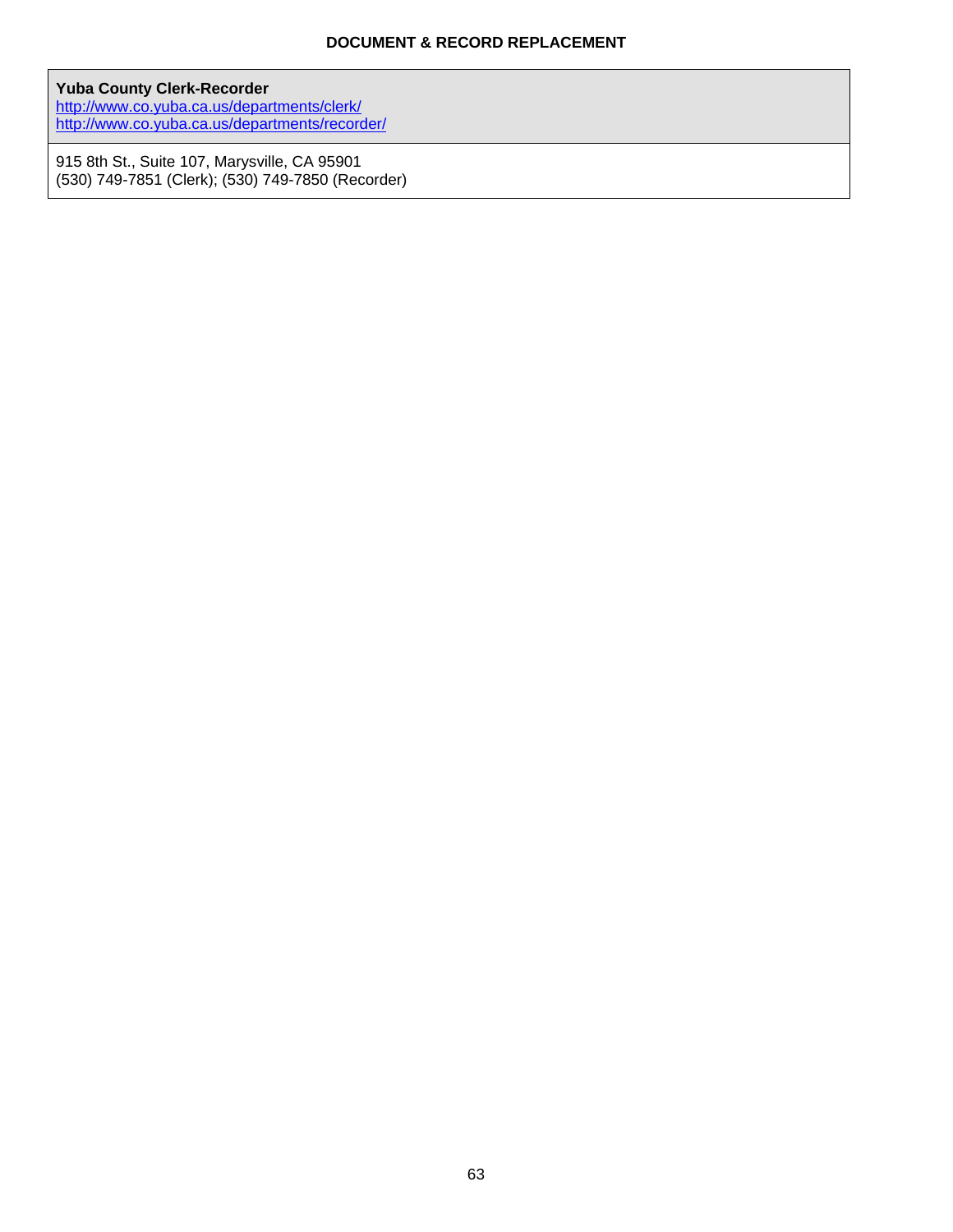## **INTERNET & TELEPHONE RESOURCES**

### **PUBLIC SAFETY NEWS AND INFORMATION**

The California Department of Forestry and Fire Protection (CAL FIRE) is providing a free "Ready for Wildfire" application which is now available in both the Apple App Store and the Google Play Store—search for CAL Fire to install. Users can sign up for customized alerts that will send texts or push notifications to their device when CAL FIRE is responding to or assisting with a wildfire in their area. Users can also set up alerts for single counties, multiple counties, or statewide, or can also set up an alert if a wildfire is reported within 30 miles of their device.

In addition to free over-the-air broadcast channels, XM Satellite Radio is broadcasting updates and public safety information, including traffic, weather, and evacuation news regarding the California wildfires on its 24-hour radio channel Emergency Alert (XM channel 247). Anyone who has an XM receiver (even if you are not an XM subscriber) can tune in to this station. So, for example, if you have an XM radio in your car (even if you do not pay to subscribe to XM), you can tune in to these updates.

Emergency operations centers are also sending out information via Nixle (*<http://www.nixle.com/>*). To get up-to-date information on evacuations, shelters, and road closures, text your zip code to 888777.

Sonoma County residents may also join SoCoAlert: *[http://sonomacounty.ca.gov/FES/Emergency-](http://sonomacounty.ca.gov/FES/Emergency-Management/SoCoAlert/)[Management/SoCoAlert/](http://sonomacounty.ca.gov/FES/Emergency-Management/SoCoAlert/)*. This free service provides local alerts via home, cell, work, email, and/or text. A free app for Apple and android devices is also available.

### TELECOMMUNICATION SERVICES

Several telephone companies are offering free call forwarding and other services to customers who have evacuated due to the wildfires.

**Verizon** customers in affected areas are eligible for certain free services. Postpaid mobile phone customers are eligible for talk, text, and data relief while prepaid customers will receive an extra 3 GB for talk, text, and data. A list of eligible zip codes for qualifying areas of relief is available online at *<https://www.verizonwireless.com/featured/relief/>*. Depending on area, relief is available for service provided from October 10 – October 18, 2017 or October 13 – October 18, 2017. Customers may also contact customer care at (800) 922-0204 for further information.

**AT&T** customers in affected areas are also eligible for several free services. AT&T wireless customers will automatically be issued credits for unlimited data, voice, and text for service provided from October 9 – October 18. AT&T prepaid customers in the same counties will receive credits for the same service time period for unlimited voice and text. This applies to AT&T wireless customers with billing addresses and AT&T prepaid customers with phone numbers in the following counties: Butte, Lake, Mendocino, Napa, Nevada, Solano, Sonoma, and Yuba.

AT&T is also providing consumer landline customers with free wireless connections for a limited time. Landline consumers can visit an AT&T retail location to receive a free AT&T prepaid device, while supplies last, and a \$25 pin that can be used for \$0.25/min calling and \$0.20 texts. This offer applies to customers with an AT&T landline or VoIP service in Butte, Lake, Mendocino, Napa, Nevada, Solano, Sonoma, and Yuba Counties, *and* who do not have active cell phone service from AT&T. Further details are available at *[http://about.att.com/inside\\_connections\\_blog/california\\_fires](http://about.att.com/inside_connections_blog/california_fires).* 

Affected video subscribers and home Internet customers can contact AT&T at (800) 288-2020 with questions about their service and/or damaged equipment, or to voluntarily pause their service to suspend charges.

AT&T video customers with an active account and a Wi-Fi or wireless connection can access their DIRECTV or U-verse TV content by downloading the respective mobile app in the Google Play Store for Android Devices or on iTunes for iOS devices.

**U.S. Cellular** customers in affected areas are also eligible for free services. U.S. Cellular is waiving any overage charges for postpaid customers who have billing addresses in the affected counties for services provided from October 9 – October 15, 2017.

**Sprint**, **Boost Mobile**, and **Virgin Mobile** customers in affected areas will have text, call, and data overage fees waived for services provided through October 15, 2017.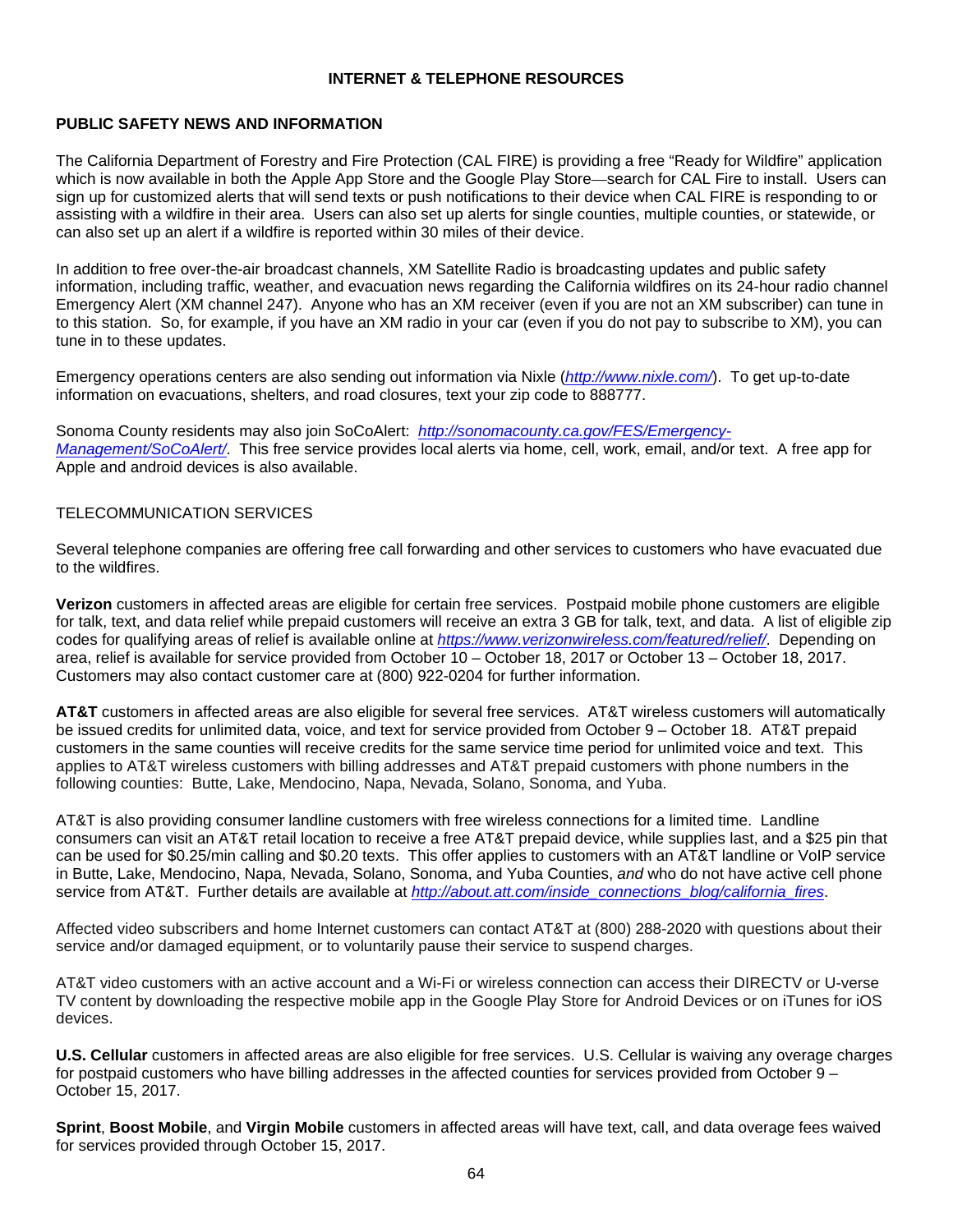## **INTERNET & TELEPHONE RESOURCES**

Further details are available at *<http://newsroom.sprint.com/sprint-responds-to-northern-california-wildfires.htm>*. As of October 20, 2017, **T-Mobile** is still providing mobile trucks with water, snacks, and respiratory masks, as well as charging stations and portable chargers throughout the affected areas. Further information is available at *<https://newsroom.t-mobile.com/news-and-blogs/t-mobile-responds-to-california-wildfires.htm>*.

# INTERNET SERVICES

**Comcast** is opening up Xfinity WiFi hotspots throughout Northern California to help residents and personnel stay connected amid wildfires in the region. Ungated access throughout the Napa and Sonoma County areas is available on access points with the "xfinitywifi" SSID. Comcast Internet subscribers can sign on with their regular credentials and stay connected on various hotspots. Non-subscribers will need to pick the "xfinitywifi" network name from the list of available hotspots, launch a browser, and locate the "Not an XFINITY Internet Customer" section on the sign-in page to get started.

A map of Xfinity WiFi hotspots by zip code is available at *<http://wifi.xfinity.com/>*.

As of October 20, 2017 **AT&T** teams at the following shelters are providing Wi-Fi, charging solutions, phones for use, account support, live news via DirecTV Now, snacks, and water:

- Napa: Napa Valley College, 2277 Napa-Vallejo Hwy., Napa, CA 94558
- Petaluma: Community Center, 320 N. McDowell Blvd., Petaluma, CA 94954
- Santa Rosa: Elsie Allen High School, 599 Bellevue Ave., Santa Rosa, CA 95407
- Santa Rosa: Veterans Memorial Building, 1351 Maple Ave., Santa Rosa, CA 95404
- Sonoma: Sonoma County Fairgrounds, 1350 Bennet Valley Rd., Santa Rosa, CA 95404
- Yuba City: Yuba Sutter Fairgrounds, 442 Franklin Ave., Yuba City, CA 95991

As of October 20, 2017 **U.S. Cellular** is also still providing free Wi-Fi, charging, and power packs along with portable chargers at the following U.S. Cellular locations, schools, and library during normal store hours:

- U.S. Cellular, 14896 Olympic Dr., Clearlake, CA 95422
- U.S. Cellular, New Trend Wireless, 365 Lakeport Blvd., Lakeport, CA 95453
- U.S. Cellular, 1232 Airport Park Blvd., Ukiah, CA 95482
- U.S. Cellular, New Trend Wireless, 1393 N. State St., Ukiah, CA 95482
- U.S. Cellular, New Trend Wireless, 1702 S. Main St., Willits, CA 95490
- Ukiah High School, 1000 Low Gap Road, Ukiah, CA 95482 (power packs and chargers only)
- Willits High School, 299 N. Main St., Willits, CA 95490 (power packs and chargers only)
- Willits Library, 390 E. Commercial St., Willits, CA 95490 (power packs and chargers only)

**Verizon** has also deployed a mobile cell site to provide coverage to the Sonoma County Fairgrounds evacuation shelter in Santa Rosa. As of October 20, 2017, there is also a Verizon Disaster Response Trailer at Kaiser Permanente Hospital in Napa (3285 Claremont Way, Napa, CA 94558). It has Internet access, laptop computers, phones, and a wireless charging station. As of October 20, 2017, there is also a Verizon mobile access point at Napa Valley College (2277 Napa Valley Hwy., Napa, CA 94558), with free charging stations, laptops with Internet service, phones, and televisions. Internet service is also available at local libraries. Each Napa County library branch has set up space for evacuees to access the Internet. The Internet can be accessed 24 hours a day by connecting to the library system's Wi-Fi from the parking lot. You can find library locations on this website: *<http://www.countyofnapa.org/library/hoursandlocations/>*.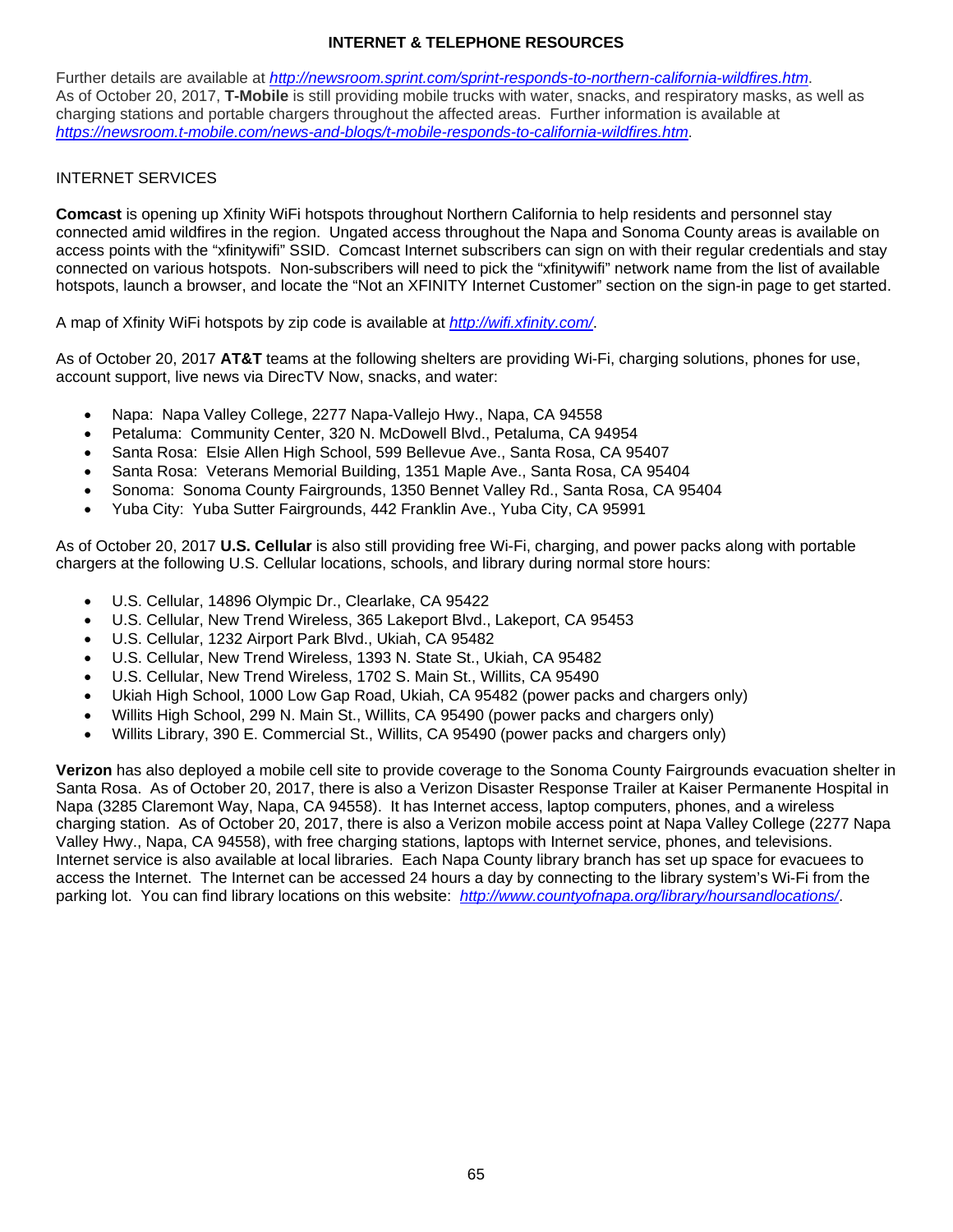## **CONSUMER TIPS & FRAUD PREVENTION**

### **Could I become a victim of fraud?**

Unfortunately, after a disaster, some people try to take advantage of victims by engaging in financial scams and frauds. In some cases these individuals and companies claim to be offering help by engaging in what may be legal acts but which in reality result in additional financial hardship to those already suffering. In the aftermath of the wildfires, you should therefore take precautions and be on the lookout for financial scams and con artists.

### **What should I be doing to prevent fraud or a financial scam?**

The old saying applies: *Things that sound too good to be true usually are*. As a general matter, the following tips should be followed when hiring or contracting with anyone: (1) verify that the company or person is licensed with the appropriate regulatory agencies if the industry is subject to state licensing; (2) obtain multiple estimates of the cost of the service to be performed from different sources so you know that you are getting a fair price; (3) obtain estimates in writing; (4) ask for references so you can speak directly with prior customers to determine whether they were satisfied; (5) when individuals show up at your home, ask for identification to verify that they are who they say they are; (6) read and be sure you thoroughly understand all contracts and service agreements before signing; and (7) file complaints with the appropriate regulatory agencies if confronted with potential fraud or abuse.

Additionally, whenever you have telephone calls with any person at a company or agency, keep a log of the calls for your records. You should log the name of the person with whom you spoke, the date and time of the call, and the subject matter of the call.

If you believe that someone is attempting to defraud you, contact the California Department of Consumer Affairs at (800) 952-5210 or file a complaint online at *<http://www.dca.ca.gov/consumer/complaints.shtml>*.

## **What if someone asks me to sign something?**

You should look out for anyone who is in a hurry to have you sign a document or contract. A red flag should go up if someone says that you must sign right away to get a low price or a special deal. A person or company that is really trying to aid victims and/or provide legitimate services will not make such demands and will appreciate that you will need to truly understand what you are signing. Most importantly, read everything before you sign it and make sure you understand what you are signing. Do not be afraid to ask questions about the meaning of the contract. Consider getting the assistance of a qualified attorney (if you do not have your own attorney, you may want to refer to the **Lawyer Referral Services & Legal Aid** chapter of this handbook). Get copies of anything that you sign, when you sign.

You should also be careful about signing a contract containing language that you are unable to read or understand. Do not sign a contract in a language you cannot personally understand, unless you have a trusted individual who is fluent in that language (such as a friend, adult family member, or attorney) translate the contract for you. If you have already signed a contract in a language you cannot personally understand, you may still have protections available and you may want to consult an attorney. (See the **Lawyer Referral Services & Legal Aid** chapter of this handbook.) California law requires that an accurate translation of a contract must be given to the consumer by a person in a trade or business who negotiates primarily in the Spanish, Chinese, Tagalog, Vietnamese, or Korean languages. This protection does not apply if the consumer has an interpreter assist in the negotiation. This protection also does not apply to home improvement contracts or contracts involving a seller who is not engaged in a trade or business. You can read more about these protections at *[http://www.dca.ca.gov/publications/legal\\_guides/k-4.shtml](http://www.dca.ca.gov/publications/legal_guides/k-4.shtml)*, but if you find yourself in a situation where you have signed a contract you do not understand, you should consult with an attorney.

#### **What is a public insurance adjuster and what should I look for if I decide to hire one?**

A public insurance adjuster is someone who evaluates property loss on behalf of a policyholder and helps them file insurance claims in exchange for a fee. Many public insurance adjusters will claim that they can maximize your insurance benefits by finding damage that an insurance company adjuster may not find. However, you should understand that your insurance company may provide an independent insurance adjuster to you at no charge, unlike a public insurance adjuster, who is paid a fee or a percentage of your claim. If you use the insurance company's adjuster and are not confident in his or her findings, you still have the right to separately hire a public adjuster to help you. However, it is important that you understand what the fees are and how they are calculated before you hire a public adjuster. It is also a good idea to rely on referrals to determine which public adjusters are legitimate. If you decide to hire a public adjuster, make sure that he or she is licensed. Call the California Department of Insurance (CDI) at (800) 967-9331 or access the CDI's website at *<https://www.insurance.ca.gov/>*. Click on "Consumers" and then "Check Licensing Status" for licensing verification and other information regarding public adjusters.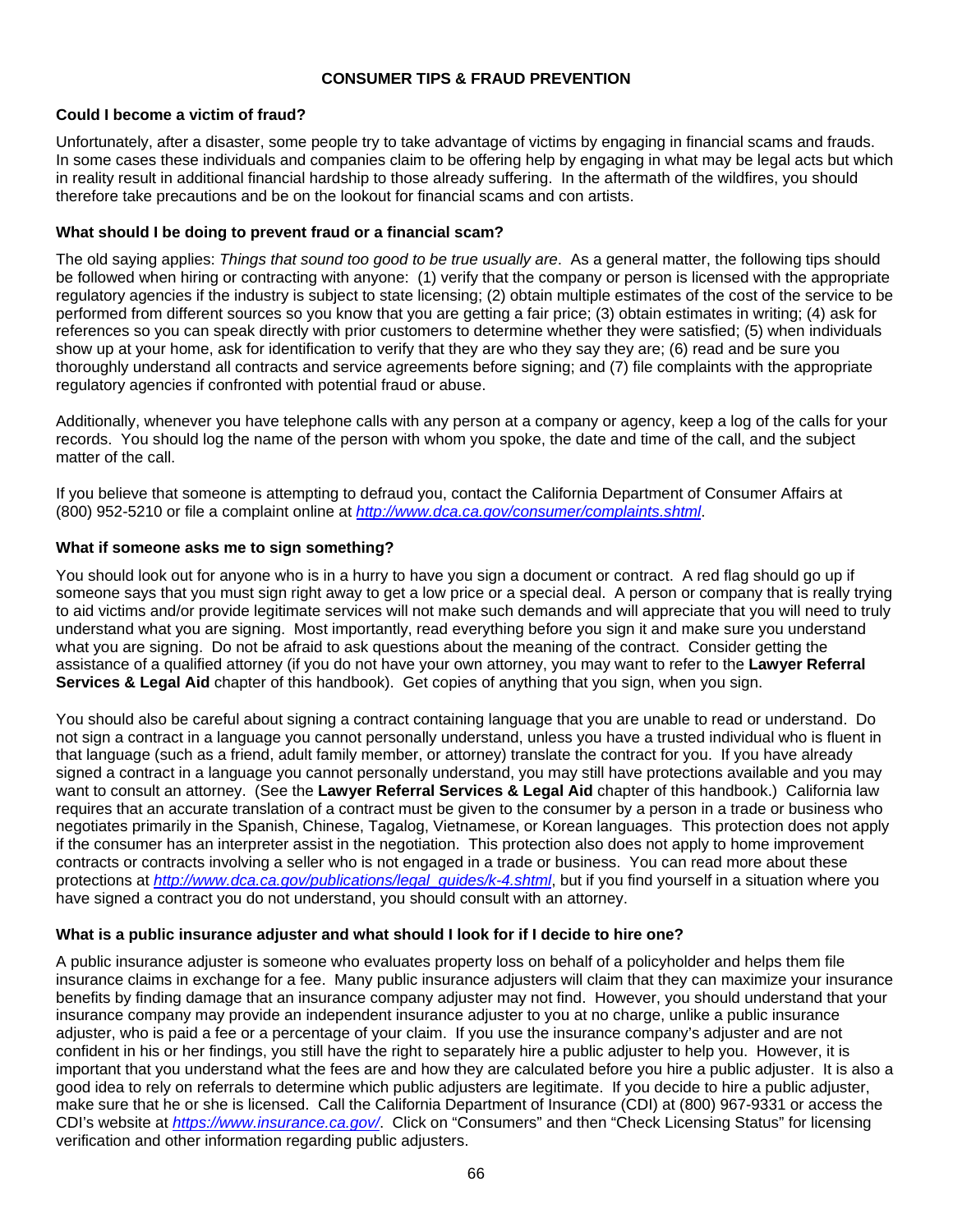## **CONSUMER TIPS & FRAUD PREVENTION**

## **What do I need to consider if I am offered a home loan?**

Before you get a loan to rebuild your house, you should shop around for different lenders to determine which one is offering you the best interest rates and the lowest fees. Before getting a loan from a private lender, you should always check to see if you qualify for any government assistance programs, such as FEMA, SBA, and HUD programs, or assistance from the State of California. (For further information on these government programs, please see the **Housing** chapter of this handbook.) Be on the lookout for "guaranteed loans" which is when a person contacts you and guarantees you an "offer" of a loan regardless of your credit situation for an upfront fee. Legitimate lenders do not guarantee that you will qualify for a loan before you complete an application and run a credit check. Legitimate lenders may charge a small application fee but they do not promise that you will get the loan until they complete their review. Make sure that you are dealing with a licensed lender. The California Department of Business Oversight licenses most lenders and you should check with them to determine whether the lender is legitimate. They can be reached at (866) 275-2677 or online at *[https://docqnet.dbo.ca.gov/licensesearch/.](https://docqnet.dbo.ca.gov/licensesearch/)*

## **What should I look for when hiring contractors to do repair work on my house?**

Problems with home repair contractors, such as abandonment and shoddy work, are common in general and often happen after disasters. Watch out for door-to-door offers of repair services and never provide a contractor with a cash deposit based on a handshake. You should get a written contract that details every aspect of the work to be done and a performance and payment schedule. Before signing a contract with a contractor, consider whether you need to consult with an attorney and be sure to check the contractor's license status and references. You can check licenses online on the California Contractor State License Board (CSLB) website, at

*<https://www2.cslb.ca.gov/onlineservices/CheckLicenseII/checklicense.aspx>*. You can also file complaints online at *[http://www.cslb.ca.gov/Consumers/Filing\\_A\\_Complaint/](http://www.cslb.ca.gov/Consumers/Filing_A_Complaint/)*. In addition, the CSLB has established a hotline where disaster victims can obtain more information: (800) 962-1125 (Monday – Friday, 8:30 a.m. – 5:00 p.m.).

The Federal Trade Commission also provides the following article outlining steps for finding and hiring a contractor and spotting scams: *<https://www.consumer.ftc.gov/articles/0242-hiring-contractor>.*

## **Is loan consolidation a good idea?**

While the decision whether to consolidate loans or transfer loans to a new finance company depends on your particular situation and the terms being offered, you should be aware that some financial companies may try and take advantage of your situation in the wake of a disaster. Because of the disaster, you may not be able to pay your creditors on time and finance companies may contact you promising to consolidate your home mortgage, credit card debt, car loans, and repair loans. They will claim that such consolidation will lower your monthly payments and give you more time to pay the debt. Such companies often pressure you to sign multiple loan agreements without giving you a chance to review the documents, thoroughly understand the interest rate or repayment terms, or consult with another person or an attorney. In many instances, these refinancings result in high fees and interest rates, payments to bogus creditors, and can leave you in a situation where you default and damage your credit. You should therefore carefully review the terms of any refinancing, verify that the company you are dealing with is legitimate and licensed, and check referrals from previous customers. It is also recommended that you have an attorney review the documents and provide advice.

## **Can I do anything about being hassled by a collection agency?**

Creditors are not required to let you know that they are referring your account to a collection agency. However, you have certain legal rights that protect you from harassment by a collection agency. For example, debt collectors may only call between 8:00 a.m. – 9:00 p.m. (They can, however, contact your employer for certain information, as well as contact you at your work.) Debt collectors cannot use obscene or profane language or make threats to harm you or your property. There is no law that limits the number of calls that an agency can make, but repeated calls over a short period of time are prohibited if they would constitute harassment.

You can obtain more information about your rights with respect to collection agencies by consulting the California Attorney General's website at *[http://oag.ca.gov.](http://oag.ca.gov/)* Click on the "Consumer Information" link, then "Consumer Topics," and then "Debt Collectors." You can also file a complaint with the Federal Trade Commission. You can contact the Commission by mail at Consumer Response Center, 600 Pennsylvania Avenue, NW, Washington, D.C. 20580-0001; by telephone at (877) FTC-HELP/(877) 382-4357 (TTY: (866) 653-4261); or via its website at *[www.ftc.gov.](http://www.ftc.gov/)*

## **What if I am the victim of identity theft?**

Identity thieves steal personal information and use it to obtain credit cards, loans, or bank accounts in other peoples' names. When the bills are not paid, the victims may or may not be held responsible for some or all of the charges.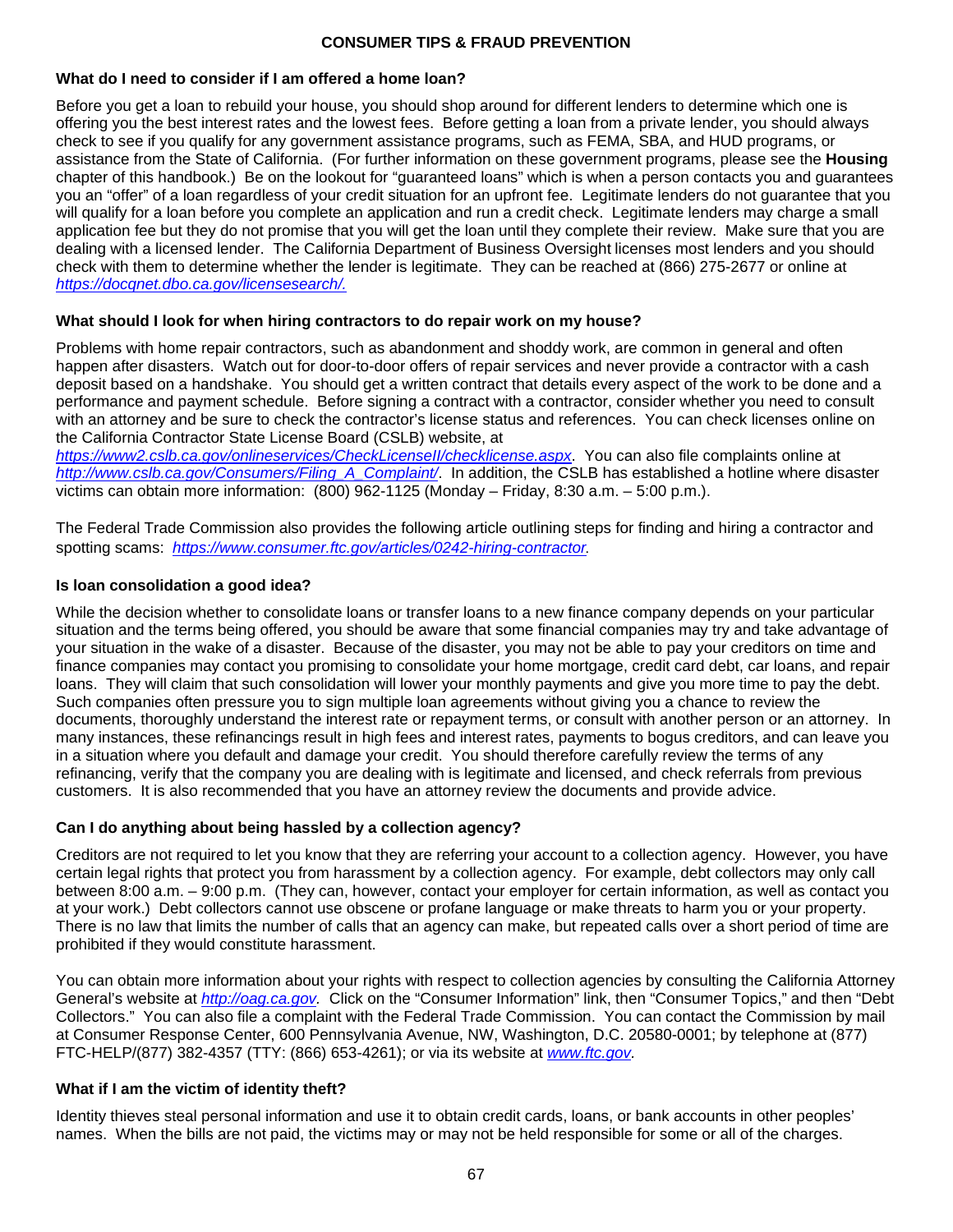## **CONSUMER TIPS & FRAUD PREVENTION**

Identity theft can happen anywhere, including following a disaster due in part to people evacuating in a hurry or exercising less care in giving out information. In trying to reestablish their lives, those affected by disasters can make their personal information vulnerable, especially when it gets communicated over the Internet. Identity thieves may also pose as authority figures to try to steal personal information, and they may even impersonate disaster victims to try to obtain checks or other emergency services. FEMA has reported that in the wake of Hurricane Harvey, which recently hit Texas, scam artists have posed as FEMA inspectors asking for personal information or trying to charge for services such as damage inspections or contractor repairs.

You should never give your complete Social Security number, bank account number, or credit card information to anyone unless you are certain that the person is actually a representative of a legitimate organization. If you have any doubt, check with the organization and do not rely on the person's word. Federal and state workers do not ask for, or accept, money. FEMA staff do not charge applicants for disaster assistance, home inspections, or help filling out applications. All FEMA representatives carry a laminated photo ID.

In general, if you believe that you are a victim of identity theft, you should: (1) contact the fraud department of the three major credit bureaus to request a free (and renewable) 90-day fraud alert—you can call Experian at (888) 397-3742, Equifax at (800) 685-1111, and TransUnion at (888) 909-8872; (2) contact your local police and report the identity theft be sure to obtain a copy of the police report and forms to use to request account information from creditors; (3) fill out an identity-theft report at *[www.identitytheft.gov](http://www.identitytheft.gov/)*; and (4) contact your creditors and request information about the fraudulent accounts—ask for accounts that have been used fraudulently to be closed and reported to the credit bureaus as "closed at consumer's request." You can use the police report and identity theft report to help prove that you were the victim of identity theft. For more information, visit the California Attorney General's website at *[www.oag.ca.gov/idtheft](http://www.oag.ca.gov/idtheft)* and FEMA's website at *<https://www.fema.gov/>*.

In the wake of the recent wildfires, some individuals have applied for FEMA help using identities that are not their own. If you learn someone has used your identity to apply for FEMA assistance, a FEMA representative can help you file a new application and will provide information for you to file a complaint. (If you decide not to file an application, the representative will confirm you do not want to access FEMA benefits.) You should also contact DHS Office of the Inspector General (OIG) at (800) 323-8603 (TTY 844-889-4357). You can file a complaint online at *<http://www.oig.dhs.gov/>*, fax a complaint to (202) 254-4297, or mail a complaint to DHS Office of Inspector General: Mail Stop 0305, Dept. of Homeland Security, 245 Murray Dr. SW, Washington D.C. 20528-0305. In addition, those with information related to this type of fraud can call FEMA's Office of the Chief Security Officer (OCSC) tip line at (866) 223- 0814 or email *[FEMA-OCSO-Tipline@fema.dhs.gov.](mailto:FEMA-OCSO-Tipline@fema.dhs.gov)* If you suspect suspicious activity or fraud, contact the National Center for Disaster Fraud Hotline at (866) 720-5721, fax (225) 334-4707, or email *[disaster@leo.gov.](mailto:disaster@leo.gov)*

## **What should I look for when hiring a moving company?**

When hiring a moving company that you are unfamiliar with, you should: (1) ask for references; (2) make sure the mover is licensed, insured, and in good standing with the California Public Utilities Commission; (3) get an estimate in writing of the cost of the move and how long it will take (a written cost estimate is binding, but oral or Internet estimates are not); (4) know that the moving company must provide a "not to exceed" price for all household moves in an agreement for moving services; and (5) make sure you understand the moving company's insurance limits and consider whether you should purchase additional insurance.

More information, including an updated list of licensed movers, information about maximum rates, information about how to file a claim for loss or damages, and several consumer-protection resources, is available online at *<http://consumers.cpuc.ca.gov/Movercic/>* or you can call (800) 894-9444 to check if a mover is on the list. Also, you can file a complaint against a moving company online at *<http://www.cpuc.ca.gov/movercomplaint/>* or by calling (800) 366- 4782. Loss or damages claims must be filed in writing within nine months after your goods have been delivered.

#### **What should I look for when hiring a storage company?**

Before you turn your belongings over to anyone for storage you should make sure that: (1) the storage company is legitimate and reputable by talking with people who have used their services; (2) you have a written agreement with the storage company that lists what will be provided, the cost to you, and, specifically, the property you are turning over for storage; and (3) you have considered whether and how to insure the contents of your storage unit (your homeowners or renters insurance may or may not already cover some of the items).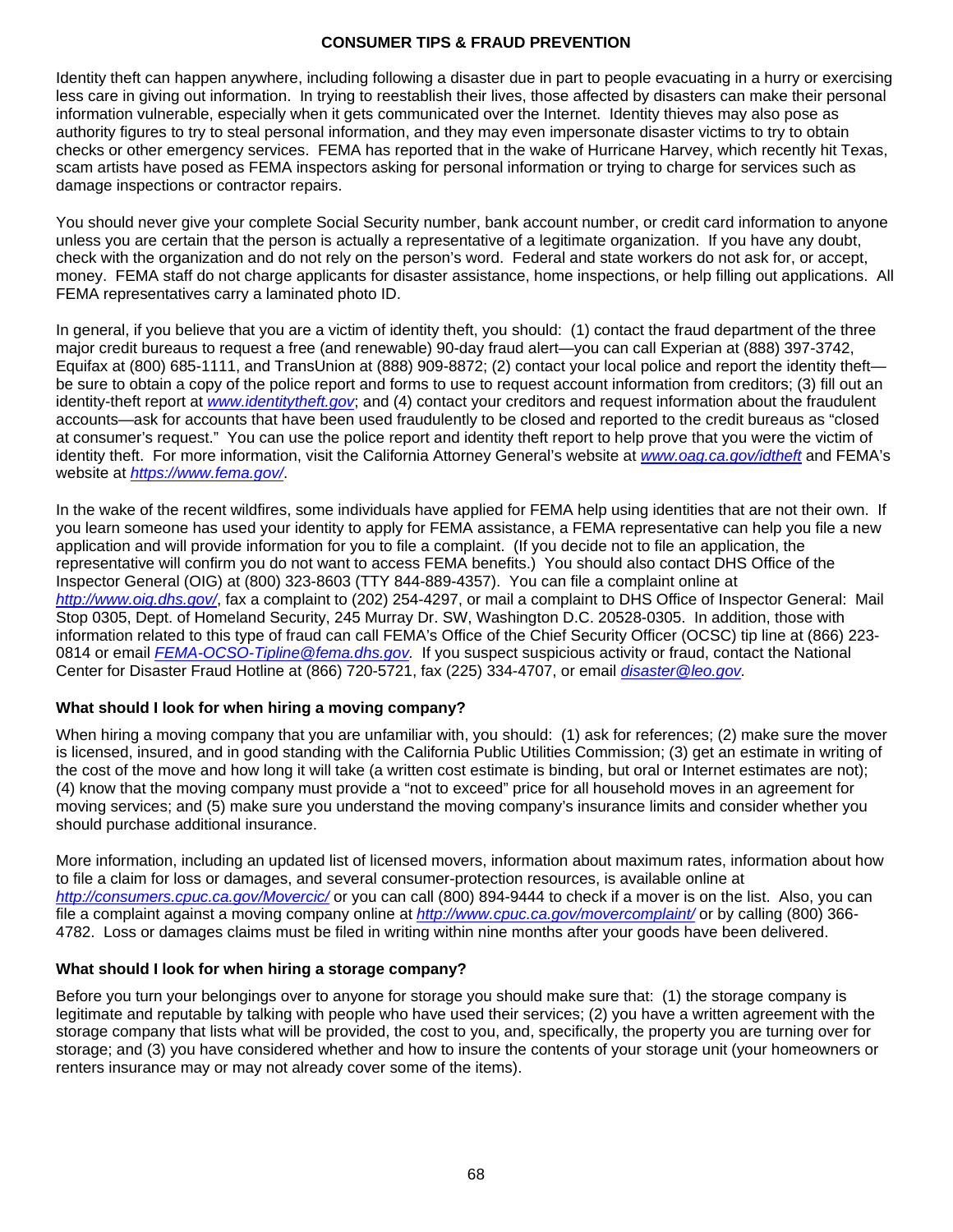## **CONSUMER TIPS & FRAUD PREVENTION**

#### **What should I look for when hiring an attorney?**

It is important to always start with a referral from a trusted source. If you do not have a trusted friend or family member who can refer you to an attorney, you can inquire with a local lawyer referral service that has been certified by the State Bar of California. (We have listed such certified services for the affected counties in the **Lawyer Referral Services & Legal Aid** chapter of this handbook.) To obtain a listing of State Bar-certified referral services in other counties, you can call the State Bar lawyer referral services at (866) 442-2529 (in California) or (415) 538-2250 (outside California) or look them up on the Internet at *[www.calbar.ca.gov/lrs](http://www.calbar.ca.gov/lrs)*.) Additionally, you may want to review the State Bar's consumer Legal Guides, "Finding the Right Lawyer" and "Problem with a Lawyer," which are located online at *[www.calbar.ca.gov](http://www.calbar.ca.gov/)*. Click the "Public" link, then the "Free Legal Information" link, and then the "Legal Guides" link.

If you need to file a complaint against an attorney, you should contact the State Bar of California at (800) 843-9053 or visit their website at *[www.calbar.ca.gov](http://www.calbar.ca.gov/)* and click on the "How to file an attorney misconduct complaint" link.

## **After a disaster can a seller of products radically increase their prices to make a quick buck?**

After the government declares a state of emergency, it is illegal for businesses to increase the cost of certain goods by more than 10%, unless they can prove that the increase was based on an increase in their supplier's price or directly attributable to additional costs for labor or materials to provide the services. The prohibition on price gouging applies to food, emergency and medical supplies, gasoline, repairs, housing, transportation, and reconstruction. The prohibition extends for 30 days after a declaration of emergency, although for reconstruction services and emergency cleanup services, the ban is extended for 180 days.

At the time of this writing, the president and governor have declared a state of emergency in California as a result of the wildfires. These declarations have activated the prohibition against price gouging.

If you suspect price gouging, contact your local district attorney or the California Attorney General's Office at (800) 952- 5225. You can also refer to the FAQs about price gouging during disasters on the California Attorney General's website at *[https://oag.ca.gov/consumers.](https://oag.ca.gov/consumers)*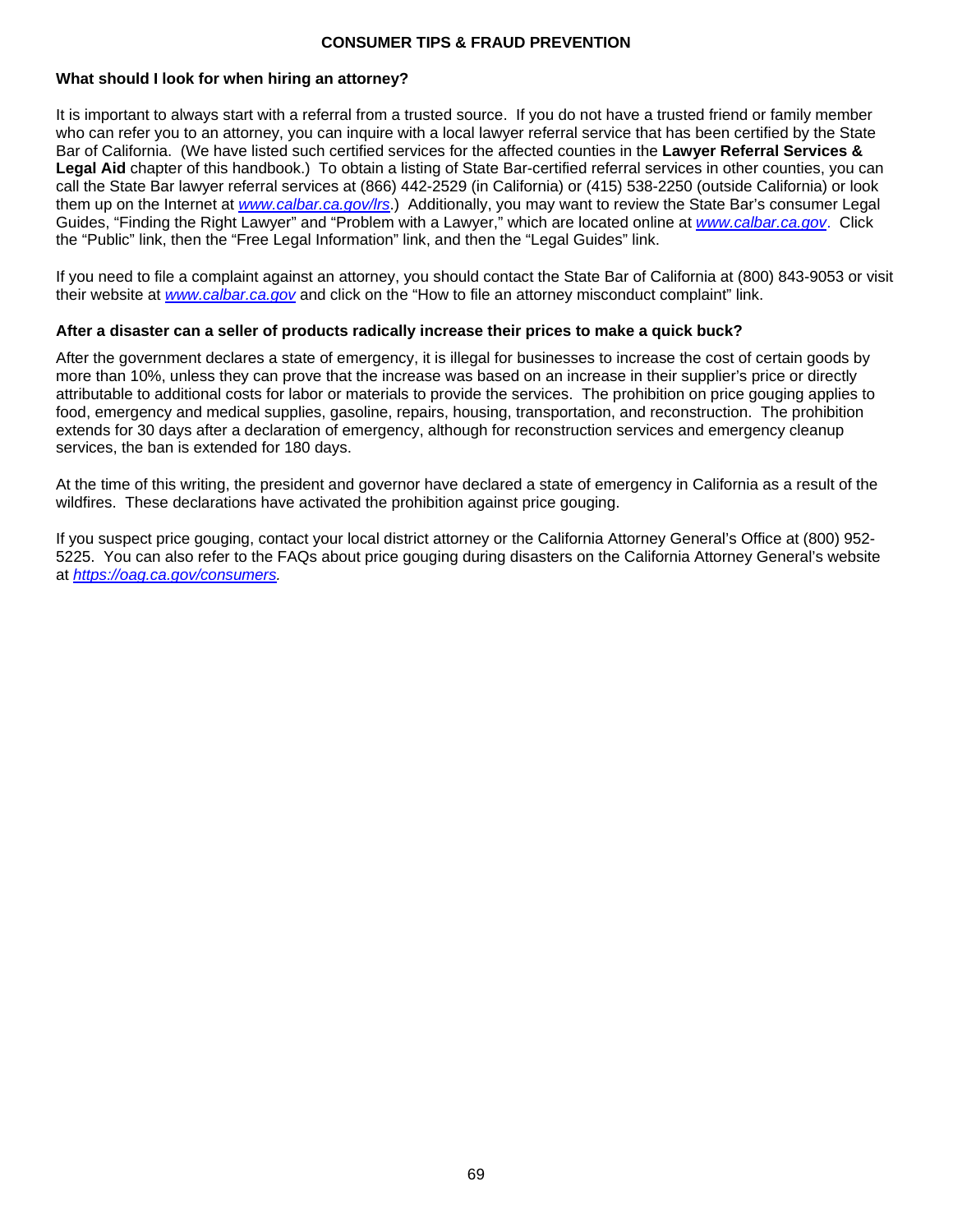# **PROPERTY TRANSFERS; WILLS AND PROBATE**

The rules regarding property transfers at death vary among the states. In general, the relevant rules will be those of the state in which the person who died (referred to as a "decedent") usually resided at the time of his or her death, even if he or she died in another state. However, in some cases, the rules of other states in which the decedent owned assets may also be relevant. This section provides a general description based on California law, but there may be some variations in the rules involving states outside California. In addition, special rules not discussed below may apply in certain circumstances such as where spouses pass away at nearly the same time or where a missing person is presumed deceased. Accordingly, it may be advisable to consult with a qualified attorney or seek assistance from a legal aid organization.

## **Who will get ownership of my deceased loved one's assets?**

Certain types of assets will pass automatically by contract or law regardless of the existence of or contents of a will. For instance, jointly owned (joint tenancy) assets pass on the death of one of the owners to the surviving joint owner(s). Certain other assets (such as life insurance proceeds and retirement plan benefits) pass by their terms to designated beneficiaries. Assets held in a revocable trust are disposed of in accordance with the trust instrument following the death of the person who established the trust.

The assets described above are usually not part of a decedent's estate and are not subject to probate court proceedings unless the decedent's estate itself has been designated as a beneficiary. Other assets owned by a decedent at the time of his or her death will make up that person's "estate" and will pass to that person's successors.

Generally, succession will depend on whether the decedent left a will or not. A person who died without a will is said to have died "intestate"

If someone died with a valid will, his or her estate will be distributed according to the will, subject to any overriding state laws, such as community property (California is a community property state) and forced heirship statutes. If a person died intestate (without having a will), his or her estate will be distributed according to the intestacy laws of the state in which the decedent resided or possibly the state in which the assets are situated if the assets are located in a state other than the state of residence of the decedent.

Generally, an intestate decedent's spouse, children, parents, and/or siblings will receive the assets as a matter of the applicable laws. However, each state has different separate and distinct rules governing intestate succession that could affect how property gets passed to the decedent's family members.

# **My loved one left behind a will. What do I need to do?**

A will usually names an executor. If not, an executor who is responsible for administering estates will be appointed by the court, referred to as the "probate" court. The executor's job is to collect the decedent's assets, pay the decedent's debts (such as taxes, bills, loans, and expenses of administering the estate), and distribute any remaining assets according to the provisions of the will and relevant state statutes.

In order to carry out his, her, or its duties, the executor must generally file a petition for probate with the appropriate state court, along with the original will and death certificate, and obtain letters testamentary (documents issued by a court or public official to authorize the executor to take control of the estate). The petition for probate must contain pertinent information about the decedent and his or her family, debts, and assets. Usually, this filing must be done in the court in the county in which the decedent resided (even if he or she died in a different county), and it should be filed promptly (generally within 30 days) after the executor becomes aware of the death. A copy of the petition for probate for California courts is available here: *<http://www.courts.ca.gov/documents/de111.pdf>*. Because a petition for probate is a proceeding involving the court system, the executor should generally engage a lawyer or contact a legal aid organization to assist with the filing of the petition and the administration of the decedent's estate.

In California, aside from an executor, any person who was given custody of the decedent's original will while the decedent was living is technically required, within 30 days of becoming aware of the decedent's death, to deliver the will to the court of the county in which the decedent resided and mail a copy of the will to the named executor, unless a petition for probate has already been filed as described above. Other states may impose a similar requirement.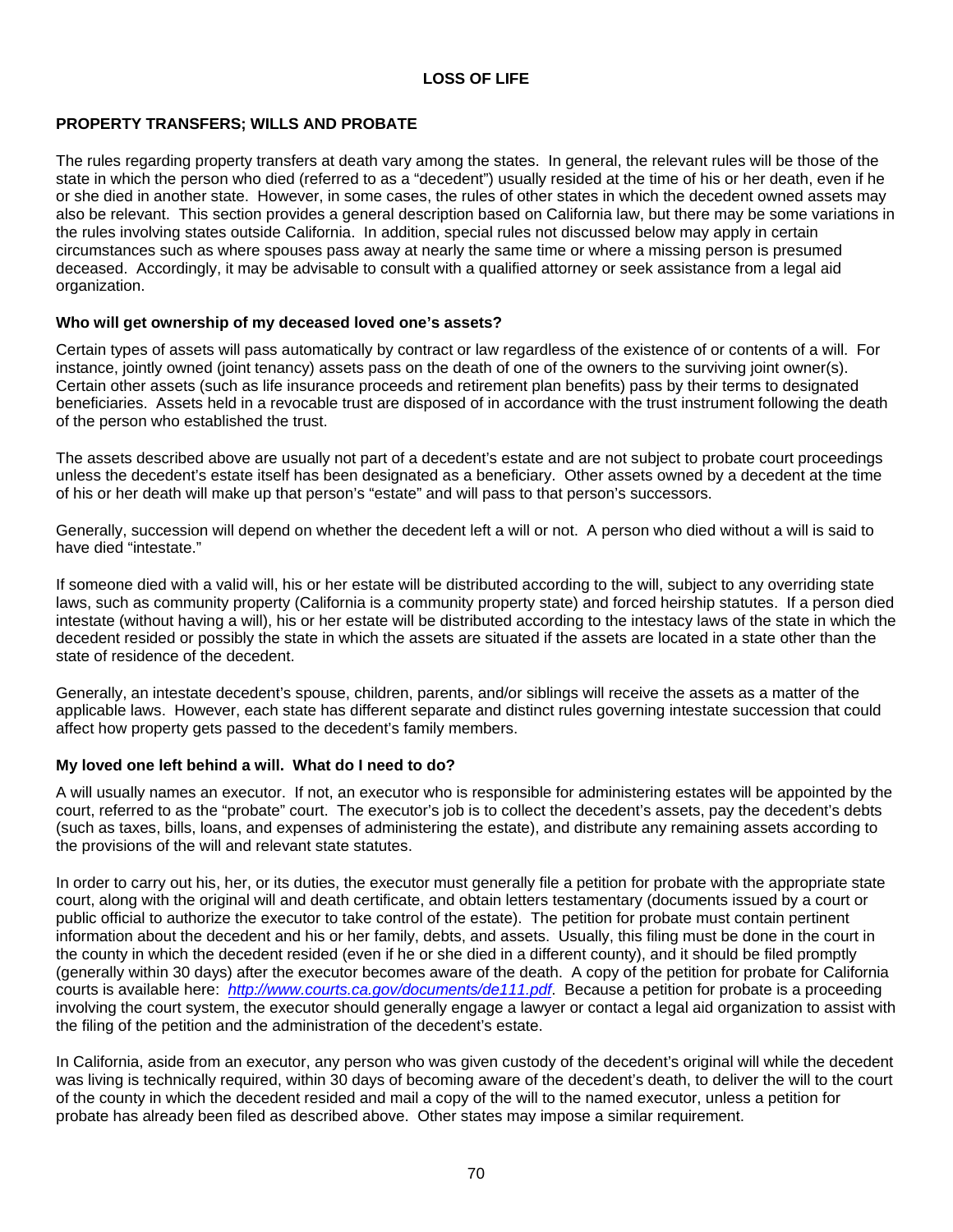# **LOSS OF LIFE**

Once the letters testamentary have been granted by the court, the executor has the authority to and may begin to pay the decedent's debts and distribute the remaining assets to the beneficiaries of the decedent's estate.

For self-help resources regarding probate court in California, including "Steps to Take if the Case Belongs in Probate Court," visit the California Judicial Branch website: *<http://www.courts.ca.gov/8865.htm>*.

In addition, see the Superior Court of California websites for each county affected by wildfires for information on where to file a petition for probate in that county:

- Butte County: *<http://www.buttecourt.ca.gov/default.cfm>*
- Lake County: *<http://www.lake.courts.ca.gov/>*
- Mendocino County: *<http://www.mendocino.courts.ca.gov/divisions/probate/probate.asp>*
- Napa County: *<http://www.napa.courts.ca.gov/divisions/civil>*
- Nevada County: *<http://nccourt.net/divisions/probate.shtml>*
- Orange County: *<http://www.occourts.org/self-help/probate/>*
- Solano County: *<http://www.solano.courts.ca.gov/Courts/ProbateConservatorshipGuardianship.html>*
- Sonoma County: *<http://sonoma.courts.ca.gov/divisions/probate>*
- Yuba County: *<http://www.yubacourts.org/divisions/probate>*

#### **What if I know that my loved one left a will, but I cannot find it?**

There are several places to check for a decedent's will. First, if you know the lawyer who prepared the will, you can check to find out if he or she has retained the original, or at least a copy. You can also check with the local probate court, just in case the will was filed with the local court. Another place to check is the County Recorder's office because some people record their wills in the public record. A list of County Recorders' offices can be found in the **Document & Record Replacement** chapter of this handbook.

In certain cases, a copy of a will can still be probated if the original cannot be found. If the will is lost, you may be able to prove the contents of the will in probate court, depending on the requirements of state law regarding lost wills.

#### **My loved one did not leave a will or none can be found. What do I need to do?**

If there is no will or no will can be found, an administrator of the decedent's estate will need to be appointed by the court to pay the deceased's debts and distribute the remaining assets of the estate to the beneficiaries based on the rules of intestate succession. The appointed administrator will generally be selected in the following order (assuming the potential administrator is competent and is at least 18 years old):

- the decedent's spouse;
- one or more of the decedent's children;
- one or more of the decedent's grandchildren;
- either or both of the decedent's parents;
- one or more of the decedent's brothers and sisters;
- any other distributee (heir); or
- one or more creditors of the estate.

The proposed administrator must file a petition for letters of administration in the appropriate state court along with a death certificate. Similar to the petition for probate, this petition lists pertinent information about the decedent and his or her family and assets.

Once the letters of administration have been granted by the court, the administrator of the estate has the authority to and may begin to pay the decedent's debts and make the proper distributions to the beneficiaries of the estate in accordance with the laws of intestacy.

# **GUARDIANSHIPS OF MINORS AND INCOMPETENT ADULTS**

## **I know a child who lost his or her only parent or both parents in the disaster. The parent provided for me to become the caretaker of the child in a will. What steps do I need to take to become the child's legal guardian?**

A guardian is a non-parent to whom the court gives authority to take responsibility for the care of a child. If the parent specified you to be the child's guardian in a will, you must complete guardianship proceedings in the appropriate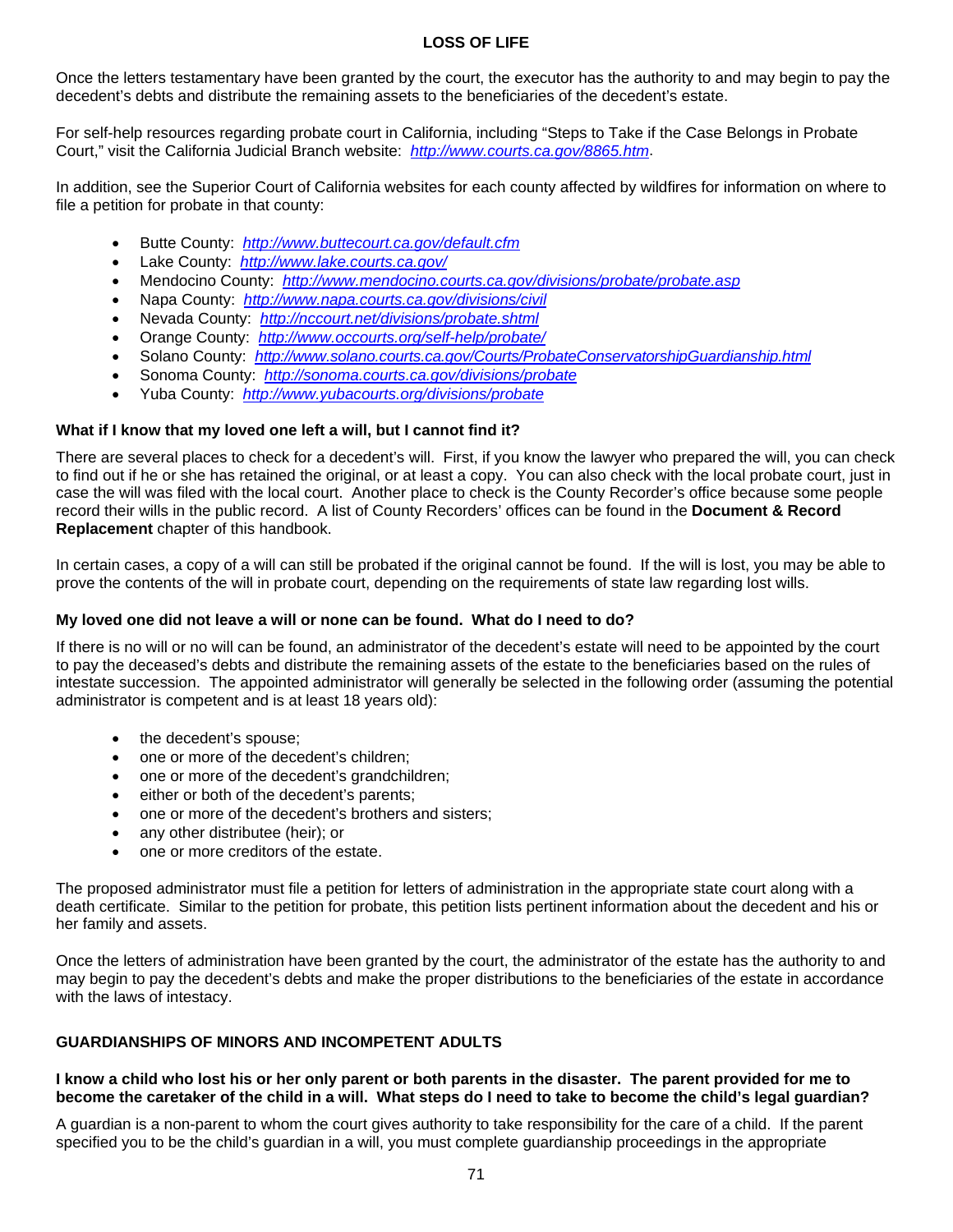# **LOSS OF LIFE**

California county. See the Guardianship Pamphlet for the Guardianships of Children in the Probate Court, provided by the Judicial Branch of California for more information: *<http://www.courts.ca.gov/documents/gc205.pdf>*. The petition for appointment of guardian is available here: *<http://www.courts.ca.gov/documents/gc210p.pdf>* and here: *<http://www.courts.ca.gov/documents/gc210.pdf>*. The proper venue for beginning a guardianship proceeding is either the county in which the child lives or such county as may be in the best interests of the child. The parent's will must also be duly admitted to probate.

## **The deceased parent did not specify another person to care for his or her child. What do I do if I wish to become the child's legal guardian?**

You can petition the court to be appointed as the guardian of a child and/or the child's property if you have the ability and want to take responsibility for that child. An appointment of guardianship may be permanent or temporary, and it generally expires when the child reaches the age of 18.

To file a petition for guardianship, you can go to the appropriate state court in the county where the child resides or such county as may be in the best interests of the child and ask the court clerk for the necessary legal forms (see the list of county courts above). If the court appoints you as guardian, you will receive letters of guardianship. You will need these documents for matters such as enrolling the child in school or for hospital emergencies. Please note that letters of guardianship are only valid in the state where they are issued.

Since it involves a court assignment of responsibilities, it is advisable to consult with an attorney or legal aid organization before proceeding to petition for guardianship. Other potential alternatives to guardianship, not covered here, are adoptions and custody arrangements.

# **What if a child inherits a sum of money or receives funds from an organization?**

Funds received by a child through inheritance or award will be administered by a guardian of the child's property. The child's assets or income must be invested as directed by the court for the child's benefit. The court may require the guardian to post a bond to ensure compliance with rules of the court and laws regarding the investment of a child's assets. If there are assets, the best scenario may be for the guardian of the child to be appointed the guardian of the assets. Usually, the funds are turned over to the child on the child's 18th birthday, at which time the guardianship is typically ended. For more information, see the Judicial Branch of California's resource page on guardianship, which is available at *<http://www.courts.ca.gov/1212.htm>*.

## **What if I am responsible for the care of a child who has received funds and I need to spend money on the child's behalf?**

With the permission of the court, as guardian of the child's property you may pay certain expenses on behalf of the child using funds held by you on the child's behalf. The court will decide each request based on the best interests of the child. You must petition the court for approval of each expense in advance or, if the court deems it to be appropriate, you may be able to obtain a monthly stipend for regular expenses. While courts approve spending on a case-by-case basis, expenses that are typically approved include education, medical, and other support costs.

# **Do guardianships apply for adults as well? What if I now have to take care of an adult who is incompetent?**

A similar protective proceeding may also be instituted for an adult who is incompetent or has become unable to take care of his or her personal needs or property. This is called a conservatorship. You can file a petition to become a conservator of an adult and his or her property in the court in the county where the incompetent adult resides. Again, because this involves a court assignment of responsibilities, it is advisable for you to consult with an attorney or legal aid organization before proceeding.

# **TAXES FOR MISSING OR DECEASED FAMILY MEMBERS**

#### **Should federal income tax returns be filed on behalf of my missing relatives?**

If your missing relative has not been officially declared deceased, you should consult a professional tax advisor about filing his or her returns. If a death certificate has not been issued, regular tax returns may be required to be filed on the missing person's behalf.

#### **Should federal and California income tax returns be filed on behalf of my deceased relatives? If so, when?**

A final return (IRS Form 1040 and/or FTB Form 540) should be filed for the year of death and for any prior years for which required returns have not yet been filed. If not filing a joint return, a final federal and California income tax return should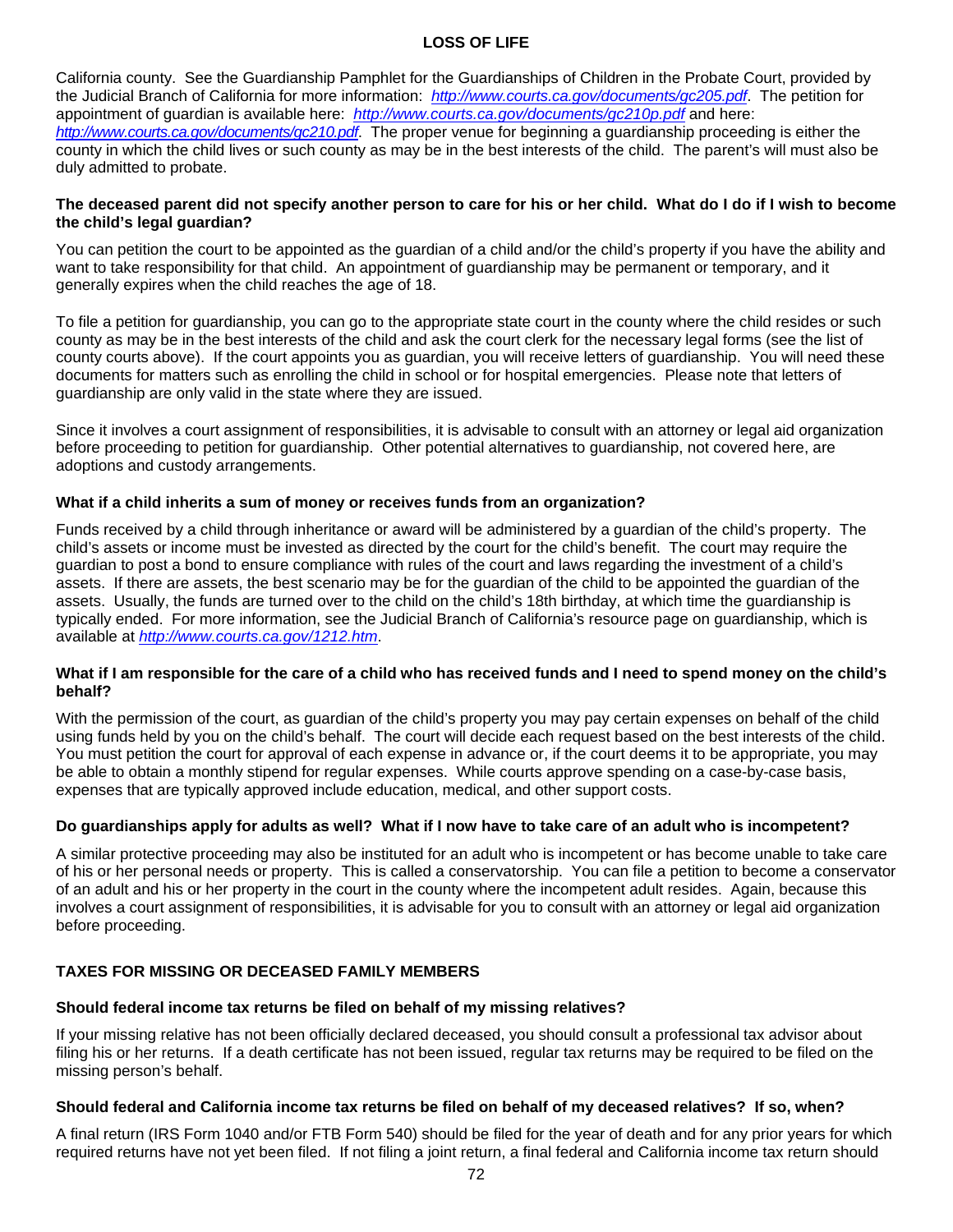# **LOSS OF LIFE**

be filed by the "executor" or the "personal representative" or another administrator of the estate of the decedent, appointed by the court. The word "**DECEASED**," the name of the deceased, and the date of death should be written across the top of the return. If it is a joint return, the name and address of the decedent and the surviving spouse should be written in the name and address space. If it is not a joint return, the name of the decedent should be written in the name space and the name and address of the estate administrator or another person filing the return should be written in the remaining space. Generally, the final income tax return for a decedent who was a calendar-year taxpayer is due on April 15 following the year of his or her death. Thus, in this case, the final return would ordinarily be due on April 15, 2018. Income tax returns may also be required on behalf of the estate of the decedent. It is advisable to consult with an accountant, tax lawyer, or other tax advisor with respect to the information above.

## **Can I file a joint tax return with my missing or deceased spouse?**

Yes, unless you remarry before the end of the year of his or her death. If filing a joint return with your missing or deceased spouse, you should indicate at the top of the return that you are doing so. Consult with an accountant, tax lawyer, or other tax advisor for additional information.

## **Should a federal or California estate tax return be filed? If so, when and by whom?**

Most relatively simple estates (e.g., consisting of cash, publicly traded securities, small amounts of other easily valued assets, and no special deductions or elections or jointly held property) with a total value under \$5,490,00 and a date of death in 2017 do not require the filing of a federal estate tax return. (For this purpose, the value of lifetime taxable gifts made by a decedent during or after 1977 is treated as part of the estate.)

However, the determination whether a federal estate tax return must be filed can be very complicated and you should consult a professional tax advisor regarding the need to file a federal estate tax return. If a federal estate tax return must be filed, in general, the return (Form 706) must be filed within nine months after the date of decedent's death. Extensions for filing can be applied for, although any taxes due should be paid on time to avoid interest and penalty charges. Federal estate tax returns should generally be filed by the person administering the decedent's estate.

(There is no requirement to file a California estate tax return for deceased individuals with a date of death in 2017.)

#### **Are life insurance proceeds taxable?**

Generally, life insurance proceeds are not subject to California or federal income tax. However, they may be subject to estate tax in certain instances. The taxation of life insurance proceeds is complex, and consulting a professional tax advisor regarding this matter is encouraged.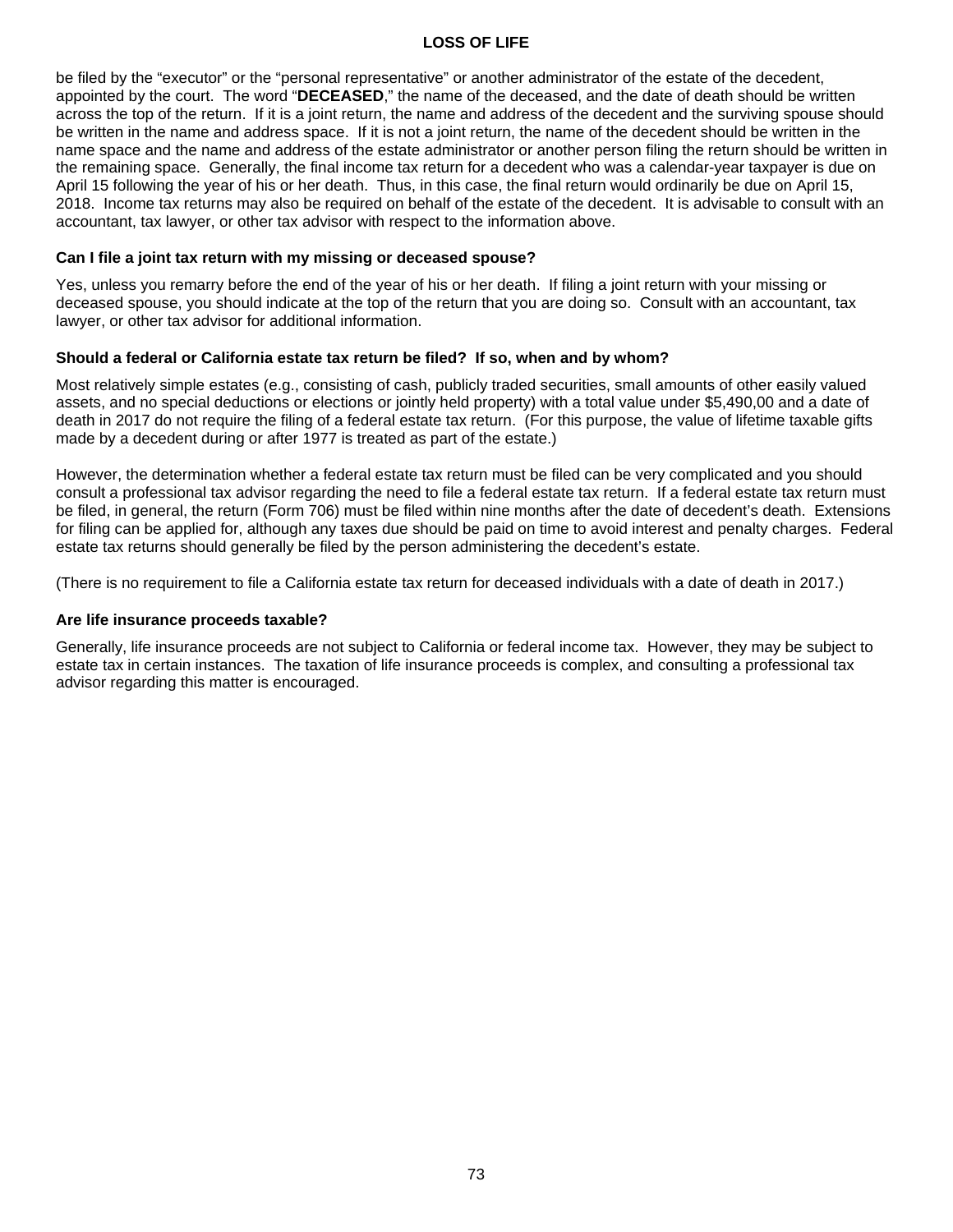#### **PETS & ANIMALS**

## **I had to leave my pets when I was evacuated. Are there resources to help me find them?**

The following are lost animal hotlines:

**National Hotlines** (888) PETS-911 (800) HUMANE-1

**Calistoga Police Department** (707) 942-2810

**Lake County Animal Care & Control**  (707) 263-0278

**Marin Humane Society** (415) 883-4621

**Napa County Animal Shelter** (707) 253-4382

**Napa County Animal Services** (707) 253-4509

**Napa County Sheriff's Department Yountville substation** (707) 944-9228

**Sonoma County Animal Services** (707) 565-7100

**Sonoma Humane Society** (707) 542-0882

**St. Helena Police Department** (707) 967-2850

Owners can also check the following websites to help locate a lost pet:

**Napa Humane**

*[https://napahumane.org/lost-and-found/what-to-do-if-you](https://napahumane.org/lost-and-found/what-to-do-if-you-have-lost-a-pet/)[have-lost-a-pet/](https://napahumane.org/lost-and-found/what-to-do-if-you-have-lost-a-pet/)*

**Napa County Animal Shelter – Lost and Found Animals** *<http://services.countyofnapa.org/PetAdoption/Found.aspx>*

**Napa County Animal Services** *<http://www.countyofnapa.org/Sheriff/AnimalControl/>*

**Pet Harbor** *[http://www.petharbor.com](http://www.petharbor.com/)*

**Pets Lifeline** *<http://www.petslifeline.org/lost--found>*

#### **Solano County**

*[https://www.solanocounty.com/depts/sheriff/psd/animal\\_c](https://www.solanocounty.com/depts/sheriff/psd/animal_control/lost_pets/default.asp) [ontrol/lost\\_pets/default.asp](https://www.solanocounty.com/depts/sheriff/psd/animal_control/lost_pets/default.asp)*

**Sonoma County – Lost and Found Animals** *[http://sonomacounty.ca.gov/Health/Animal-Services/Lost](http://sonomacounty.ca.gov/Health/Animal-Services/Lost-and-Found/)[and-Found/](http://sonomacounty.ca.gov/Health/Animal-Services/Lost-and-Found/)*

**Sonoma Humane Society** *[http://sonomahumane.org/owner-support/lost-or-found-a](http://sonomahumane.org/owner-support/lost-or-found-a-pet/)[pet/](http://sonomahumane.org/owner-support/lost-or-found-a-pet/)*

*<http://sonomahumane.org/fire/>*

**The Humane Society of the United States** *[http://www.hsus.org](http://www.hsus.org/)*

**Wine Country Animal Lovers** *<http://www.winecountryanimallovers.org/about/>*

#### **Facebook**

- Missing Pets of the Napa Valley **–** *<https://www.facebook.com/groups/1528329097403205/>*
- Napa/Santa Rosa Fires: Lost Animals **–** *<https://www.facebook.com/groups/1487787007975978/>*
- Napa/Santa Rosa Fires Animal Evacuations **–** *<https://www.facebook.com/groups/NapaSantaRosaFireAnimalEvacuations/>*

**Twitter** [@CALFIRE\\_PIO](https://twitter.com/CALFIRE_PIO)

# [@napacountyfire](https://twitter.com/napacountyfire)

Popular hashtags for Northern California wildfires: #CAfires, #CaliforniaWildfires, #NapaFires, #northbayfires, #TubbsFire, #AtlasFire, #RedwoodComplex, #RedwoodFire, #NunsFire, #PatrickFire

#### **Our house was destroyed by the wildfires, including the barns and stables we used to shelter our larger animals. Although we were able to evacuate the animals, we now must find some place to keep them. Can anyone help?**

Many shelters in the affected areas are continuing to care for animals displaced by the wildfires, sometimes at no charge. Most Red Cross evacuation centers are accepting household pets in carriers or crates. If possible, pet guardians are urged to bring their own supplies such as food and leashes. For a list of animal shelters in your area, visit the following websites: *<https://www.petfinder.com/animal-shelters-and-rescues/>* or *<http://www.rescuers.com/shelters.htm>*.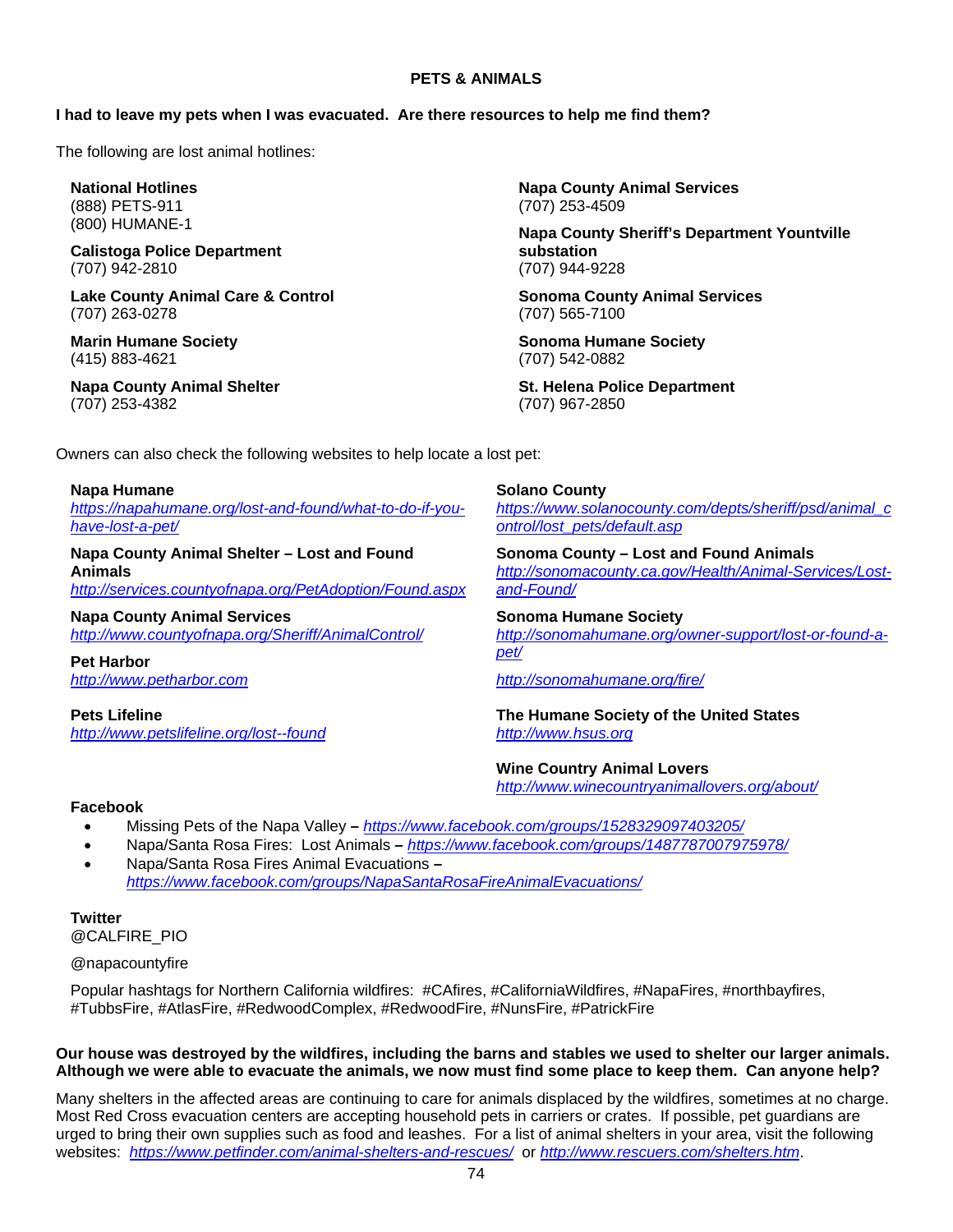## **PETS & ANIMALS**

Additional shelter information is below. If you are planning to seek shelter at one of these sites, please verify that it is open and accepting animals.

| <b>Marin Veterans' Memorial Auditorium</b><br><b>Marin Humane Society</b><br>171 Bel Marin Keys Blvd.<br>10 Ave. of the Flags<br>San Rafael, CA 94903<br>Novato, CA 94949<br>(415) 250-7009; (415) 883-4621<br>(415) 473-6800<br>https://www.marinhumane.org/get-help/north-bay-fires/<br>Accepts all domestic animals | <b>Marin County</b> |  |
|------------------------------------------------------------------------------------------------------------------------------------------------------------------------------------------------------------------------------------------------------------------------------------------------------------------------|---------------------|--|
|                                                                                                                                                                                                                                                                                                                        |                     |  |

# **Mendocino County**

**Redwood Empire Fair (Ukiah Fairgrounds)** 1055 N. State St. Ukiah, CA 95482 (707) 462-3884

| <b>Napa County</b>                                                                                                                                                                                                                                    |                                                                                            |
|-------------------------------------------------------------------------------------------------------------------------------------------------------------------------------------------------------------------------------------------------------|--------------------------------------------------------------------------------------------|
| <b>Napa County Animal Shelter</b><br>942 Hartle Ct.<br>Napa, CA 94558<br>(707) 253-4382<br>http://www.countyofnapa.org/AnimalShelter/<br>(Check section entitled "Other Area Shelters")<br>Accepts dogs, cats, rabbits and other household<br>animals | <b>Napa County Fairgrounds</b><br>1435 N. Oak St.<br>Calistoga, CA 94515<br>(707) 942-5111 |
| <b>Vintage Farm (Vintage High School)</b><br>1185 Sierra Ave.<br>Napa, CA 94558<br>(707) 253-3601<br>Only accepting farm animals                                                                                                                      |                                                                                            |

| <b>Solano County</b>                                                                               |  |
|----------------------------------------------------------------------------------------------------|--|
| <b>Solano Community College</b><br>4000 Suisun Valley Rd.<br>Fairfield, CA 94534<br>(707) 864-7000 |  |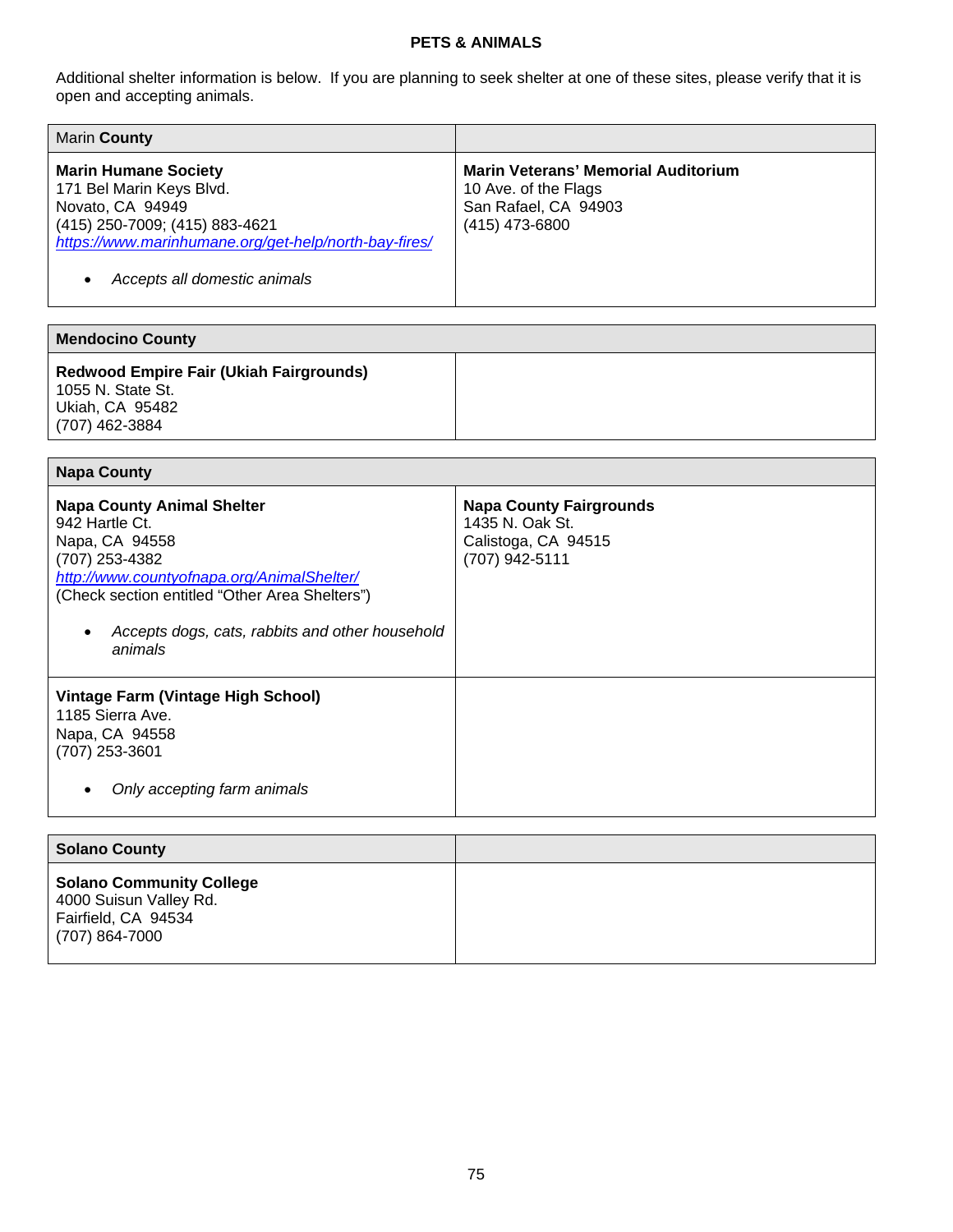| <b>Sonoma County</b>                                                                                                                                                                                          |                                                                                                                                                                                                                                                                                                    |
|---------------------------------------------------------------------------------------------------------------------------------------------------------------------------------------------------------------|----------------------------------------------------------------------------------------------------------------------------------------------------------------------------------------------------------------------------------------------------------------------------------------------------|
| <b>Cloverdale Citrus Fair</b><br>1 Citrus Fair Dr.<br>Cloverdale, CA 95425<br>(707) 894-3992                                                                                                                  | <b>Cloverdale Sonoma Valley High School FFA</b><br>20000 Broadway<br>Sonoma, CA 95476<br>(707) 933-4010                                                                                                                                                                                            |
| <b>Pets Lifeline Animal Shelter</b><br>19686 8th St. East<br>Sonoma, CA 95476<br>(707) 996-4577<br>http://www.petslifeline.org/<br>Accepts small pets                                                         | <b>Sonoma County Animal Services</b><br>1247 Century Ct.<br>Santa Rosa, CA 95403<br>(707) 565-7100<br>(707) 565-4648 (after hours or if other number is busy)<br>http://sonomacounty.ca.gov/health/animal-services/<br>Accepts domestic/small animals (mainly dogs,<br>$\bullet$<br>cats, rabbits) |
| <b>Sonoma County Fairgrounds Shelter</b><br>1350 Bennett Valley Rd.<br>Santa Rosa, CA 95404<br>(707) 545-4200<br>http://www.sonomacountyfair.com/animal-<br>evacuation.php<br>Accepts large and small animals | Sonoma-Marin Fairgrounds<br>175 Fairgrounds Dr.<br>Petaluma, CA 94952<br>(707) 283-3247<br>Accepts large pets                                                                                                                                                                                      |

Sonoma and Napa county evacuees in need of boarding for their horses can try to contact:

| <b>Novato Horsemen</b> | <b>Morning Star Farm</b> |
|------------------------|--------------------------|
| 600 Bugeia Ln.         | 885 Sutro Ave.           |
| Novato, CA 94945       | Novato, CA 94947         |
| (415) 246-9423         | (415) 897-1633           |

# **Other locations to check:**

- Analy High School Gym 6950 Analy Ave. Sebastopol, CA 95472 (707) 824-2300
- Casa Grande High School 333 Casa Grande Rd. Petaluma, CA 94954, (707) 778-4677
- Church of Christ 370 Sonoma Mountain Pkwy. Petaluma, CA 94954 (707) 778-0842
- Elsie Allen High School 599 Bellevue Ave. Santa Rosa, CA 95407 (707) 598-5020
- **Finley Community Center** 2060 West College Ave.

Santa Rosa, CA 95401 (707) 543-3737

- Healdsburg Community Center 1557 Healdsburg Ave. Healdsburg, CA 95548 (707) 431-3303
- Lawrence Cook Middle School 2480 Sebastopol Rd. Santa Rosa, CA 95407 (707) 528-5156
- Monte Rio Elementary School 20700 Foothill Dr. Monte Rio, CA 95462 (707) 865-2266
- New Life Christian Fellowship 1310 Clegg St. Petaluma, CA 94954 (707) 765-0956
- Petaluma Community Center 320 N. McDowell Blvd. Petaluma, CA 94954 (707) 778-4380
- Santa Rosa Veterans Building 1351 Maple Ave. Santa Rosa, CA 95404 (844) 301-8227
- Sebastopol Community Center 390 Morris St. Sebastopol, CA 95472 (707) 823-1511
- VFW Post No. 1929 1094 Petaluma Blvd S. Petaluma, CA 94952 (707) 762-5698
- Windsor High School 8695 Windsor Rd.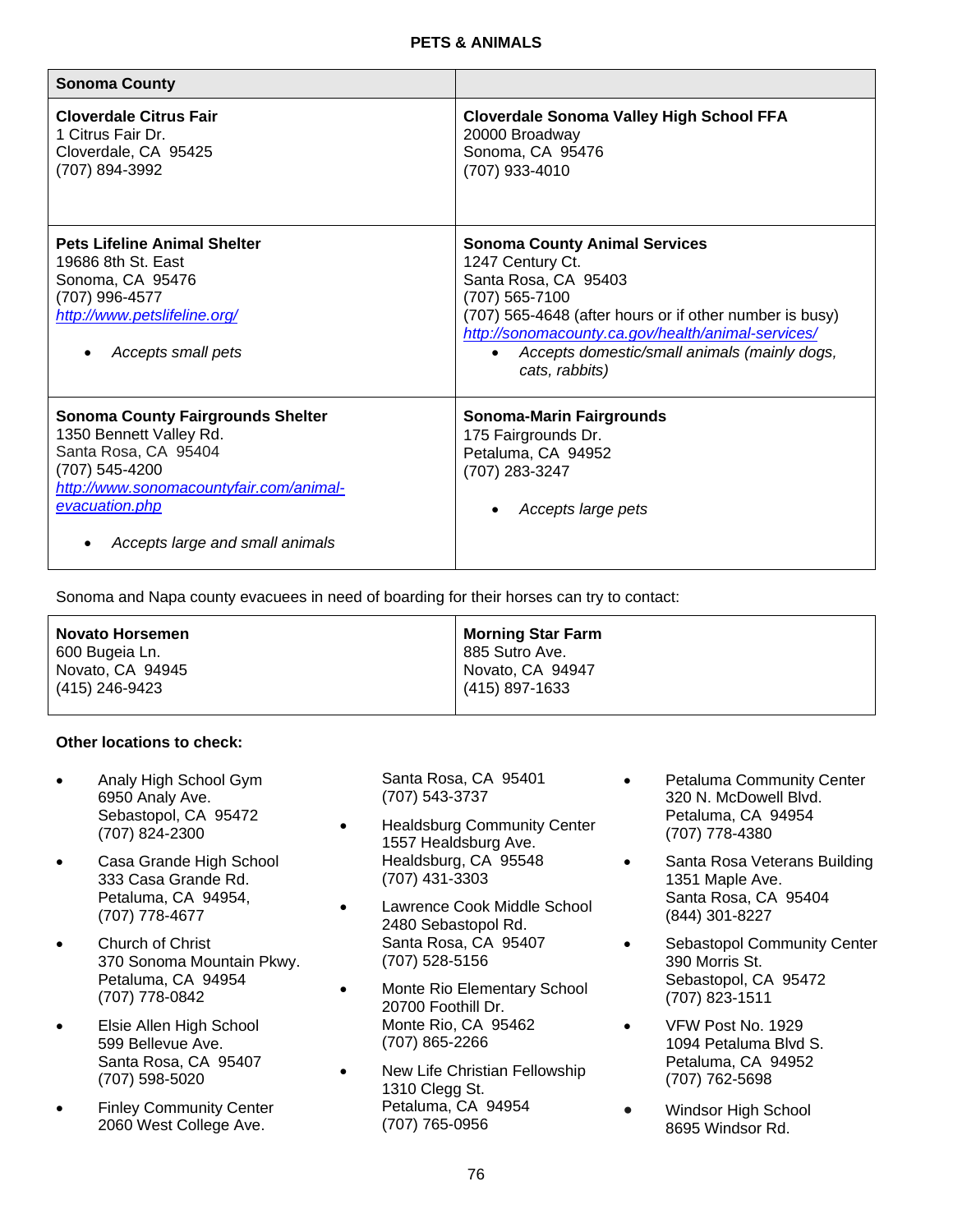## **PETS & ANIMALS**

Windsor, CA 95492 (707) 837-7767

# **Other shelters to contact:**

- [Alameda Animal Shelter](http://www.alamedaanimalshelter.org/) 1590 Fortmann Way Alameda, CA 94501 (510) 337-8565
- Benicia-Valleio Humane Society 1121 Sonoma Blvd. Vallejo, CA 94590 (707) 645-7905
- [Berkeley Animal Services Shelter](http://www.ci.berkeley.ca.us/animalservices/) 1 Bolivar Dr. Berkeley, CA 94710 (510) 981-6600
- [Berkeley-East Bay Humane](http://www.berkeleyhumane.org/)  [Society](http://www.berkeleyhumane.org/) 2700 9th St. Berkeley, CA 94710 (510) 845-7735
	- East Bay SPCA 4651 Gleason Dr. Dublin, CA 94710 (925) 479-9670 (emergency boarding number)
- Lake County Animal Control & **Shelter** 4949 Helbush Dr. Lakeport, CA 95453 (707) 263-0278
- Solano County Animal Control & **Shelter** 2510 Clay Bark Rd. Fairfield, CA 94533 (707) 421-7487
- SPCA of Solano County 2200 Peabody Rd. Vacaville, CA 95681 (707) 448-7722

# **I need a house, apartment, or hotel that allows pets. How can I find one?**

Individuals seeking pet-friendly lodging can visit:

*[www.bringfido.com](http://www.bringfido.com/) [www.dogfriendly.com](http://www.dogfriendly.com/) [www.doginmysuitcase.com](http://www.doginmysuitcase.com/)* *[www.gopetfriendly.com](http://www.gopetfriendly.com/travel) [www.petswelcome.com](http://www.petswelcome.com/) [www.tripswithpets.com](http://www.tripswithpets.com/)*

#### **My pet was injured in the wildfires. Can I obtain financial assistance to care for my pet?**

Animals that have been injured, orphaned, or otherwise affected by the wildfires may be eligible to receive aid through RedRover (P.O. Box 188890, Sacramento, CA 95818; (916) 429-2457; *[info@redrover.org](mailto:info@redrover.org)*). RedRover can provide financial assistance grants for emergency veterinary care. Visit their website online at *<https://redrover.org/relief/>*.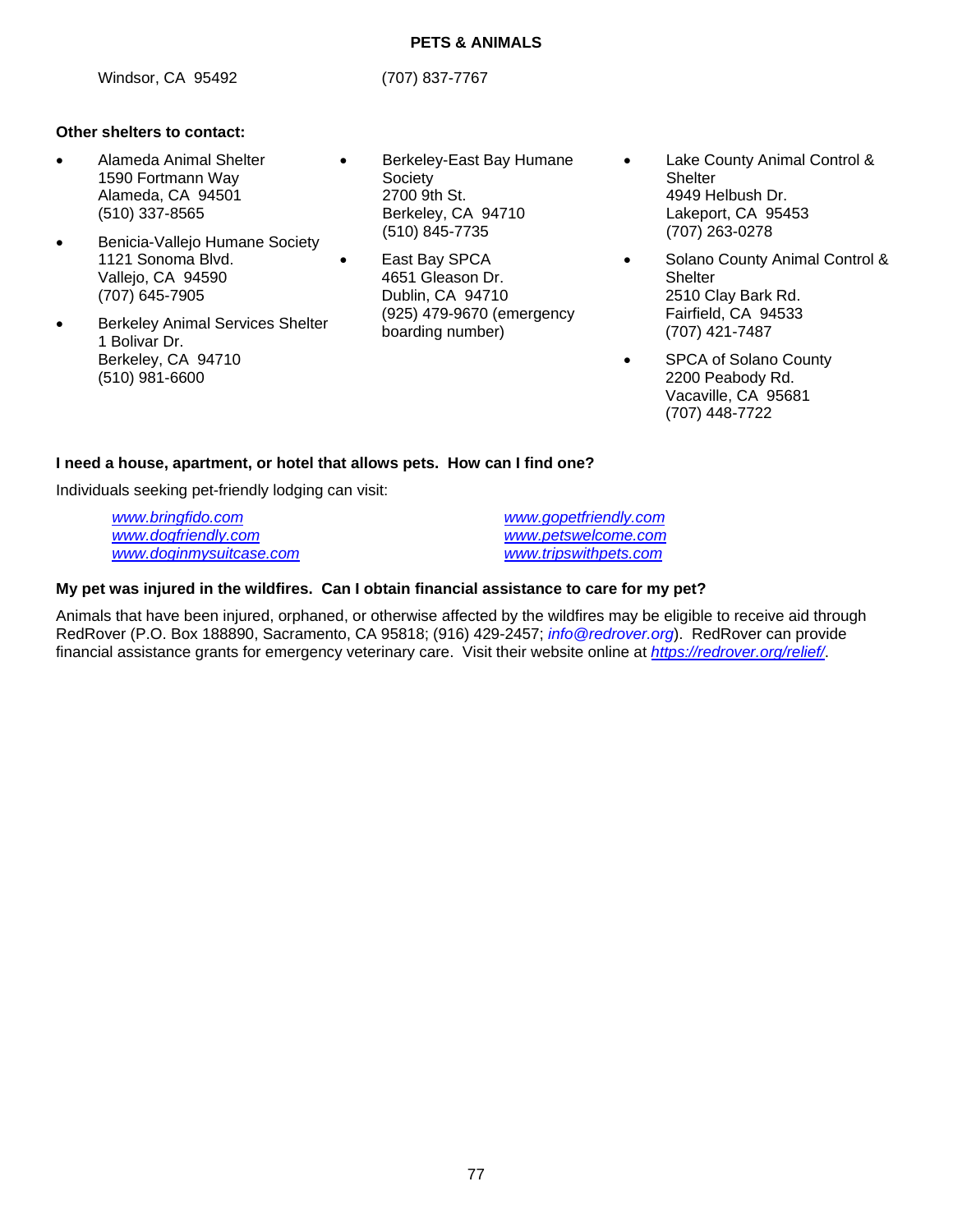# **LAWYER REFERRAL SERVICES & LEGAL AID**

## **Who can help me understand all these legal issues?**

It is strongly advisable to consult with a qualified attorney about a number of the issues you may face as the result of the wildfires, including, but not limited to, obtaining benefits from your insurance policies. If you already have a personal, family, or business attorney, you may want to reach out to him or her for advice and/or a referral.

For those without a prior relationship with an attorney, Northern California has a number of legal referral services and legal services organizations. The referral services listed below have been certified by the State Bar of California. Check out the State Bar's lawyer referral web page, *<http://www.calbar.ca.gov/Public/Need-Legal-Help/Lawyer-Referral-Service>*, to get a complete listing of certified lawyer referral services in all California counties, or call (866) 442-2529 (toll free in California) or (415) 538-2250 (from outside California). The State Bar of California also publishes a consumer pamphlet, "How Can I Find and Hire the Right Lawyer?" which can be obtained online at *[http://www.calbar.ca.gov/Portals/0/documents/publications/Find-Lawyer\\_English.pdf?ver=2017-05-19-134005-260](http://www.calbar.ca.gov/Portals/0/documents/publications/Find-Lawyer_English.pdf?ver=2017-05-19-134005-260)* or by calling (888) 875-5297 or (415) 538-2280.

The legal services organizations listed below work in the affected areas and primarily serve low-income individuals. A full list of California's legal aid and self-help resources can be found at *[http://www.lawhelpca.org/.](http://www.lawhelpca.org/)*

## **Help Line Numbers and Regional Referrals**

#### **Bay Area Legal Aid Health Consumer Center**

(855) 693-7285 (Serving residents of Napa and Sonoma Counties, including displaced residents) Monday – Friday, 9:00 a.m. – 5:00 p.m.

## **Bay Area Legal Aid Help Line for Victims of Fire**

(800) [551-5554](tel:+1-800-551-5554) (Serving residents of Napa and Sonoma Counties) Mondays and Thursdays, 9:30 a.m. – 3:00 p.m. Tuesdays and Wednesdays, 9:30 a.m. – 1:00 p.m.

#### **Help Line for Victims of Fir***e*

(415) 575-3120 (Serving residents of all affected counties; organized through a collaboration of legal services organizations, the State Bar of California, and other organizations) Monday – Thursday, 8:30 a.m. – 8:00 p.m. Friday, 8:30 a.m. – 5:30 p.m. *[https://www.acbanet.org/volunteer-legal-services/bay](https://www.acbanet.org/volunteer-legal-services/bay-area-resilience-collaborative/)[area-resilience-collaborative/](https://www.acbanet.org/volunteer-legal-services/bay-area-resilience-collaborative/)*

# **California Indian Legal Services**

117 J St., Suite 300 Sacramento, CA 95814 (800) 829-0284 *<http://www.calindian.org/>*

# **California Rural Legal Assistance**

1260 N. Dutton Ave, Suite 105 Santa Rosa, CA 95401 (707) 528-9941 *<http://crla.org/>*

## **Disability Rights California**

1831 K St. Sacramento, CA 95811 (800) 776-5746 *<http://www.disabilityrightsca.org/>*

#### **International Institute of the Bay Area**

17790 Greger St. Sonoma, CA 95476 (707) 939-8864 *<http://www.iibayarea.org/>*

(immigration legal services by appointment only)

The website LawHelpCA.org, also has information about legal help related to "Disaster Assistance and Recovery," which can be viewed at *<http://www.lawhelpca.org/subtopics/disaster-assistance-and-recovery?page=0>*.

| <b>Butte County</b>                                                              |                                                                                                                          |
|----------------------------------------------------------------------------------|--------------------------------------------------------------------------------------------------------------------------|
| <b>Attorney Search Network</b><br><b>Butte Lawyer Referral</b><br>(800) 215-1190 | Butte County Self-Help Assistance and Referral Program<br>(SHARP)<br>1 Court St.<br>Oroville, CA 95965<br>(530) 532-7015 |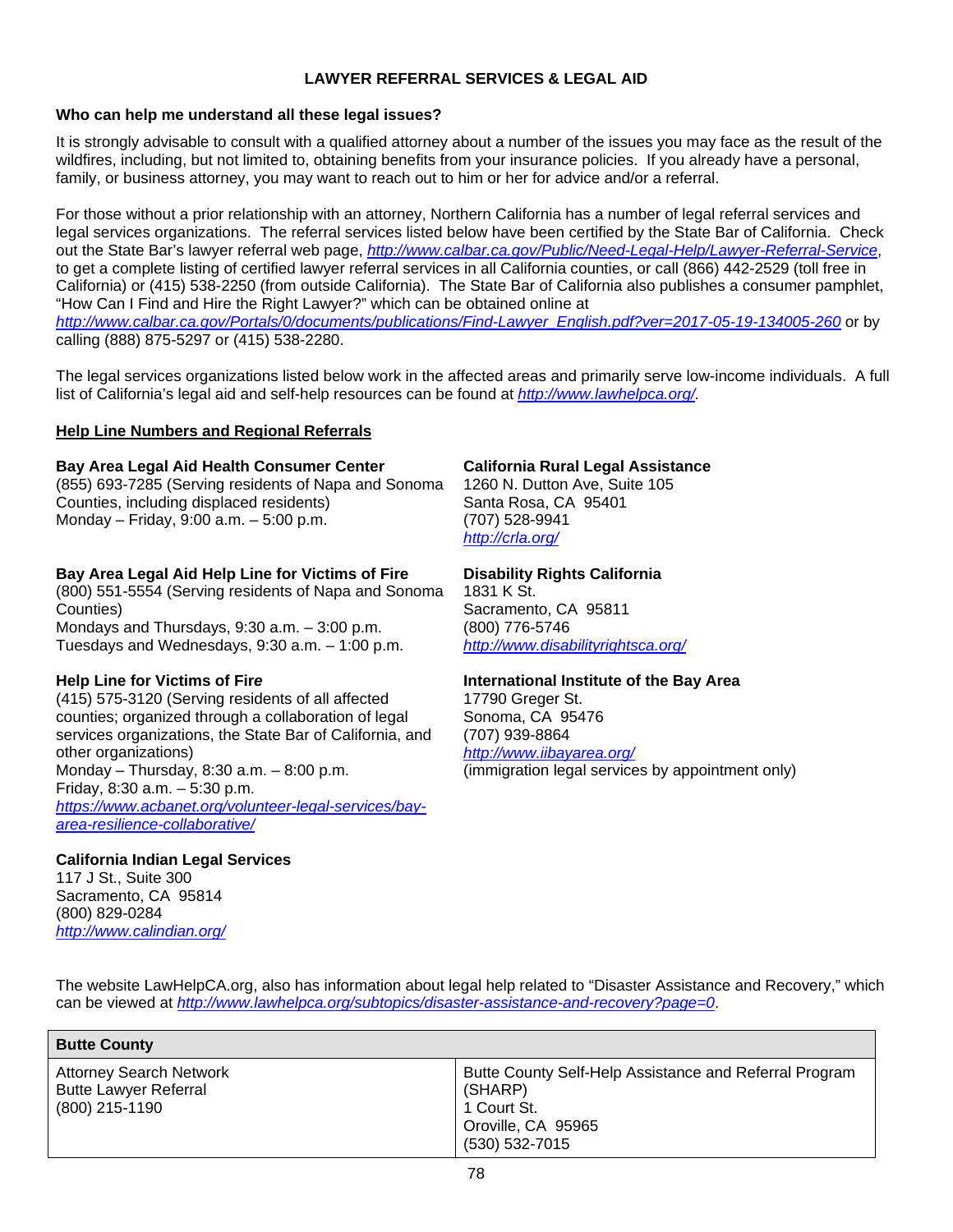# **LAWYER REFERRAL SERVICES & LEGAL AID**

| <b>Butte County</b>                                                                                                                                                                                                                                                                                         |                                                                                                                                                                                                                                                                                                                                                    |  |  |
|-------------------------------------------------------------------------------------------------------------------------------------------------------------------------------------------------------------------------------------------------------------------------------------------------------------|----------------------------------------------------------------------------------------------------------------------------------------------------------------------------------------------------------------------------------------------------------------------------------------------------------------------------------------------------|--|--|
| Legal Services of Northern California<br><b>Butte Regional Office</b><br>541 Normal Ave. (street address)<br>P.O. Box 3728 (mailing address)<br>Chico, CA 95928<br>(530) 345-9491<br>(800) 345-9491 (toll free)<br>http://lsnc.net/office/chico                                                             | Self Help and Referral Program (SHARP) - Chico Office<br>1775 Concord Ave.<br>Chico, CA 95928<br>(530) 532-7024<br>http://www.lawhelpca.org/org/self-help-and-referral-<br>program-sharp-chico-office                                                                                                                                              |  |  |
| <b>Lake County</b>                                                                                                                                                                                                                                                                                          |                                                                                                                                                                                                                                                                                                                                                    |  |  |
| Legal Services of Northern California<br>421 North Oak Street<br>Ukiah, CA 95482<br>(707) 462-1471<br>(877) 529-7700 (toll free)<br>https://lsnc.net/office/ukiah                                                                                                                                           | Lake County Court Self-Help Center<br>7000-A South Center Drive<br>Clearlake, CA 95422<br>(707) 994-6598, Option #3<br>http://www.lake.courts.ca.gov/sh/index.htm<br>Mondays and Tuesdays, $8:30$ a.m. $-4:00$ p.m.<br>(closed from 12:00 p.m. - 1:00 p.m.)<br>Wednesdays, 8:30 a.m. - noon<br>Walk-ins only on Mondays from 8:30 a.m. - 4:00 p.m. |  |  |
|                                                                                                                                                                                                                                                                                                             |                                                                                                                                                                                                                                                                                                                                                    |  |  |
| <b>Mendocino County</b><br>Mendocino County Self-Help Legal Access Center and<br><b>Family Law Facilitator</b><br>100 North State St., Room 304<br><b>Ukiah, CA 95482</b><br>(707) 468-2020<br>http://www.mendocino.courts.ca.gov/self_help/self-<br>help.asp                                               | Legal Services of Northern California - Ukiah Regional<br>Office<br>421 North Oak St.<br><b>Ukiah, CA 95482</b><br>(707) 462-1471<br>(877) 529-7700 (toll free)<br>https://lsnc.net/office/ukiah                                                                                                                                                   |  |  |
| Monday - Thursday: $9:30$ a.m. $-4:00$ p.m.<br>(closed from 1:00 p.m. - 1:30 p.m.)                                                                                                                                                                                                                          |                                                                                                                                                                                                                                                                                                                                                    |  |  |
| <b>Napa County</b>                                                                                                                                                                                                                                                                                          |                                                                                                                                                                                                                                                                                                                                                    |  |  |
| Bay Area Legal Aid - Napa Regional Office<br>575 Lincoln Ave.<br>Suite 210<br>Napa, CA 94558<br>(707) 320-6348<br>(800) 551-5554 (toll free)<br>https://baylegal.org/get-help/find-an-office/napa-county/<br>Mondays and Thursdays, 9:00 a.m. - 3:00 p.m.<br>Tuesdays and Wednesdays, 9:00 a.m. - 1:00 p.m. | Napa County Superior Court Self-Help<br>825 Brown St.<br>Second Floor<br>Napa, CA 94559<br>(707) 299-1137<br>http://www.napacourt.com/self-help/<br>Monday - Friday, 8:00 a.m. - 4:00 p.m.                                                                                                                                                         |  |  |
| Bankruptcy Pro Se/Pro Bono Services<br>(510) 302-2222 option 4<br>http://www.canb.uscourts.gov/pro-se-pro-bono-services/                                                                                                                                                                                    | International Institute of the Bay Area<br>1820 Jefferson St.<br>Napa, CA 94559<br>(707) 266-1568, ext. 401<br>http://www.iibayarea.org/contact-us/napa-office/                                                                                                                                                                                    |  |  |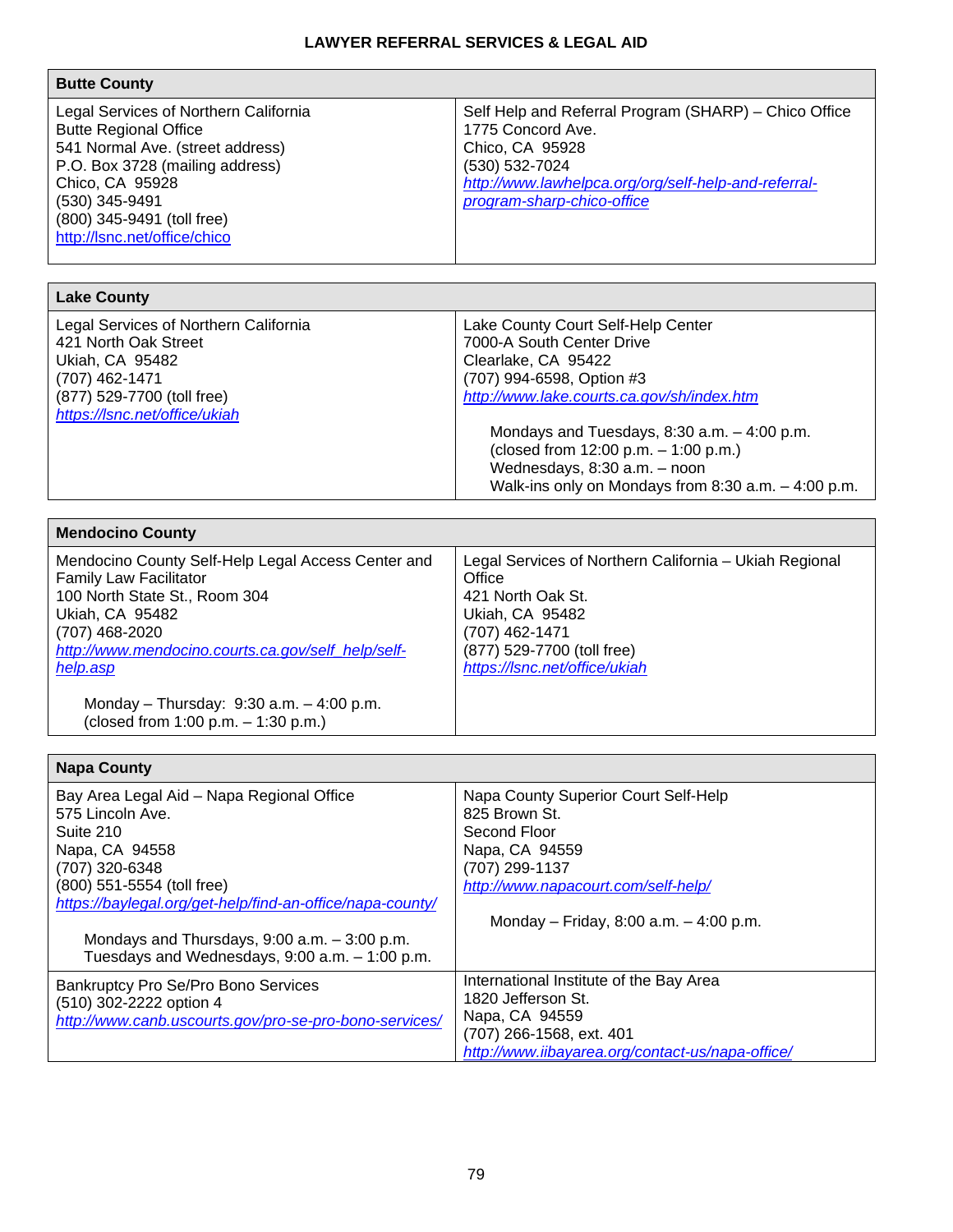| <b>Nevada County</b>                                                                                                                                           |                                                                                                                   |
|----------------------------------------------------------------------------------------------------------------------------------------------------------------|-------------------------------------------------------------------------------------------------------------------|
| Legal Services of Northern California<br>190 Reamer St.<br>Auburn, CA 95603<br>$(530)$ 823-7560<br>(800) 660-6107 (toll free)<br>http://lsnc.net/office/auburn | Nevada County Lawyer Referral Service<br>120 North Auburn St., #214<br>Grass Valley, CA 95945<br>$(530)$ 888-1836 |

| <b>Solano County</b>                                                                                                                |                                                                                                                                                                                             |
|-------------------------------------------------------------------------------------------------------------------------------------|---------------------------------------------------------------------------------------------------------------------------------------------------------------------------------------------|
| Legal Services of Northern California<br>1810 Capitol St.<br>Vallejo, CA 94590<br>(707) 643-0054<br>https://lsnc.net/office/vallejo | Solano County Bar Association<br>Lawyer Referral Service<br>Fairfield, CA 94533<br>(707) 422-0127<br>http://www.solanobar.org/lawyer-referral-service/<br>Monday - Friday, 8:00 a.m. - noon |
| Solano County Library                                                                                                               | Solano County Library                                                                                                                                                                       |
| "Lawyers @ Your Library" Program                                                                                                    | "Lawyers @ Your Library" Program                                                                                                                                                            |
| <b>Fairfield Civic Center Library</b>                                                                                               | John F. Kennedy Library                                                                                                                                                                     |
| 1150 Kentucky St.                                                                                                                   | 505 Santa Clara St.                                                                                                                                                                         |
| Fairfield, CA 94533                                                                                                                 | Vallejo, CA 94590                                                                                                                                                                           |
| http://www.solanolibrary.com/legal-assistance                                                                                       | http://www.solanolibrary.com/legal-assistance                                                                                                                                               |
| Call (866) 572-7587 for details                                                                                                     | Call (866) 572-7587 for details                                                                                                                                                             |
| 4th Tuesday of each month, 6:00 p.m. $-8:00$ p.m.                                                                                   | 1st & 3rd Wednesdays, 6:00 p.m. - 8:00 p.m.                                                                                                                                                 |
| Register in person or by calling (866) 572-7587 after                                                                               | Register in person or by calling (866) 572-7587 after                                                                                                                                       |
| 10:00 a.m. on the day of the program.                                                                                               | 10:00 a.m. on the day of the program.                                                                                                                                                       |

| <b>Sonoma County</b>                        |                                      |
|---------------------------------------------|--------------------------------------|
| Sonoma County Bar Association               | Legal Aid of Sonoma County           |
| Lawyer Referral Service                     | 144 South E St., Suite 100           |
| (707) 546-5297, Ext. 12                     | Santa Rosa, CA 95404                 |
| http://www.sonomacountybar.org/?page_id=145 | (707) 542-1290                       |
|                                             | http://legalaidsc.org/programs/lsrp/ |

| <b>Yuba County</b>                    |                                   |
|---------------------------------------|-----------------------------------|
| Legal Services of Northern California | California Rural Legal Assistance |
| 619 North St.                         | 511 "D" St.                       |
| Woodland, CA 95695                    | P.O. Box 2600                     |
| $(530)$ 662-1065                      | Marysville, CA 95901              |
| (530) 207-4250 (Senior Link Line)     | (530) 742-5191                    |
| http://lsnc.net/office/woodland       | http://crla.org/                  |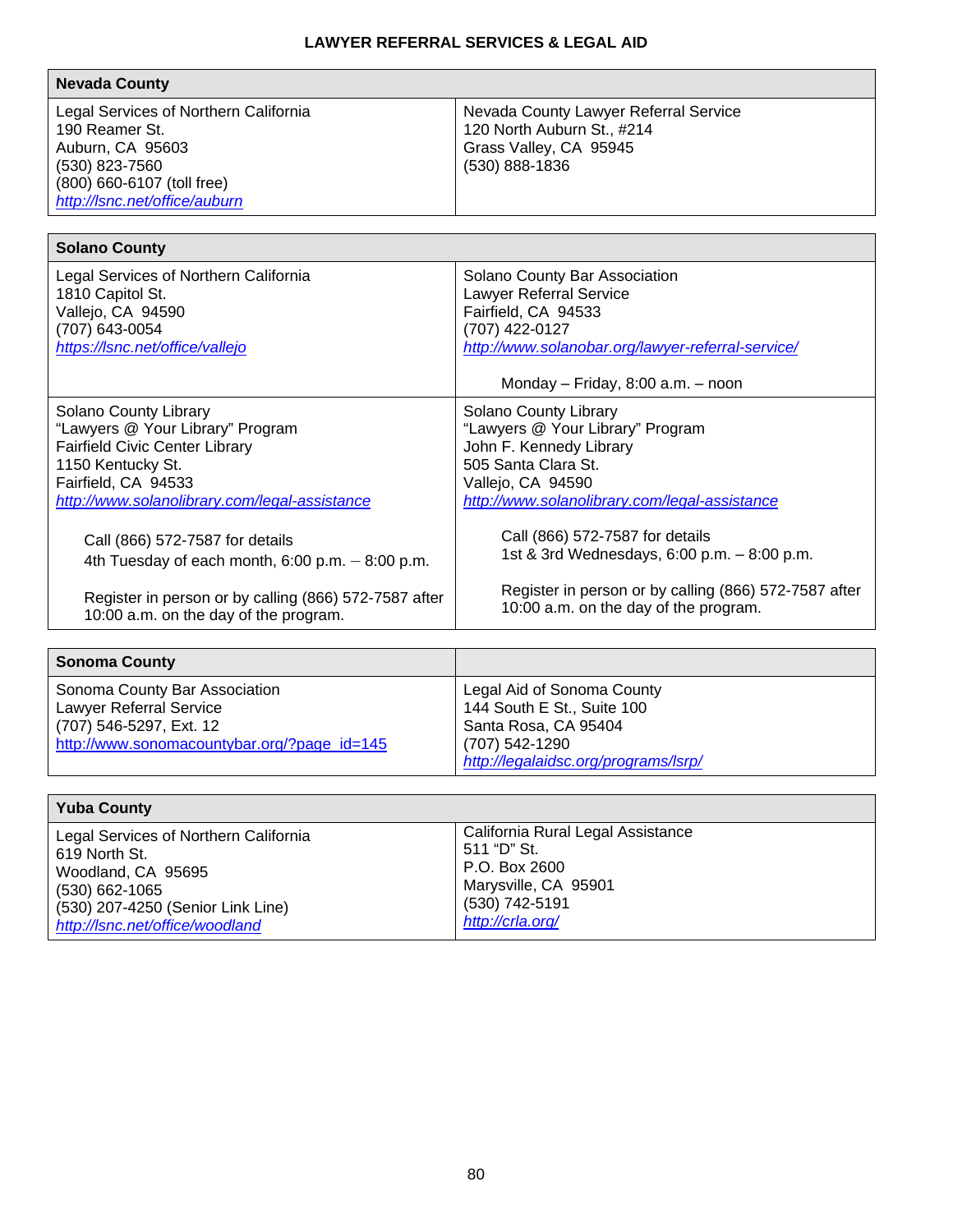# **DISASTER HELP CENTERS**

# **DISASTER RECOVERY CENTERS**

# **What is a FEMA Disaster Recovery Center?**

A FEMA Disaster Recovery Center (DRC) is a facility where those affected by the wildfires may go for information about FEMA programs or other disaster assistance programs and to ask questions related to their situation. Representatives from the Governor's Office of Homeland Security and Emergency Preparedness, FEMA, U.S. Small Business Administration (SBA), volunteer groups, and other agencies are at DRCs to answer questions about disaster assistance and low-interest disaster loans for homeowners, renters, and businesses. They can also help survivors apply for federal disaster assistance.

As of October 20, 2017, the following is the only DRC that has been established in Northern California, but this information could change:

## **Sonoma County: Hanna Boys Center, 1700 Arnold Dr., Sonoma, CA 95476**

- Hours of Operation: Monday Sunday, 9:00 a.m. 7:00 p.m.
- Services:
- FEMA
	- FEMA, Other
	- Hazard Mitigation
	-
	- Housing Assistance<br>• Other Needs Assista **Other Needs Assistance**
	- Teleregistration
	- Web Registration
	- **Federal** 
		- Federal, Other
		- Internal Revenue Service
		- Small Business Administration Home Loan
		- U.S. Department of Agriculture
	- State/Local
		- Aging/Senior Services
		- Crisis Counseling
		- State Health Services
		- State Housing Services
		- State/Local, Other
	- **Other** 
		- General Information
		- Legal Referrals
		- Other
		- Volunteer Organizations

Additional DRCs may be added in the future. Please check the FEMA website here: *<https://asd.fema.gov/inter/locator/mobile.htm>* for up-to-date information.

# **LOCAL ASSISTANCE CENTERS**

#### **What are Local Assistance Centers?**

A number of Local Assistance Centers (LACs) are open to assist those impacted by the California wildfires. LACs include representatives from the Employment Development Department and other local, state, and federal agencies, as well as non-profit and voluntary organizations with disaster assistance programs and services, including unemployment benefits and payroll tax extensions for employers. The locations and hours of LACs are subject to change. For a current list of locations, please visit California Governor's Office of Emergency Services – LAC website here: *[http://www.oesnews.com/local-assistance-centers-are-available-for-wildfire-victims-in-california-counties-in-orange](http://www.oesnews.com/local-assistance-centers-are-available-for-wildfire-victims-in-california-counties-in-orange-sonoma/)[sonoma/](http://www.oesnews.com/local-assistance-centers-are-available-for-wildfire-victims-in-california-counties-in-orange-sonoma/)*.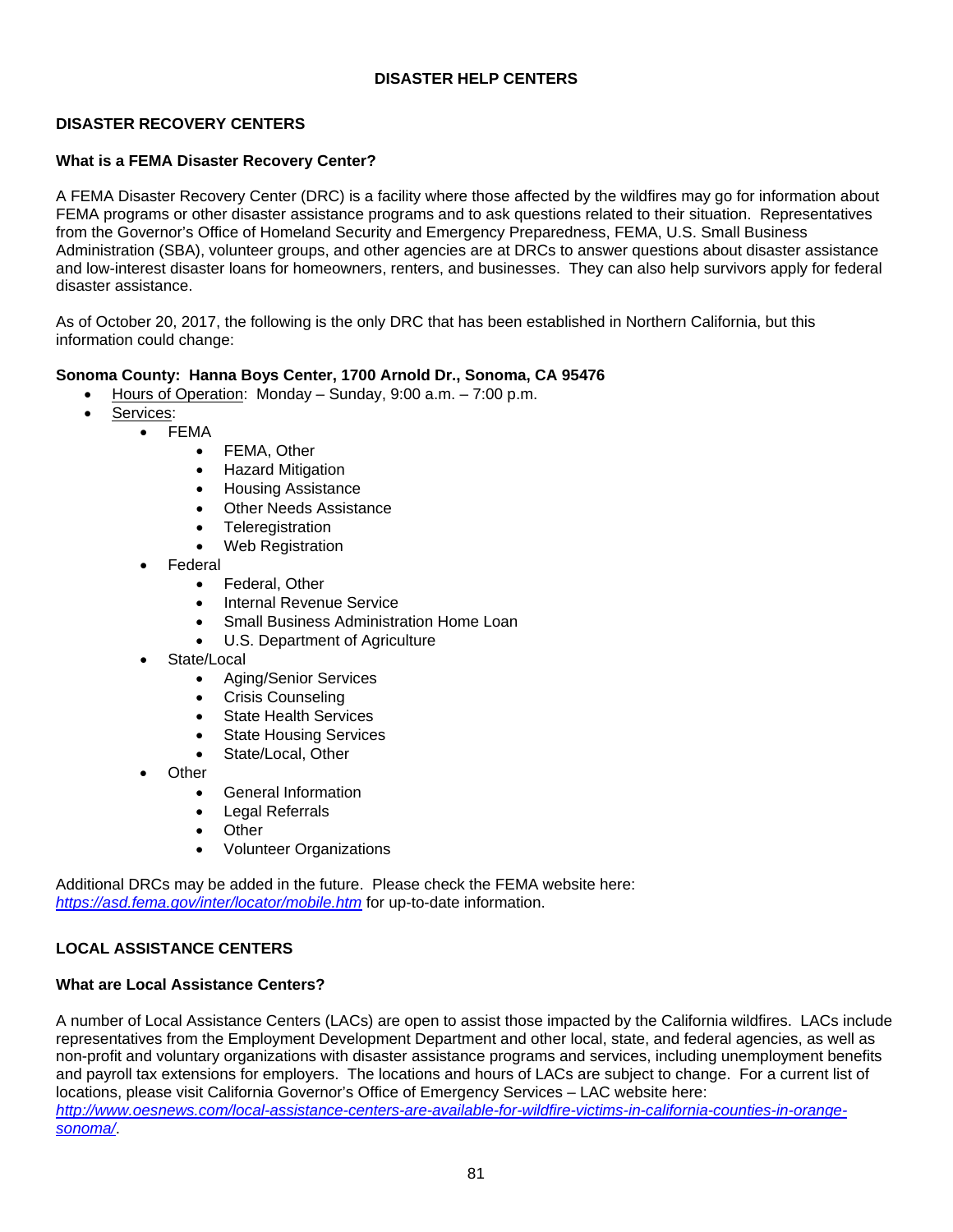# **STATE/FEDERAL AGENCY QUICK PHONE LIST**

| www.fema.gov                                                                                    |  |  |
|-------------------------------------------------------------------------------------------------|--|--|
| www.oag.ca.gov                                                                                  |  |  |
| California Contractors State License Board (disaster hotline) (800) 962-1125<br>www.cslb.ca.gov |  |  |
| California Dept. of Business Oversight (lender licensing) (866) 275-2677<br>www.dbo.ca.gov      |  |  |
| www.insurance.ca.gov                                                                            |  |  |
| California Dept. of Insurance (licensing issues) (800) 967-9331<br>www.insurance.ca.gov         |  |  |
| www.dmv.ca.gov                                                                                  |  |  |
| www.cdss.ca.gov                                                                                 |  |  |
| California Dept. of Toxic Substances Control  (800) 728-6942<br>www.dtsc.ca.gov                 |  |  |
| California Employment Development Office  (800) 300-5616<br>www.edd.ca.gov                      |  |  |
| www.ftb.ca.gov                                                                                  |  |  |
| (disaster assistance division)<br>www.caloes.ca.gov                                             |  |  |
| www.buttecounty.net/assessor/Home.aspx                                                          |  |  |
| www.co.lake.ca.us/Government/Directory/Assessor-Recorder.htm                                    |  |  |
| www.mendocinocounty.org                                                                         |  |  |
|                                                                                                 |  |  |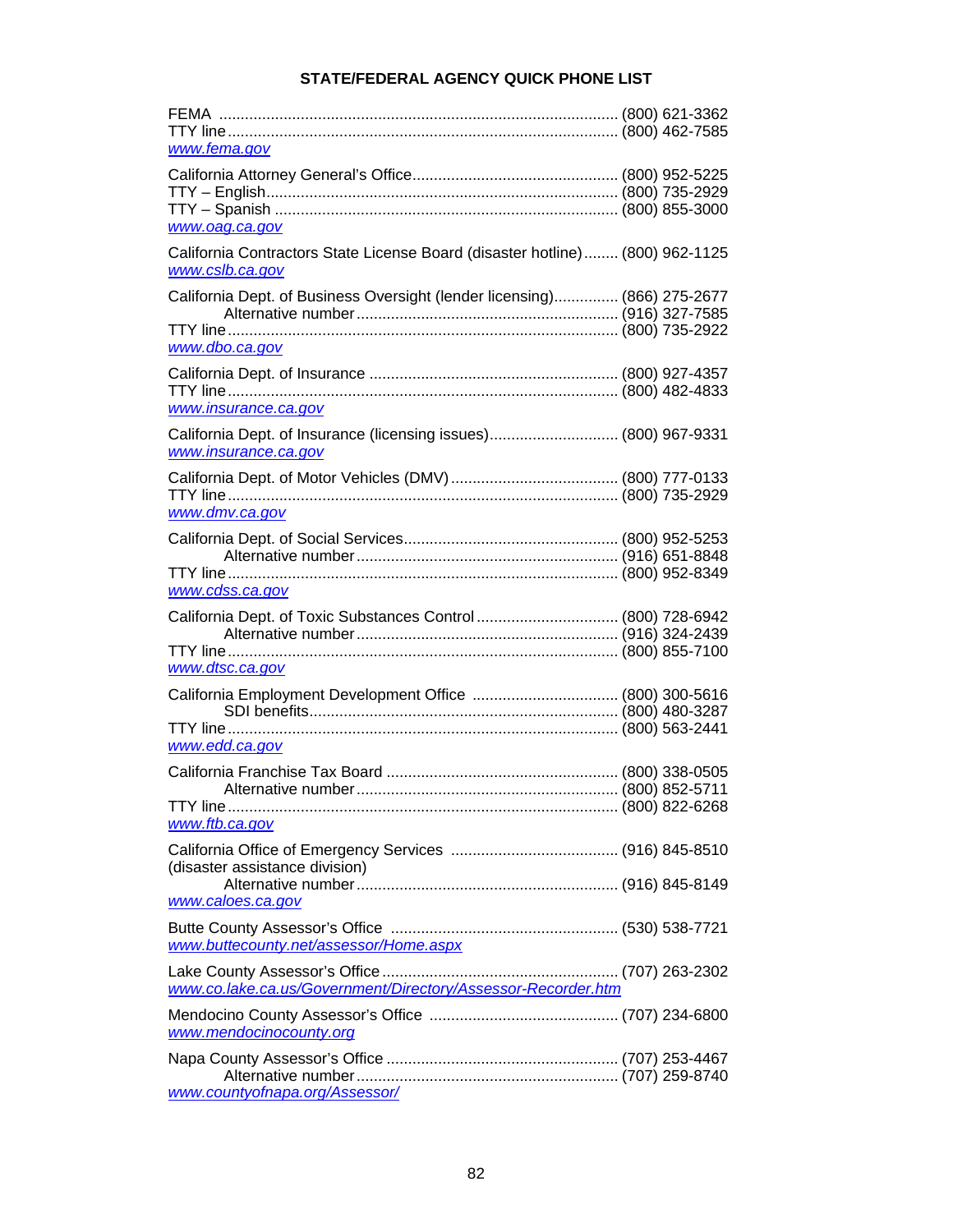# **STATE/FEDERAL AGENCY QUICK PHONE LIST**

| www.mynevadacounty.com/163/Assessor                                                        |  |
|--------------------------------------------------------------------------------------------|--|
| sonomacounty.ca.gov/CRA/Assessor/                                                          |  |
| www.co.yuba.ca.us/Departments/Assessor/                                                    |  |
| Alternative number (Lake, Mendocino, Napa, Sonoma) (415) 744-6820<br>www.sba.gov           |  |
| State Bar of California (attorney contact information) (415) 538-2000<br>www.calbar.ca.gov |  |
| State Bar of California (lawyer referral service)  (866) 442-2529<br>www.calbar.ca.gov     |  |
| United States Citizenship & Immigration Services (800) 375-5283<br>www.uscis.gov           |  |
| www.irs.gov                                                                                |  |
| United States Social Security Administration (800) 772-1213<br>www.ssa.gov                 |  |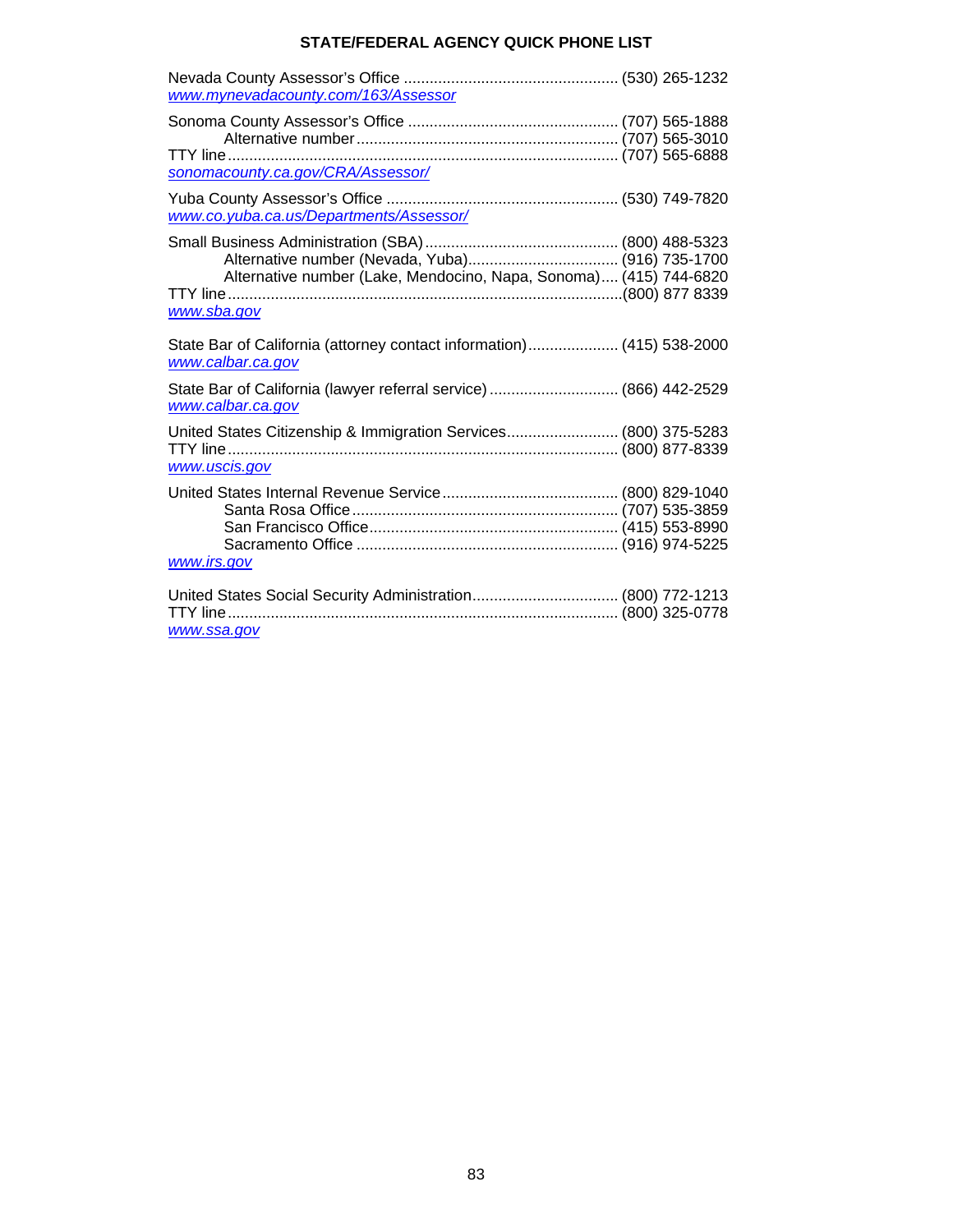# **[Agriculture](#page-90-0) – [Healthcare](#page-91-0) – Miscellaneous**

# **California State**

## **California Governor's Office of Emergency Services – October Wildfires Resources & Information, <http://wildfirerecovery.org/>**

# **California Counties**

# **Is assistance with my wildfire-related concerns available in my local county?**

Many county agencies and other organizations may be able to offer assistance directly, or by referral to other appropriate agencies. Contact numbers, organized by county, are set forth below.

#### **Butte County:** *<https://www.buttecounty.net/>*

Agriculture and Natural Resources: (530) 538-7201, *[http://cebutte.ucanr.edu/Agriculture\\_Natural\\_Resources/](http://cebutte.ucanr.edu/Agriculture_Natural_Resources/)* Agricultural Commissioner: (530) 538-7381, *<http://www.buttecounty.net/agriculturalcommissioner/Home.aspx>* Animal Services: (530) 538-7409, *<http://www.buttecounty.net/publichealth/Animals.aspx>* Assessor: (530) 538-7721, *<http://www.buttecounty.net/assessor/>* Clerk-Recorder: (530) 538-7691, *<https://clerk-recorder.buttecounty.net/recorder/rechome.html>* Development Services Department: (530) 538-7601 (permits), *<http://www.buttecounty.net/dds/>* Office of Emergency Services: (530) 538-7373 (disaster preparedness, Fire Assistance Center), *<http://www.buttecounty.net/oem/>* Environmental Health: (530) 538-7281, *<http://www.buttecounty.net/ph/EnvironmentalHealth.aspx>* Fire Department: (530) 538-7111, *<http://www.buttecounty.net/fire/>* Housing Authority: (530) 895-4474, *<http://www.butte-housing.com/>* Public Health: (530) 538-7581, *<http://www.buttecounty.net/publichealth/>* Public Works: (530) 538-7681, *<http://www.buttecounty.net/publicworks/>* Sheriff's Office: (530) 538-7321, *<http://www.buttecounty.net/sheriffcoroner/>* Employment and Social Services: (877) 410-8803, *<http://www.buttecounty.net/dess/>* Tax Collector: (530) 538-7701, *<http://www.buttecounty.net/treasurertaxcollector/>* Donation Information: *<https://www.buttecounty.net/>* 2-1-1 Butte County: *<http://www.helpcentral.org/>* Facebook (Sheriff's Office): *<https://www.facebook.com/bcsonews/>* Twitter (Sheriff's Office): *<https://twitter.com/buttesheriff>*

**Lake County:** *<http://www.co.lake.ca.us/>*

Agriculture: (707) 263-0217, *<http://www.co.lake.ca.us/Government/Directory/Ag.htm>* Animal Care & Control: (707) 263-0278, *[http://www.co.lake.ca.us/Government/Directory/Animal\\_Care\\_And\\_Control.htm](http://www.co.lake.ca.us/Government/Directory/Animal_Care_And_Control.htm)* Assessor*:* (707) 263-2302, *<http://www.co.lake.ca.us/Government/Directory/Assessor-Recorder.htm>* Clerk-Recorder*:* (707) 263-2293, *<http://www.co.lake.ca.us/Government/Directory/Assessor-Recorder.htm>* Community Development*:* (707) 263-2221 (building and safety; permits; disaster assistance), *[http://www.co.lake.ca.us/Government/Directory/Community\\_Development.htm](http://www.co.lake.ca.us/Government/Directory/Community_Development.htm)* Environmental Health: (707) 263-1164, *[http://www.co.lake.ca.us/Government/Directory/Environmental\\_Health.htm](http://www.co.lake.ca.us/Government/Directory/Environmental_Health.htm)* Housing Programs: (707) 995-3744, *[http://www.co.lake.ca.us/Government/Directory/Social\\_Services/Programs/Housing.htm](http://www.co.lake.ca.us/Government/Directory/Social_Services/Programs/Housing.htm)* Office of Emergency Services: (707) 262-4090, *<http://www.lakesheriff.com/About/OES.htm>* Public Health: (707) 263-1090, *<http://health.co.lake.ca.us/>* Public Works: (707) 263-2341, *[http://www.co.lake.ca.us/Government/Directory/Public\\_Works.htm](http://www.co.lake.ca.us/Government/Directory/Public_Works.htm)* Sheriff's Office: (707) 262-4200, *<http://www.lakesheriff.com/>* Social Services: (707) 995-4200, *[http://www.co.lake.ca.us/Government/Directory/Social\\_Services.htm](http://www.co.lake.ca.us/Government/Directory/Social_Services.htm)* Tax Collector*:* (707) 263-2234, *<http://www.co.lake.ca.us/Government/Directory/tax.htm>* Fire Debris Management: Frequently Asked Questions*:* (707) 263-2580, *<http://www.co.lake.ca.us/Assets/Departments/CDD/Valley+Fire/Fire+Debris+Management.pdf>* Facebook (Office of Emergency Services): *<https://www.facebook.com/LakeCountyOES>*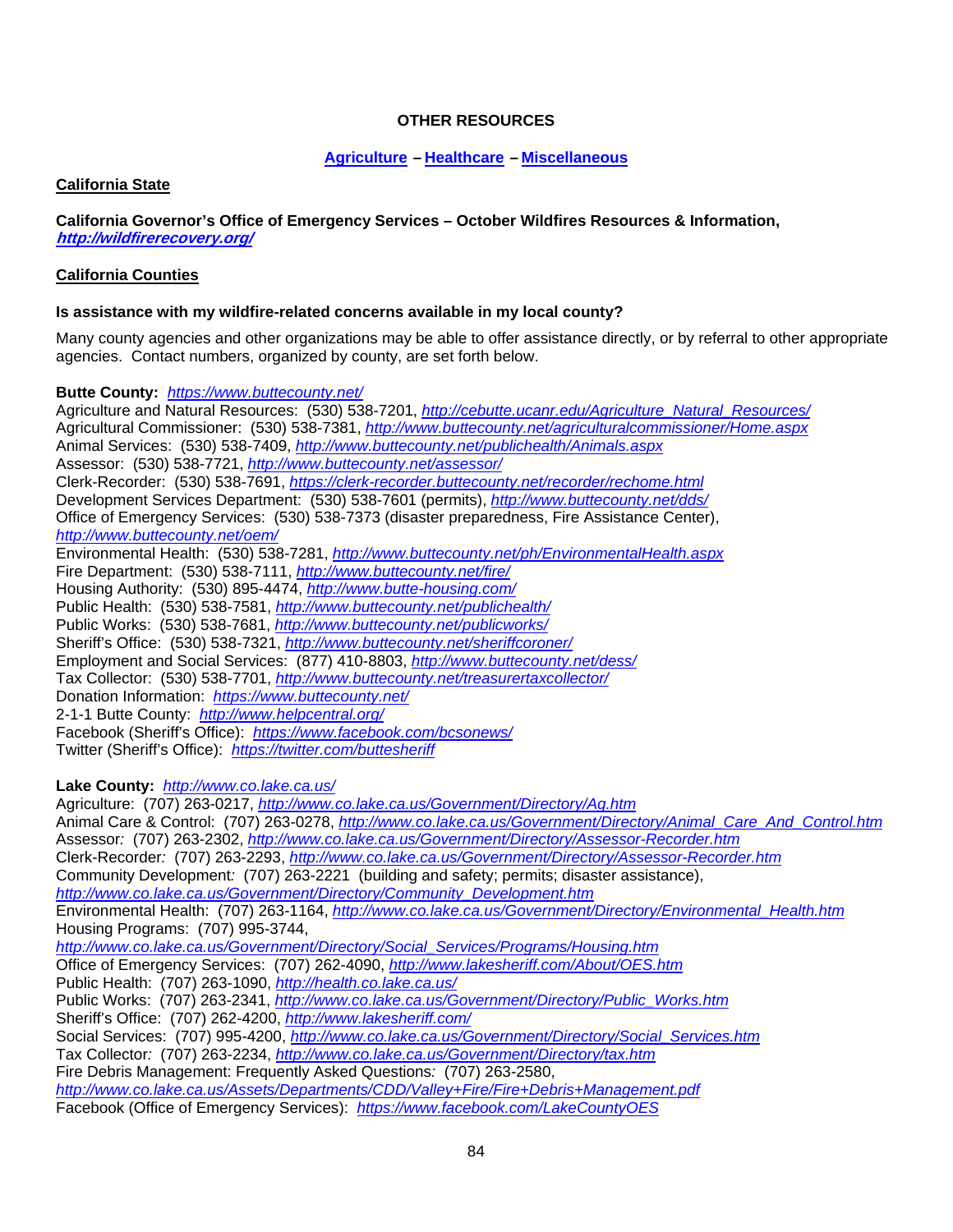Twitter (Office of Emergency Services): *<https://www.facebook.com/LakeCountyOES>* Nixle Alerts & Advisories (Sheriff's Office): *<http://www.lakesheriff.com/Services/nixle.htm>*

**Mendocino County:** *<https://www.mendocinocounty.org/>*

Agriculture: (707) 234-6830, *<https://www.mendocinocounty.org/government/agriculture>* Animal Care Services*:* (707) 463-4427, *<https://www.mendocinocounty.org/government/animal-care-services>* Assessor: (707) 234-6800, *[https://www.mendocinocounty.org/government/assessor-county-clerk-recorder](https://www.mendocinocounty.org/government/assessor-county-clerk-recorder-elections/assessor-services-forms)[elections/assessor-services-forms](https://www.mendocinocounty.org/government/assessor-county-clerk-recorder-elections/assessor-services-forms)* Clerk-Recorder: (707) 234-6822, *[https://www.mendocinocounty.org/government/assessor-county-clerk-recorder](https://www.mendocinocounty.org/government/assessor-county-clerk-recorder-elections/county-recorder)[elections/county-recorder](https://www.mendocinocounty.org/government/assessor-county-clerk-recorder-elections/county-recorder)* Environmental Health:(707) 234-6625, *[https://www.mendocinocounty.org/government/health-and-human-services](https://www.mendocinocounty.org/government/health-and-human-services-agency/environmental-health)[agency/environmental-health](https://www.mendocinocounty.org/government/health-and-human-services-agency/environmental-health)* Office of Emergency Services:(707) 467-6497, *[https://www.mendocinocounty.org/government/executive-office/office-of](https://www.mendocinocounty.org/government/executive-office/office-of-emergency-services)[emergency-services](https://www.mendocinocounty.org/government/executive-office/office-of-emergency-services)* Planning & Building Services: Ukiah (707) 234-6650; Fort Bragg (707) 964-5379, *<https://www.mendocinocounty.org/government/planning-building-services>* Public Health:(707) 472-2700, *[https://www.mendocinocounty.org/government/health-and-human-services-agency/public](https://www.mendocinocounty.org/government/health-and-human-services-agency/public-health)[health](https://www.mendocinocounty.org/government/health-and-human-services-agency/public-health)* Sheriff's Office: (707) 463-4411, *<http://www.mendocinosheriff.com/>* Tax Collector*:* (707) 234-6875, *<https://www.mendocinocounty.org/government/collections/treasurer-tax-collector>* Transportation: (707) 463-4363 (public works), *<https://www.mendocinocounty.org/government/transportation>* Mendocino County Fire Information for October 2017 Wildfires: *[https://www.mendocinocounty.org/community/mendocino](https://www.mendocinocounty.org/community/mendocino-county-fire-information)[county-fire-information](https://www.mendocinocounty.org/community/mendocino-county-fire-information)* Redwood Fire Ash and Burn Debris Clean-up Removal: *(*707) 463-4441, *<https://www.mendocinocounty.org/home/showdocument?id=12334>* Redwood Fire Debris Clean-up Frequently Asked Questions*: (*707) 234-6625, *<https://www.mendocinocounty.org/home/showdocument?id=12340>* 2-1-1 Mendocino: *<http://211mendocino.org/>* Facebook (County of Mendocino): *<https://www.facebook.com/mendocinocounty/>* Facebook (Sheriff's Office): *<https://www.facebook.com/MendocinoSheriff/>* Twitter (Sheriff's Office): *<https://twitter.com/mendosheriff>* **Napa County:** *<http://countyofnapa.org/>* Agricultural Commissioner: (707) 253-4357, *<http://www.countyofnapa.org/AgCom/>* Animal Control: (707) 253-4509, *<http://countyofnapa.org/Sheriff/AnimalControl/>* Assessor: (707) 253-4466, *<http://countyofnapa.org/Assessor/>* Building Division: 707) 253-4417 (permits), *<http://countyofnapa.org/PBES/Building/>* Clerk-Recorder: (707) 253-4105, *<http://countyofnapa.org/Recorder-Clerk/>* Environmental Health Division: (707) 253-4471, *<http://countyofnapa.org/PBES/Environmental/>* Fire Department: (707) 299-1466, *<http://countyofnapa.org/CountyFire/>* Health and Human Services Agency: (707) 253-4279, *<http://countyofnapa.org/HHSA/>* Housing & Intergovernmental Affairs: (707) 253-4112, *<http://countyofnapa.org/ceo/hia/>* Public Works: (707) 253-4351, *<http://countyofnapa.org/PublicWorks/>* Sheriff's Office: (707) 253-4509, *<http://countyofnapa.org/Sheriff/>* Social Services Agency: (707) 253-4511, *<http://www.countyofnapa.org/HHSA/SelfSufficiency/>* Tax Collector: (707) 253-4327, *<http://countyofnapa.org/Treasurer/>*

Donation Information: *<http://www.napavalleycf.org/>*

Facebook (County of Napa): *<https://www.facebook.com/NapaCounty/>* Facebook (Sheriff's Office): *<https://www.facebook.com/NapaCountySO/>*

Twitter (County of Napa): *<https://twitter.com/CountyofNapa>*

Nixle (Sheriff's Office): *<https://local.nixle.com/city/ca/napa/>*

**Nevada County:** *<https://www.mynevadacounty.com/>*

Agricultural Commissioner: (530) 470-2690, *<https://www.mynevadacounty.com/982/Agricultural-Commissioner>* Animal Control: (530) 265-1471, *<https://www.mynevadacounty.com/208/Animal-Control>* Assessor: (530) 265-1232, *<https://www.mynevadacounty.com/163/Assessor>*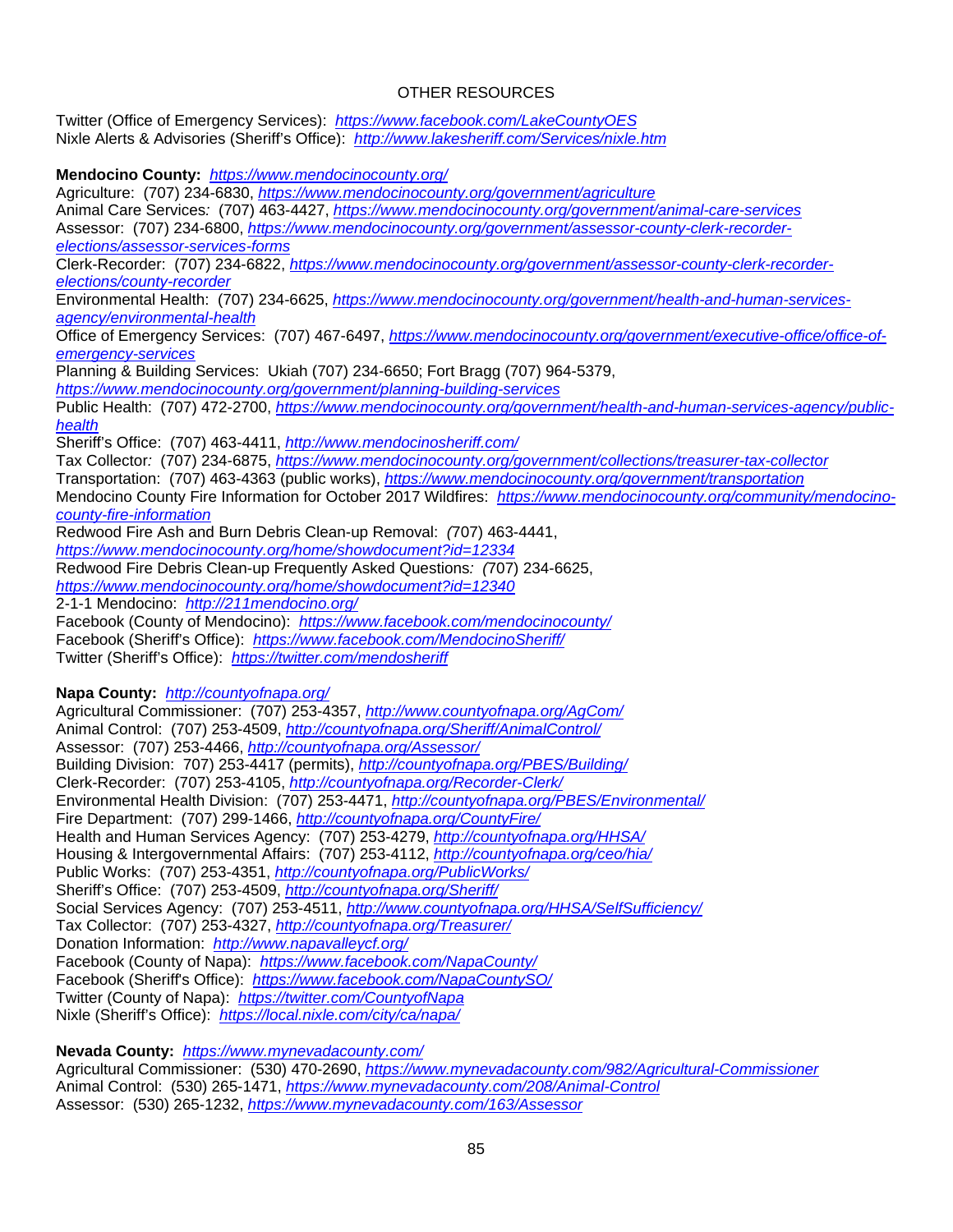Clerk-Recorder: (530) 265-1221, *<https://www.mynevadacounty.com/235/Clerk-Recorder>* Environmental Health: (530) 265-1222, *<https://www.mynevadacounty.com/1470/Environmental-Health>* Farm Advisor Division: (530) 889-7385, *<https://www.mynevadacounty.com/1660/Farm-Advisor-Division>* Fire Districts: *<https://www.mynevadacounty.com/1314/Fire-Districts>* Housing & Community Services: (530) 265-1645, *<https://www.mynevadacounty.com/539/Housing-Community-Services>* Lobo and McCourtney Fire Recovery: (530) 265-1218, *[https://www.mynevadacounty.com/2357/Lobo-and-McCourtney-](https://www.mynevadacounty.com/2357/Lobo-and-McCourtney-Fire-Recovery)[Fire-Recovery](https://www.mynevadacounty.com/2357/Lobo-and-McCourtney-Fire-Recovery)* Office of Emergency Services: (530) 265-1515, *<https://www.mynevadacounty.com/1182/Office-of-Emergency-Services>* Permits: (530) 265-1222, *<https://www.mynevadacounty.com/179/Permits>* Public Health: (530) 265-1450, *<https://www.mynevadacounty.com/551/Public-Health>* Public Works: (530) 265-1411, *<https://www.mynevadacounty.com/218/Public-Works>* Sheriff's Offic*e:* (530) 265-1471, *<https://www.mynevadacounty.com/150/Sheriff-Coroner-Public-Administrator>* Social Services: (530) 265-1340, *<https://www.mynevadacounty.com/879/Social-Services>* Tax Collector: (530) 265-1285, *<https://www.mynevadacounty.com/348/Treasurer-Tax-Collector>* Sand & Sandbags Available: (530) 265-1515, *<https://www.mynevadacounty.com/1240/Sand-Sandbags-Available>* 2-1-1 Nevada County: *<http://211connectingpoint.org/>* Facebook (Nevada County): *<https://www.facebook.com/NevadaCountyCA/>* Facebook (Nevada County Office of Emergency Services): *<https://www.facebook.com/NevadaCountyOES/>* Twitter (Nevada County): *<https://twitter.com/NevadaCountyCA>* Twitter (Nevada County Office of Emergency Services): *<https://twitter.com/NevCoOES>* Wildfire Updates: *<https://www.mynevadacounty.com/alertcenter.aspx?aid=4>* **Solano County:** *<http://www.solanocounty.com/>* Agriculture Department: (707) 784-1310, *<http://www.solanocounty.com/depts/agriculture/default.asp>* Animal Care Services*:* (707) 784-1356, *<http://www.solanocounty.com/depts/sheriff/animalcare/gi.asp>* Assessor: (707) 784-6210, *<http://www.solanocounty.com/depts/ar/>* Building and Safety Services*:* (707) 784-6765 (permits), *<http://www.solanocounty.com/depts/rm/buildingnsafety/about.asp>* Clerk-Recorder: (707) 784-6200, *[http://www.solanocounty.com/depts/ar/recorder/recording\\_section/](http://www.solanocounty.com/depts/ar/recorder/recording_section/)* Environmental Health: (707) 784-6765, *[http://www.solanocounty.com/depts/rm/environmental\\_health/](http://www.solanocounty.com/depts/rm/environmental_health/)* Fire & Police Departments: *<http://www.solanocounty.com/emergencies/firepolicedept.asp>* Health & Social Services:(707) 784-8600, *<http://www.solanocounty.com/depts/hss/>* Housing Programs: (707) 449-5675, *[http://www.solanocounty.com/depts/rm/planning/housing\\_programs.asp](http://www.solanocounty.com/depts/rm/planning/housing_programs.asp)* Office of Emergency Services: (707) 784-1600, *<http://www.solanocounty.com/depts/oes/>* Public Health: (707) 784-8600, *<http://www.solanocounty.com/depts/ph/>* Public Works: (707) 784-6765, *[http://www.solanocounty.com/depts/rm/public\\_works/](http://www.solanocounty.com/depts/rm/public_works/)* Sheriff's Office: (707) 784-7000, *<http://www.solanocounty.com/depts/sheriff/>* Tax Collector: (707) 784-7485, *<http://www.solanocounty.com/depts/ttcc/>* Current Emergency Information: *<http://solanocounty.azurewebsites.us/>*

Facebook (Solano County Sheriff's Office): *<https://www.facebook.com/SolanoSheriff/>* Twitter (Solano County Sheriff): *<https://twitter.com/SolanoSheriff>*

**Sonoma County:** *[http://sonomacounty.ca.gov](http://sonomacounty.ca.gov/)*

Sonoma County Public Information Hotline, (707) 565-3856

Agricultural Division: (707) 565-2371, *[http://sonomacounty.ca.gov/Agriculture-Weights-and-Measures/Agricultural-](http://sonomacounty.ca.gov/Agriculture-Weights-and-Measures/Agricultural-Division/)[Division/](http://sonomacounty.ca.gov/Agriculture-Weights-and-Measures/Agricultural-Division/)*

Animal Services: (707) 565-7100, *<http://sonomacounty.ca.gov/Health/Animal-Services/>*

Assessor: (707) 565-1888, *<http://sonomacounty.ca.gov/CRA/Assessor/>*

Clerk-Recorder: (707) 565-3800, *<http://sonomacounty.ca.gov/CRA/Clerk-Recorder/>*

Community Development Commission: (707) 565-7500 (housing), *[http://sonomacounty.ca.gov/Community-Development-](http://sonomacounty.ca.gov/Community-Development-Commission/)[Commission/](http://sonomacounty.ca.gov/Community-Development-Commission/)*

Debris and Ash Removal: (707) 565-3856, *[http://sonomacounty.ca.gov/Public-Safety/News/JIC-Debris-Removal-October-](http://sonomacounty.ca.gov/Public-Safety/News/JIC-Debris-Removal-October-17-8pm/)[17-8pm/](http://sonomacounty.ca.gov/Public-Safety/News/JIC-Debris-Removal-October-17-8pm/)* 

Emergency Management Division of the Fire and Emergency Services Department:(707) 565-1152, *<http://sonomacounty.ca.gov/FES/Emergency-Management/>*

Environmental Health: (707) 565-6565, *<http://sonomacounty.ca.gov/Health/Environmental-Health-and-Safety/>* Fire and Emergency Services: (707) 565-1152, *<http://sonomacounty.ca.gov/Fire-and-Emergency-Services/>*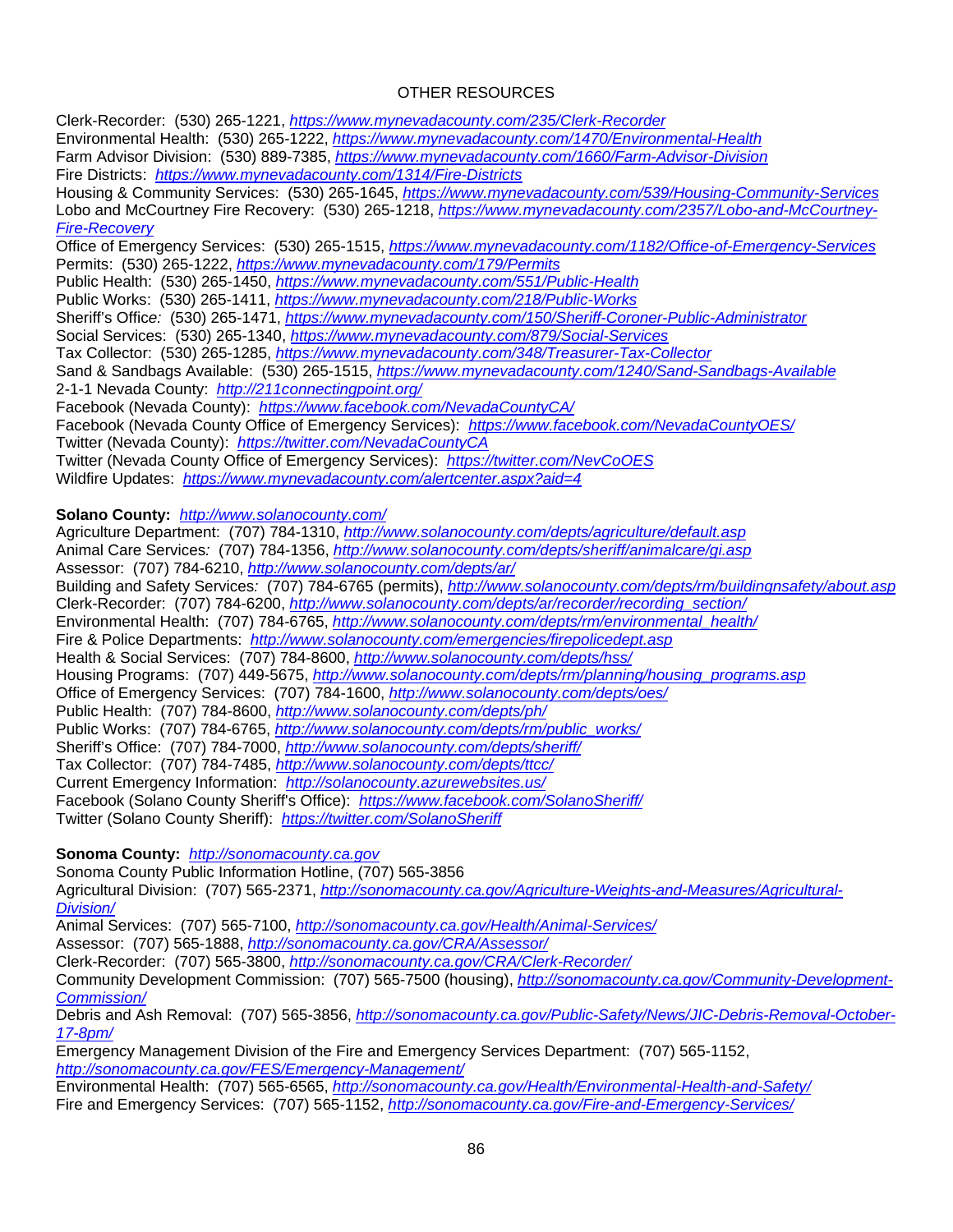Health Services Department: (707) 565-4700, *<http://sonomacounty.ca.gov/Health-Services/>* Human Services Department*:* (707) 565-5800 (economic assistance, benefit claims), *<http://sonomacounty.ca.gov/Human-Services/>* Permit & Resource Management Department: (707) 565-1900 (building permits), [http://sonomacounty.ca.gov/Permit-and-](http://sonomacounty.ca.gov/Permit-and-Resource-Management/)[Resource-Management/](http://sonomacounty.ca.gov/Permit-and-Resource-Management/) Transportation & Public Works: (707) 565-2231, *<http://sonomacounty.ca.gov/Transportation-and-Public-Works/>* Sheriff's Office: (707) 565-2511, *<http://sonomacounty.ca.gov/Sheriff-s-Office/>* Tax Collector: (707) 565-2631, *<http://sonomacounty.ca.gov/Auditor-Controller-Treasurer-Tax-Collector/>* Fire Information (recovery resources, community information, local assistance center): *[http://sonomacounty.ca.gov/EOC](http://sonomacounty.ca.gov/EOC-and-PIO/Fires-October-2017/Fire-Information/)[and-PIO/Fires-October-2017/Fire-Information/](http://sonomacounty.ca.gov/EOC-and-PIO/Fires-October-2017/Fire-Information/)* Housing Resources (Permit Sonoma Planning Division and Community Development Commission) (if you are displaced by wildfires): *<http://sonomacounty.ca.gov/PRMD/Planning/Housing-Resources/>* 2-1-1 Sonoma Fire and Disaster Services (disaster and post disaster services): *[http://211sonoma.org/fire-and](http://211sonoma.org/fire-and-emergency-services-2/)[emergency-services-2/](http://211sonoma.org/fire-and-emergency-services-2/)* Facebook (County of Sonoma): *<https://www.facebook.com/SonomaCountyCal>* Nixle (Sheriff's Office): *<https://local.nixle.com/sonoma-county-sheriffs-office/>* **Yuba County:** *<http://www.co.yuba.ca.us/>* Agricultural Commissioner: (530) 749-5400, *<http://www.co.yuba.ca.us/Departments/Ag/>* Animal Care Services: (530) 749-7777, *<http://sheriff.co.yuba.ca.us/Divisions/AnimalCare.aspx>* Assessor: (530) 749-7820, *[http://www.co.yuba.ca.us/Departments/Assessor](http://www.co.yuba.ca.us/Departments/Assessor/)*/ Building Department: (530) 749-5440 (permits), *<http://www.co.yuba.ca.us/Departments/Community%20Development/Building/>* Clerk-Recorder: (530) 749-7850, *<http://www.co.yuba.ca.us/departments/recorder/>* Community Services: (530) 749-5470, *<http://www.co.yuba.ca.us/departments/Community%20Development/Community%20Services/>* Environmental Health: (530) 749-5450, *<http://www.co.yuba.ca.us/Departments/Community%20Development/EH/>* Fire Departments: *<http://www.co.yuba.ca.us/Departments/OES/ContactInformation.aspx>* Health and Human Services Department: (530) 749-6366 (Public Health Division), *<http://www.co.yuba.ca.us/Departments/HHSD/>* Housing Authority: Emergency shelter or housing, (530) 749-6311. Grant programs, (530) 749-5452, *<http://www.co.yuba.ca.us/Departments/Community%20Development/pubHousing.aspx>* Office of Emergency Services: (530) 749-7520, *<http://www.co.yuba.ca.us/Departments/OES/>* Public Works: (530) 749-5420, *<http://www.co.yuba.ca.us/Departments/Community%20Development/Public%20Works/>* Sheriff's Department: (530) 749-7777, *<http://sheriff.co.yuba.ca.us/>* Tax Collector: (530) 749-7840, *<http://www.co.yuba.ca.us/Departments/Treasurer/>* Yuba County, Cascade Fire information (steps to recovery after the wildfires): *<http://yuba.org/cascadefire/>* Facebook (Yuba County): *<https://www.facebook.com/YubaCounty/>* Facebook (Yuba County Office of Emergency Services): *<https://www.facebook.com/YubaCountyOES/>* Twitter (Yuba County): *<https://twitter.com/YubaCounty>*

# <span id="page-90-0"></span>**Agriculture**

U.S. Department of Agriculture. Rural Development:

*<https://eligibility.sc.egov.usda.gov/eligibility/welcomeAction.do?pageAction=RBSmenu&NavKey=property@13>* U.S. Department of Agriculture, Farm Service Agency, Disaster Assistance Programs:

*<https://www.fsa.usda.gov/programs-and-services/disaster-assistance-program/index>*

U.S. Department of Agriculture, Farm Service Agency, State Offices, California: *[https://www.fsa.usda.gov/state](https://www.fsa.usda.gov/state-offices/California/index)[offices/California/index](https://www.fsa.usda.gov/state-offices/California/index)*

USDA Fire Recovery Assistance for California, October 2017: *[https://www.fsa.usda.gov/Assets/USDA-FSA-](https://www.fsa.usda.gov/Assets/USDA-FSA-Public/usdafiles/State-Offices/California/pdfs/USDA%20Fire%20Recovery%20Assistance%20CALIFORNIA.pdf)[Public/usdafiles/State-Offices/California/pdfs/USDA%20Fire%20Recovery%20Assistance%20CALIFORNIA.pdf](https://www.fsa.usda.gov/Assets/USDA-FSA-Public/usdafiles/State-Offices/California/pdfs/USDA%20Fire%20Recovery%20Assistance%20CALIFORNIA.pdf)*

Contact the U.S. Department of Agriculture for recovery assistance for your farm at *[www.usda.gov.](http://www.usda.gov/)*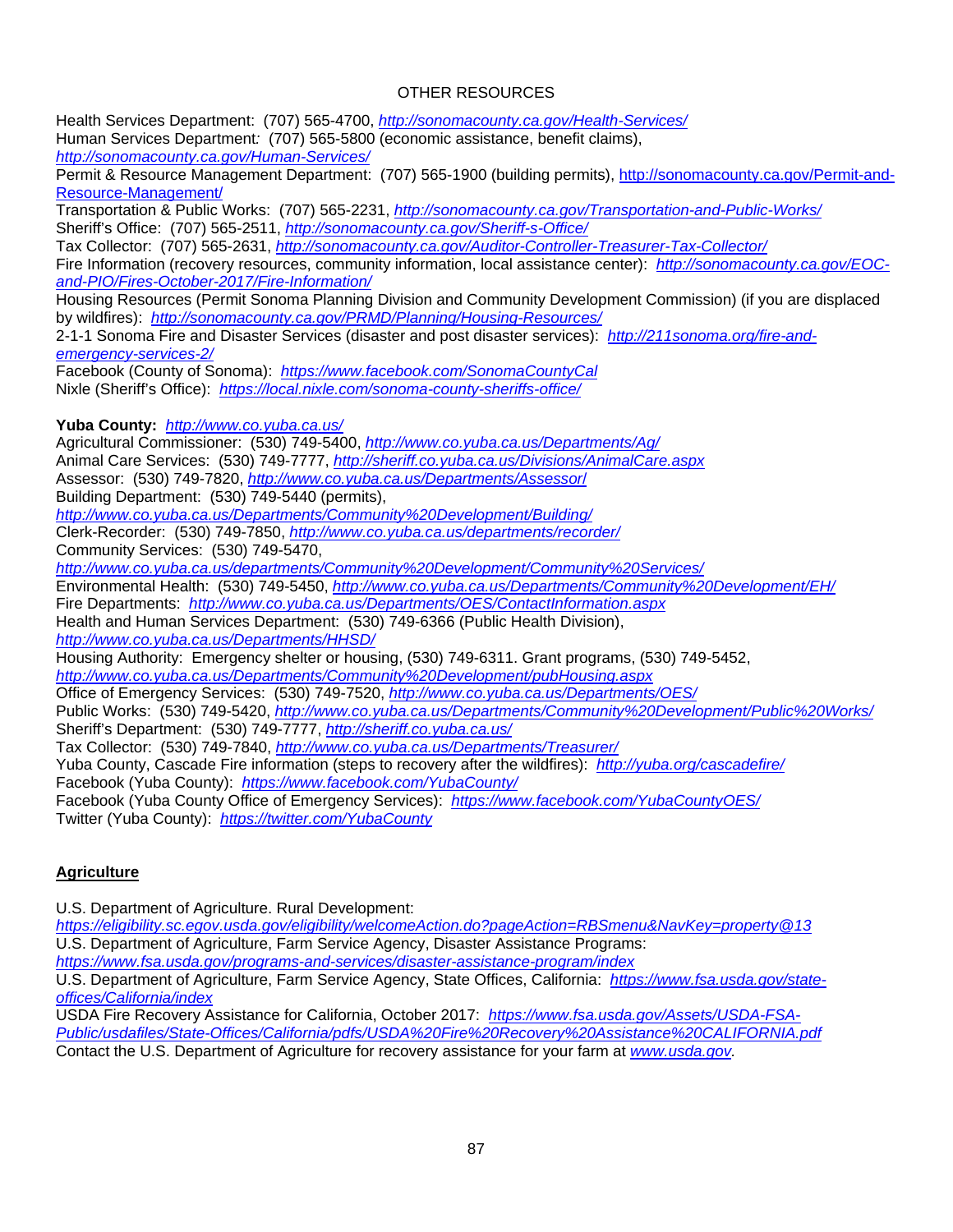## <span id="page-91-0"></span>**Mental Health and Healthcare**

**Short informational sheet on Healthcare Assistance for California Wildfire Victims (Napa and Sonoma Counties)** (LawHelp.CA.org): *[http://www.lawhelpca.org/Resource/baylegal-healthcare-assistance-ca-fire-victims-napa-and-sonoma](http://www.lawhelpca.org/Resource/baylegal-healthcare-assistance-ca-fire-victims-napa-and-sonoma-counties)[counties](http://www.lawhelpca.org/Resource/baylegal-healthcare-assistance-ca-fire-victims-napa-and-sonoma-counties)*

**Disaster Distress Helpline:** (800) 985-5990 is a 24/7, 365-day-a-year, national hotline dedicated to providing immediate crisis counseling for people who are experiencing emotional distress related to any natural or human-caused disaster. This toll-free, multilingual, and confidential crisis support service is available to all residents in the United States and its territories. Stress, anxiety, and other depression-like symptoms are common reactions after a disaster. Call **(800) 985- 5990** or text **TalkWithUs to 66746** to connect with a trained crisis counselor. For assistance in Spanish call **(800) 985- 5990, and press 2**, or text **Hablanos to 66746**.

*<https://www.samhsa.gov/find-help/disaster-distress-helpline>*

#### **National Suicide Prevention Lifeline:** (800) 273-8255

The Lifeline provides 24/7, free, and confidential support for people in distress, prevention and crisis resources for you or your loved ones, and best practices for professionals. *<https://suicidepreventionlifeline.org/>*

#### **Red Cross Collection of Resources for Coping with a Disaster:**

*<http://www.redcross.org/get-help/disaster-relief-and-recovery-services>*

**Find Your Words:** Kaiser Permanente's publicly available website established to provide resources on depression *<https://findyourwords.org/>*